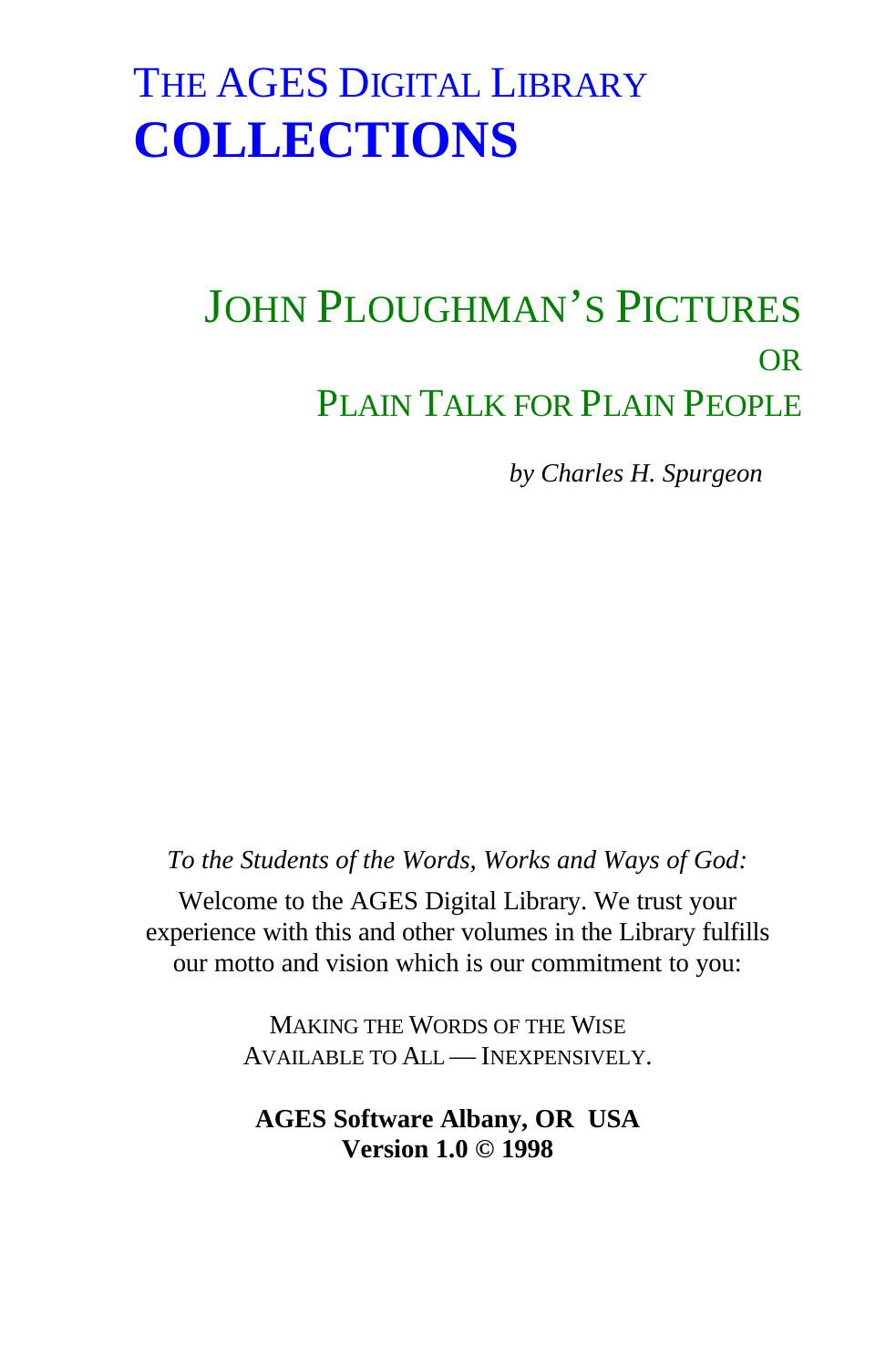### PREFACE.

"JOHN PLOUGHMAN'S TALK" has not only obtained an immense circulation, but it has exercised an influence for good Although its tone is rather moral than religious, it has led many to take the first steps by which men climb to better things, and this fact has moved me to attempt a second book of the same character. I have continued to use the simplest form of our mother tongue, so that if any readers must need have refined language they had better leave these pages before they are quite disgusted. To smite evil and especially the monster evil of drink — has been my earnest endeavor, and assuredly there is need. It may be that the vice of drunkenness is not more common than it used to be; but it is sufficiently rampant to cause sorrow in every Christian bosom, and to lead all lovers of their race to lift up their voices against it. I hope that the plain speech of JOHN PLOUGHMAN will help in that direction.

It is quite out of the question for the compiler of such proverbial talk as this to acknowledge the sources from which the quaint sayings have been derived, for they are too numerous. I have gathered expressions and verses here, there, and everywhere; and perhaps the most simple way is to deny all claim to originality, and confess myself a gatherer of other men's stuffs. It is not quite so, but that is near enough. I have, however, borrowed many rhymes from "Thomas Tusser's Points of Good Husbandry," a book which is out of date, and forgotten, and never likely to be reprinted.

I have somewhat indulged the mirthful vein, but ever with so serious a purpose that I ask no forgiveness. Those who see a virtue in dullness have full permission to condemn, for a sufficient number will approve.

May the kindness shown to the former volume be extended to this also.

#### **C. H.** SPURGEON**.**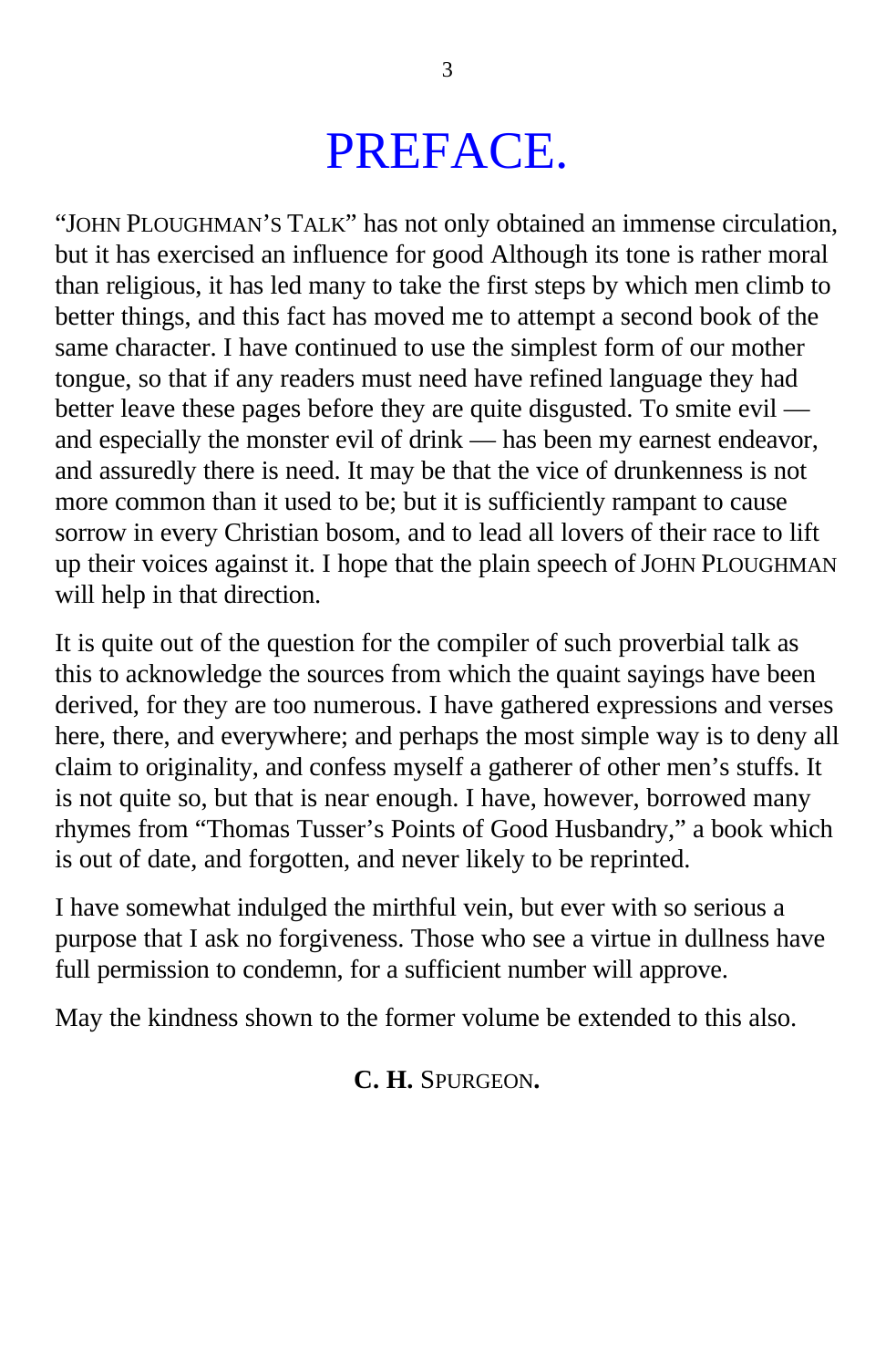### CONTENTS.

IF THE CAP FITS, WEAR IT BURN A CANDLE AT BOTH ENDS, AND IT WILL SOON BE GONE HUNCHBACK SEES NOT HIS OWN HUMP, BUT HE SEES HIS NEIGHBOR'S IT IS HARD FOR AN EMPTY SACK TO STAND UPRIGHT HE WHO WOULD PLEASE ALL WILL LOSE HIS DONKEY ALL ARE NOT HUNTERS THAT BLOW THE HORN A HAND-SAW IS A GOOD THING, BUT NOT TO SHAVE WITH DON'T CUT OFF YOUR NOSE TO SPITE YOUR FACE HE HAS A HOLE UNDER HIS NOSE, AND HIS MONEY RUNS INTO IT EVERY MAN SHOULD SWEEP BEFORE HIS OWN DOOR SCANT FEEDING OF MAN OR HORSE IS SMALL PROFIT AND SURE LOSS NEVER STOP THE PLOUGH TO CATCH A MOUSE A LOOKING-GLASS IS OF NO USE TO A BLIND MAN HE HAS GOT THE FIDDLE, BUT NOT THE STICK GREAT CRY AND LITTLE WOOL, AS THE MAN SAID WHO CLIPPED THE SOW YOU MAY BEND THE SAPLING, BUT NOT THE TREE A MAN MAY LOVE HIS HOUSE, THOUGH HE RIDE NOT ON THE RIDGE GREAT DRINKERS THINK THEMSELVES GREAT MEN TWO DOGS FIGHT FOR A BONE, AND A THIRD RUNS AWAY WITH IT HE LIVES UNDER THE SIGN OF THE CAT'S FOOT HE WOULD PUT HIS FINGER IN THE PIE, SO HE BURNT HIS NAIL OFF YOU CAN'T CATCH THE WIND IN A NET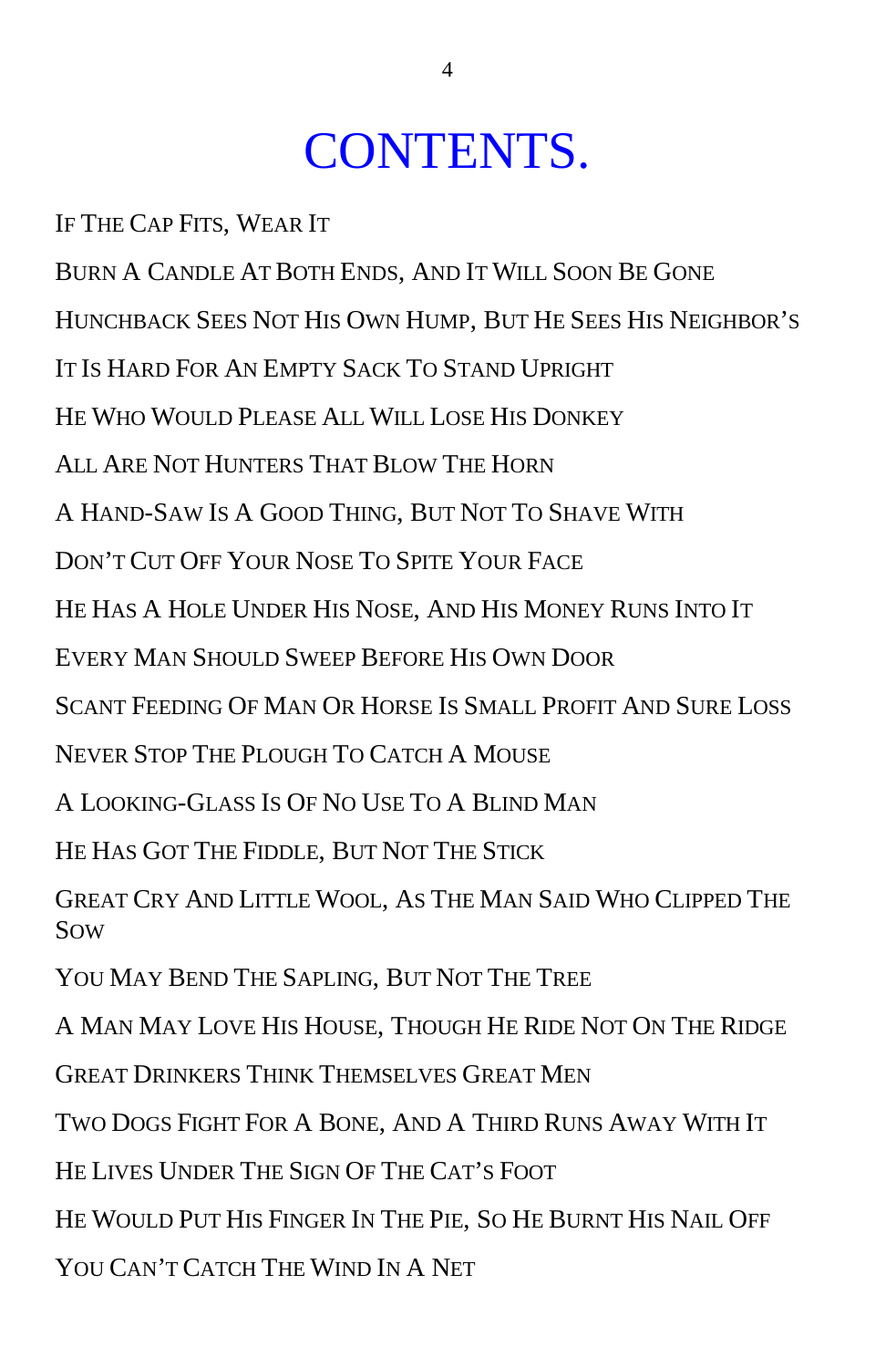BEWARE OF THE DOG

LIKE EAT LIKE KIT

A HORSE WHICH CARRIES A HALTER IS SOON CAUGHT

AN OLD FOX IS SHY OF A TRAP

A BLACK HEN LAYS A WHITE EGG

HE LOOKS ONE WAY AND PULLS THE OTHER

STICK TO IT AND DO IT

DON'T PUT THE CART BEFORE THE HORSE

A LEAKING TAP IS A GREAT WASTER

FOOLS SET STOOLS FOR WISE MEN TO STUMBLE OVER

A MAN IN A PASSION RIDES A HORSE THAT RUNS AWAY WITH HIM

WHERE THE PLOUGH DOES NOT GO, THE WEEDS WILL GROW

ALL IS LOST THAT IS POURED INTO A CRACKED DISH

GRASP ALL AND LOSE ALL

SCATTER AND INCREASE

EVERY BIRD LIKES ITS OWN NEST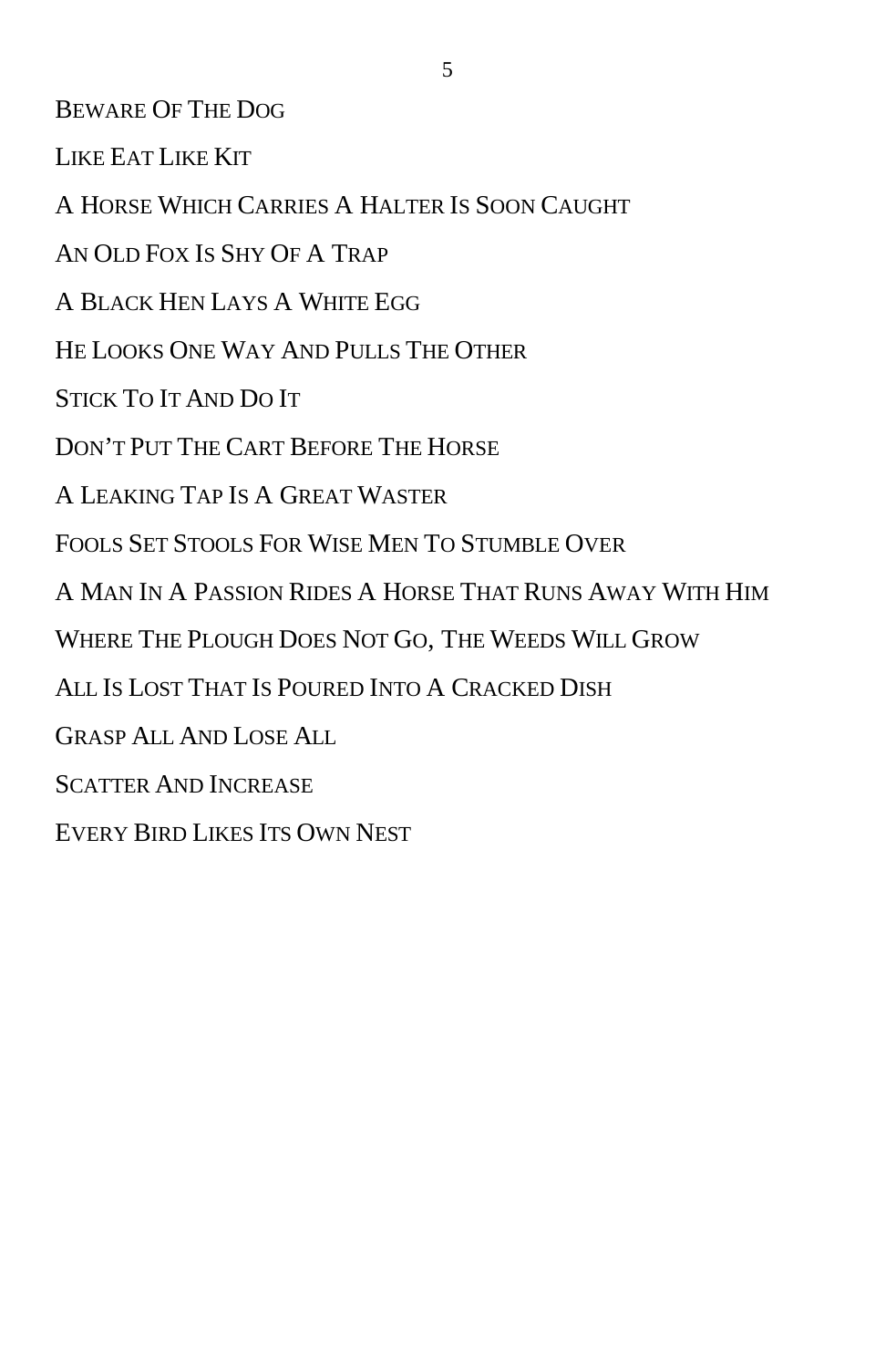### JOHN PLOUGHMAN'S PICTURES.

### IF THE CAP FITS, WEAR IT.

FRIENDLY READERS,

Last time I made a book I trod on some people's corns and bunions, and they wrote me angry letters, asking, "Did you mean me?" This time, to save them the expense of a halfpenny card, I will begin my book by saying —

> *Whether I please or whether I tease, I'll give you my honest mind; If the cap should fit, pray wear it a bit, If not, you can leave it behind.*

No offense is meant; but if anything in these pages should come home to a man, let him not send it next door, but get a coop for his own chickens. What is the use of reading or hearing for other people? We do not eat and drink for them: why should we lend them our ears and not our mouths? Please then, good friend, if you find a hoe on these premises, weed your own garden with it.

I Was speaking with Will Shepherd the other day about our master's old donkey, and I said," He is so old and stubborn, he really is not worth his keep." "*No,*" said Will, "and worse still, he is so vicious, that! feel sure he'll do somebody a mischief one of these days." You know they say that walls have ears; we were talking rather loud, but we did not know that there were ears to haystacks. We stared, I tell you, when we saw Joe Scroggs come from behind the stack, looking as red as a turkey-cock, and raving like mad. He burst out swearing at Will and me, like a cat spitting at a dog. His monkey was up and no mistake. He'd let us know that he was as good a man as either of us, or the two put together, for the matter of that. Talking about *]the* in that way; he'd do — I don't know what. I told old Joe we had never thought of him, nor said a word about him, and he might just as well save his breath to cool his porridge, for nobody meant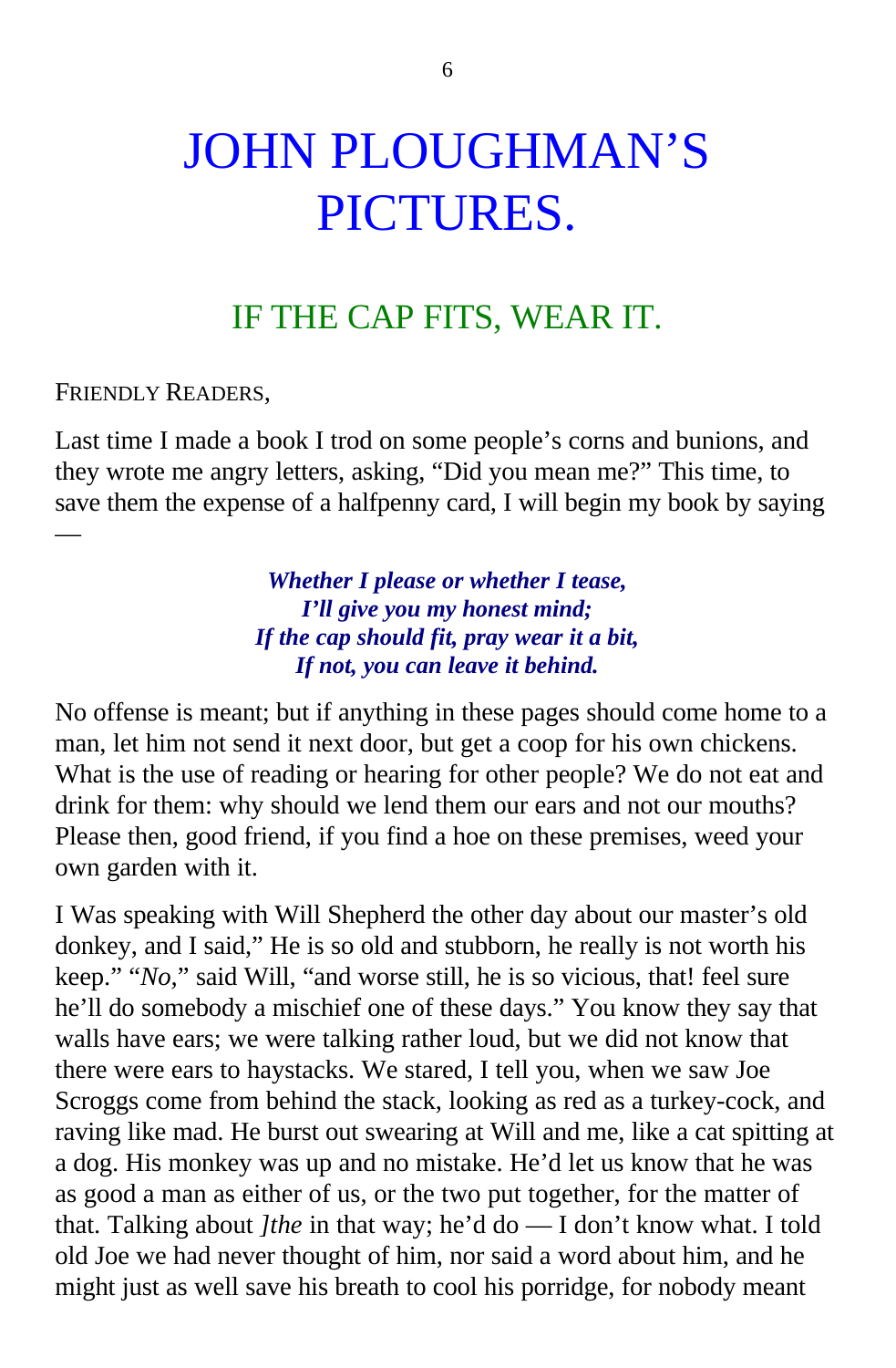him any harm. This only made him call me a liar, and roar the louder. My friend, Will, was walking away, holding his sides, but when he saw that Scroggs was still in a fume, he laughed outright, and turned round on him and said, "*Why,* Joe, we were talking about master's old donkey, and not about you; but, upon my word, I shall never see that donkey again without thinking of Joe Scroggs." Joe puffed and blowed, but perhaps he thought it an awkward job, for he backed out of it, and Will and I went off to our work in rather a merry cue, for old Joe had blundered on the truth about himself for once in his life.

The aforesaid Will Shepherd has sometimes come down rather heavy upon me in his remarks, but it has done me good. It is partly through his home thrusts that I have come to write this new book, for he thought I was idle; perhaps I am, and perhaps I am not. Will forgets that I have other fish to fry and tails to butter; and he does not recollect that a ploughman's mind wants to lie fallow a little, and can't give a crop every year. It is hard to make rope when your hemp is all used up, or pancakes without batter, or rook pie without the birds; and so I found it hard to write more when I had said just about all I knew. Giving much to the poor doth increase a man's store, but it is not the same with writing; at least, I am such a poor scribe that I don't find it come because I pull. If your thoughts only flow by drops, you can't pour them out in bucketfuls.

However, Will has ferreted me out, and I am obliged to him so far. I told him the other day, what the wrinkle said to the pin: "Thank you for drawing me out, but you are rather sharp about it." Still, Master Will is not far from the mark: after three hundred thousand people had bought my book it certainly was time to write another: so, though I am not a hatter, I will again turn cap-maker, and those who have heads may try on my wares; those who have none won't touch them.

So, friends, I am, Yours, rough and ready,

JOHN PLOUGHMAN.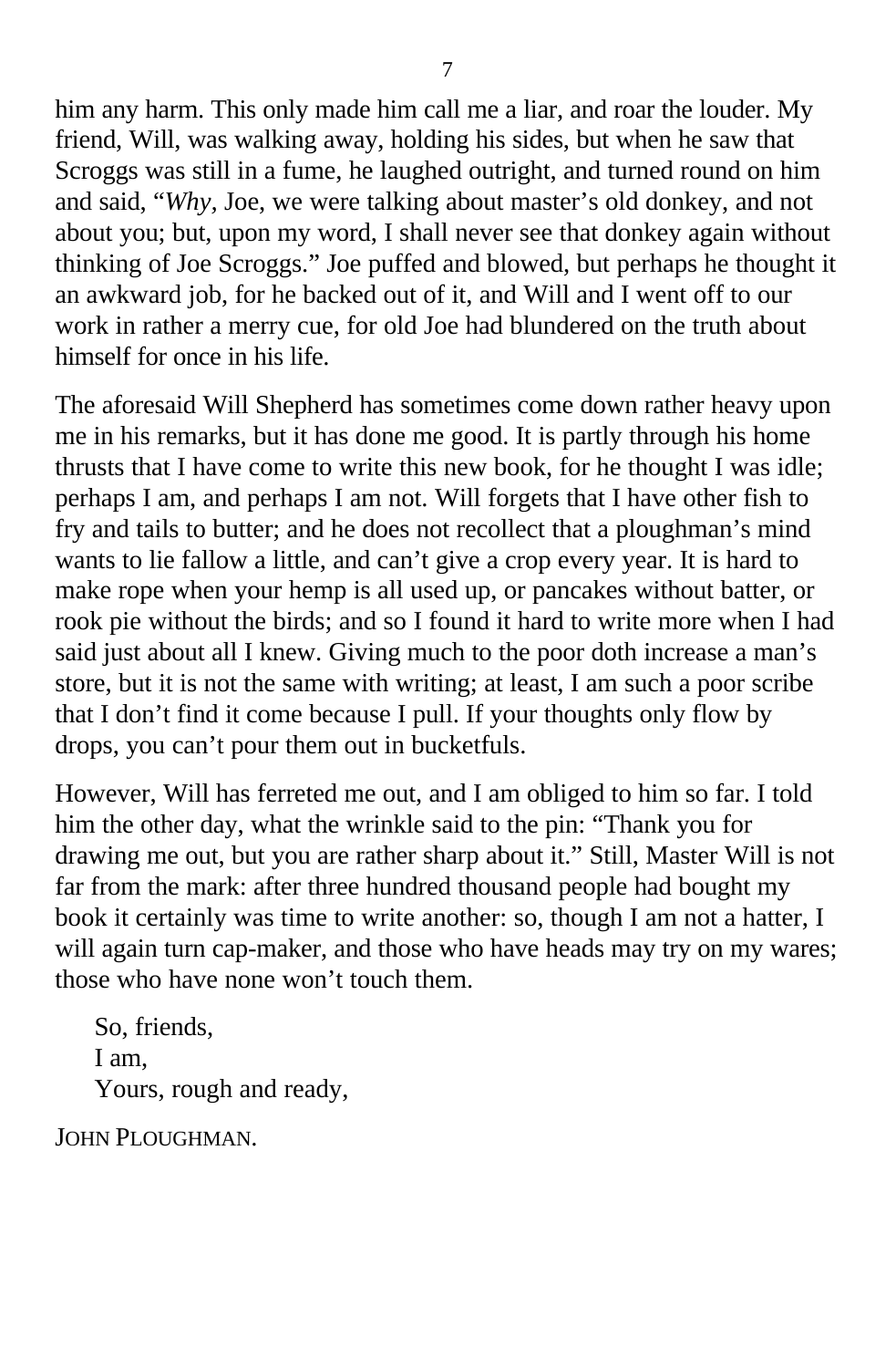# BURN A CANDLE AT BOTH ENDS, AND IT WILL SOON BE GONE.

WELL may he scratch his head who burns his candle at both ends; but, do what he may, his light will soon be gone, and he will be all in the dark. Young Jack Careless squandered his property, and now he is without a shoe to his foot. His was a case of "*easy* come, easy go: soon gotten, soon spent." He that earns an estate will keep it better than he that inherits it. As the Scotchman says, "*He* that gets gear before he gets wit is but a short time master' of it," and so it was with Jack. His money burnt holes in his pocket. He could not get rid of it fast enough himself, and so he got a pretty set to help him, which they did by helping themselves. His fortune went like a pound of meat in a kennel of hounds. He was everybody's friend, and now he is everybody's fool.

He came in to old Alderman Greedy's money, for he was his nephew; but, as the old saying is, the fork followed the rake, the spender was heir to the hoarder. God has been very merciful to some of us in never letting money come rolling in upon us, for most men are carried off their legs if they meet with a great wave of fortune. Many of us would have been bigger sinners if we had been trusted with larger purses. Poor Jack had plenty of pence, but little sense. Money is easier made than made use of. What is hard to gather is easy to scatter. The old gentleman had lined his nest well, but Jack made the feathers fly like flakes of snow in winter-time. He got rid of his money by shovelfuls and then by cartloads. After spending the interest, he began swallowing' the capital, and so killed the goose that laid the golden eggs. He squandered his silver and gold, in ways which must never be told. It would not go fast enough, and so he bought race-horses to run away with it. He got into the hands of blacklegs, and fell into company of which we shall say but little; only when such madams smile, men's purses weep: these are a well without a bottom, and the more a fool throws in, the more he may. The greatest beauty often causes the greatest ruin. Play, women, and wine are enough to make a prince a pauper.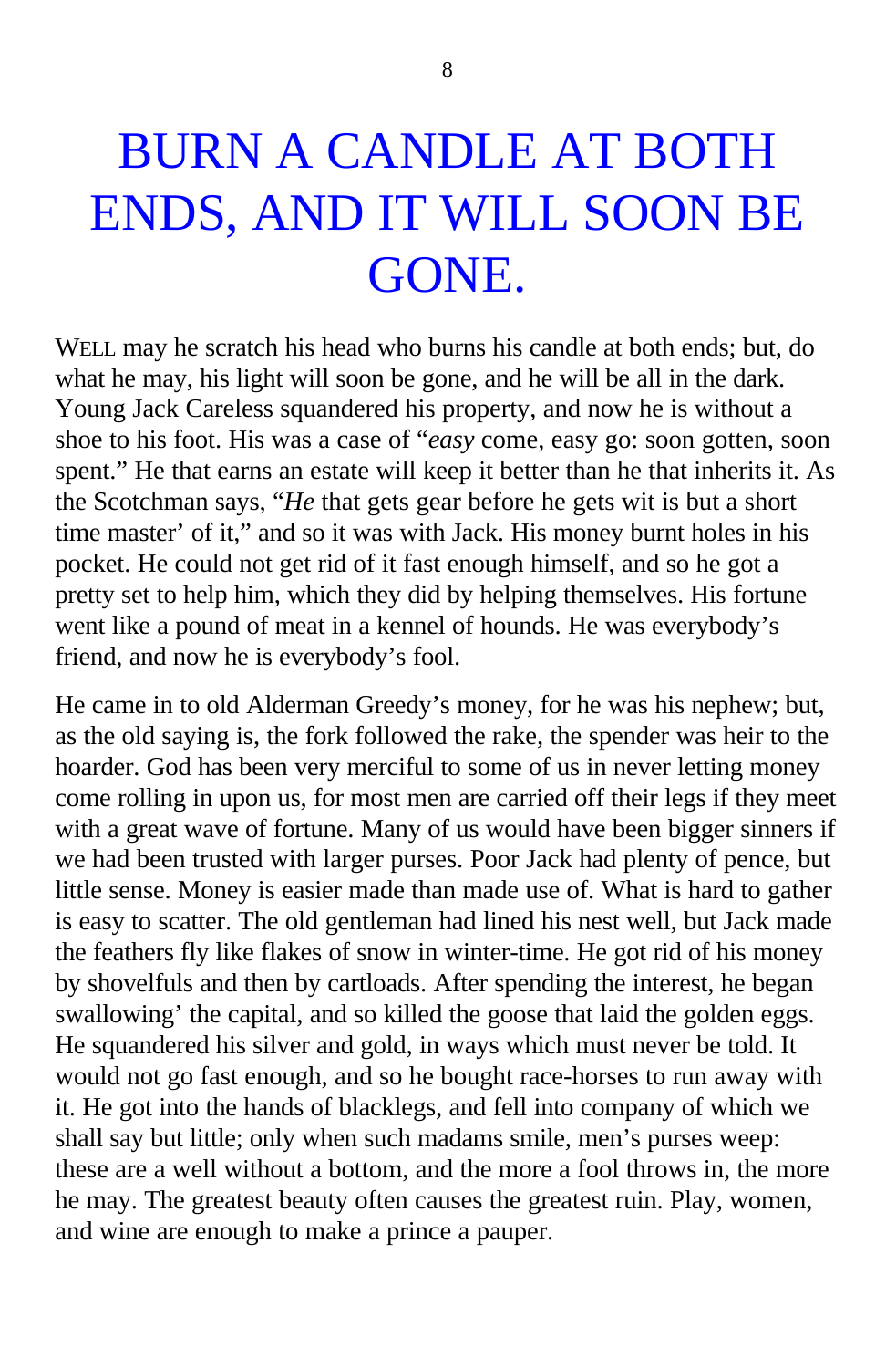Always taking out and never putting back soon empties the biggest sack, and so Jack found it; but he took no notice till his last shilling bade him good-bye, and then he said he had been robbed; like silly Tom who put his finger in the fire and said it was his bad luck.

His money once flashed like dew in the sun; When bills became due, of cash he had none.

"*Drink* and let drink" was his motto; every day was a holiday and every holiday was a feast. The best of wines and the dearest of dainties suited his tooth, for he meant to lead a pig's life, which they say is short and sweet. Truly, he went the whole hog. The old saying is, "*a* glutton young, a beggar old," and he seemed set upon proving it true. A fat kitchen makes a lean will; but he can make his will on his finger-nail, and leave room for a dozen codicils. In fact, he will never want a will at all, for he will leave nothing behind him but old scores. Of all his estate there is not enough left to bury him with. What he threw away in his prosperity would have kept a coat on his back and a dumpling in his pot to his life's end; but he never looked beyond his nose, and could not see to the end of that. He laughed at prudence, and now prudence frowns at him. Punishment is lame, but it comes at last. He pays the cost of his folly in body and in soul, in purse and in person, and yet he is still a fool, and would dance to the same tune again if he had another chance. His light purse brings him a heavy heart, but he couldn't have his cake and eat it too. As he that is drunk at night is dry in the morning, so he that lavished money when he had it feels the want of it all the more when it is gone. His old friends have quite dropped him; they have squeezed the orange, and now they throw away the peel. As well look for milk from a pigeon as help from a fellow who loved you for your beer. Pot friends will let you go to pot, and kick you when you are down.

Jack has worse wants than the want of money, for his character is gone, and he is like a rotten nut, not worth the cracking: the neighbors say he is a ne'er-do-well, not worth calling out of a cabbage garden. Nobody will employ him, for he would not earn his salt, and so he goes from pillar to post, and has not a place to lay his head in. A good name is better than a girdle of gold, and when that is gone, what has a man left ?

What has he left? Nothing upon earth! Yet the prodigal son has still a Father in heaven. Let him arise and go to him, ragged as he is. He may smell of the swine-trough, and yet he may run straight home, and he shall not find the door locked. The great Father will joyfully meet him, and kiss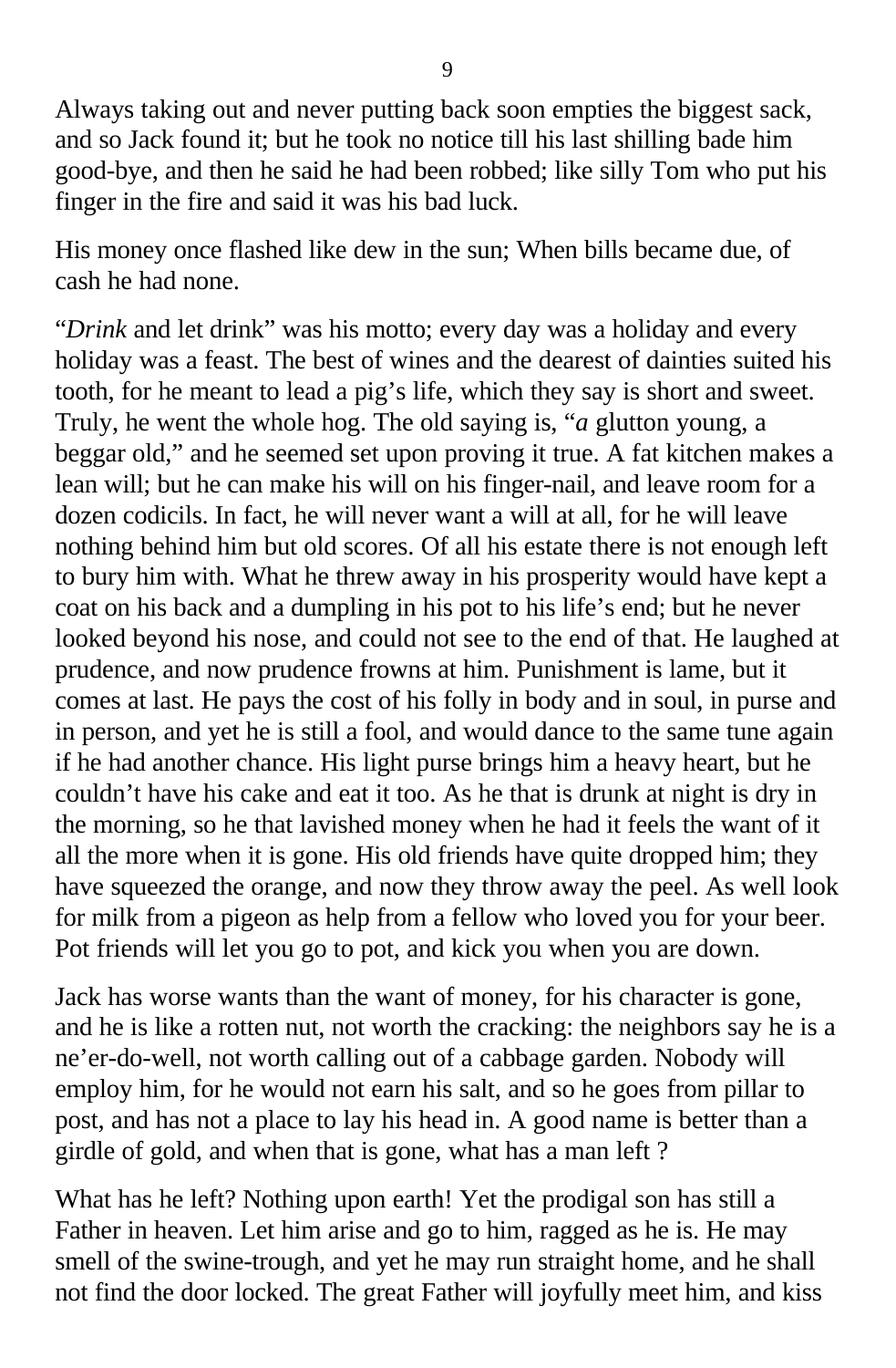him, and cleanse him, and clothe him, and give him to begin a new and better life. When a sinner is at his worst he is not too bad for the Savior, if he will but turn from his wickedness and cry unto God for mercy. It's a long lane that has no turning, but the best of all turns is to turn unto the Lord with all your heart. This the great Father will help the penitent prodigal to do. If the candle has been burned all away, the Sun in the heavens is still alight. Look, poor profligate: look to Jesus, and live. His salvation is without money and without price. Though you may not have a penny to bless yourself with, the Lord Jesus will bless you freely. The depths of your misery are not so deep as the depth of God's mercy. If you are faithful and just in confessing the sins you would have forgiven, God will be faithful and just in forgiving the sins which you confess.

But, pray, do not go on another clay as you are, for this very day may be your last. If you will not heed a plain word from John Ploughman, which he means for your good, yet recollect this old-fashioned rhyme, which was copied from a grave-stone:

> *The loss of gold is great, The loss of health is more, But the loss of Christ is such a loss As no man can restore.*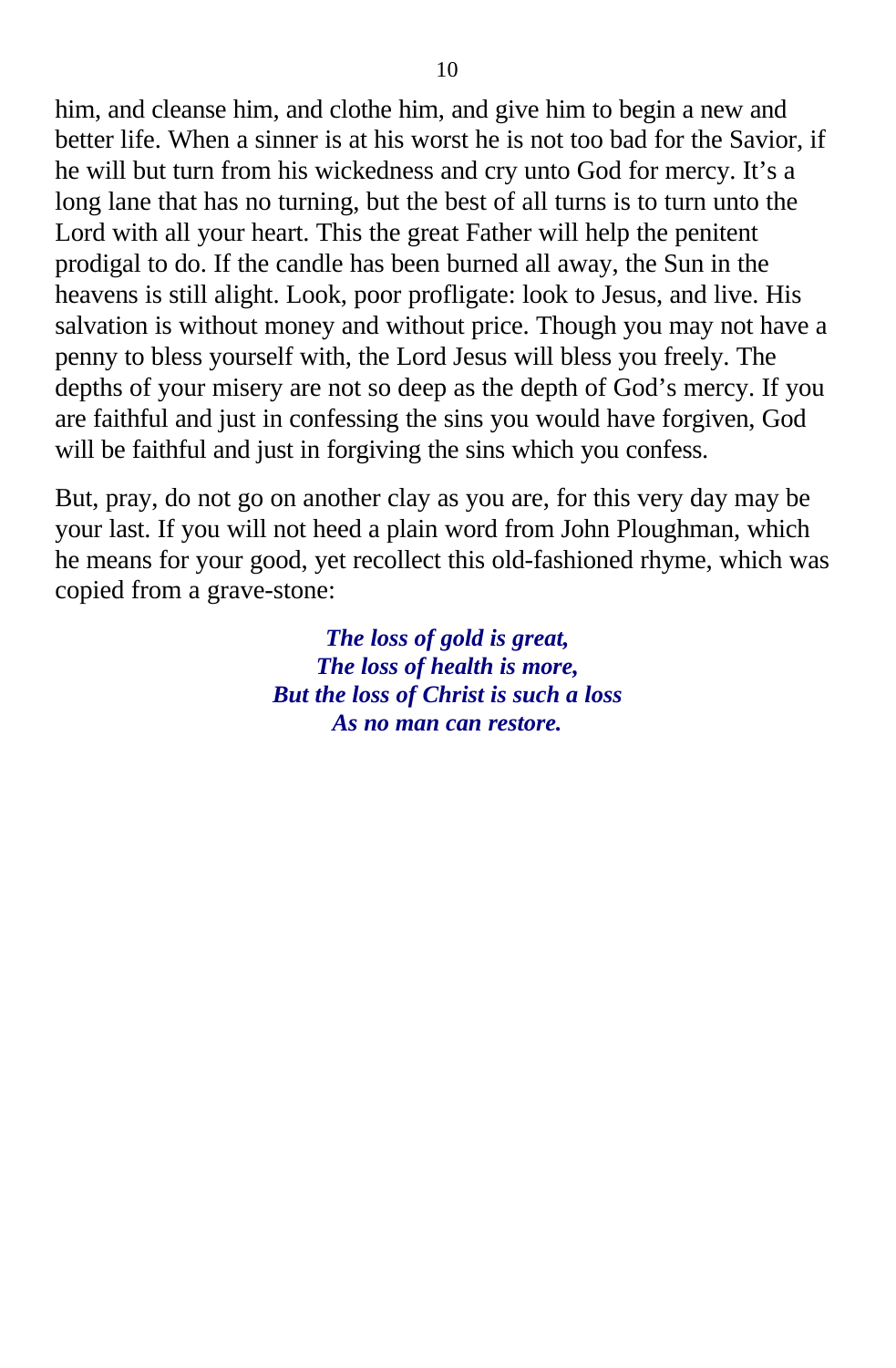# HUNCHBACK SEES NOT HIS OWN HUMP, BUT HE SEES HIS NEIGHBOR'S.

HE points at the man in front of him, but he is a good deal more: of a guy himself. He should not laugh at the crooked until he is straight himself, and not then. I hate to hear a raven croak at a crow for being black. A blind man should not blame his brother for squinting, and he who has lost his legs should not sneer at the lame. Yet so it is, the rottenest bough cracks first, and he who should be the last to speak is the first to rail. Bespattered hogs bespatter others, and he who is full of fault finds fault. They are most apt to speak ill of others who do most ill themselves.

#### *"We're very keen our neighbor's hump to see, We're blind to that upon our back alone; E'en though the lump far greater be, It still remains to us unknown."*

It does us much hurt to judge our neighbors, because it flatters our conceit, and our pride grows quite fast enough without feeding. We accuse others to excuse ourselves. We are such fools as to dream that we are better because others are worse, and we talk as if we could get up by' pulling others down. What is the good of spying holes in people's coats when we can't mend them? Talk of my debts if you mean to pay them; if not, keep your red rag behind your ivory' ridge. A friend's faults should not be advertised, and even a stranger's should not be published. He who brays at an ass is an ass himself, and he who makes a fool of another is a fool himself. Don't get into the habit of laughing at people, for the old saying is, "*Hanging*'*s* stretching and mocking's catching."

#### *Some must have their joke whoever they poke; For the sake of fun mischief is done, And to air their wit full many they hit.*

Jesting is too apt to turn into jeering, and what was meant to tickle makes a wound. It is a pity when my mirth is another man's misery. Before a man cracks a joke he should consider how he would like it himself, for many who give rough blows have very thin skins. Give only what you would be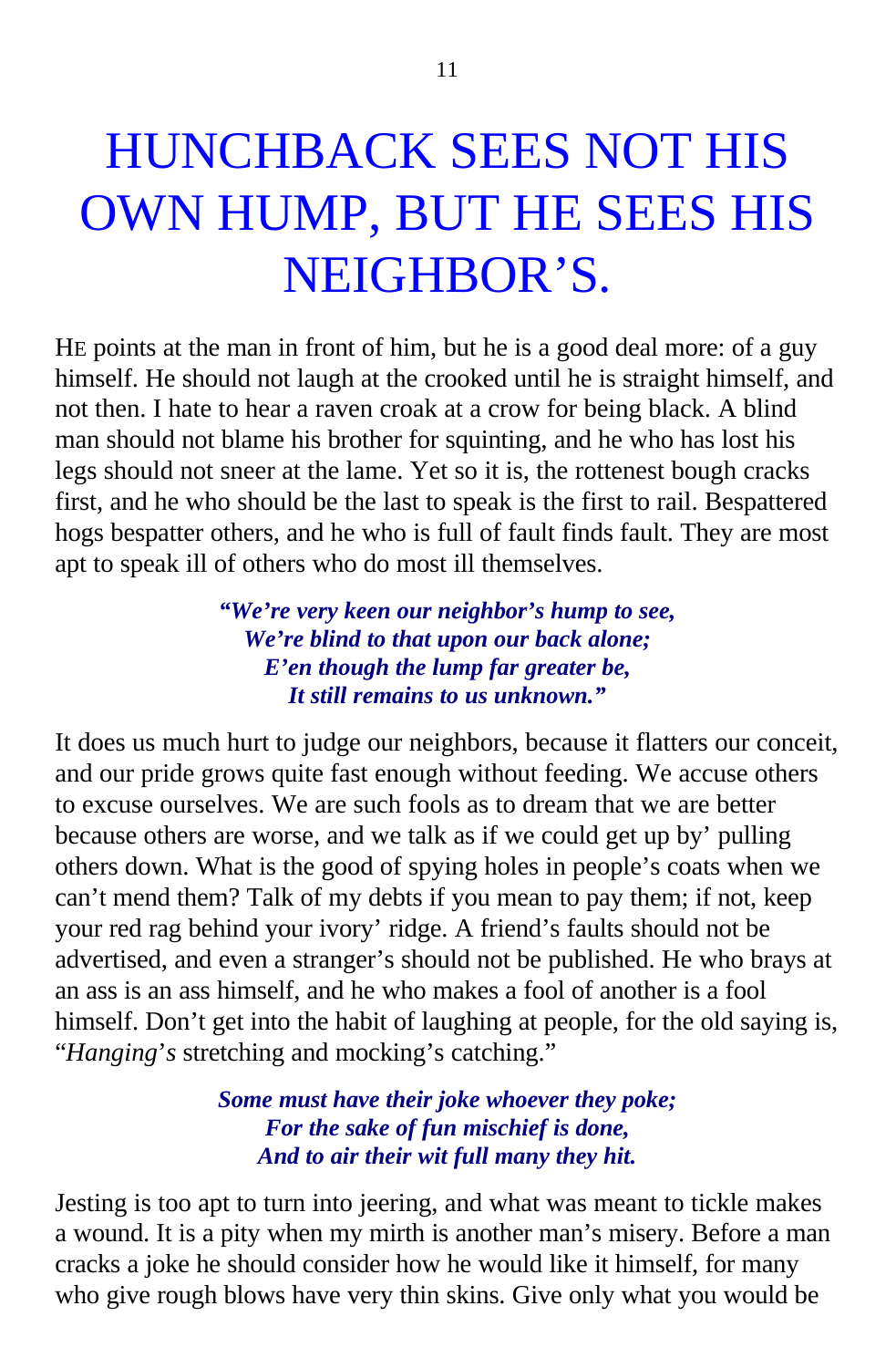willing to take: some men throw salt on others, but they smart if a pinch of it falls on their own raw places. When they get a Roland for their Oliver, or a tit for their tat, they don't like it; yet nothing is more just. Biters deserve to be bitten.

We may chide a friend, and so prove our friendship, but it must be done very daintily, or we may lose our friend for our pains. Before we rebuke another we must consider, and take heed that we are not guilty of the same thing, for he who cleanses a blot with inky fingers makes it worse. To despise others is a worse fault: than any we are likely to see in them, and to make merry over their weaknesses shows our own weakness and our own malice too. Wit should be a shield for defense, and not a sword for offense. A mocking word cuts worse than a scythe, and the wound is harder to heal. A blow is much sooner forgotten than a jeer. Mocking is shocking. Our minister says "*to* laugh at infirmity or deformity is an enormity." He is a man who ought to know a thing or two, and he puts a matter as pat as butter.

"Who ridicules his neighbor's frailty Scoffs at his own in more or less degree: Much wiser he who others' lets alone, And tries his hardest to correct his *own.*"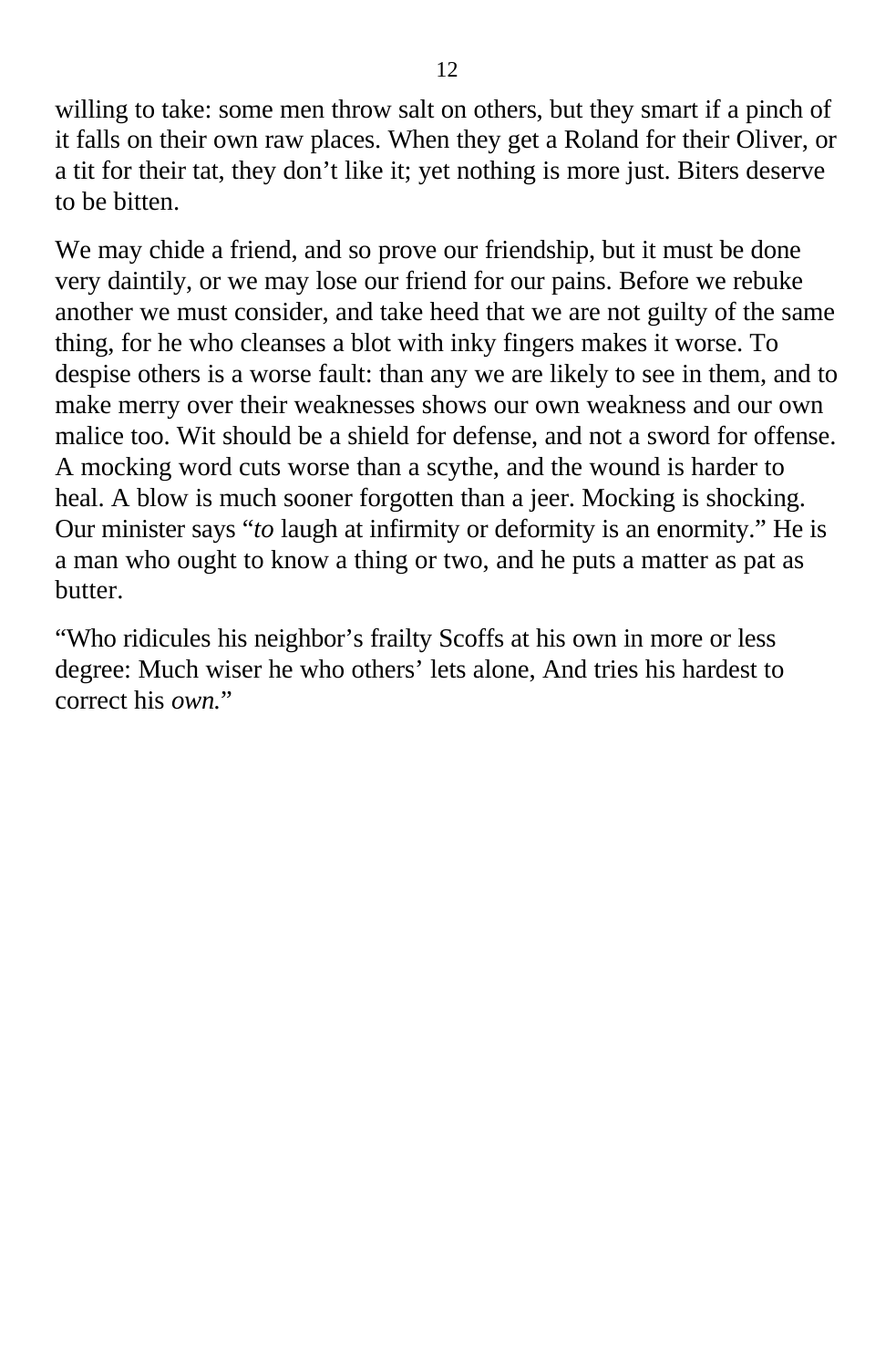# IT IS HARD FOR AN EMPTY SACK TO STAND UPRIGHT.

SAM may try a fine while before he will make one of his empty sacks stand upright. If he were not half daft he would have left off that job before he began it, and not have been an Irishman either. He will come to his wit's end before he sets the sack on its end. The old proverb, printed at the top, was made by a man who had burnt his fingers with debtors, and it just means that when folks have no money and are over head and ears in debt, as often as not they leave off being upright, and tumble over one way or another. He that has but four and spends five will soon need no purse, but he will most likely begin to use his wits to keep himself afloat, and take to all sorts of dodges to manage it.

Nine times out of ten they begin by making promises to pay on a certain day when it is certain they have nothing to pay with. They are as bold at fixing the time as if they had my lord's income: the day comes round as sure as Christmas, and then they haven't a penny-piece in the world, and so they make all sorts of excuses and begin to promise again. Those who are quick to promise are generally slow to perform. They promise mountains and perform mole-hills. He who gives you fair words and nothing more feeds you with an empty spoon, and hungry creditors soon grow tired of that game. Promises don't fill the belly. Promising men are not great favorites if they are not: performing men. When such a fellow is called a liar he thinks he is hardly done by; and yet he is so, as sure as eggs are eggs, and there's no denying it, as the boy said when the gardener caught him up the cherry-tree. People don't think much of a man's piety when his promises are like pie-crust, made to be broken: they generally turn crusty themselves and give him a bit of their mind. Like old Tusser, who said of such an one:

#### *"His promise to trust to is slippery as ice, His credit much like to the chance of the dice."*

Creditors have better memories than debtors, and when they have been taken in more than once they think it is time that the fox went to the furrier,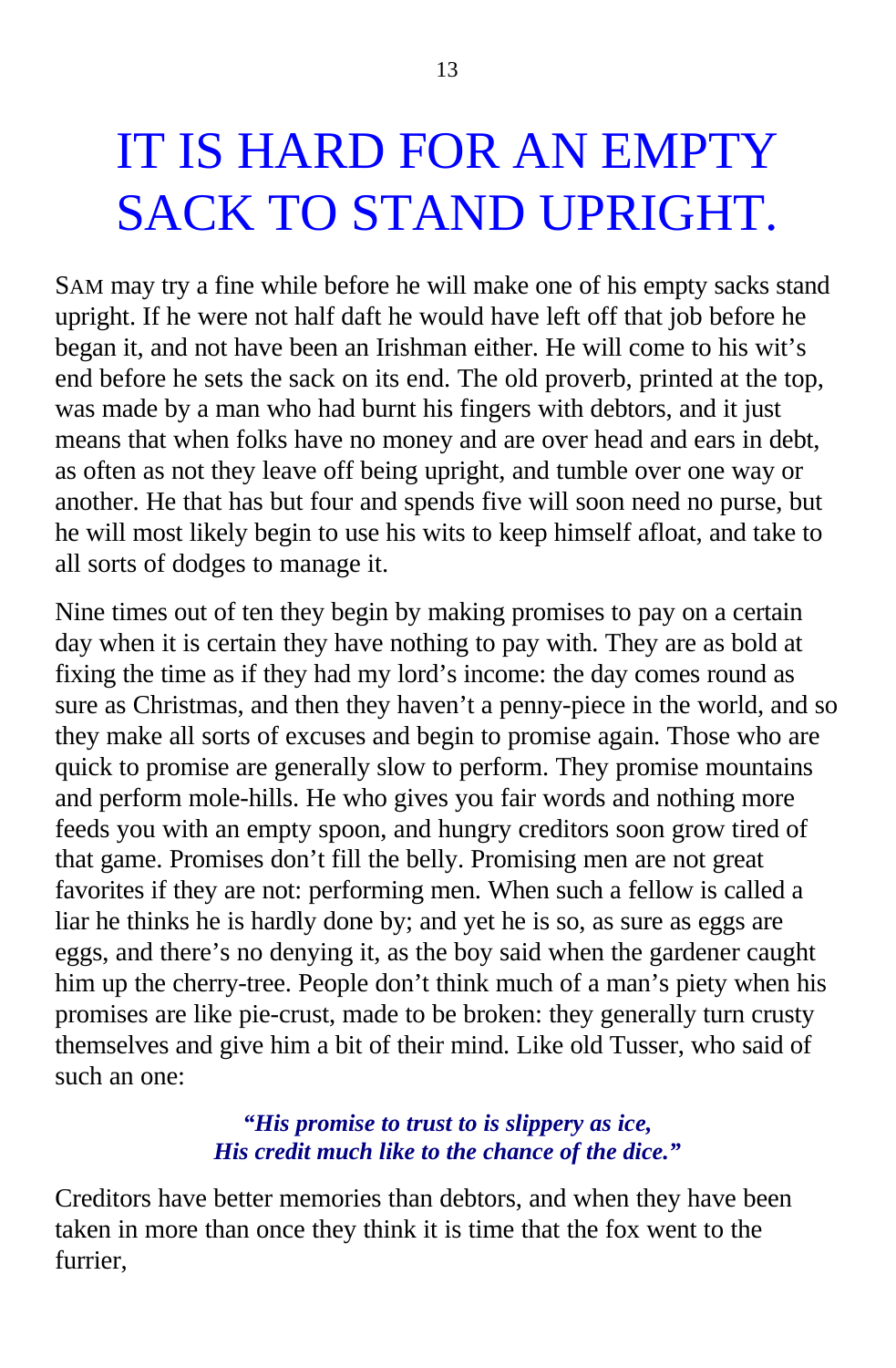and they had their share of his skin. Waiting for your money does not sweeten a man's temper, and a few lies on the top of it turn the milk of human kindness into sour stuff. Here is an old-fashioned saying which a bad payer may put in his pipe, and smoke or not, as he likes:

"He that promiseth till no man will trust him, He that lieth till no man will believe him, He that borroweth till no man will lend him, Let him go where no man knoweth him."

Hungry dogs will eat dirty puddings, and people who are hard up very often do dirty actions. Blessed be God, there is some cloth still made which will not shrink in the wetting, and some honesty which holds on under misfortune; but too often debt is the worst kind of poverty, because it breeds deceit. Men do not like to face their circumstances, and so they turn their backs on the truth. They try all sorts of schemes to get out of their difficulties, and like the Banbury tinker, they make three holes in the saucepan to mend one. They are like Pedley, who burnt a penny candle in looking for a farthing. They borrow of Peter to pay Paul, and then Peter is let in for it. To avoid a brook they leap into a river, for they borrow at ruinous interest to pay off those who squeeze them tight. By ordering goods which they cannot pay for, and selling them for whatever they can get, they may put off one evil day, but they only bring on another. One trick needs another trick to back it up, and thus they go on over shoes and then over boots. Hoping that something will turn up, they go on raking for the moon in a ditch, and all the luck that comes to them is like Johnny Toy's, who lost a shilling and found a two-penny loaf. Any short cut tempts them out of the high road of honesty, and they find after a while that they have gone miles out of their way. At last people fight shy of them, and say that they are as honest as a cat when the meat is out of reach, and they murmur that plain dealing is dead, and died without issue. Who wonders? People who are bitten once are in no hurry to put their fingers into the same mouth again. You don't trust a horse's heel after it has kicked you, nor lean on a staff which has once broken. Too much cunning overdoes its work, and in the long run there is no craft which is so wise as simple honesty.

I would not be hard on a poor fellow, nor pour water on a drowned mouse: if through misfortune the man can't pay, why he can't pay, and let him say so, and do the honest thing with what little he has, and kind hearts will feel for him. A wise man does at first what a fool does at last. The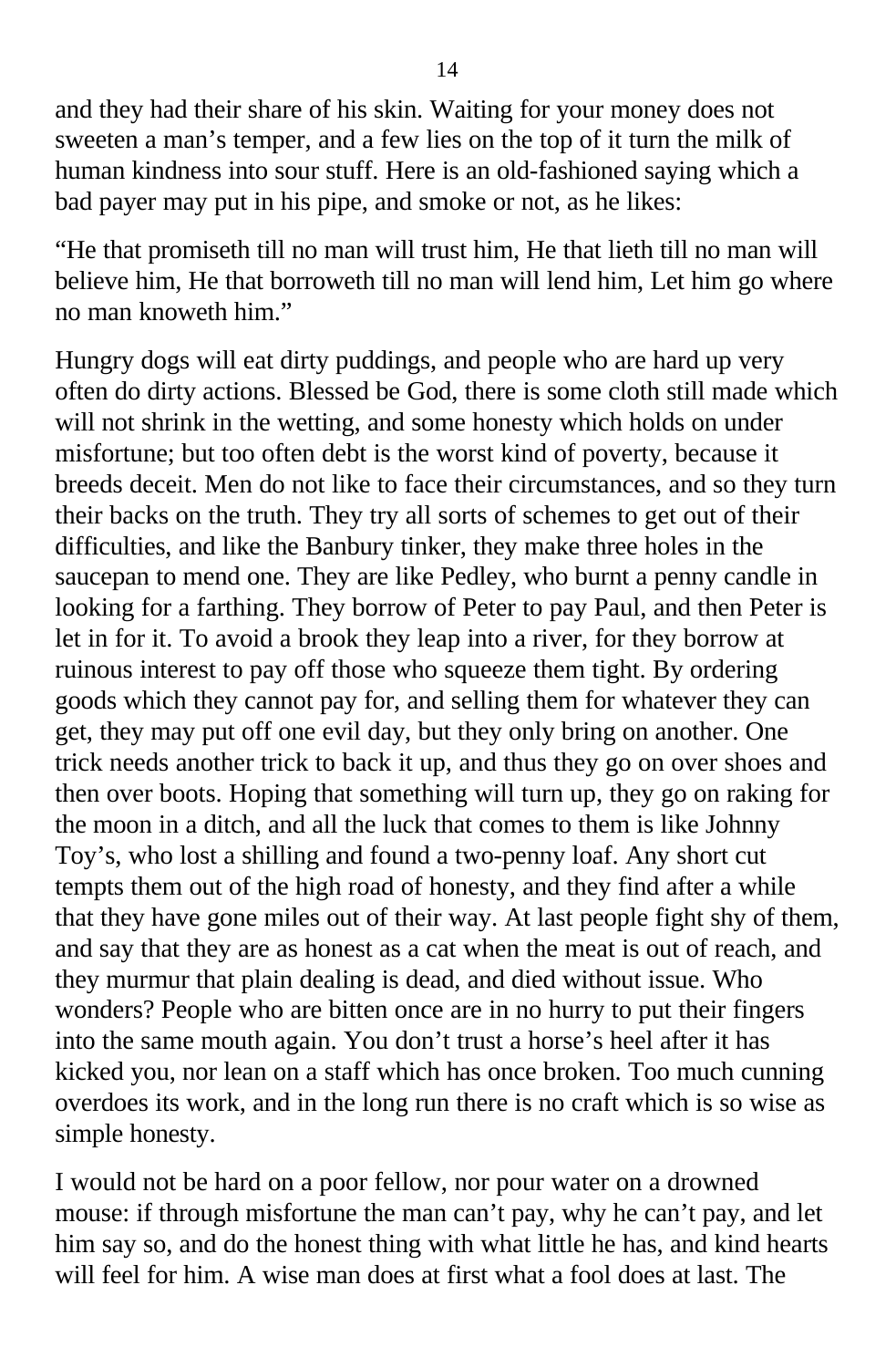worst of it is, that debtors will hold on long after it is honest to do so, and they try to persuade themselves that their ship will come home, or their cats will grow into cows. It is hard to sail over the sea in an eggshell, and it is not much easier to pay your way when your capital is all gone. Out of nothing comes nothing, and you may turn your nothing over a long time before it will grow into a ten-pound note. The way to Babylon will never bring you to Jerusalem, and borrowing, and diving deeper into debt, will never get a man out of difficulties.

The world is a ladder for some to go up and some to go down, but there is no need to lose your character because you lose your money. Some people jump out of the frying-pan into the fire; for fear of being paupers they become rogues. You find them slippery customers; you can't bind them to anything: you think you have got them, but you can't hold them any longer than you can keep a cat in a wheelbarrow. They can jump over nine hedges, and nine more after that. They always deceive you, and then plead the badness of the times, or the sickness of their family. You cannot help them, for there's no telling where they are. It is always best to let them come to the end of their tether, for when they are cleaned out of their old rubbish they may perhaps begin in a better fashion. You cannot get out of a sack what is not in it, and when a roans purse is as bare as the back of your hand, the longer you patch him up the barer he will become, like Bill Bones, who cut up his coat to patch his waistcoat, and then used his trousers to mend his coat, and at last had to lie in bed for want of a rag to cover him.

Let the poor, unfortunate tradesman hold to his honesty as he would to his life. The straight road is the shortest cut. Better break stones on the road than break the law of God Faith in God should save a Christian man from anything like a dirty action; let him not even think of playing a trick, for you cannot touch pitch without being defiled therewith. Christ and a crust is riches, but a broken character is the worst of bankruptcy. All is not lost while uprightness remains; but still *it is hard to make an empty sack stand upright.*

There are other ways of using the old saying. It is hard for a hypocrite to keep up his profession. Empty sacks can't stand upright in a church any better than in a granary. Prating does not make saints, or there would be plenty of them. Some talkatives have not religion enough to flavor soup for a sick grasshopper, and they have to be mighty cunning to keep the game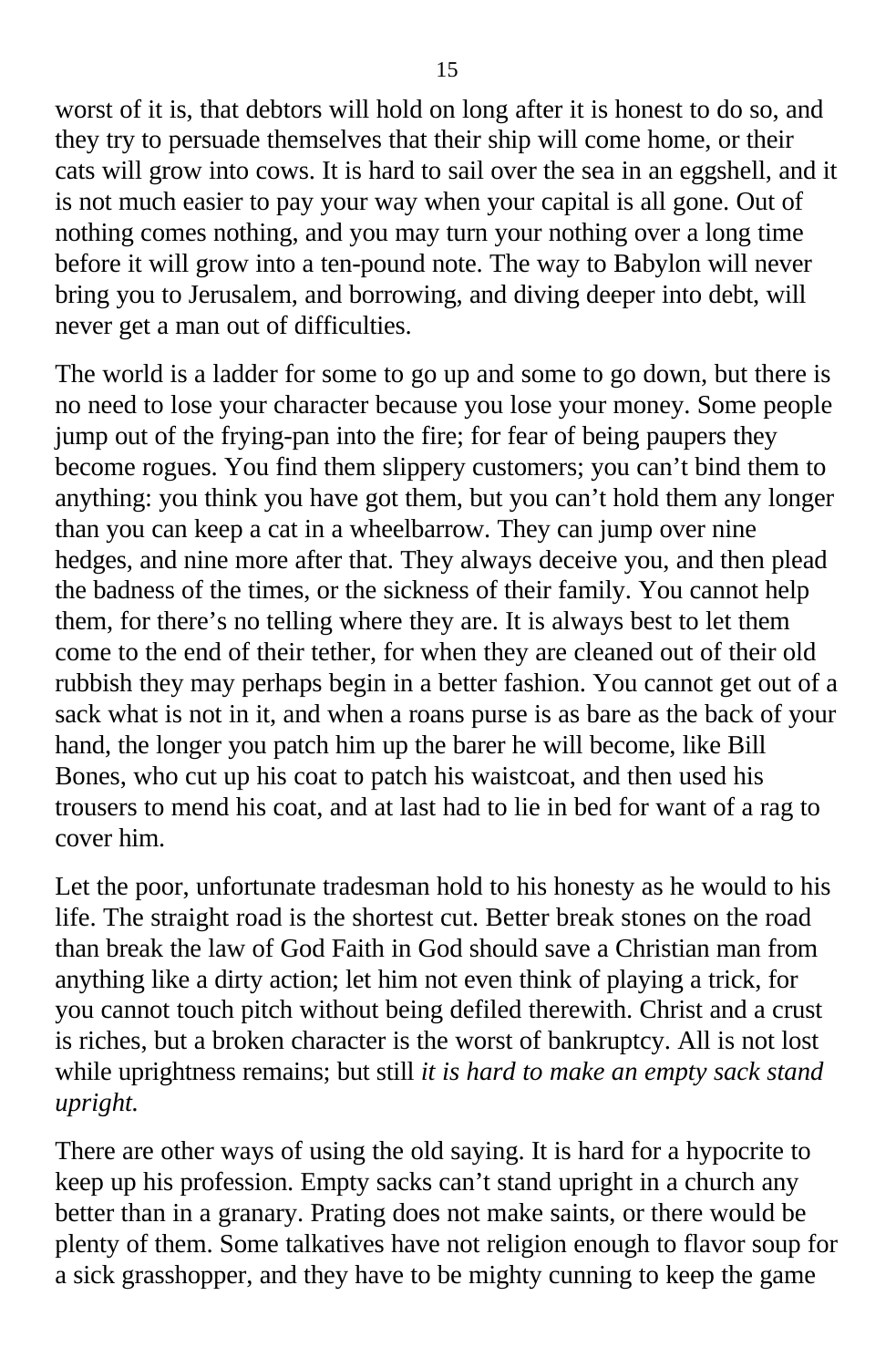going. Long prayers and loud professions only deceive the simple, and those who see further than the surface soon spy out the wolf under the sheepskin.

All hope of salvation by our own good works is a foolish attempt to make an empty sack stand upright. We are undeserving, ill-deserving, hell-deserving sinners at the best. The law of God must be kept without a single failure if we hope to be accepted by it; but there is not one among us who has lived a day without sin. No, we are a lot of empty sacks, and unless the merits of Christ are put into us to fill us up, we cannot stand in the sight of God. The law condemns us already, and to hope for salvation by it is to run to the gallows to prolong our lives. There is a full Christ for empty sinners, but those who hope to fill themselves will find their hopes fail them. lie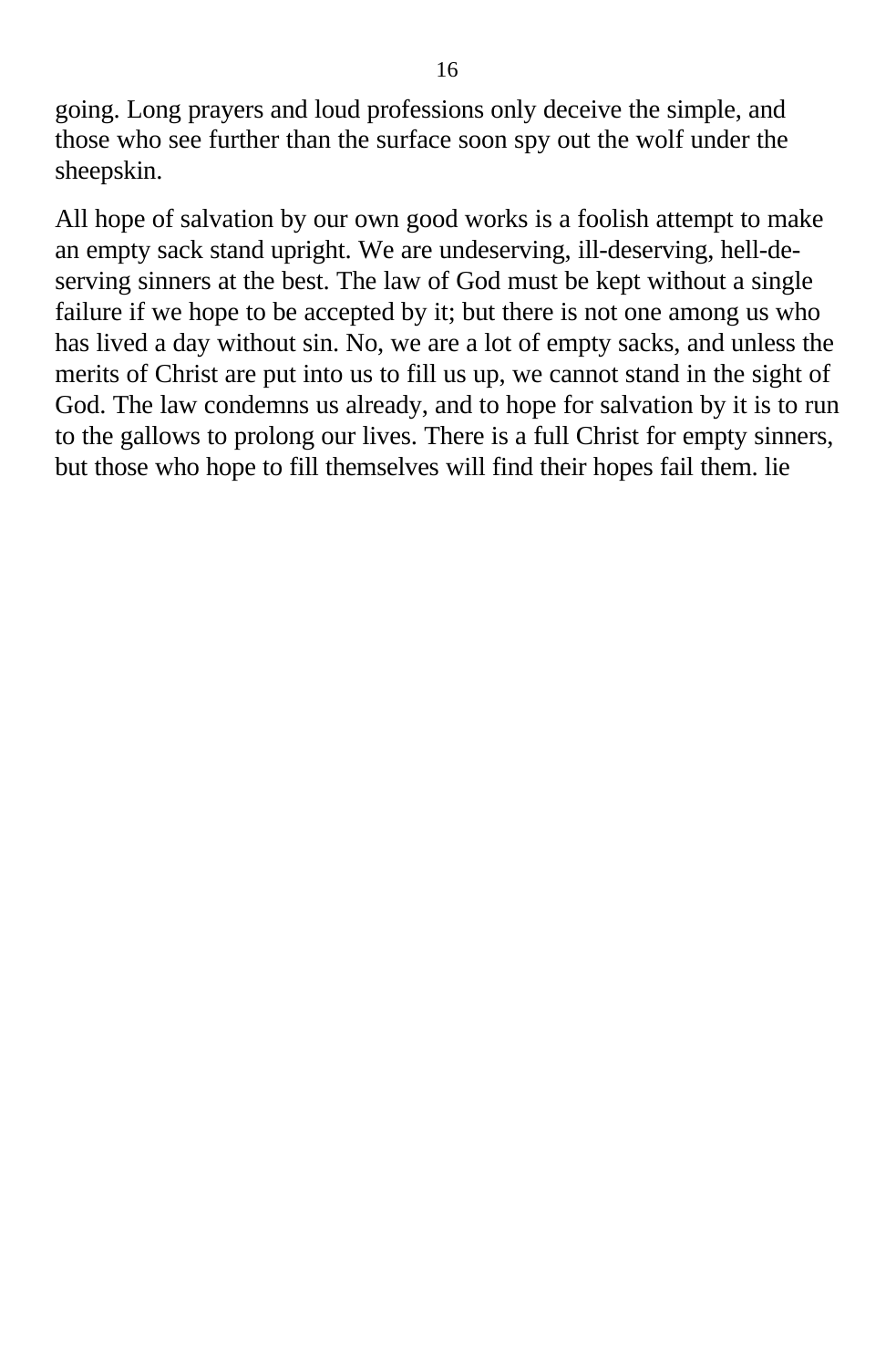# WHO WOULD PLEASE ALL WILL LOSE HIS DONKEY AND BE LAUGHED AT FOR HIS PAINS.

HERE'S a queer picture, and this is the story which goes with it; you shall have it just as I found it in an old book. "An old man and his young son were driving an ass before them to the next market to sell. 'Why have you no more wit,' says one to the man upon the way, 'than you and your son to trudge it a-foot, and let the ass go light ?' So the old man set his son upon the ass, and footed it himself. 'Why, sirrah,' says another after this, to the boy, ' ye lazy rogue, you, must you ride, and let your old father go a-foot?' The old man upon this took down his son, and got up himself. ' Do you see,' says .a third, 'how the lazy old knave rides himself, and the poor young fellow has much ado to creep after him?' The father, upon this, took up his son behind him. The next they met asked the old man whether the ass were his own or no? He said, 'Yes.' 'Troth, there's little sign on't,' says the other, 'by your loading him thus.' 'Well,' says the old man to himself, 'and what am I to do now? for I'm laughed at, if either the ass be empty, or if *one* of us rides, or *both;*' and so he cam{: to the conclusion to bind the ass's legs together with a cord, and they tried to carry him to market with a pole upon their shoulders, betwixt them. This was sport to everybody that saw it, inasmuch that the old man in great wrath threw down the ass into a river, and so went his way home again. The good man, in fine, was willing to please everybody, but had the ill fortune to please nobody, and lost his ass into the bargain."

He who will not go to bed till he pleases everybody will have to sit up a great many nights. Many men, many minds; many women, many whims; and so if we please one we are sure to set another grumbling. We had better wait till they are all of one mind before we mind them, or we shall be like the man who hunted many hares at once and caught none. Besides, the fancies of men alter, and folly is never long pleased with the same thing, but changes its palate, and grows sick of what it doted on. Will Shepherd says he once tried to serve two masters, but, says he," I soon had enough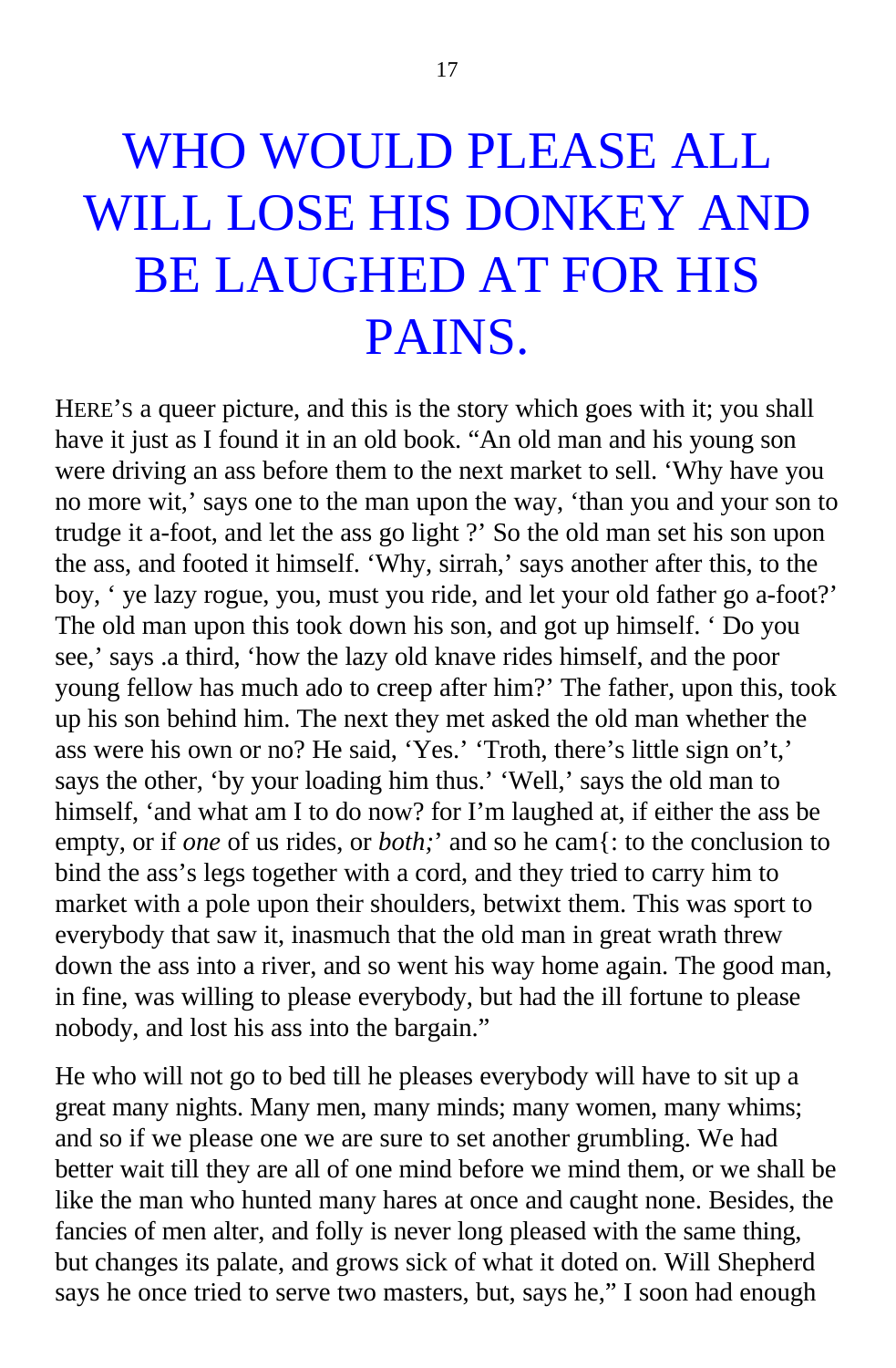of it, and I declared that, if I was pardoned this once, the next time they caught me at it they might pickle me in salt and souse me in boiling vinegar."

> *"He who would general favor win And not himself offend, To-day the task he may begin, He'll never, never end."*

If we dance to every fiddle we shall soon be lame in both legs. Good nature may be a great misfortune if we do not mix prudence with it.

#### *He that all men would please Shall never find ease.*

It is right to be obliging, but we are not obliged to be every man's lackey. Put your hand quickly to your hat, for that is courtesy; but don't bow your head at every man's bidding, for that is slavery. He who hopes to please all should first fit the moon with a suit of clothes, or fill a bottomless barrel with buckets with their hoops off. To live upon the praises of others is to feed on the air; for what is praise but the breath of men's nostrils? That's poor stuff to make a dinner of. To set traps for claps, and to faint if you don't get them, is a childish thing; and to change your coat to please new company is as mean as dirt. Change for the better as often as you like, but mind it is better before you change. Tom of Bedlam never did a madder thing than he who tried to please a thousand masters at once: one is quite enough. If a man pleases God he may let the world wag its own way, and frown or flatter, as the maggot bites. What is there, after all, to frighten a man in a fool's grin, or in the frown of a poor mortal like yourself? If it mattered at all what the world says of us, it would be some comfort that when a good man is buried people say," He was not a bad fellow after all." When the cow is dead we hear how much milk she gave. When the man's gone to heaven folks know their loss, and wonder how it was they did not treat him better.

The way of pleasing men is hard, but blessed are they who please God. He is not a free man who is afraid to think for himself, for if his thoughts are in bonds the man is not free. A man of God is a manly man. A true man does what he thinks to be right, whether the pigs grunt or the dogs howl. Are you afraid to follow out your conscience because Tom, Jack, and Harry, or Mary Ann and Betsy, would laugh at you? Then you are not the seventyfifth cousin to John Ploughman, who goes on his way whistling merrily,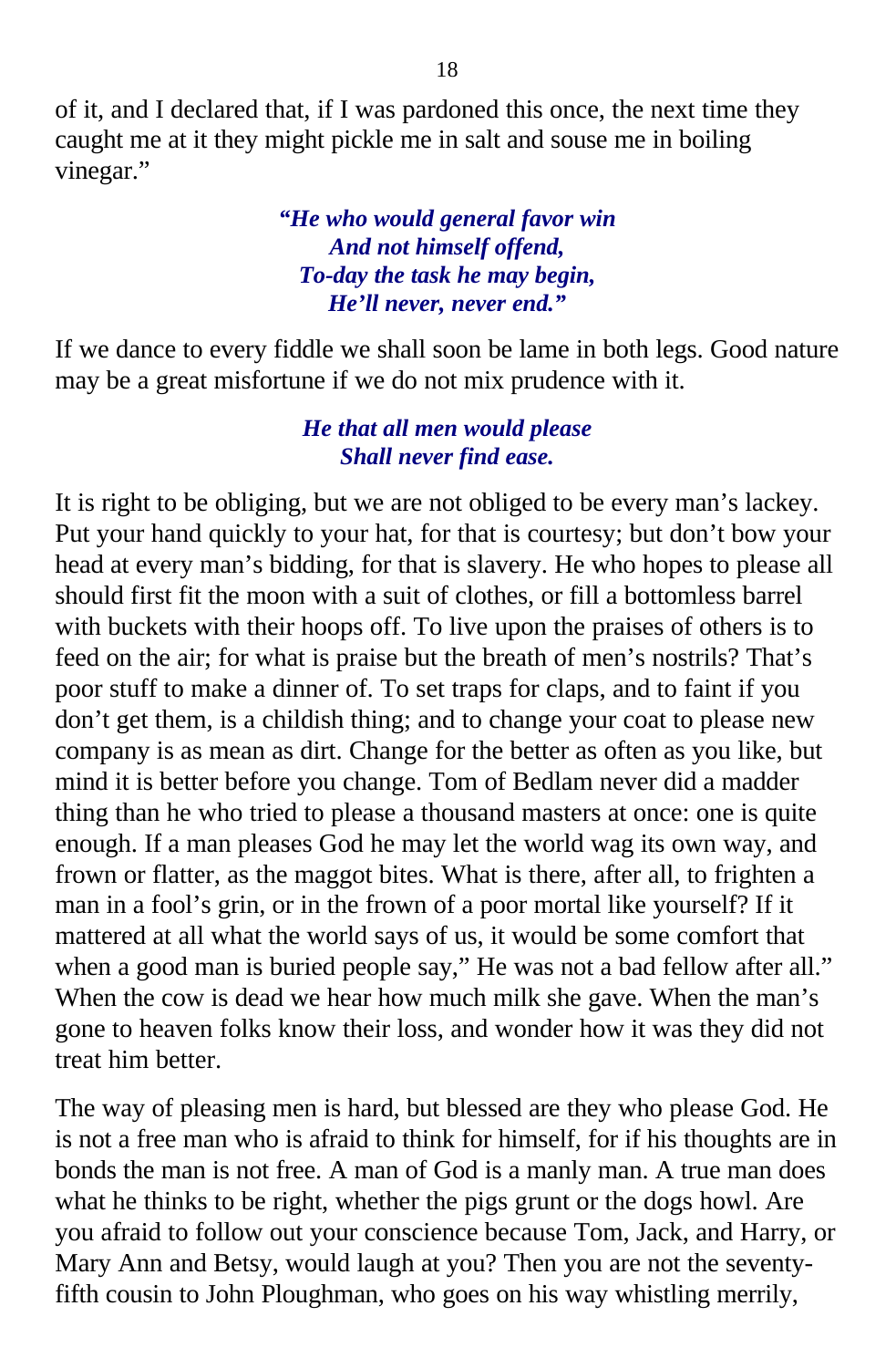though many find fault with himself, and his plough, and his horses, and his harness, and his boots, and his coat, and his waistcoat, and his hat, and his head, and every hair on it. John says it amuses them and doesn't hurt him; but depend on it you will never catch John or his boys carrying the donkey.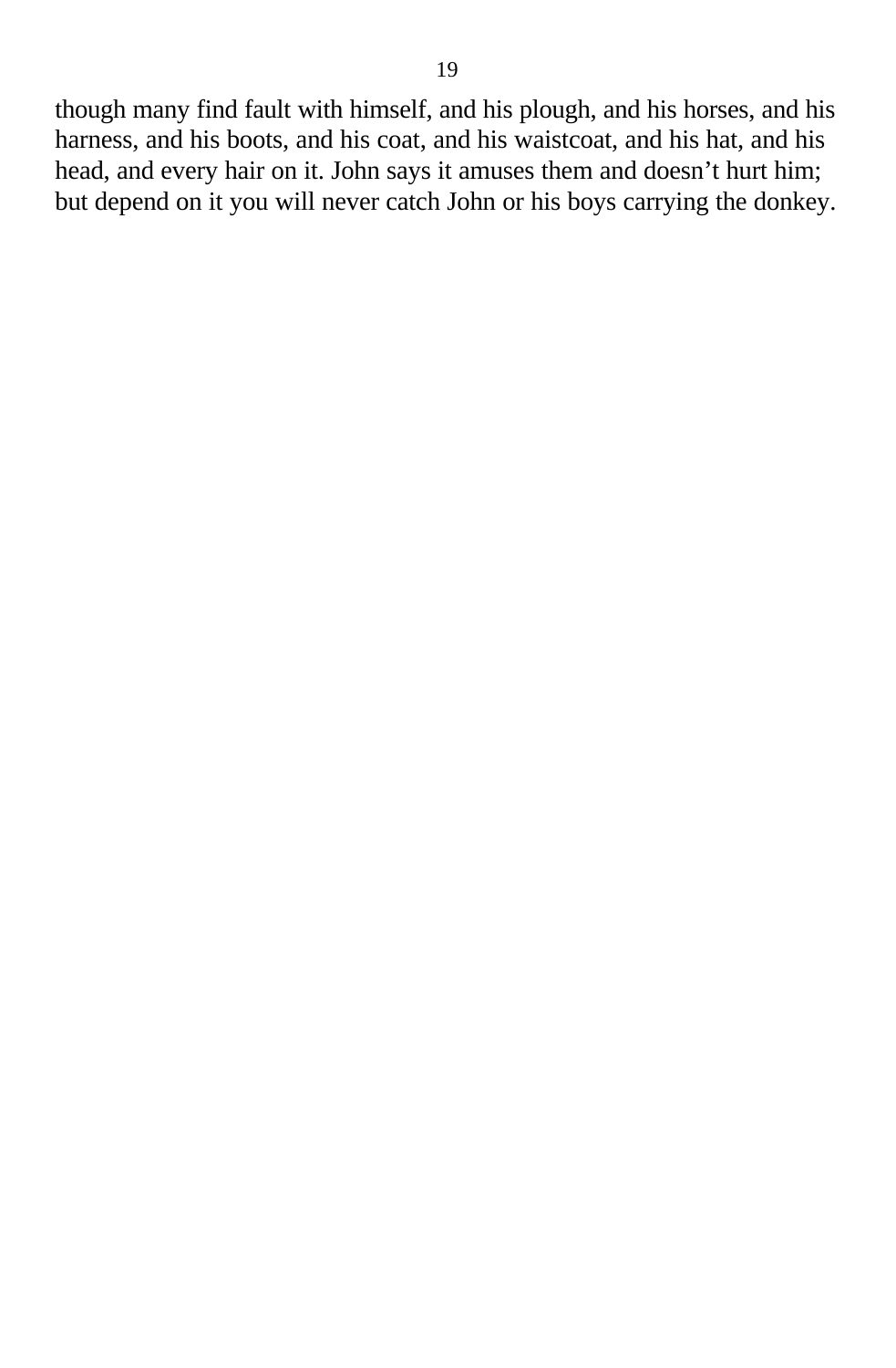# ALL, ARE NOT HUNTERS THAT BLOW THE HORN.

HE does not look much like a hunter! Nimrod would never own him. But how he blows! Goodness, gracious, what a row! as the linnet said when he heard a donkey singing his evening hymn. There's more goes to ploughing than knowing how to whistle, and hunting is not all tally-he and horn-blowing. Appearances are deceitful. Outward show is not everything. All are not butchers that carry a steel, and all are not bishops that wear aprons. You must not buy goods by the label; for I have heard that the finer the trade-mark the worse the article. Never have we seen more horn or less hunter than in our picture. Blow away, my hearty, till your toes look out of your boots; there's no fear of your killing either fox or stag!

Now, the more people blow, the more they may, but he is a fool who believes all they say. As a rule, the smallest boy carries the biggest fiddle, and he who makes most boast has least roast. He who has least wisdom has most vanity. John Lackland is wonderfully fond of being called Esquire, and there's none so pleased at being dubbed a doctor as the man who least deserves it. Many a D.D. is fiddle-dee-dee. I have heard say, "Always talk big and somebody will think you great," but my old friend Will Shepherd says, "Save your wind for running up a hill, and don't give us big words off a weak stomach. Look," said he once to me, "There's Solomon Braggs holding up his head like a hen drinking water, but there's nothing in it. With him it's much din and little done."

> *"Of all speculations the market holds forth, The best that I know for a lover of pelf, Were to buy up this Braggs at the price he is worth, And sell him — at that which he sets on himself."*

Before honor is humility, but a prating fool shall fall, and when he falls very few will be in a hurry to pick him up.

A long tongue generally goes with a short hand, We are most of us better at saying than doing. We can all tattle away from the battle, but many fly when the fight is nigh. Some are all sound and fury, and when they have bragged their brag all is over, and *amen.* The fat Dutchman was the wisest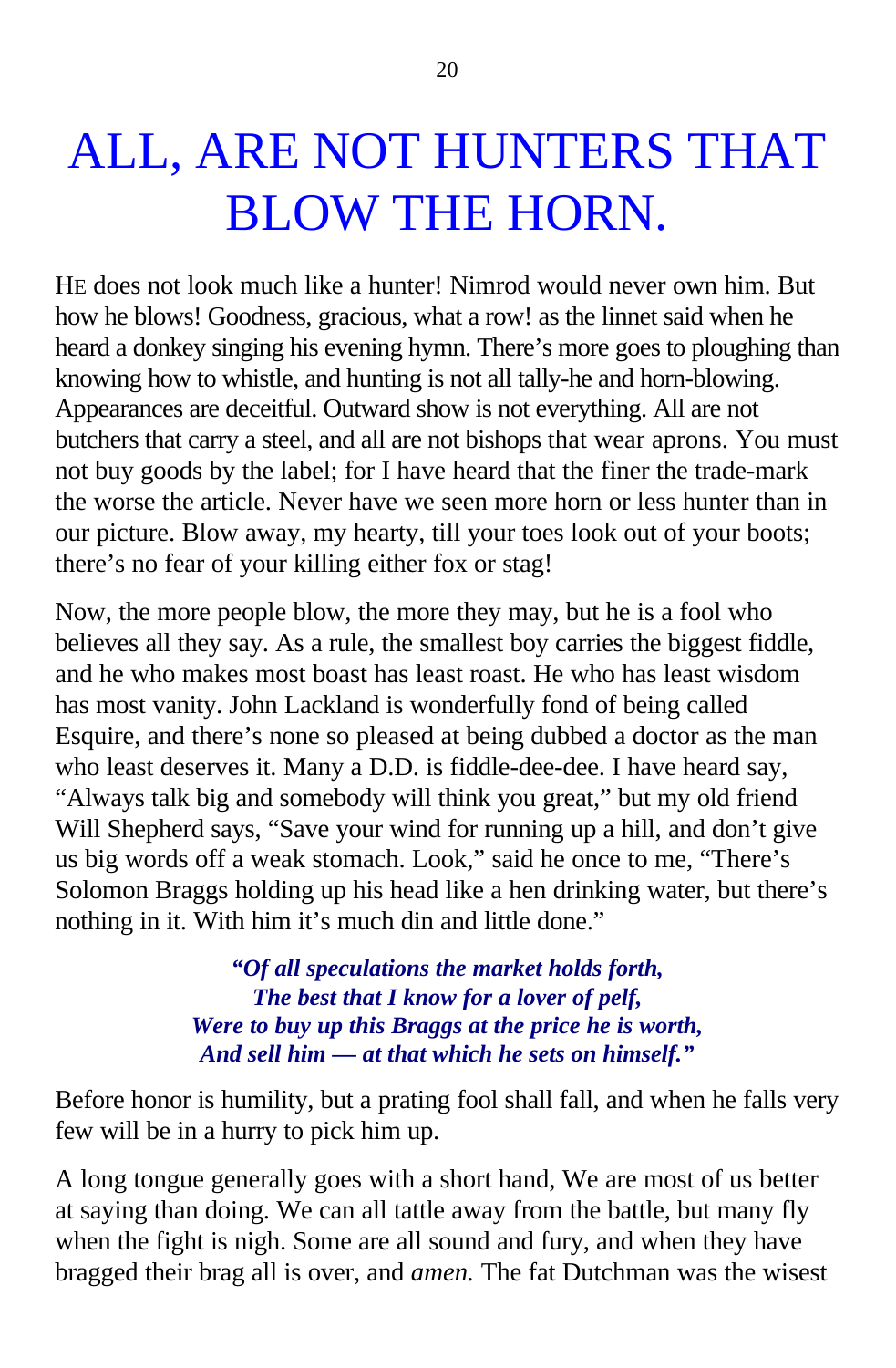pilot in Flushing, only he never went to sea; and the Irishman was the finest rider in Connaught, only he would never trust himself on a horse, because, as he said, "he generally fell off before he got on." A bachelor's wife is always well managed, and old maids always bring up their children in prime style. We think we can do what we are not called to, and if by chance the thing falls to our lot we do worse than those we blamed. Hence it is wise to be slow in foretelling what we will do, for —

#### *"Thus saith the proverb of the wise, 'Who boasteth least tells fewest lies.'"*

There is another old rhyme which is as full of reason as a pod is full of peas, —

#### *"Little money is soonest spended; Fewest words are soonest mended."*

Of course, every potter praises his own pot, and we can all toot a little on our own trumpet, but some blow as if nobody ever had a horn but themselves. "After me the flood," says the mighty big man, and whether it be so or no we have floods enough while he lives. I mean floods of words, words, words, enough to drown all your senses. 0 that the man had a mouth big enough to say all he has to say at one go, and have done with it; but then one had need get to the other end of the world till his talk had run itself dry. O for a quiet: hay-loft, or a saw-pit, or a dungeon, where the sound of the jawbone would no more be heard. They say a brain is worth little if you have not a tongue; but what is a tongue worth without a brain? Bellowing is all very well, but the cow for me is that which fills the pail. A braying ass eats little hay, and that's a saving in fodder; but a barking dog catches no game, and that's a loss to the owner. Noise is no profit, and talk hinders work.

When a man's song is in his praise, let the hymn be short meter, and let the tune be in the minor key. He who talks for ever about himself has a foolish subject, and is likely to worry and weary all around him. Good wine needs no bush, and a man who can do well seldom boasts about it. The emptiest tub makes the loudest noise. Those who give themselves out to be fine shots kill very few birds, and many a crack ploughman does a shorter day's work than plain' John, though he is nothing off the common; and so on the whole it is pretty clear that the best huntsmen are: not those who are for everlastingly blowing the horn.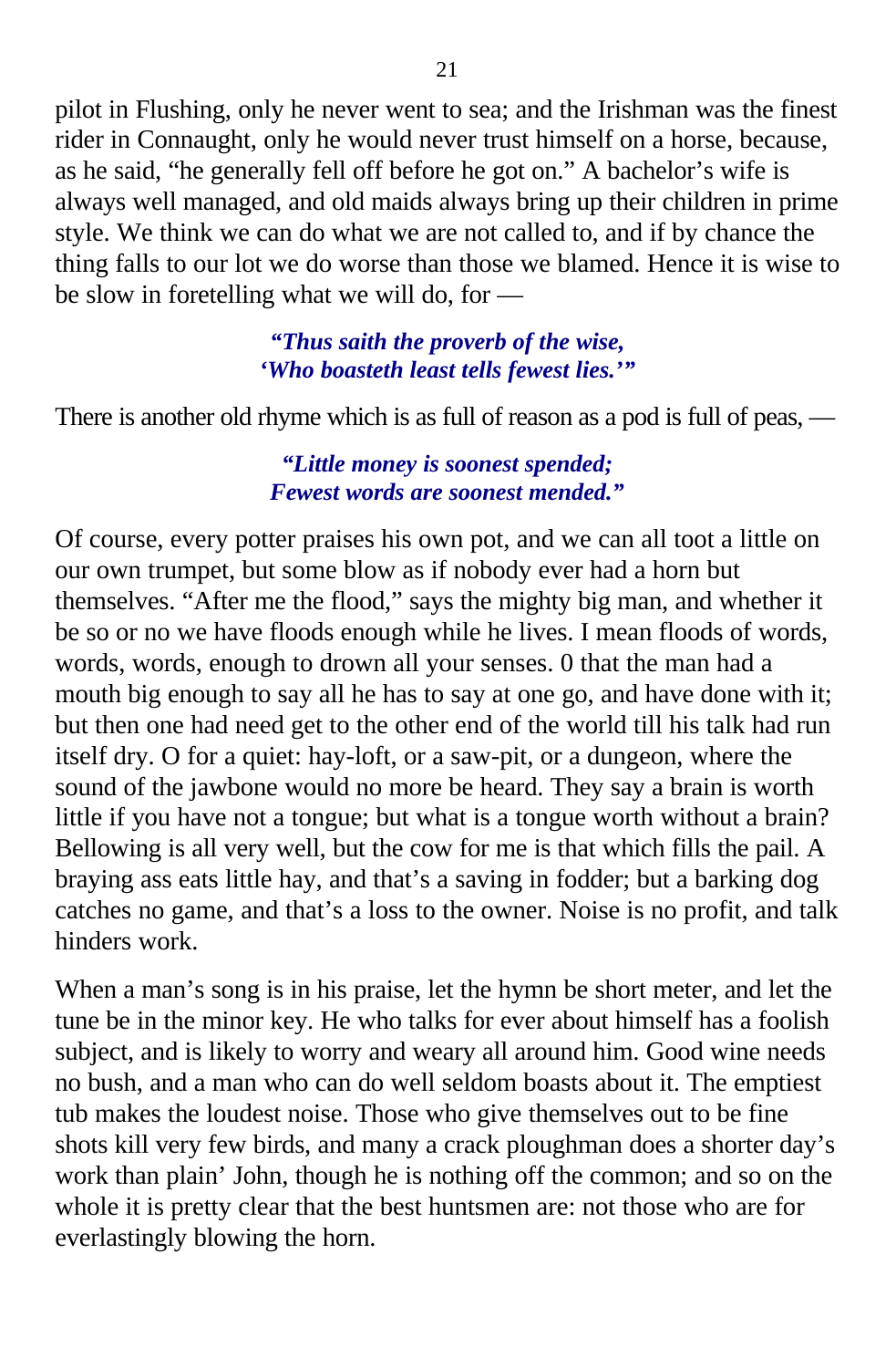# A HANDSAW IS A GOOD THING, BUT NOT TO SHAVE WITH.

OUR friend will cut more than he will eat, and shave off something more than hair, and then he will blame the saw. His brains don't lie in his beard, nor yet in the skull above it, or he would see that his saw will only make sores. There's sense in choosing your tools, for a pig's tail will never make a good arrow, nor will his ear make a silk purse. You can't catch rabbits with drums, nor pigeons with plums. A good thing is not good out of its place. It is much the same with lads and girls; you can't put all boys to one trade, nor send all girls to the same service. One chap will make a ]London clerk, and another will do better to plough, and sow, and reap, and mow, and be a farmer's boy. It's no use forcing them; a snail will never run a race, nor a mouse drive a wagon.

#### *"Send a boy to the well against his will, The pitcher will break and the water spill."*

With unwilling hounds it is hard to hunt hares. To go against nature and inclination is to row against wind and tide. They say you may praise a fool till you make him useful: I don't know so much about that, but I do know that if I get a bad knife I generally cut my finger, and a blunt axe is more trouble than profit. No, let me shave with a razor if I shave at all, and do my work with the best tools I can get.

Never set a man to work he is not fit for, for he will never do it well. They say that if pigs fly they always go with their tails forward, and awkward workmen are much the same. Nobody expects cows to catch crows, or hens to wear hats. There's reason in roasting eggs, and there should be reason in choosing servants. Don't put a round peg into a square hole, nor wind up your watch with a corkscrew, nor set a tender-hearted man to whip wife-beaters, nor a bear to be a relieving-officer, nor a publican to judge of the licensing laws. Get the right man in the right place, and then all goes as smooth as skates on ice; but the wrong man puts all awry, as the sow did when she folded the linen.

It is a temptation to many to trust them with money: don't put them to take care of it if you ever wish to see it again. Never set a cat to watch cream,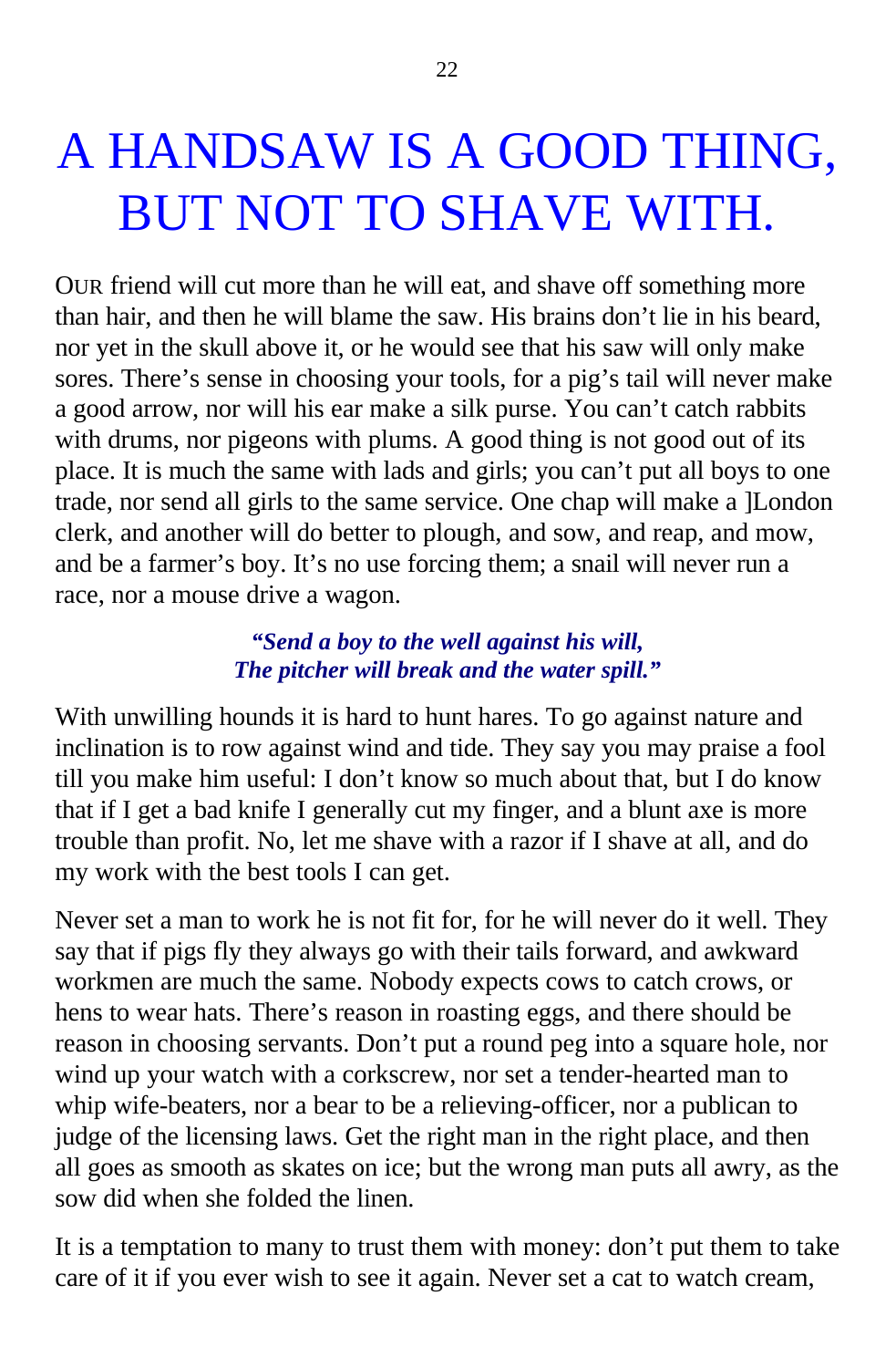nor a pig to gather peaches, for if the cream and the peaches go a-missing you will have yourself to thank for it. It is a sin to put people where they are likely to sin. If you believe the old saying, that when you set a beggar on horseback he will ride to the devil, don't let him have a horse of yours.

If you want a thing well done do it yourself, and pick your tools. It is true that a man must row with such oars as he has, but he should not use the boat-hook for a paddle. Take not the tongs to poke the fire, nor the poker to put on the coals. A newspaper on Sunday is as much out of place as a warming-pan on the first of August, or a fan on a snowy day: the Bible suits the Sabbath a deal better.

He who tries to make money by betting uses a wrong tool, and is sure to cut his fingers. As well hope to grow golden pippins on the bottom of the sea as to make gain among gamblers if you are an honest man. Hard work and thrifty habits are the right razor, gambling is a handsaw.

Some things want doing gently, and telling a man of his faults is one of them. You would not fetch a hatchet to break open an egg, nor kill a fly on your boy's forehead with a sledge-hammer, and so you must not try to mend your neighbor's little fault by blowing him up sky-high. Never fire off a musket to kill a midge, and don't raise a hue and cry about the half of nothing.

Do not throw away a saw because it is not a razor, for it will serve your turn another day, and cut your ham-bone if it won't shave off your stubble. A whetstone, though it cannot cut, may sharpen a knife that will'. A match gives little light itself, but it may light a candle to brighten up the room. Use each thing and each man according to common sense and you will be uncommonly sensible. You don't milk horses nor ride cows, and by the same rule you must make of every man what he is meant for, and the farm will be as right as a trivet.

Everything has its use, but no one thing is good for all purposes. The baby said, "The cat crew and the cock rocked the cradle," but old folks knew better: the cat is best at mousing and the cock at rousing. That's for that, as salt is for herrings, and sugar for gooseberries, and Nan for Nicholas. Don't choose your tools by their looks, for that's best which does best. A silver trowel lays very few bricks. You cannot curry a horse with a tortoise-shell comb, or fell oaks with a pen-knife, or open oysters with a gold tooth-pick. *Fine* is not so good astir when work is to be done. A good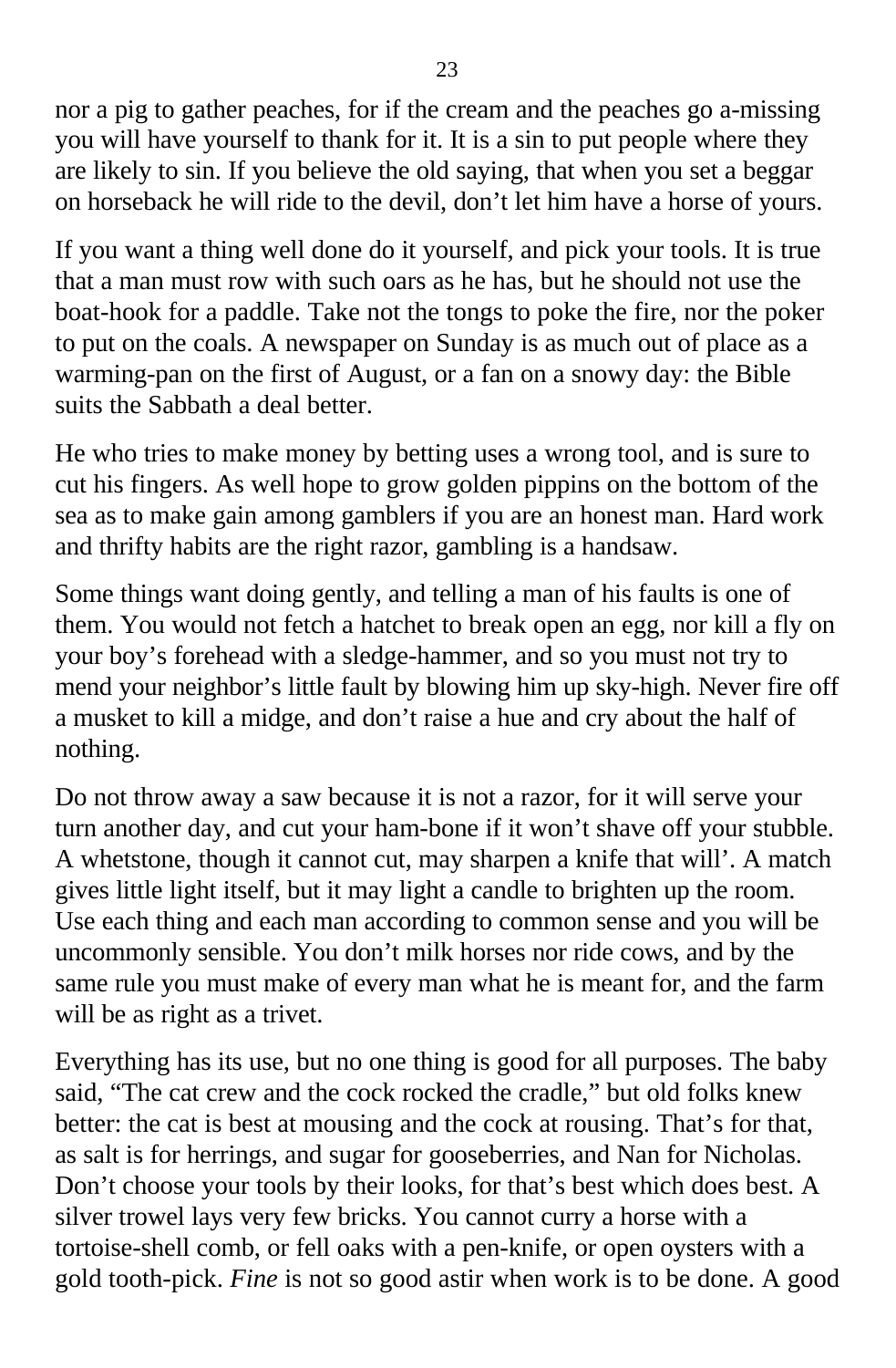workman will get on pretty well with a poor tool, and a brave soldier never lacks a weapon: still, the best is good enough for me, and John Ploughman does not care to use a clumsy tool because it looks pretty. Better ride on an ass that carries you than on a steed which throws you; it is far better to work with an old-fashioned spade which suits your hand than with a newfangled invention you don't understand,

In trying to do good to your fellow-men the gospel is out of sight the best instrument to work with. The new doctrine which they call "*modern* thought" is nothing better than a handsaw, and it won't work a bit. This fine new nothing of a gospel would not save a mouse, nor move the soul of a tom-tit; but the glorious gospel of Jesus Christ is suited to man's need, and by God's grace does its work famously. Let every preacher and teacher keep to it, for they will never find a better. Try to win men with its loving words and precious promises, and there's no fear of labor in vain. Some praise the balm of Gilead, or man's morality; many try the Roman salve, or the oil of Babylon; and others use a cunning ointment mixed by learned philosophers; but for his own soul's wounds, and for the hurts of others, John Ploughman knows but one cure, and that is given gratis by the good Physician to all who ask for it. A humble faith in Christ Jesus will soon bring you this sovereign remedy. Use no other, for no other is of use.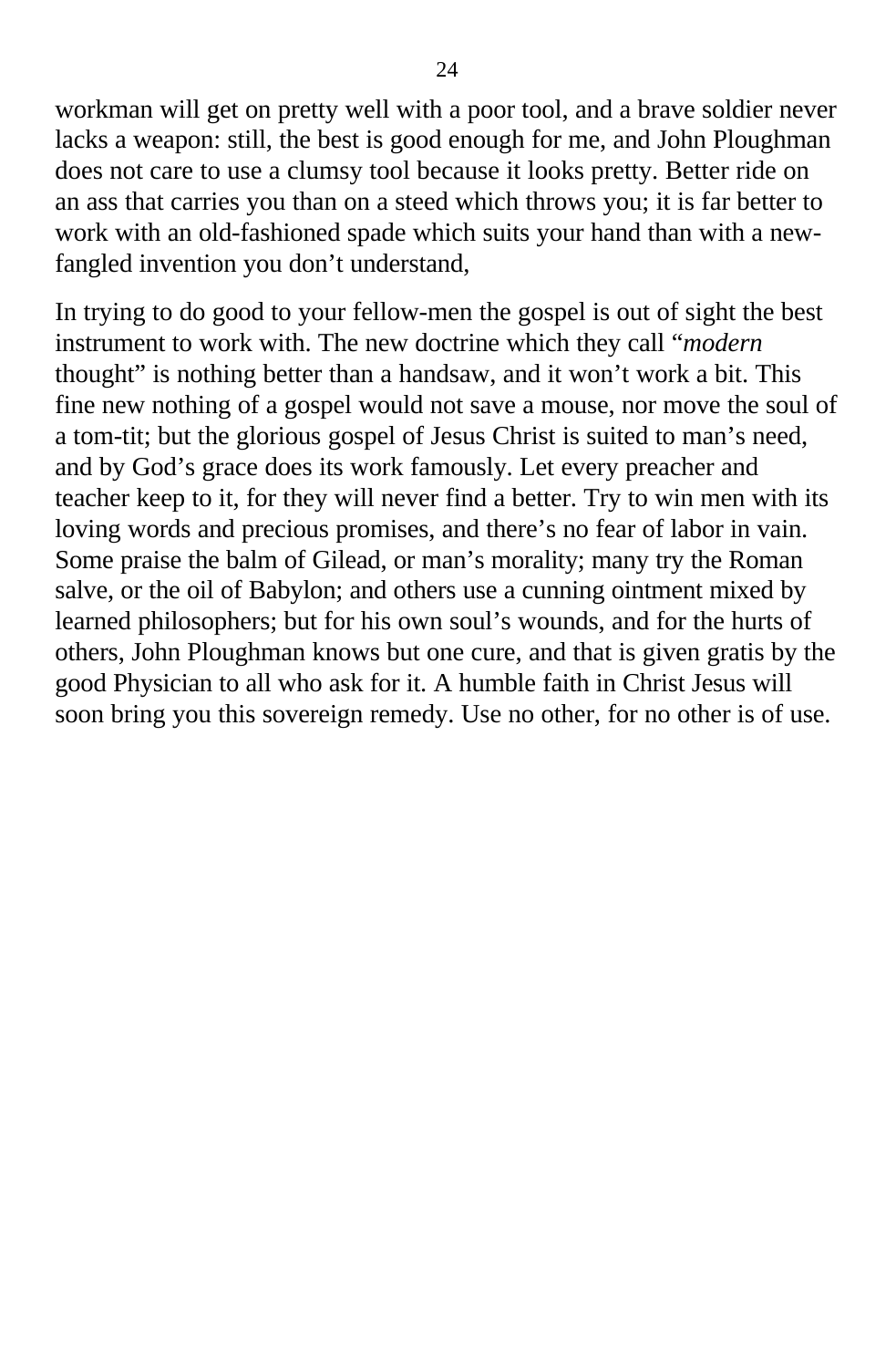### DON'T CUT OFF YOUR NOSE TO SPITE YOUR FACE.

ANGER is a short madness. The less we do when we go mad the better for everybody, and the less we go mad the better for ourselves. He is far gone who hurts himself to wreak his vengeance on others. The old saying is "*Don*'*t* cut off your head because it aches," and another says "*Set* not your house on fire to spite the moon." If things go awry, it is a poor way of mending to make them worse, as the man did who took to drinking because he could not marry the girl he liked. He must be a fool who cuts off his nose to spite his face, and yet this is what Dick did when he had vexed his old master, and because he was chid must needs give up his place, throw himself out of work, and starve his wife and family. Jane had been idle, and she knew it, but sooner than let her mistress speak to her, she gave warning, and lost as good a service as a maid could wish for. Old Griggs was wrong, and could not deny it, and yet because the parson's sermon fitted him rather close, he took the sulks and vowed he would never hear the good man again. It was his own loss, but he wouldn't listen to reason, but was as willful as a pig.

Do nothing when you are out of temper, and then you will have the less to undo. Let a hasty man's passion be a warning to you; if he scalds you, take heed that you do not let your own pot boil over. Many a man has given himself a box on the ear in his blind rage, ay, and ended his own life out of spite. He who cannot curb his temper carries gunpowder in his bosom, and he is neither safe for himself nor his neighbors. When passion comes in at the door, what little sense there is indoors flies out at the window. By-andby a hasty man cools and comes to himself, like MacGibbon's gruel when he put it out of the window, but if his nose is off in the meantime, who is to put it on again? He will only be sorry once and that will be all the rest of his life. Anger does a man more hurt than that which made him angry. It opens his mouth and shuts his eyes, and fires his heart, and drowns his sense, and makes his wisdom folly. Old Tompkins told me that he was sorry that he lost his temper, and I could not help thinking that the pity was that he ever found it again, for it was like an old shoe with the sole gone and the upper leathers worn out, only fit for a dunghill. A hot tempered man would be all the better for a new heart, and a right spirit. Anger is a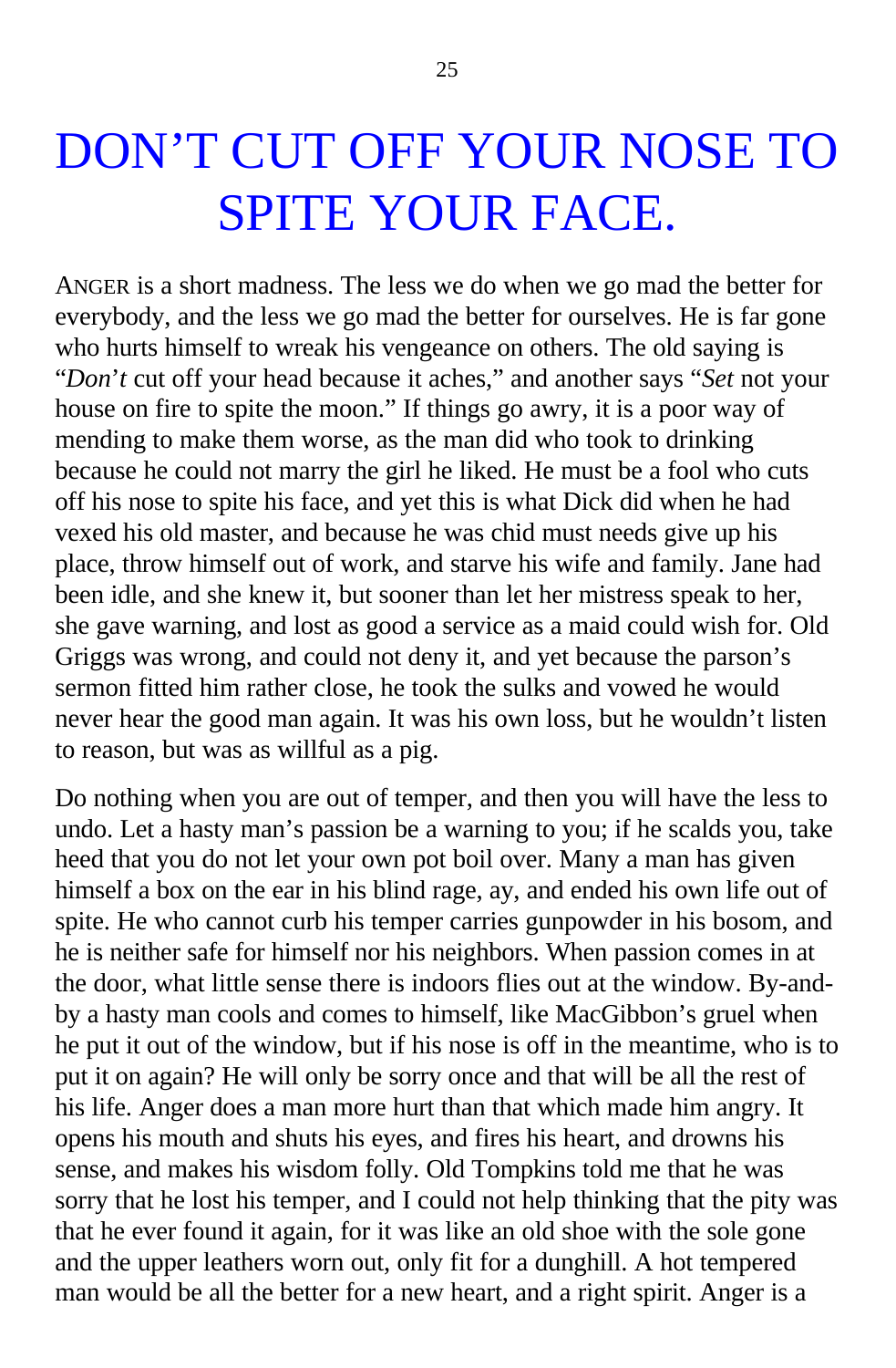fire which cooks no victuals, and comforts no household: it cuts and curses and kills, and no one knows what it may lead to; therefore, good reader, don't let it lodge in your bosom, and if it ever comes there, pass the vagrant on to the next parish.

> *Gently, gently, little pot, Why so hasty to be hot ? Over you will surely boil, And I know not what you'll spoil.*

The old gent in our picture has a fine nose of his own, and though he will be a fool to cut it off, he would be wise to cut off the supplies which have made it such a size. That glass and jug on the table are the paint-pots that he colors his nose with, and everybody knows, whether he knows it or knows it not, that his nose is the outward and visible sign of a good deal of inward and spirituous drink, and the sooner he drops his drops the better. So here we will out off, not our nose, but the present subject.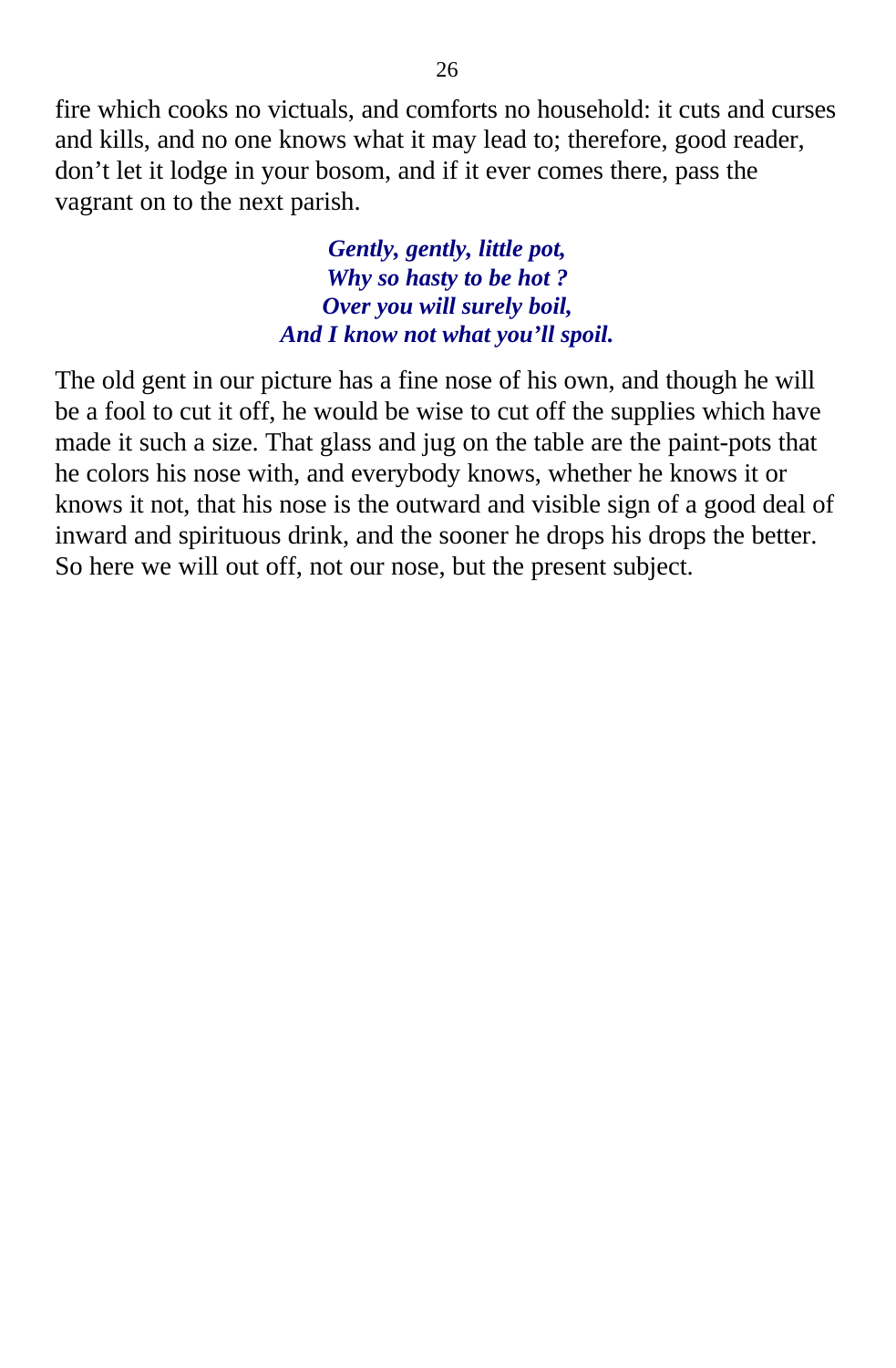### HE HAS A HOLE UNDER HIS NOSE AND HIS MONEY RUNS INTO IT.

THIS is the man who is always dry, because he takes so much heavy wet. He is a loose fellow who is fond of getting tight. He is no sooner up than his nose is in the cup, and his money begins to run down the hole which is just under his nose. He is not a blacksmith, but he has a spark in his throat, and all the publican's barrels can't put it out. - If a pot of beer is a yard of land, he must have swallowed more acres than a ploughman could get over for many a day, and still he goes on swallowing until he takes to wallowing. All goes down Gutter Lane. Like the snipe, he lives by suction. If you ask him how he is, he says he would be quite right if he could moisten his mouth. His purse is a bottle, his bank is the publican's till, and his casket is a cask: pewter is his precious metal, and his pearl' is a mixture of gin and beer. The dew of his youth comes from Ben Nevis, and the comfort of his soul is cordial gin. He is a walking barrel, a living drainpipe, a moving swill-tub. They say "loth to drink and loth to leave off," but he never needs persuading to begin, and as to ending — that is out of the question while he can borrow two-pence. This is the gentleman who sings —

> *He that buys land buys many stones, He that buys meat buys many bones, He that buys eggs buys many shells, He that buys good ale buys nothing else.*

He will never be hanged for leaving his drink behind him. He drinks in season and out of season: in summer because he is hot, and in winter because he is cold. A drop of beer never comes too soon, and he would get up in the middle of the night for more, only he goes to bed too tipsy. He has heard that if you get wet-footed a glass of whisky in your boots will keep you from catching cold, and he argues that the best way to get one glass of the spirit into each boot is to put two doses where it will run into your legs. He is never long without an excuse for another pot, or if perchance he does not make one, another lushington helps him.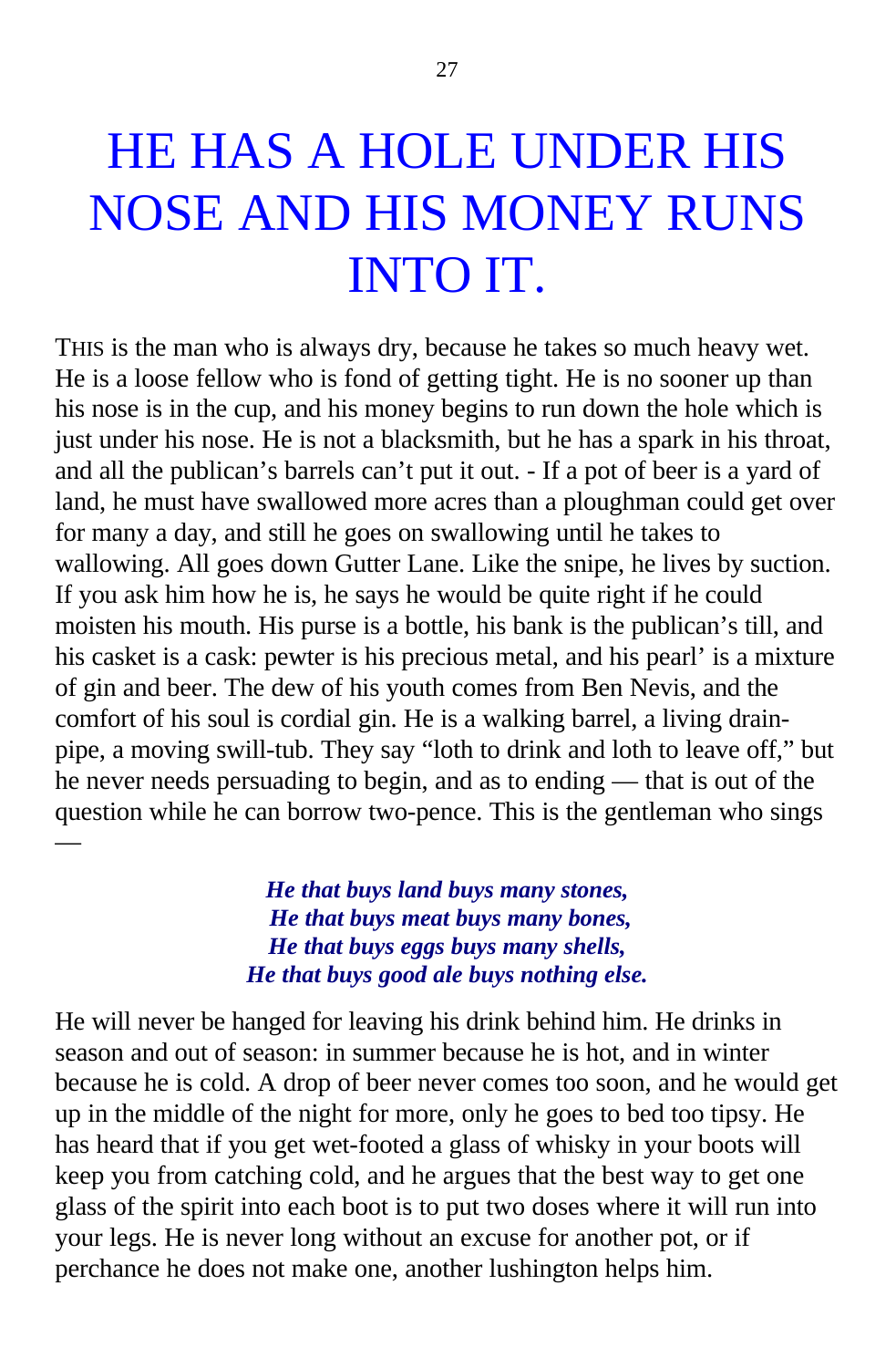Some drink when friends step in, And some when they step out; Some drink because they're thin, And some because they're stout.

> *Some drink because 'tis wet, And some because 'tis dry; Some drink another glass To wet the other eye.*

Water is this gentleman's abhorrence, whether used inside or out, but most of all he dreads it taken inwardly, except with spirits, and then the less the better. He says that the pump would kill him, but he never gives it a chance. He laps his liquor, and licks his chaps, but he will never die through the badness of the water from the well. It is a pity that he does not run the risk. Drinking cold water neither makes a man sick, nor in debt, nor his wife a widow, but this mighty fine ale of his will do all this for him, make him worse than a beast while he lives, and wash him away to his grave before his time. The old Scotchman said, "Death and drink-draining axe near neighbors," and he spoke the truth. They say that drunkenness makes some men fools, some beasts, 'and some devils, but according to my mind it makes all men fools whatever else it does. Yet when a man is as drunk as a rat he sets up to be a judge, and mocks at sober people. Certain neighbors of mine laugh at me for being a teetotaler, and I might well laugh at them for being drunk:, only I feel more inclined to cry that they should be such fools. O that we could get them sober, and then perhaps we might make men of them. You cannot do much with these fellows, unless you can enlist them in the Coldstream guards.

He that any good would win At his mouth must first begin.

As long as drink drowns conscience and reason, you might as well talk to the hogs. The rascals will promise fair and take the pledge, and then take their coats to pledge to get more beer. We smile at a tipsy man, for he is a ridiculous creature, but when we see how he is ruined body and soul it is no joking matter. How solemn is the truth that "No drunkard shall inherit eternal life."

There's nothing too bad for a man to say or do when he is half-seas over. It is a pity that any decent body should go near such a common sewer. If he does not fall into the worst of crimes it certainly is not his fault, for he has made himself ready for anything the devil likes to put into his mind. He does least hurt when he begins to be top-heavy, and to reel about: then he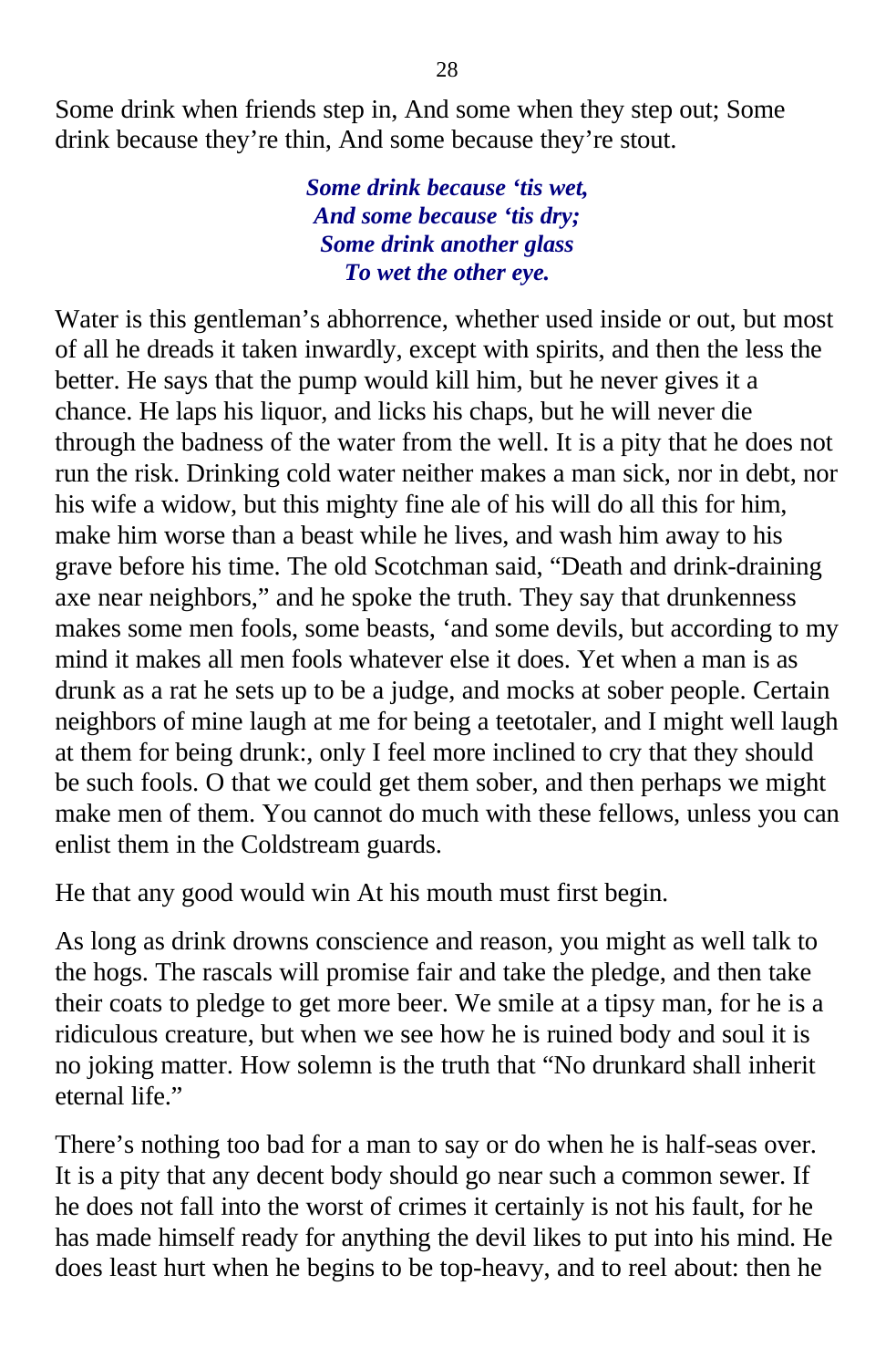becomes a blind man with good eyes in his head, and a cripple with legs on. He sees two moons, and two doors to the public-house, and tries to find his way through both the doors at once. Over he goes, and there he must lie unless somebody will wheel him home in a barrow or carry him to the police-station.

Solomon says the glutton and the drunkard shall come to poverty, and that the drinker does in no time. He gets more and more down at the heel, and as his nose gets redder and his body is more swollen he gets to be more of a shack and more of a shark. His trade is gone, and his credit has run out, but he still manages to get his beer. He treats an old friend to a pot, and then finds that he has left his purse at home, and of course the old friend must pay the shot. He borrows till no one will lend him a groat, unless it is to get off lending a shilling. Shame has long since left him, though all who know him are ashamed of him. His talk runs like the tap, and is full of stale dregs: he is very kind over his beer, and swears he loves you, and would like to drink your health, and love you again. Poor sot, much good will his blessing do to any one who gets it; his poor wife and family have had too much of it already, and quake at the very sound of his voice.

Now, if we try to do anything to shut up a boozing-house, or shorten the hours for guzzling, we are called all sorts of bad names, and the wind-up of it all is — "Wh*at! Rob a poor man of his beer*?" The fact is that they rob the poor man *by* his beer. The ale-jug robs the cupboard and the table, starves the wife and strips the children; it is a great thief, housebreaker, and heartbreaker, and the best possible thing is to break it to pieces, or keep it on the shelf bottom upwards. In a newspaper which was lent me the other day I saw. Some verses by John Barleycorn, jun., and as they tickled my fancy I copied them out, and here they are.

> *What! rob a poor man of his beer, And give him good victuals instead! Your heart's very hard, sir, I fear, Or at least you are soft in the head.*

*What! rob a poor man of his mug, And give him a house of his own; With kitchen and parlor so snug! 'Tis enough to draw tears from a stone.*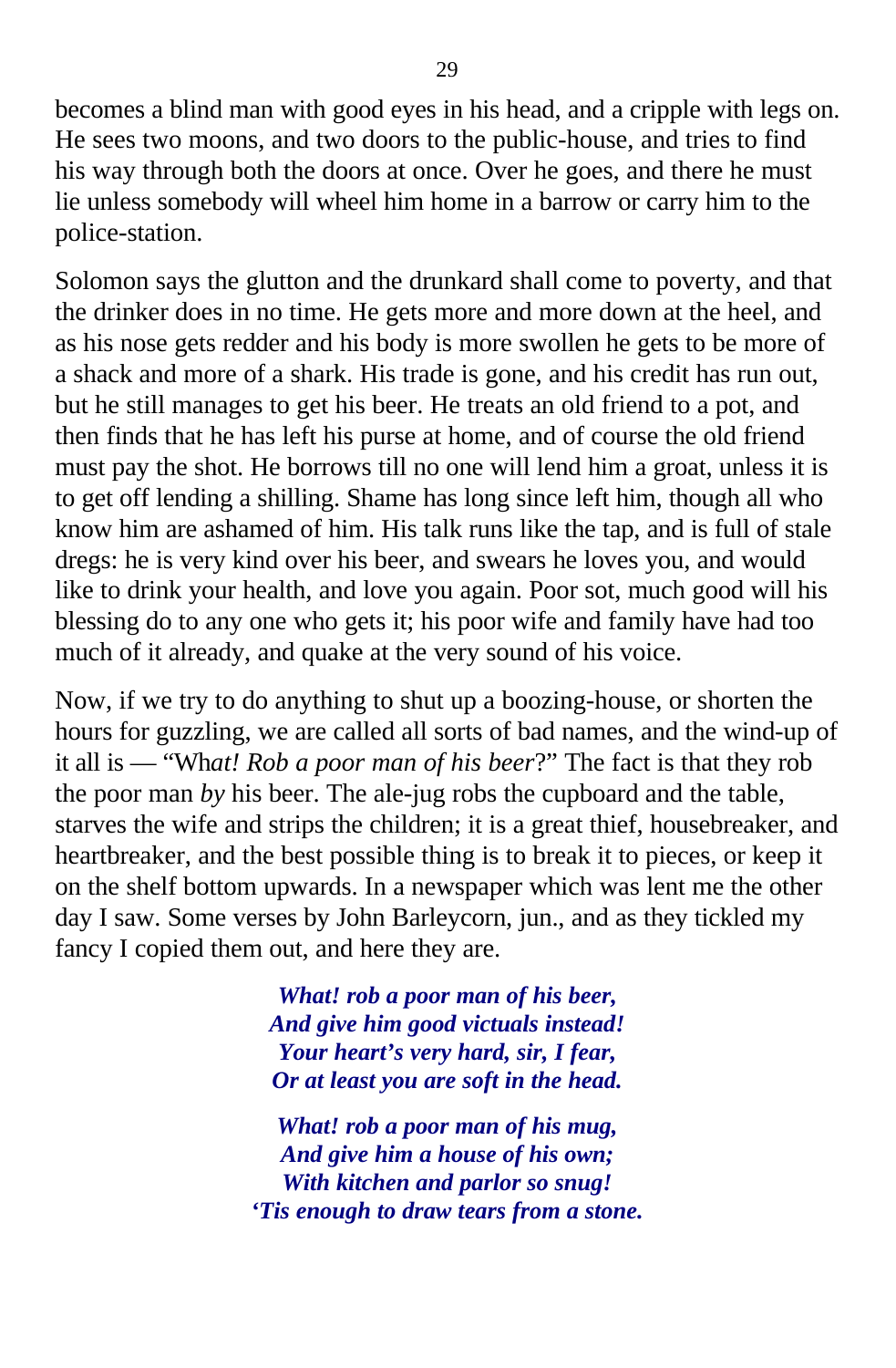*What! rob a poor man of his glass, And teach him to read and to write! What! save him from being an ass! 'Tis nothing but malice and spite.*

*What! rob a poor man of his ale, And prevent him from beating his wife, From being locked up in a jail, With penal employment for life!*

*What! rob a poor man of his beer, And keep him from starving his child! It makes one feel awfully queer, And I'll thank you to draw it more mild.*

Having given you a song, I now hand you a handbill to stick up in the "*Rose* and Crown" window, if the landlord wants an advertisement. It was written many years ago, but it is quite as good as new. Any beer-seller may print it who thinks it likely to help his trade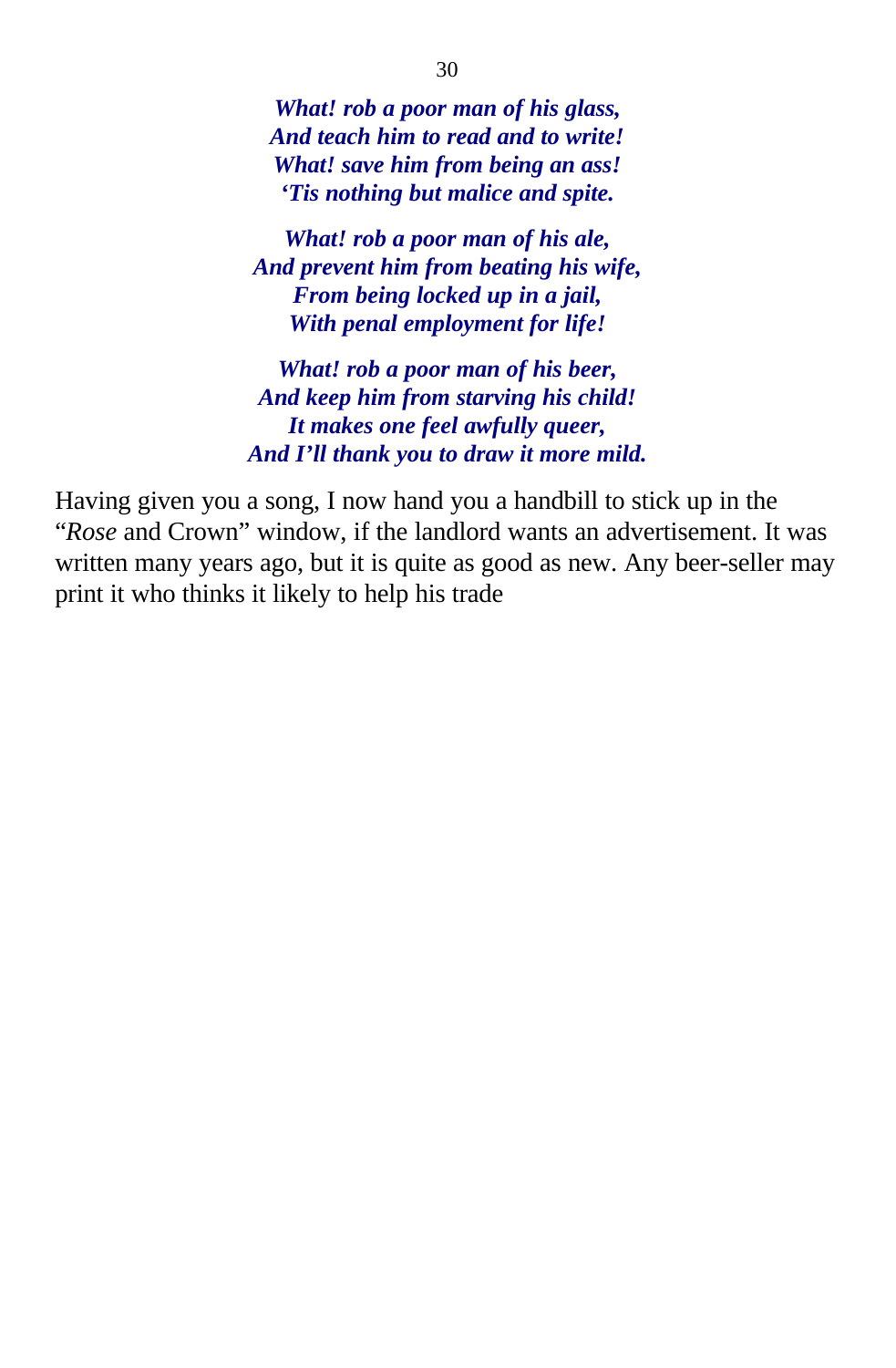### DRUNKARDS, READ THIS

### DRUNKENNESS

**EXPELS REASON, DISTEMPERS THE BODY, DIMINISHES STRENGTH, INFLAMES THE BLOOD;**

#### **CAUSES INTERNAL EXTERNAL ETERNAL INCURABLE WOUNDS;**

IS

**A WITCH TO THE SENSES, A DEMON TO THE SOUL, A THIEF TO THE PURSE, A GUIDE TO BEGGARY, LECHERY, & VILLAINY.**

IT IS

**THE WIFE'S WOE, AND THE CHILDREN'S SORROW.**

MAKES A MAN

**WALLOW WORSE THAN A BEAST, AND ACT LIKE A FOOL.**

HE IS

**A SELF-MURDERER; WHO DRINKS TO ANOTHER'S GOOD HEALTH,**

AND

**ROBS HIMSELF OF HIS OWN.**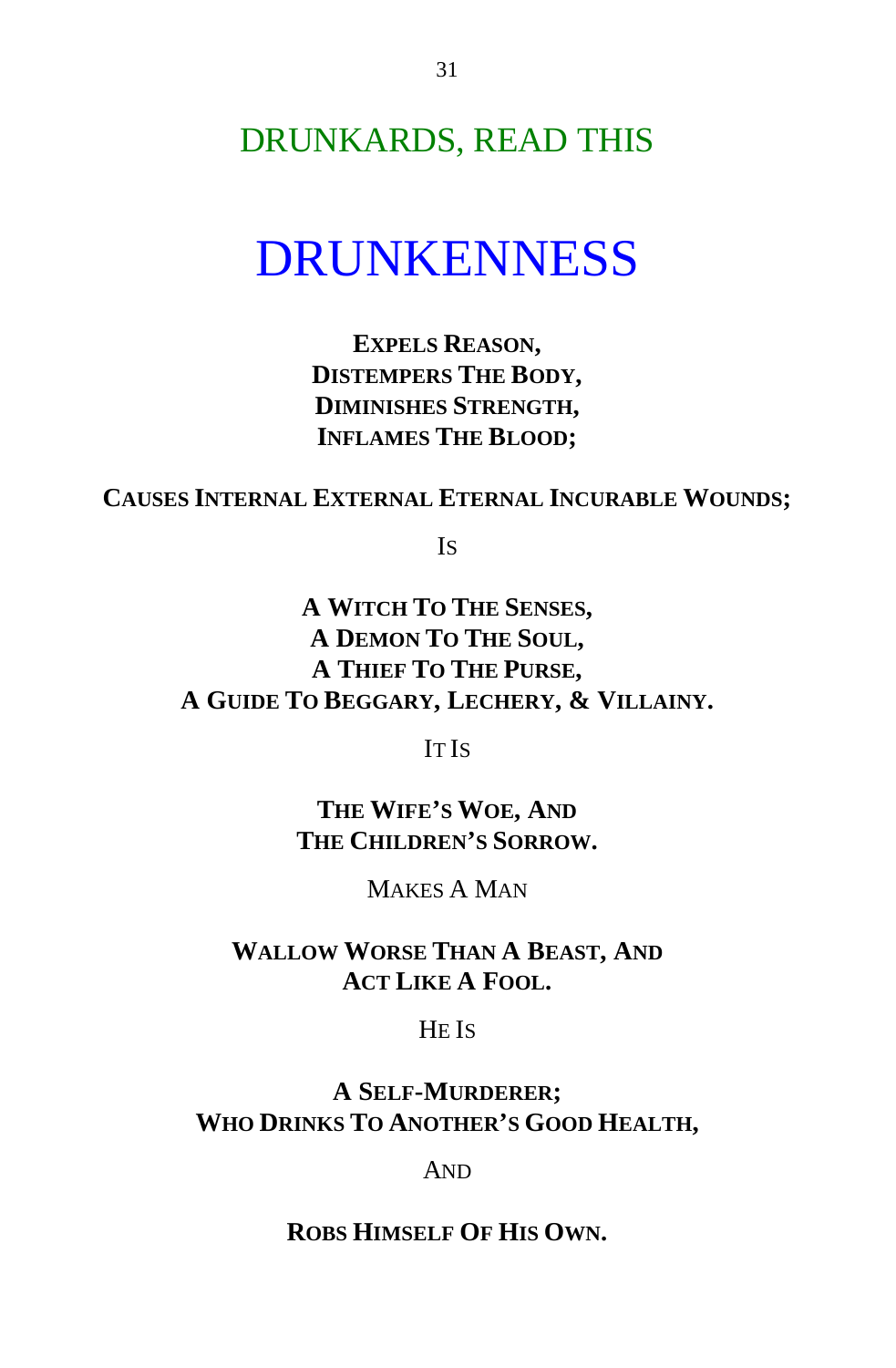### EVERY MAN SHOULD SWEEP BEFORE HIS OWN DOOR.

HE is a wise man who has wit enough for his own affairs. It is a common thing for people to *mind* Number One, but not so common to see people mend it. When it comes to spending money on labor or improvements, they think that repairs should begin at Number 2, and Number 3, and go on till all the houses up to Number 50 are touched up before any hint should be given to Number One. Now, this is very stupid, for if charity should begin at home, certainly reformation should begin there too. It is a waste of time to go far away to make a clearance, there's nothing like sweeping the snow from your own door. Let every dog carry his own tail. Mind your own business, and mend your own manners, and if every man does the same all will be minded and mended, as the old song says:

#### *"Should every man defend his house, Then all would be defended; If every man would mend a man, Then all mankind were mended."*

A man who does not look well to his own concerns is not fit to be trusted with other people's. Lots of folks are so busy abroad that they have no time to look at home. They say the cobbler's wife goes barefoot, and the baker's child gets no buns, and the sweep's house has sooty chimneys. This comes of a man's thinking that he is everybody except himself. All the wit in the world is not in one head, and therefore the wisest man living is not bound to look after all his neighbors' matters. There are wonderful people about whose wisdom would beat Solomon into fits; and yet they have not sense enough to keep their own kettle from boiling over. They could manage the nation, and yet can't keep their boys out of the farmer's orchard; they could teach the parson, but they can't learn themselves. They poke their noses into other people's concerns, where they are as welcome as water in one's shoes, but as for setting their own house to rights, they like the job about as. Much as a pig likes having a ring put in his nose. The meddlesome man will not begin to darn his own stockings because he has left his needle sticking in his cousin's socks: he will be as grey as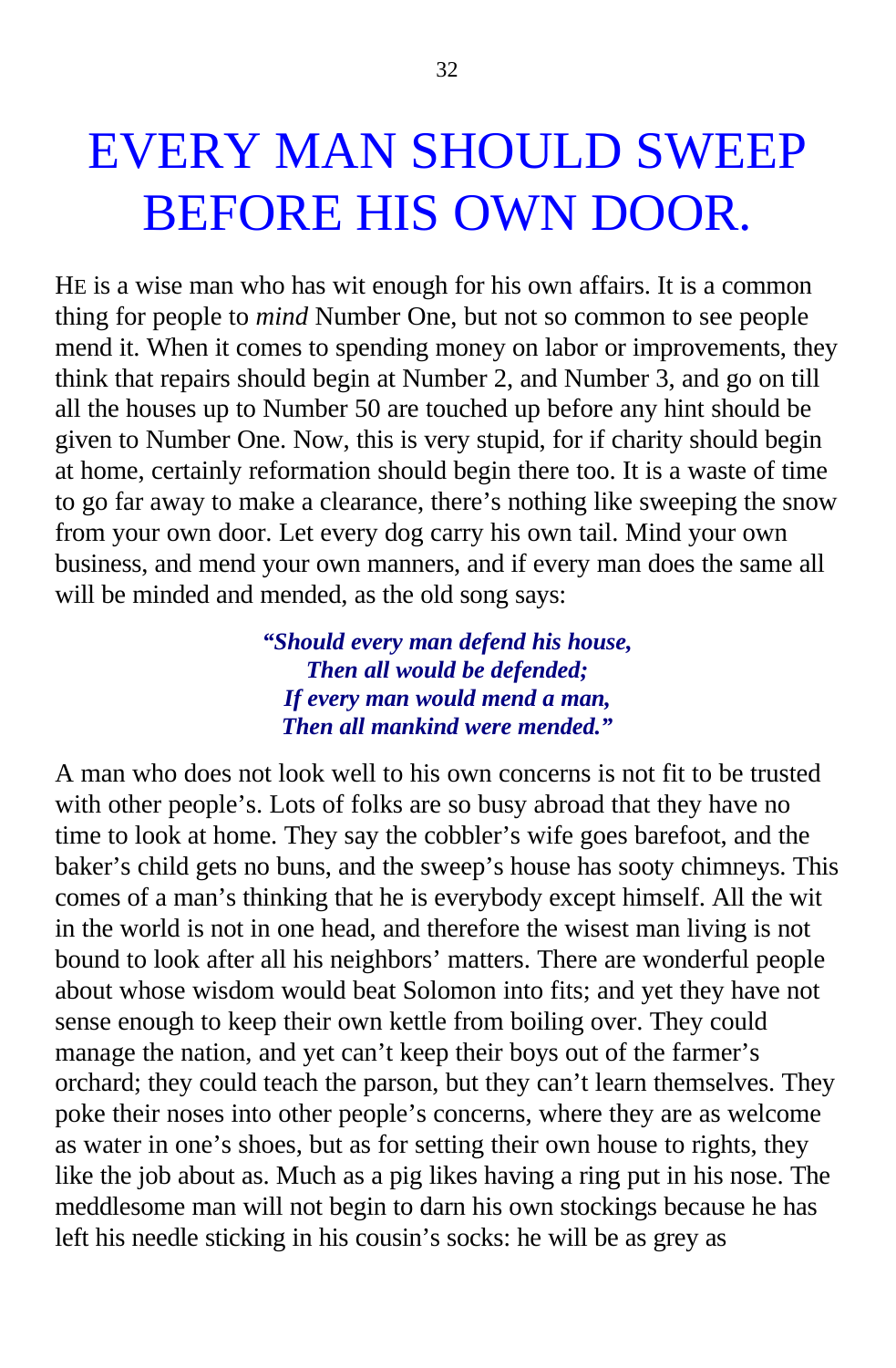grannum's cat before he improves, and yet he struts like a crow in a gutter, and thinks himself cock of the walk.

A man's own selfishness and conceit ought to make him see to his own ways; if nothing else does.

> *There's but one wise man in the world, And who d'ye think it be? 'Tis this man, that man, t'other man, Every man think's 'tis he.*

Now, if this be so, why does not this wise man do the wise thing and set his own wise self in the way of growing wiser? Every cat cleans its own fur, and licks its own kittens: when will men and women mind their own minds, and busy themselves with their own business? Boil your own potatoes, and let me roast mine if I like; I won't do it with your firing. "*Every* man to his tent" was the old cry in Israel, and it's not a bad one for England, only Nelson gave us a better —

#### **ENGLAND EXPECTS EVERY MAN TO DO HIS DUTY.**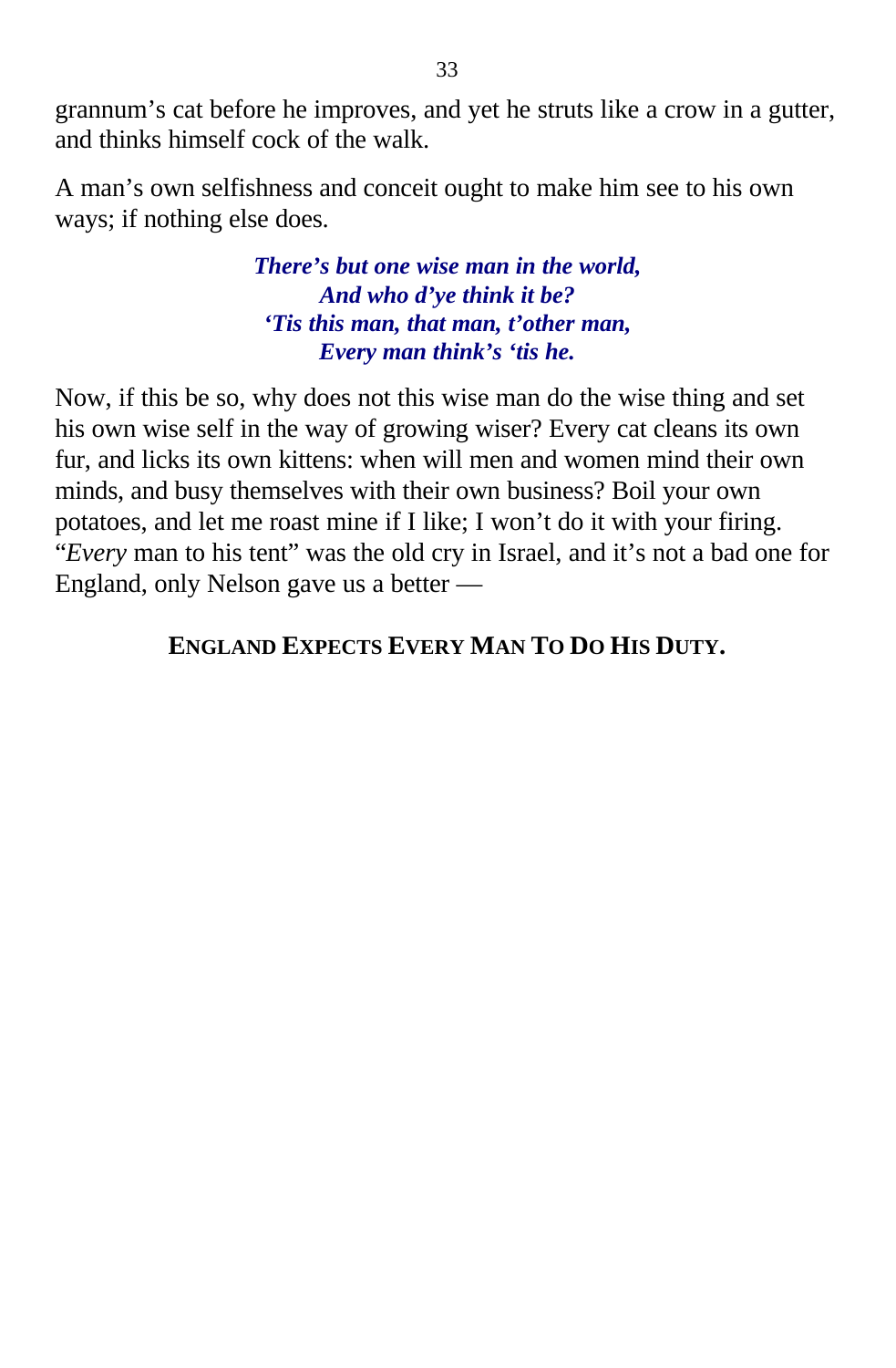## SCANT FEEDING OF MAN OR HORSE IS SMALL PROFIT AND SURE LOSS.

WHAT is saved out of the food of cattle is a dead loss, for a horse can't work if he is not fed. If an animal won't pay for keeping he won't pay for starving. Even the land yields little if it is not nourished, and it is just the same with the poor beast. You might as well try to run a steam-engine without coals, or drive a water-mill without water, as work a horse without putting corn into him. Thomas Tusser, who wrote a book upon "Husbandry" in the olden time, said,

> *"Who starveth his cattle, and weareth them out By carting and ploughing, his gain I much doubt: But he that in labor doth use them aright Has gain to his comfort, and cattle in plight."*

Poor dumb animals cannot speak for themselves, and therefore every one who has his speech should plead for them. To keep them short of victuals is a crying shame. The one in our picture seems to be thoroughly broken in: look at his knees! His owner ought to be flogged at the cart tail. I hate cruelty, and above all things the cruelty which starves the laboring beast.

> *A right good man is good to all, And stints not table, rack, or stall; Not only cares for horse and hog, But kindly thinks of cat and dog*

Is not a man better than a beast? Then, depend upon it, what is good for the ploughing horse is good for the ploughing boy: a belly full of plain food is a wonderful help to a laboring man. A starving workman is a dear servant. If you don't pay your men, they pay themselves, or else they shirk their work. He who labors well should be fed well, especially a ploughman.

#### *"Let such have enow That follow the plough?*

There would be no bread if it were not for the ploughman: would you starve the man who is the very bottom and beginning of everything? John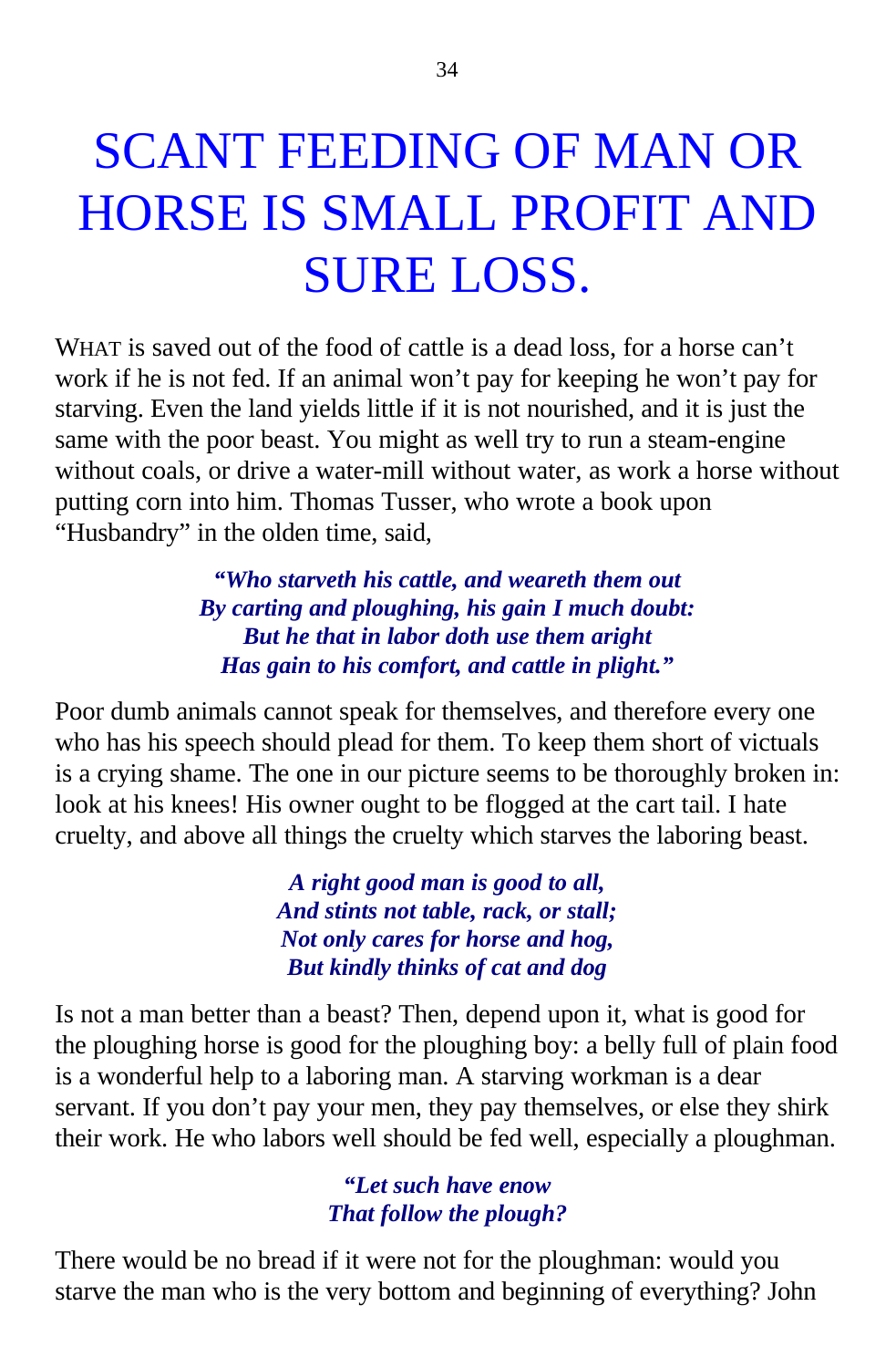never brags, but he thinks well of his calling, and thinks well of those who pay well: as for those who grind the faces of the poor, the more John thinks of them the less he thinks of them. A man may live upon little, but Farmer Gripper thinks we can live upon nothing, which is a horse of another color. I can't make out why the land cannot afford to keep those who work on it, for it used to do so. Tom Tusser wrote three hundred years ago,

> *"Good ploughmen look weekly, of custom and right, For roast meat on Sundays, and Thursdays at night. Thus doing and keeping such custom and guise, They call thee good huswife, they love thee likewise.;'*

This is what he writes to the farmer's wife about the ploughmen who lived at the farm house, but he has a bit to say for the other fellows and their privileges. About the harvest supper he says,

#### *"In harvest time, harvest folk, servants, and all, Should make all together good cheer in the* **hall.***"*

I wish they would, but then they are so apt to drink. Could we not have a feast without the beer and the headaches? This is old Tom's writing about the harvest supper, and so on,-

> *"For all this good feasting, yet art thou not loose, Till ploughman thou givest his harvest home goose. Though goose go in stubble, I pass not for that, Let Giles have a goose, be she lean, be she fat."*

I fancy I see old Gripper giving Giles a goose: he would think Giles a green goose if he were to hint at it. Gripper is a close shaver; where he grazes no goose could pick up a living after him. He does not know what his lean laborers say of him, but he might guess, for a hungry man is an angry man, and an empty belly makes no compliments. As for lazy fellows who will eat till they sweat and work till they freeze, I don't mind what short commons they get; but a real hard-working man ought to be able to get for a day's work enough to keep himself and family from hunger. If this cannot be done, something is wrong somewhere, as the man said when he sat down on a setting of eggs. I am not going to blame the farmers, or the landlords, or the Parliament men, or anybody; but the land is good, and yields plenty for man and beast, and neither horse nor man should be starved.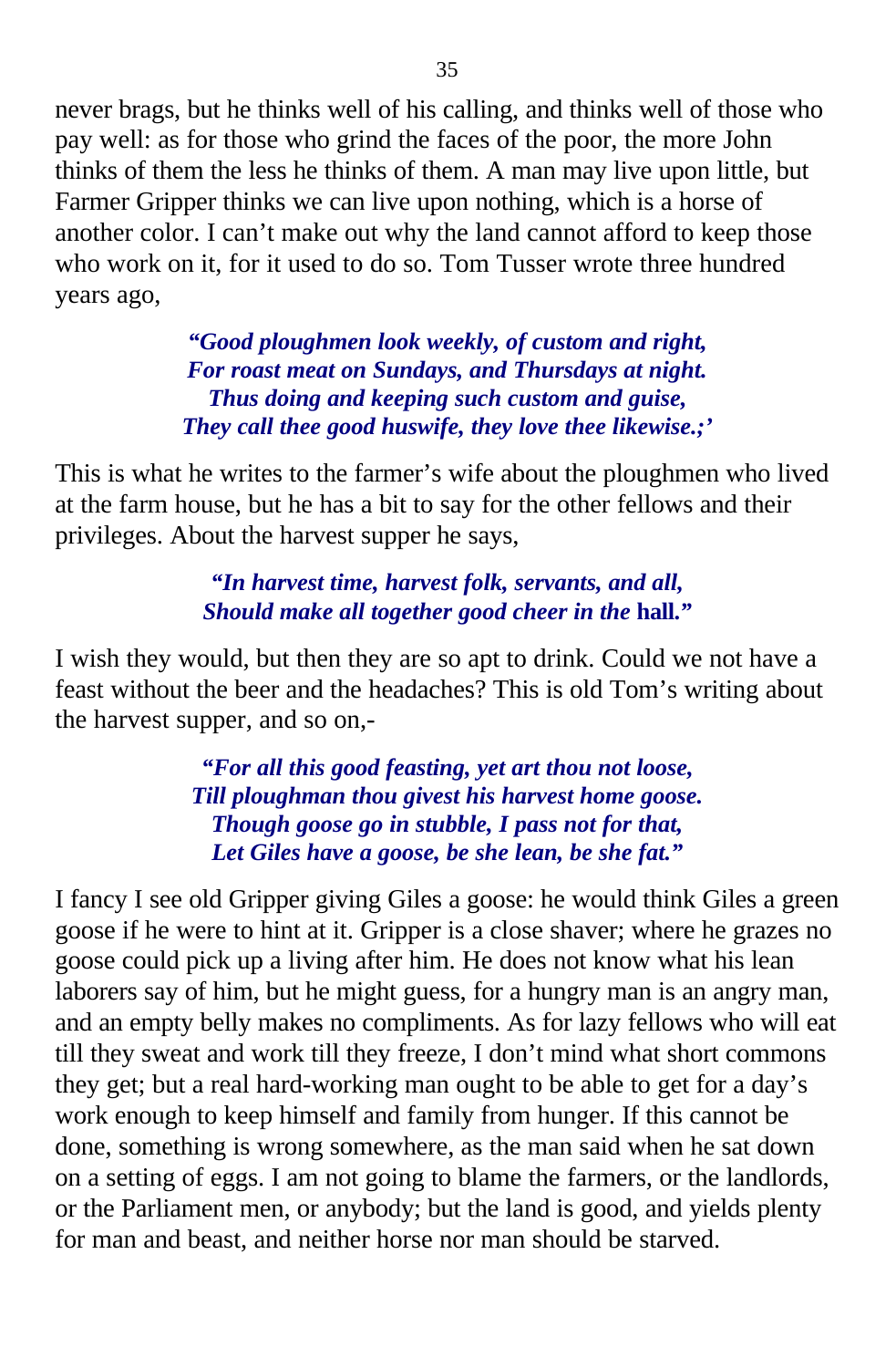There is no gain in being niggardly to your cattle. I have known men buy old screws of horses and feed them badly, and yet pay more in the long run for ploughing than the owner of a good team who gave out a fair allowance. The poor things can't work if they don't eat. As I said before, I speak up for the horses because they can't speak for themselves. All they *can* say, however, goes to prove what I have written: ask them if they can plough well when they get bad corn, and little of it, and they answer with a neigh.

As for the men, I wish they were, all round, a more deserving set, but I am obliged to own that a many are better at grubbing than ploughing. I would say to them, "Do good work, and then ask for good wages." I am afraid that many are not worth more than they get. Our old master used to say to Crawley Jones —

> *"You feed so fast, and walk so very slow — Eat with your legs, and with your grinders go."*

But then, if Jones was a slow man, he certainly had slow pay. He did not see the fun of working to the tune of twenty shillings when he had only ten. If he had done more master would have given him more, but Jones couldn't see that, and so he mouched about, doing next to nothing, and got next to nothing for it. He very seldom got a bit of meat, and there was no bone or muscle in the man. He seemed to be fed on turnip-tops, and was as dull as a dormouse in winter time, and unless you had emptied a skip of bees over him you couldn't have woke him up. They say that Johnny Raw is a stupid; he would not be half so stupid if he had more *raw* to put in his pot.

> *Though lubbers might loiter with belly too full, We're not in that case, but our belts we must pull; Could we manage to get a little more meat, We could do twice as much, and think it no feat.*

They call a ploughman Chaw-bacon, do they? Wouldn't he like a bit more bacon to chaw? Hundreds and thousands of hard-working men down in the shires hardly get enough fat to grease the wheels of life, and the more's the pity. As to the poor women and children, it is often short-cake with them: bread, and pull it, and little of that.

One thing, however, is as plain as a pike-staff' the laborer cannot afford to keep a public house going while he has so little for his own private house.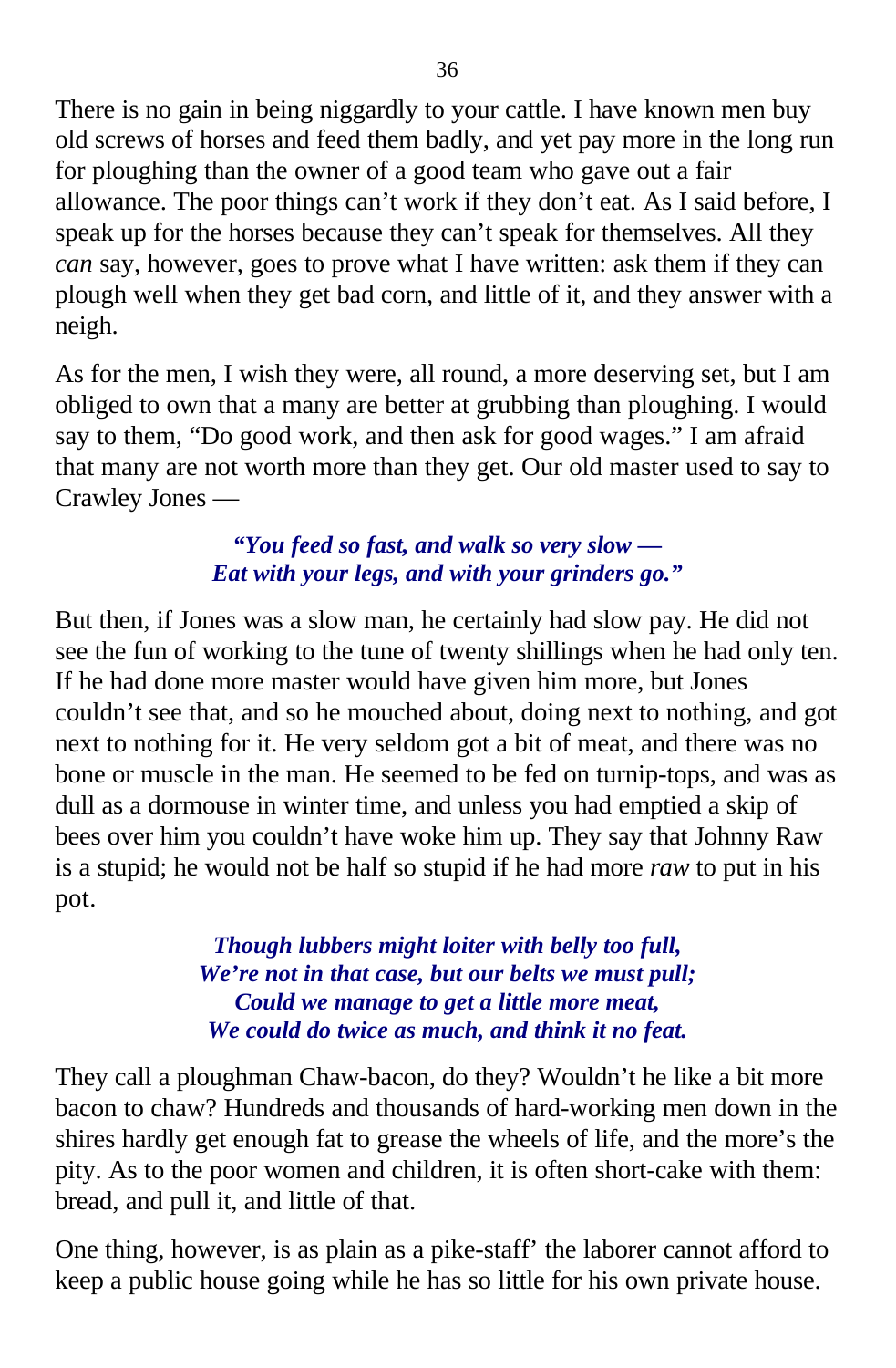He has not a penny to spare, I'm sure but had need to take all home to the missus that he can make by hook or by crook. Miss Hannah More wrote two verses which every ploughman should read, and mark, and learn.

> *"We say the times are grievous hard, And hard they are, 'tis true! But, drinkers, to your wives and babes They're harder made by you.*

*"The drunkard's tax is self-imposed, Like every other sin; The taxes altogether cost Not half so much as gin."*

Well, if after all our being sober and thrifty, we cannot get along without pinching, let us still be patient and contented. We have more blessings than we can count even now. If masters happen to be close-fisted, God is openhanded, and if the outward food be scant, the bread of heaven is plentiful. Cheer up, brother ploughman, it's better on before. There is a city where "*the* very streets are paved with gold exceeding clear and fine." This should make us feel like singing all the time, and help us to follow the advice of old Thomas —

> *"At bed, and at board, whatsoever befall, Whatever God sendeth, be merry withal."*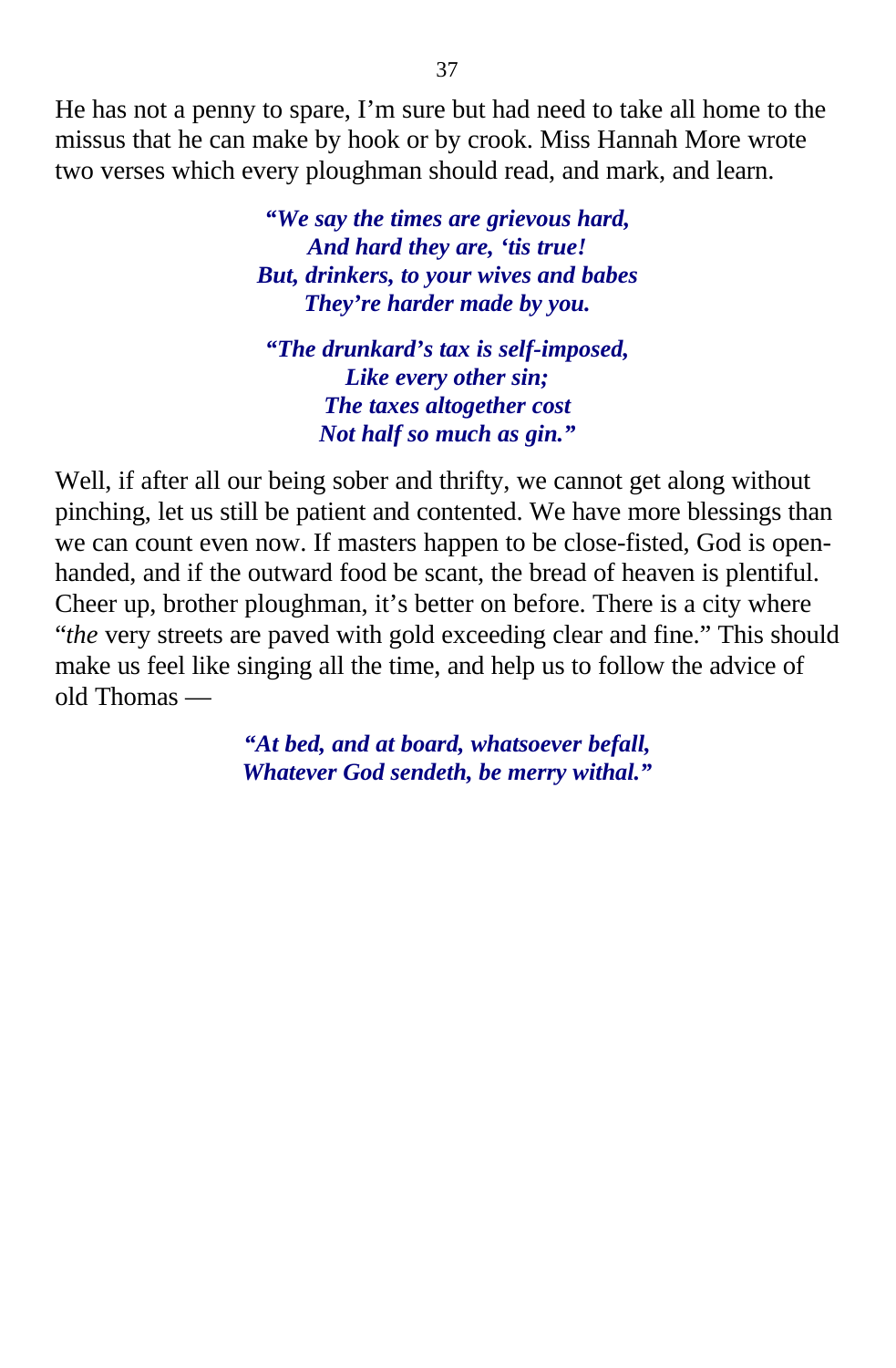# NEVER STOP THE PLOUGH TO CATCH A MOUSE,

THERE'S not much profit in this game. Think of a man and a boy and four horses all standing still for the sake of a mouse! What would old friend Tusser say to that? I think he would rhyme in this fashion —

#### *A ploughman deserveth a cut of the whip If for idle pretense he let the hours slip.*

Heaps of people act like the man in our picture. They have a great work in hand which wants all their wits, and they leave it to squabble over some pretty nothing, not worth a fig. Old master Tom would say to them —

### *No more tittle tattle, go on with your cattle.*

He could not bear for a farmer to let his horses out for carting even, because it took their work away from the farm, and so I am sure he would be in a great stew if he saw farmers wasting their time at matches, and hunts, and the like. He says —

> *"Who slacketh his tillage a carter to be, For groat got abroad, at home shall lose three; For sure by so doing he brings out of heart, Both land for the corn, and horse for the cart."*

The main chance must be minded, and the little things must be borne with. Nobody would burn his house down to kill the blackbeetles, and it would never answer to kill the bullocks to feed the cats. If our baker left off making bread for a week while he cracked the cockroaches, what should we all do for breakfast? If the butcher sold no more meat till he had killed all the blow-flies, we should be many a clay without mutton. If the water companies never gave the Londoners a drink till they had fished every gudgeon out of the Thames, how would the old ladies make their tea? There's no use in stopping your fishing because of the sea-weed, nor your riding because of the dust.

Now, our minister said to me the other day, "John, if you were on the committees of some of our societies you would see this mouse-hunting done to perfection. Not only committees, but whole bodies of Christian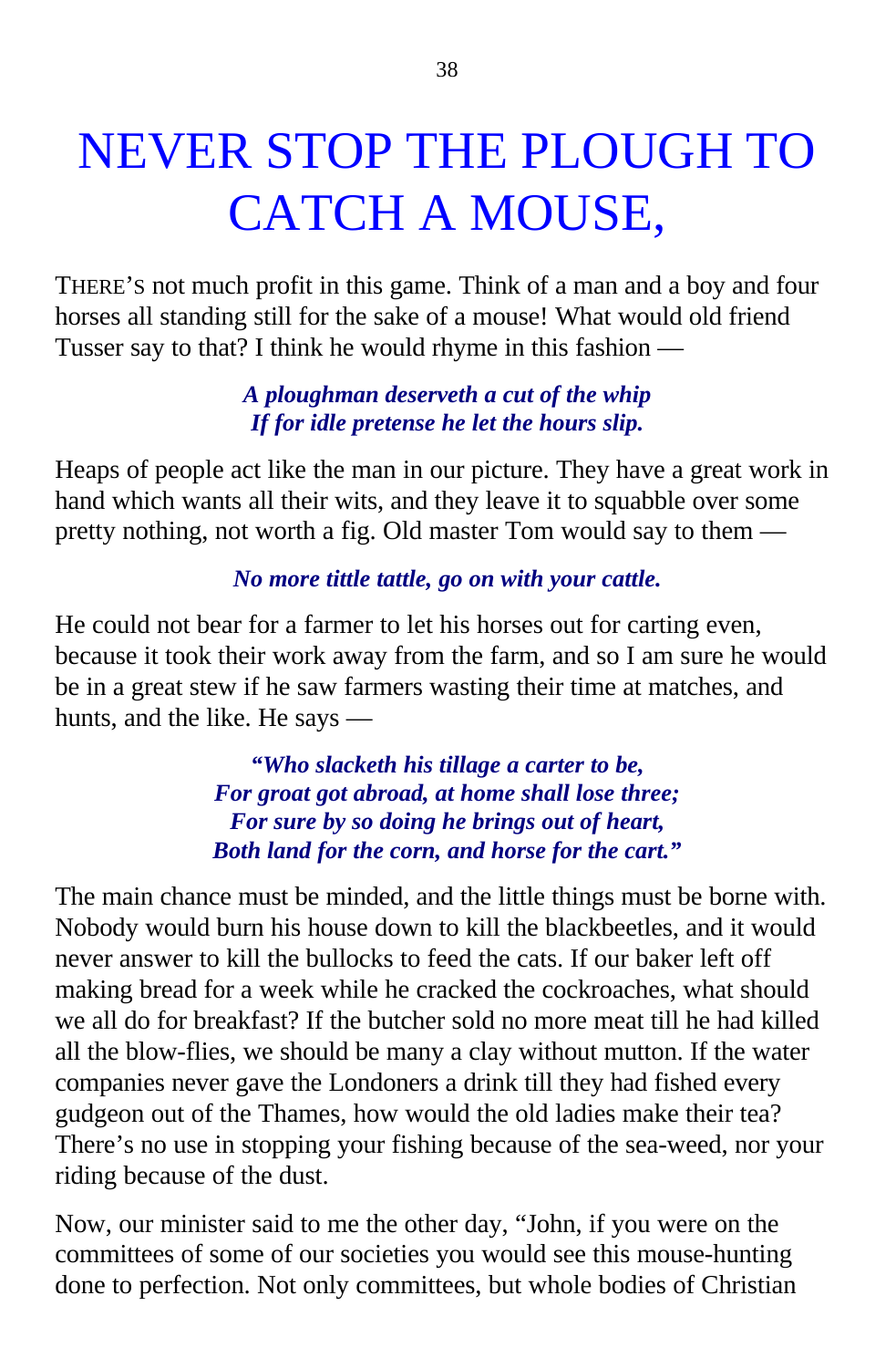people, go mouse-hunting." Well, said I, minister, just-write me a bit, and I will stick it in my book, it will be beef to my horseradish. Here's his writing: —

"A society of good Christian people will split into pieces, over a petty quarrel, or mere matter of opinion, while all around them the masses are perishing for want of the gospel. A miserable little mouse, which no cat would ever hunt, takes them off from their Lord's work. Again, intelligent men will spend months of time and heaps of money in inventing and publishing mere speculations, while the great field of the world lies unploughed. They seem to care nothing how many may perish so long as they can ride their hobbies. In other matters a little common sense is allowed to rule, but in the weightiest matters foolishness is sadly conspicuous. As for you and me, John, let us kill a mouse when it nibbles our bread, but let us not spend our lives over it. What can be done by a mousetrap or a cat should not occupy all our thoughts.

The paltry trifles of this world are much of the same sort. Let us give our chief attention to the chief things, — the glory of God, the winning of souls for Jesus, and our own salvation. There are fools enough in the world, and there can be no need that Christian men should swell the number. Go on with your ploughing, John, and I will go on with my preaching, and in due season we shall reap if we faint not."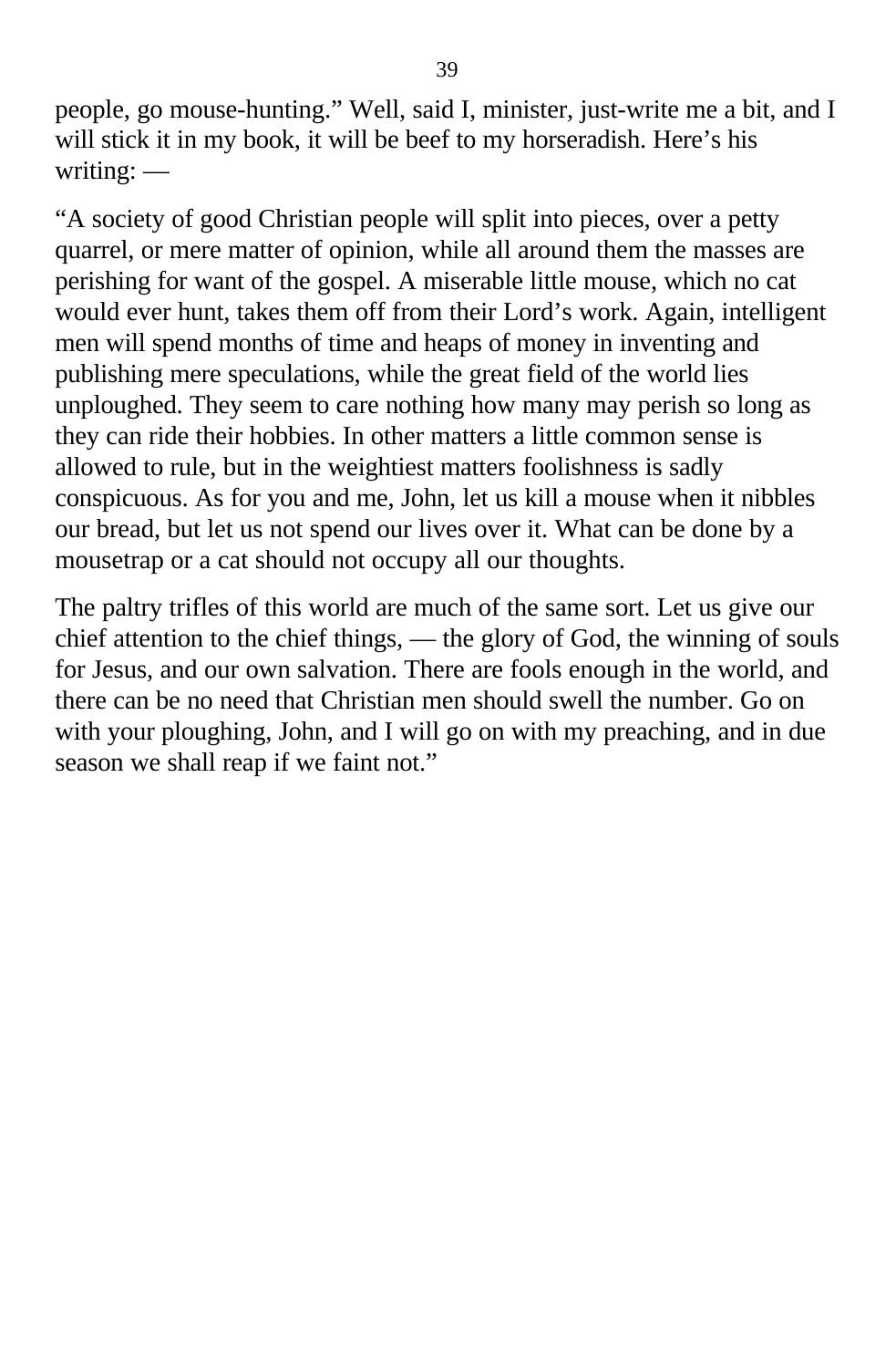# A LOOKING GLASS IS OF NO USE TO A BLIND MAN.

HE who will not see is much the same as if he had no eyes; indeed, in some things, the man without eyes has the advantage, for he is in the dark *and knows it.* A lantern is of no use to a bat, and good teaching is lost on the man who will not learn. Reason is folly with the unreasonable. One man can lead a horse to the water, but a hundred cannot make him drink: it is easy work to tell a man the truth, but if he will not be convinced your labor is lost. We pity the poor blind, we cannot do so much as that for those who shut their eyes against the light.

A man who is blind to his own faults is blind to his own interests. He who thinks that he never was a fool is a fool now. He who never owns that he is wrong will never get right. He'll mend, as the saying is, when he grows better, like sour beer in summer. How can a man take the smuts off his face if he will not look in the glass, nor believe that they are there when he is told of them ?

Prejudice shuts up many eyes in total darkness. The man knows already: he is positive and can swear to it, and it's no use your arguing. He has made up his mind, and it did not take him long, for there's very little of it, but when he has said a thing he sticks to it like cobbler's wax. He is wiser than seven men that can render a reason. He is as positive as if he had been on the other side the curtain and looked into the back yard of the universe. He talks as if he carried all knowledge in his waistcoat pocket, like a peppermint lozenge. Those who like may try to teach him, but I don't care to hold up a mirror to a mole.

Some men are blinded by their worldly business, and could not see heaven itself if the windows were open over their heads. Look at farmer Grab, he is like Nebuchadnezzar, for his conversation is all among beasts, and if he does not eat grass it is because he never could stomach salads. His dinner is his best devotion, he is a terrible fastener on a piece of beef, and sweats at it more than at his labor. As old Master Earle says," His religion is a part of his copyhold, which he takes from his landlord, and refers wholly to his lordship's discretion. If he gives him leave, he goes to church in his best clothes, and sits there with his neighbors, but never prays more than two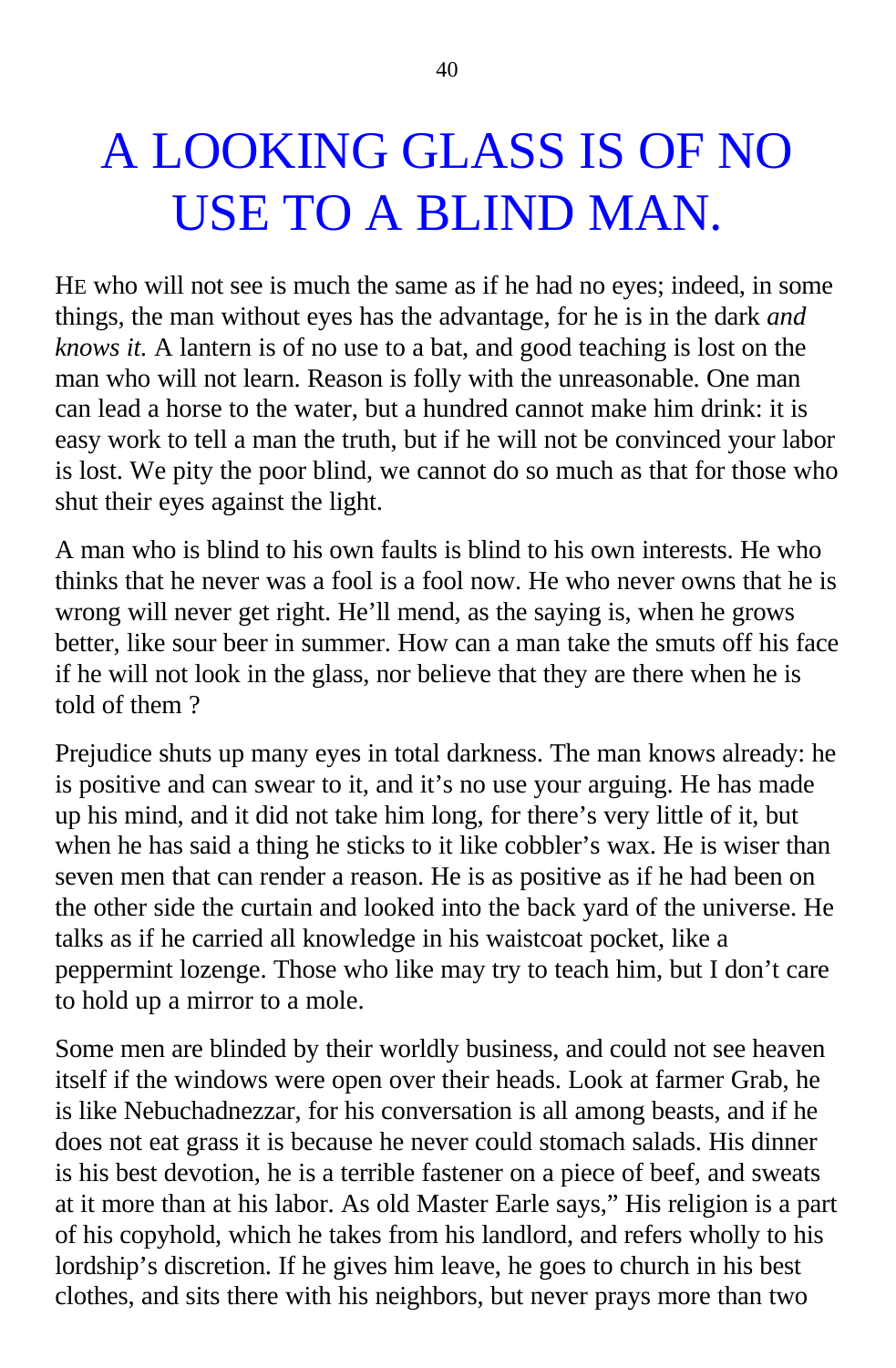prayers — for rain and for fair weather, as the case may be. He is a niggard all the week, except on market days, where, if his corn sell well, he thinks he may be drunk with a good conscience. He is sensible of no calamity but the burning of a stack of corn, or the overflowing of a meadow, and he thinks Noah's flood the greatest plague that ever was, not because it drowned the world, but spoiled the grass. For death he is never troubled, and if he gets in his harvest before it happens, it may come when it will, he cares not." He is as stubborn as he is stupid, and to get a new thought into his head you would need to bore a hole in his skull with a center-bit. The game would not be worth the candle. We must leave him alone, for he is too old in the tooth, and too blind to be made to see.

Other people hurt their eyes by using glasses which are not spectacles. I have tried to convince Joe Scroggs that it would be a fine thing for him to join the teetotalers, and he has nothing to say against it only "*he* does not see it."

> *"He up and told me to my face, The chimney corner should be his place, And there he d sit and dye his face, And drink till all is blue."*

All is blue with him now, for his furniture is nearly all sold, and his wife and children have not a shoe to their foot, and yet he laughs about "*a* yard of pump water," and tells me to go and drink my cocoa. Poor soul! Poor soul!

> *In tippling is his sole delight, Each sign-post bars his way; He spends in muddy ale at night The wages of the day.*

Can nothing be done for such poor fools. Why not shorten the hours for dealing out the drink? Why not shut up the public-houses on Sundays? If these people have not got sense enough to take care of themselves the law should protect them. Will Shepherd says he has to fetch his sheep out of a field when they are likely to get blown through eating too much green meat, and there ought to be power to fetch sots out of a beer-shop when they are worse than blowed through drink. How I wish I could make poor Scroggs see as I do, but there, if a fellow has no eyes he can't see the sun, though his nose is being scorched off in the glare of it.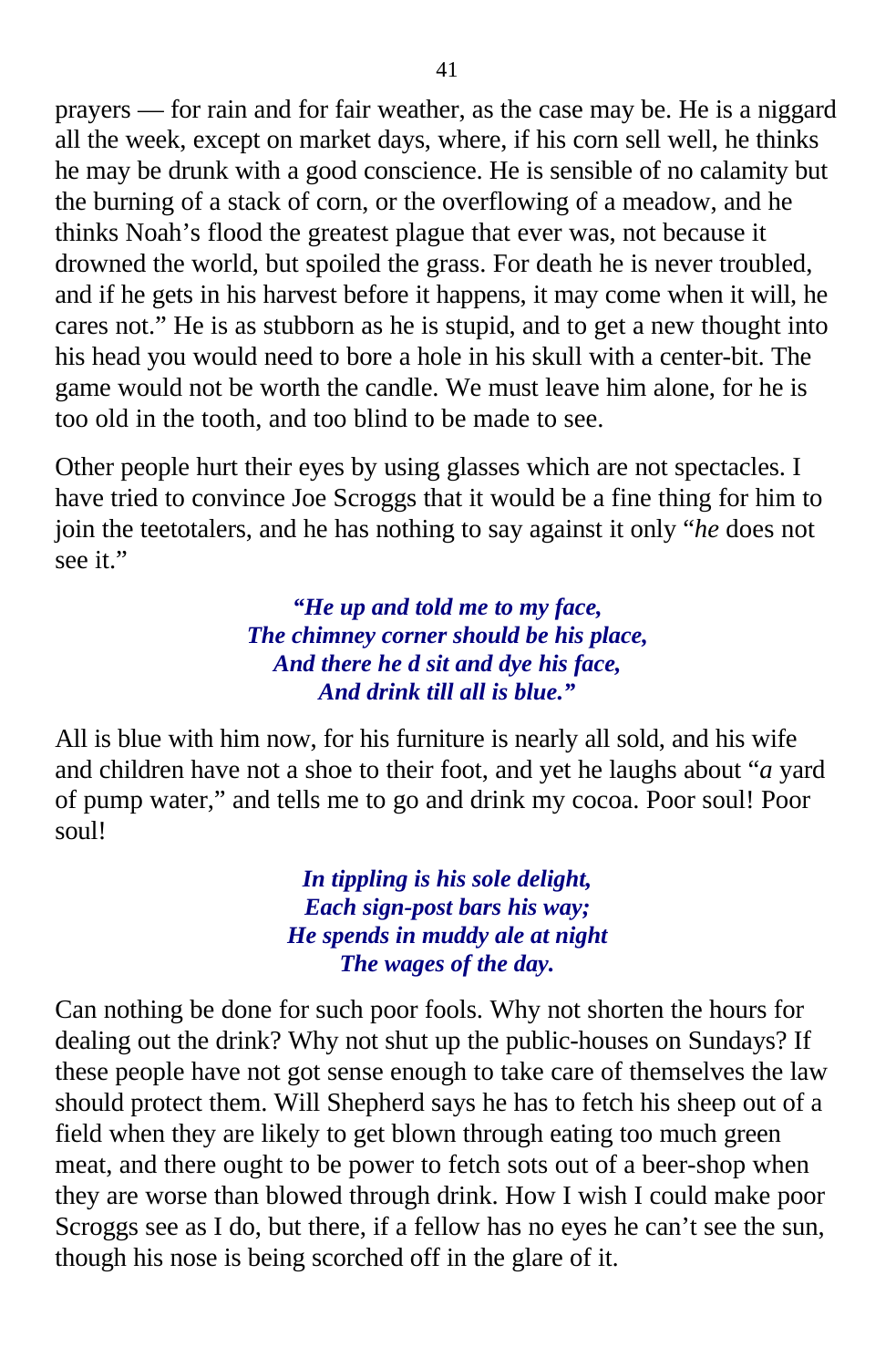Of all dust the worst for the eyes is gold dust. A bribe blinds the judgment, and riches darken the mind. As smoke to the eyes, so also is flattery to the soul, and prejudice turns the light of the sun into a darkness that may be felt. We are all blind by nature, and till the good Physician opens our eyes we grope, even in gospel light. All the preaching in the world cannot make a man see the truth so long as his eyes are blinded. There is a heavenly eyesalve which is a sovereign cure, but the worst of the matter is that: the blind in heart think they see already, and so they are likely to die in darkness. Let us pray for those who never pray for themselves: God's power can do for them what is far beyond our power.

> *A dark and blinded thing is man, Yet full of fancied light! But all his penetration can Obtain no gospel light.*

*Though heavenly truth may blaze abroad He cannot see at all; Though gospel leaders show the road, He still gropes for the wall.*

*Perhaps he stands to hear the sound, But blind he still remains, No meaning in the word is found To cause him joys or pains.*

*O Lord, thy holy power display, For thou the help must find; Pour in the light of gospel day, Illuminate the blind.*

*Behold, how unconcerned they dwell Though reft of sight they be, They fancy they can see right well, And need no help from thee.*

*Speak, and they'll mourn their blinded eyes, And cry to thee for light; 0 Lord, do not our prayer despise, But give these blind men sight.*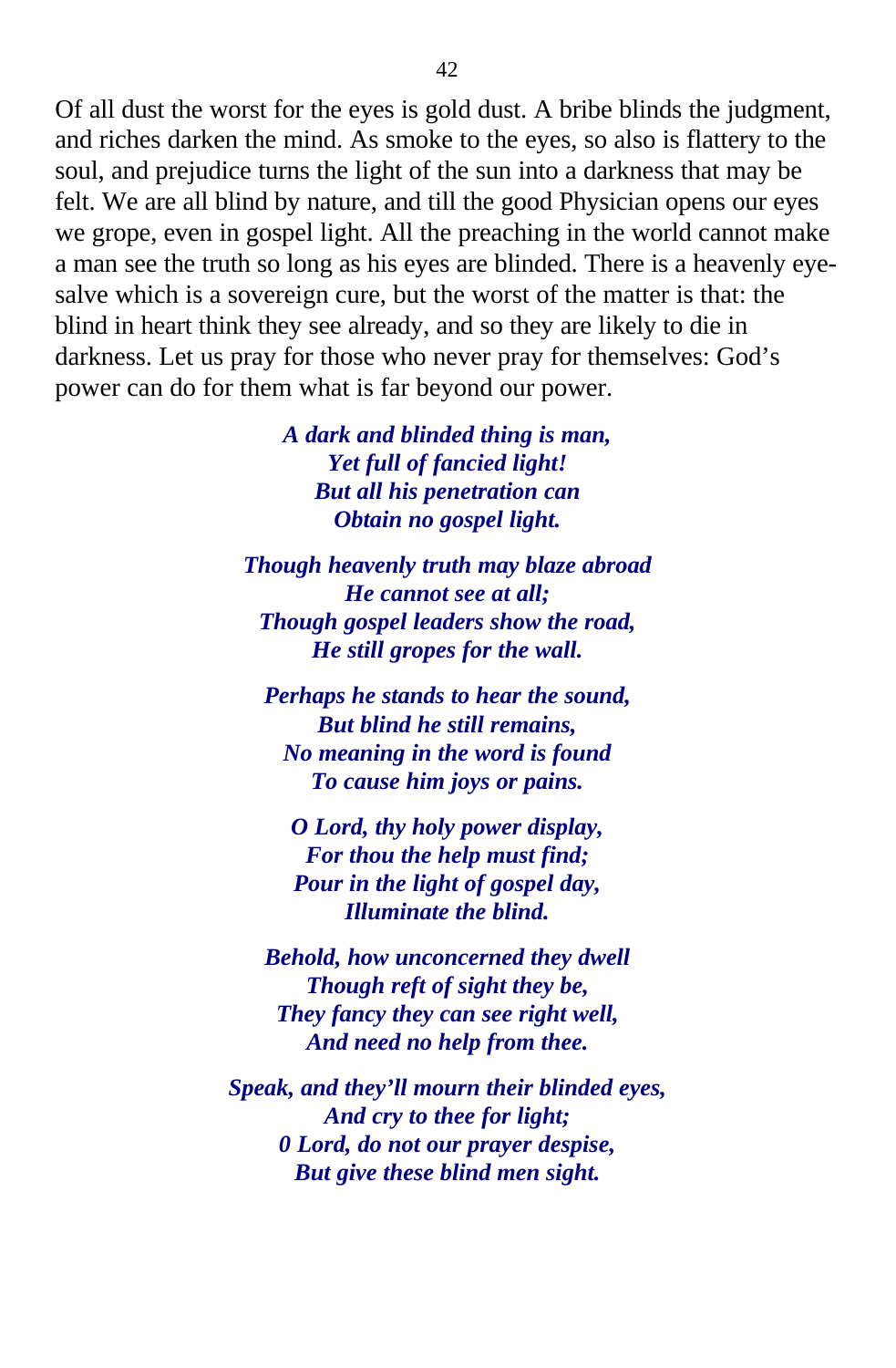## HE HAS GOT THE FIDDLE, BUT NOT THE STICK.

IT often comes to pass that a man steps into another's shoes, and yet cannot walk in them. A poor tool of a parson gets into a good man's pulpit, and takes the same texts, but the sermons are chalk, and not cheese. A half-baked young swell inherits his father's money but not his generosity, his barns but not his brains, his title but not his sense, — he has the fiddle without the stick, and the more's the pity.

Some people imagine that they have only to get hold of the ploughhandles, and they would soon beat John Ploughman. If they had his fiddle they are sure they could play on it. J.P. presents his compliments, and wishes he may be there when it is done.

#### *"That I fain would see, Quoth blind George of Hollowee?*

However, between you and me and the bedpost, there is one secret which John does not mind letting out. John's fiddle is poor enough, but the stick is a right good one, too good to be called a fiddle-stick. Do you want to see the stick with which John plays his fiddle? Here it is — Looking to God for help, John always tries to do his best, whatever he has to do, and he has found this to be the very best way to play all kinds of tunes. What little music there is in John's poor old fiddle comes out of it in that way. Listen to a scrape or two,

> *If I were a cobbler, I'd make it my pride The best of all cobblers to be; If I were a tinker, no tinker beside Should mend an old kettle like me.*

*And being a ploughman, I plough with the best, No furrow runs straighter than mine; ! waste not a moment, and stay not to rest, Though idlers to tempt me combine.*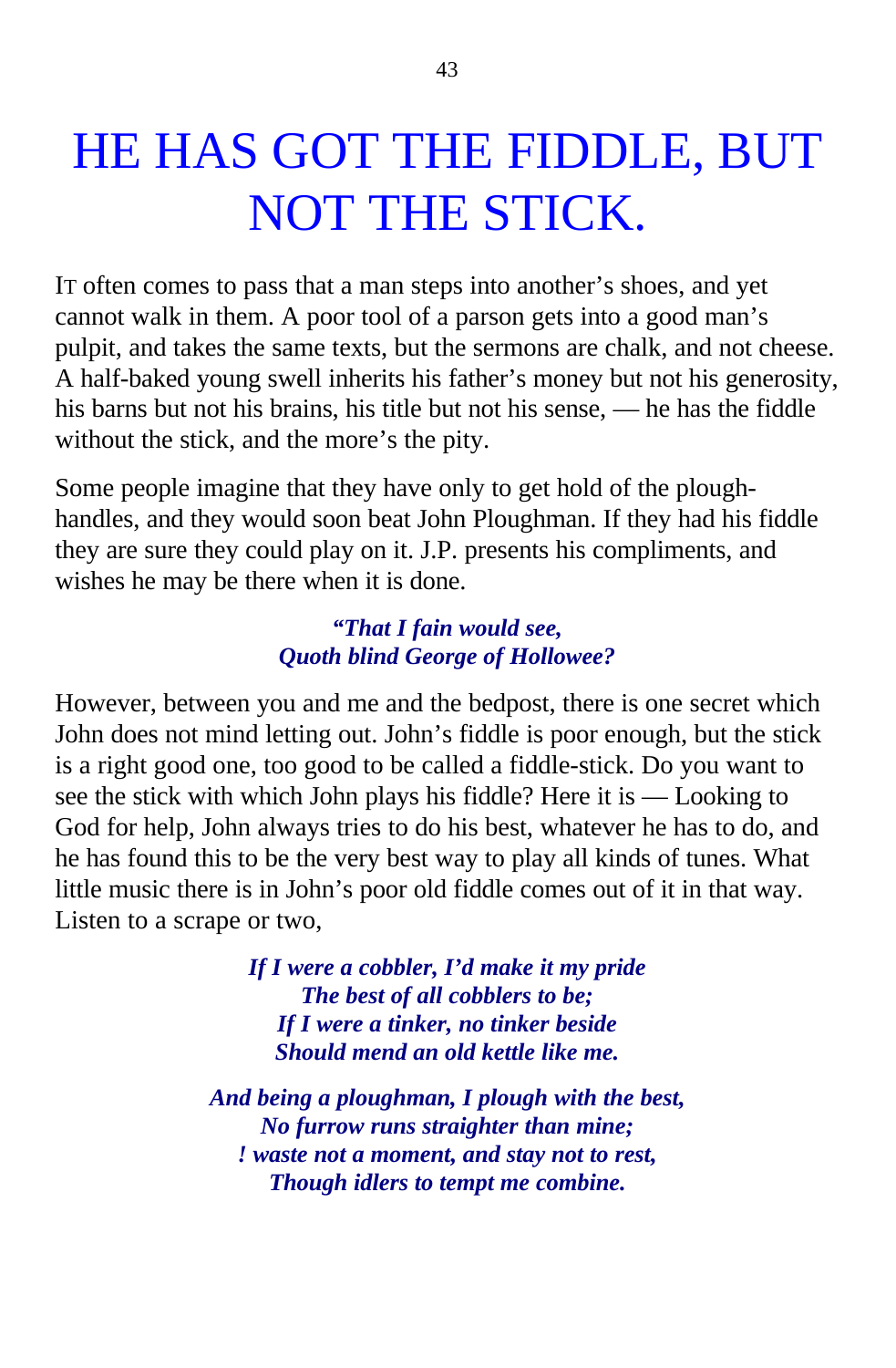*Yet I wish not to boast, for trust I have none In aught I can do or can be; I rest in my Savior, and what he has done To ransom poor sinners like me.*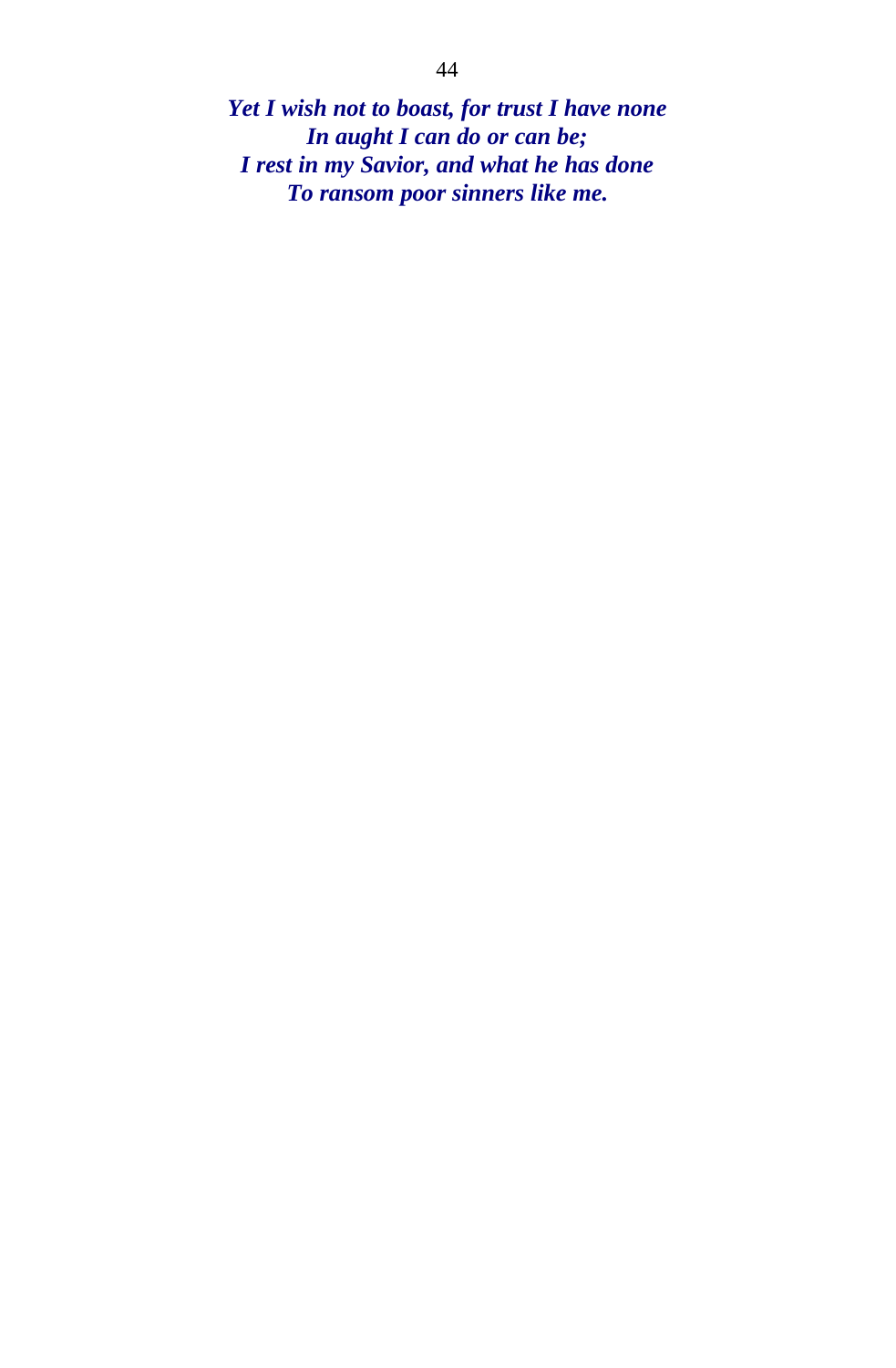### "GREAT CRY AND LITTLE WOOL," AS THE MAN SAID WHO CLIPPED THE SOW.

OUR friend Hodge does not seem to be making much of an out at shearing. It will take him all his time to get wool enough for a blanket, and his neighbors are telling him so, but he does not heed them, for a man never listens to reason when he has made up his mind to act unreasonably. Hodge gets plenty of music of a sort: Hullah's system is nothing to it, and even Nebuchadnezzar's flutes, harps, sackbuts, and dulcimers could not make more din. He gets "*cry*" enough to stock a Babylon of babies, but: not wool enough to stop his ears with.

Now, is not this very like the world with its notions of pleasure? There is noise enough; laughter and shouting, and boasting; but where is the comfort which can' warm the heart and give peace to the spirit? Generally there's plenty of smoke and very little fire in what is called pleasure. It promises a nag and gives an egg. Gaiety is a sort of flash in the pan, a fifth of November squib, all fizz and bang and done for. The devil's meal is all bran, and the world's wine turns to vinegar. It is always making a great noise over nutshells. Thousands have had to weep over their blunder in looking for there heaven on earth; but they follow each other like sheep through a gap, not a bit the wiser for the experience of generations. It seems that every man must have a clip at his own particular pig, and cannot be made to believe that like all the rest it will yield him nothing but bristles. Men are not all of one mind as to what is best for them; they no more agree than the clocks in our village, but they all hang together in following after vanity, for to the core of their hearts they are vain.

One shears the publican's hog, which is so fond of the swill tub, and he reckons upon bringing home a wonderful lot of wool; but everybody knows that he who goes to the "Woolpack" for wool will come home shorn: the "*Blue* Boar" is an uncommonly ugly animal to shear, and so is the "*Red* Lion." Better sheer off as fast as you can; it will be sheer folly to stop. You may loaf about-the tap of the "*Halfmoon*" till you get the full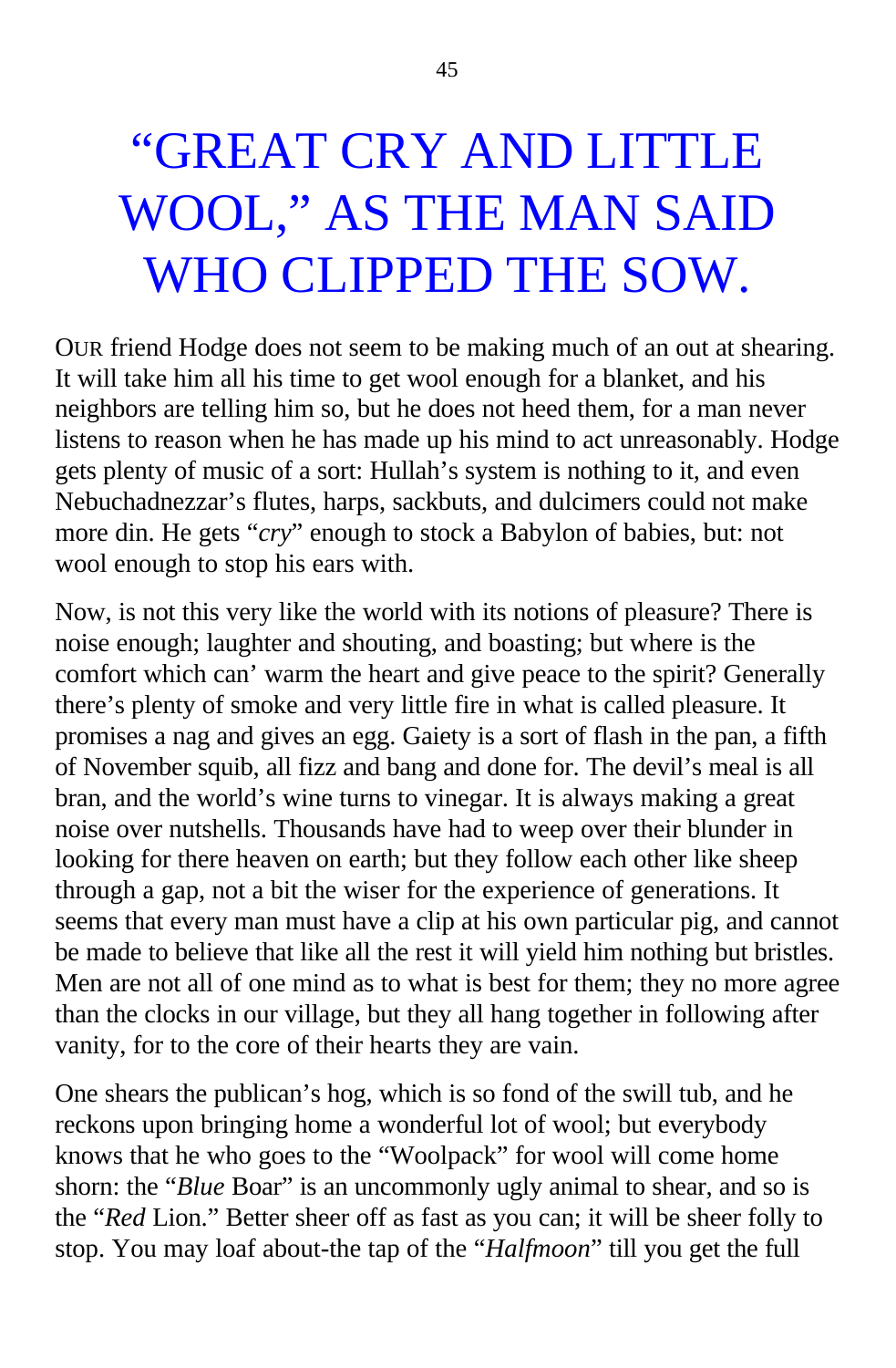moon in your noddle, and need a keeper: it is the place for men whose wits go woolgathering, but wool there is none.

Another is covetous, and hopes to escape misery by being a miser: his greedy mind can no more be filled than a lawyer's purse: he never has enough, and so he never has a feast. He makes money with his teeth, by keeping them idle. That is a very lean hog to clip at, for poverty wants some things, luxury many things, but covetousness wants all things. If we could hoard up all the money in the world, what would it be to us at last? Today at good cheer, to-morrow on the bier: in the midst of life we are in death.

Some, like old Mrs. Too-good, go in for self-righteousness, and their own mouths dub them saints. They are the pink of perfection, the cream of creation, the gems of their generation, and yet a sensible man would not live in the same house with them for all the money you could count. They are saints abroad, but ask their maids what they are at home. Great cry and little wool is common enough in religion: you will find that those who crack themselves up are generally cracked, and those who despise their neighbors come to be despised themselves.

Many try wickedness, and run into bad company, and rake the kennels of vice. I warrant you they may shear the whole styful of filthy creatures and never find a morsel of wool on the whole lot of them. Loose characters, silly amusements, gambling, wantonness, and such like, are swine that none but a fool will try his shears upon. I don't deny that there's plenty of swinish music — who ever expected that there would be silence in a piggery? But then noise cannot fill the heart, nor laughter lighten the soul.

John Ploughman has tried for himself, and he knows by experience that all the world is nothing but a hog that is not worth the shearing: "*Vanity* of vanities, all is vanity." But yet there is wool to be had; there are real joys to be got for the asking if we ask aright. Below, all things deceive us, but above us there is a true Friend. "Wherefore do ye spend your money for that which is not bread, and your labor for that which satisfieth not?" This is John Ploughman's verdict, which he wishes all his readers to take note of —

> *"Faith in Jesus Christ will give Sweetest pleasures while we live; Faith in Jesus must supply Solid comfort when we die."*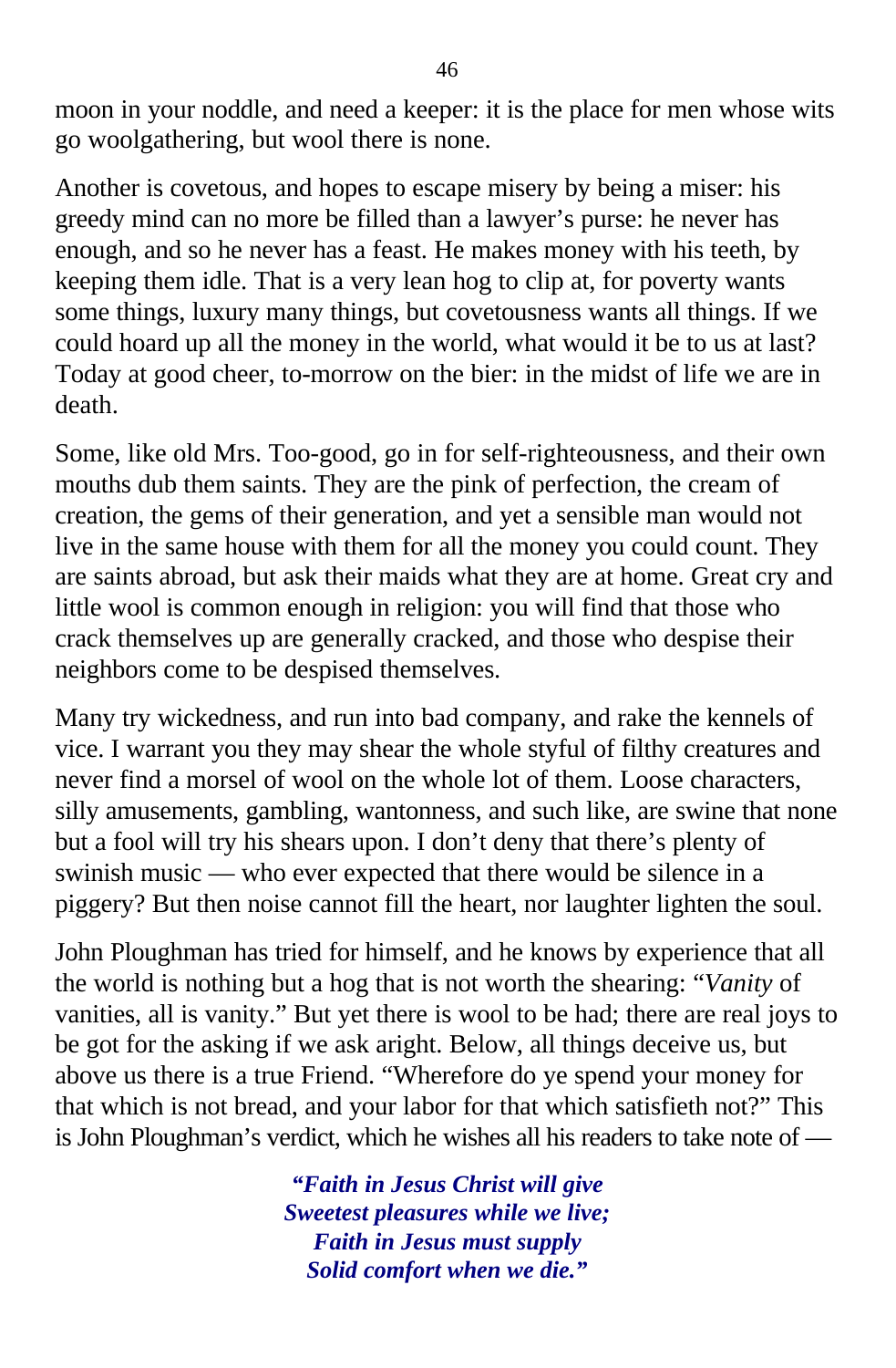## YOU MAY BEND THE SAPLING, BUT NOT THE TREE.

LADDER, and pole, and cord will be of no use to straighten the bent tree; it should have been looked after much earlier. Train trees when they are saplings and young lads before the down comes on their chins. If you want a bullfinch to pipe, whistle to him while he is young; he will scarcely catch the tune after he has learnt the wild bird's note. Begin early to teach, for children begin early to sin. Catch them young and you may hope to keep them.

> *Ere your boy has reached to seven, Teach him well the way to heaven; Better still the work will thrive, If he learns before he's five.*

What is learned young is learned for life. What we hear at the first we remember to the last. The bent twig grows up a crooked tree. Horsebreakers say

#### *"The tricks a colt getteth at his first backing, Will whilst he continueth never be lacking."*

When a boy is rebellious, conquer him, and do it well the first time, that there may be no need to do it again. A child's first lesson should be obedience, and after that you may teach it what you please: yet the young mind must not be laced too tight, or you may hurt its growth and hinder its strength. They say a daft nurse makes a wise child, but I do not believe it: nobody needs so much common sense as a mother or a governess. It does not do to be always thwarting; and yet remember if you give a child his will and a whelp his fill, both will surely turn out ill. A child's back-must be made to bend, but it must not be broken. He must be ruled, but not with a rod of iron. His spirit must be conquered, but not crushed.

Nature does sometimes overcome nurture, but for the most part the teacher wins the day. Children are what they are made: the pity is that so many are spoiled in the bringing up. A child may be rocked too hard; you may spoil him either by too much cuffing or too much kissing. I knew two boys who had a Christian mother, but she always let them have their own way. The consequence was that when they grew up they took to drinking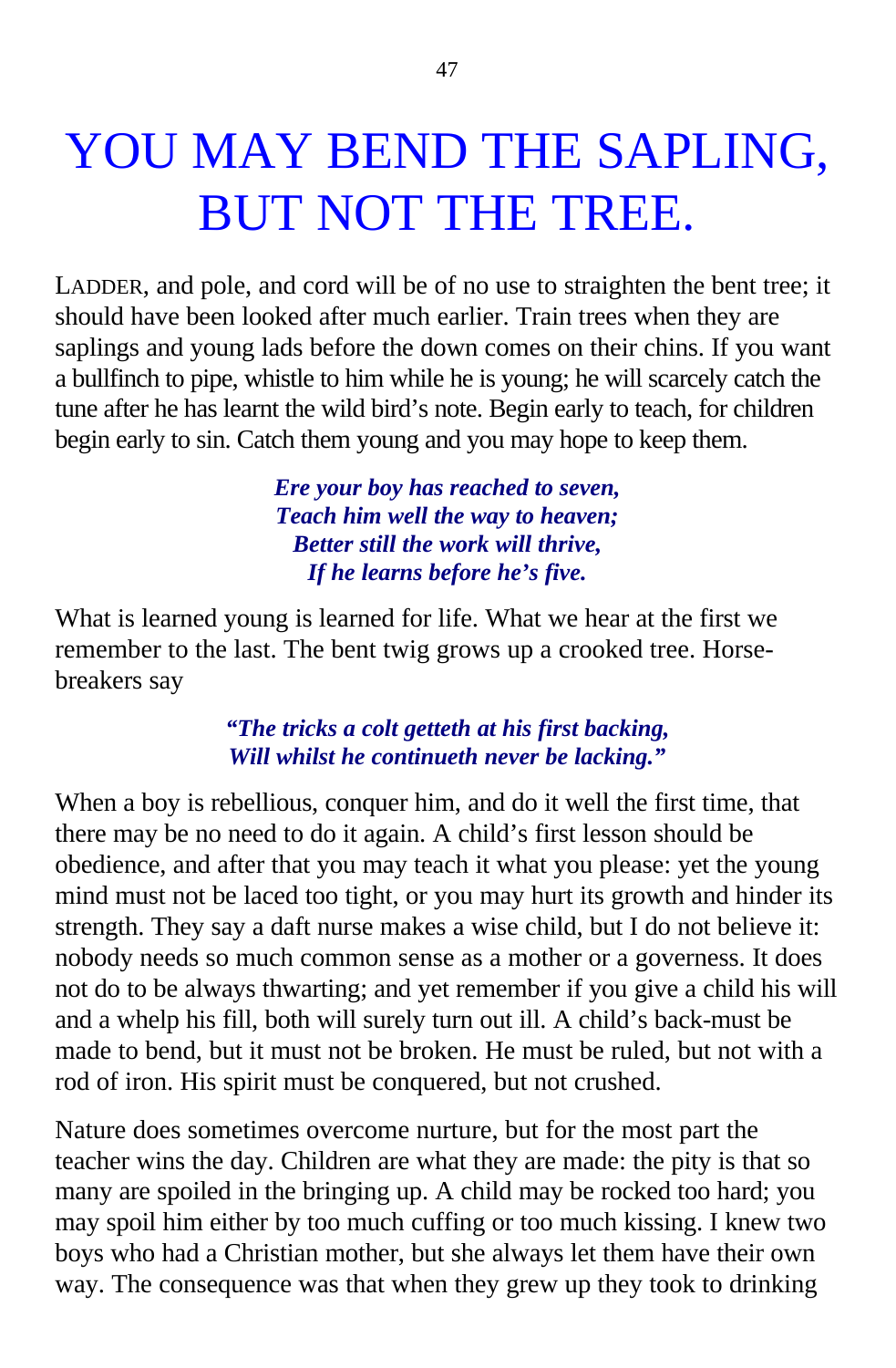and low company and soon spent the fortune their father left them. No one controlled them and they had no control over themselves, and so they just rattled along the broad road like butcher boys with runaway horses, and there was no stopping them. A birch or two worn out upon them when they were little would have been a good use of timber.

Still, a child can be treated too hardly, and especially he can be shut up too many hours in school, when a good run and a game of play would do him more good. Cows don't give any the more milk for being often milked, nor do children learn any more because of very long hours in a hot room.

A boy can be driven to learn till he loses half his wits: forced fruits have little flavor; a man at five is a fool at fifteen. If you make veal of the calf he will never turn to beef. Yet learning may be left so long that the little dunce is always be-hindhand.

There's a medium in everything and he is a good father who hits upon it, so that he governs his family with love, and his family loves to be governed by him. Some are like Eli, who let his sons sin and only chided them a little; these will turn out to be cruel parents in the long run: others are too strict, and make home miserable, and so drive the youngsters to the wrong road in another way. Tight clothes are very apt to tear, and hard laws are often broken: but loose garments tear too, and where there are no laws at all, things are sure to go amiss. So you see it is easy to err on either side, and hard to dance the tight-rope of wisdom. Depend on it, he who has a wife' and bairns will never be short of care to carry. See what we get when we come to marry, yet many there are who will not tarry.

In these days children have a deal too much of their own way, and often make their mothers and fathers their slaves. It has come to a fine pass when the goslings teach the geese, and the kittens rule the cat: it is the upsetting of everything, and no parent ought to put up with it. It is as bad for the boys and girls as it is for the, grown folk, and it brings out the worst side of their characters. I would sooner be a cat on hot bricks, or a toad under a harrow, than let my own children be my masters. No, the head must be the head, or it will hurt the whole body.

> *For children out of place Are a father's disgrace, If you rule not you'll rue, For they'll quickly rule you.*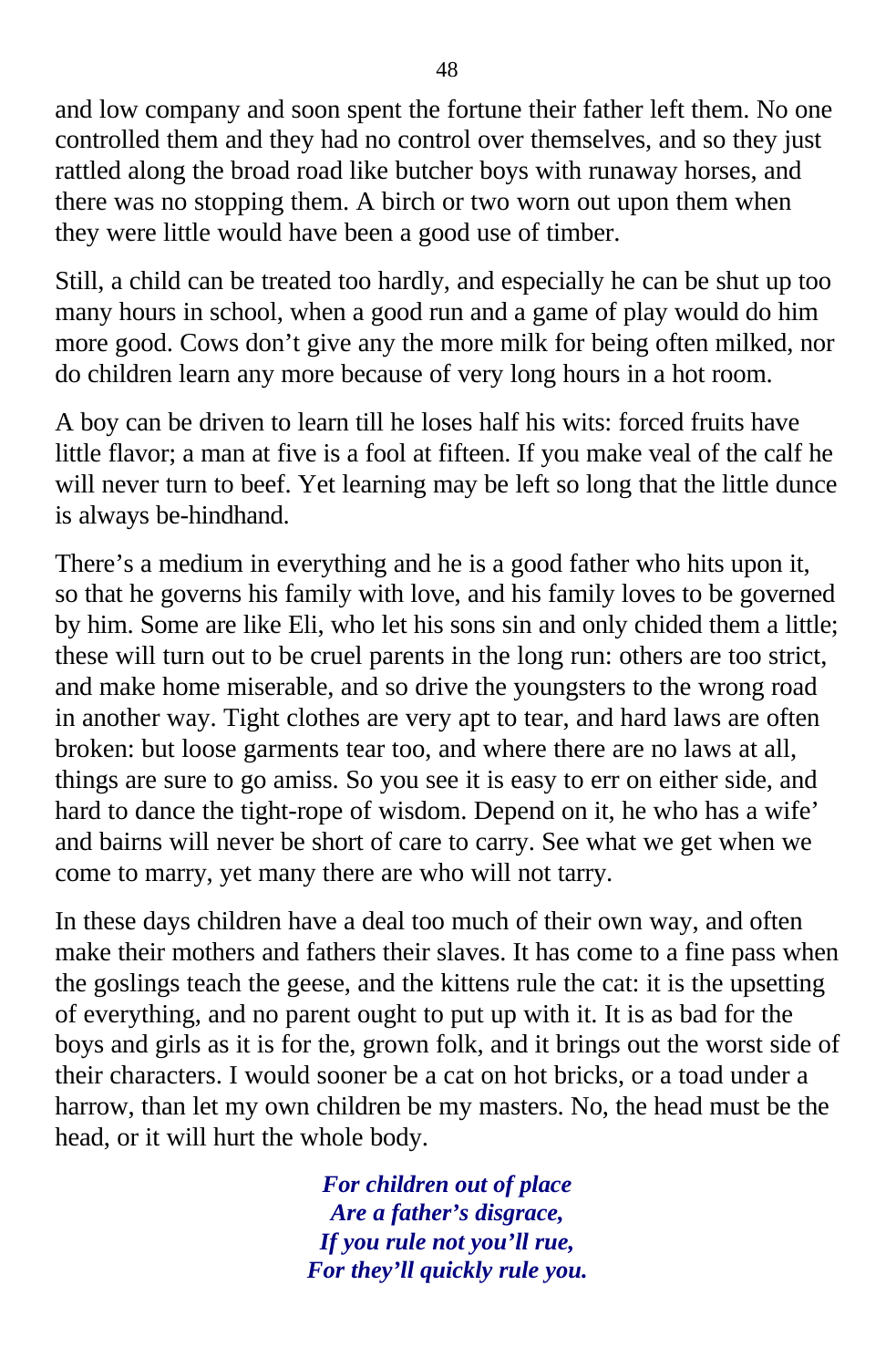### A MAN MAY LOVE HIS HOUSE, THOUGH HE RIDE NOT ON THE RIDGE.

YOU can love your house and not ride on the ridge; there's a medium in everything. You can be fond of your wife without being her drudge, and you can love your children dearly, and yet not give them their own way in everything. Some men are of so strange a kidney that they set no bounds to their nonsense. If they are fond of roast beef they must needs suck the spit; they cannot rest with eating the pudding, they must swallow the bag. If they dislike a thing, the very smell of it sets them grumbling, and if they like it they must have it everywhere and always, for nothing else is half so sweet. When they do go in for eating rabbits, they have

#### *Rabbits young and rabbits old, Rabbits hot and rabbits cold, Rabbits tender, rabbits tough: Never can they have enough.*

Whatever they take up takes them up, and for a season they cannot seize on anything else. At election times the barber cannot trim his customer's poll because of the polling, and the draper cannot serve you with calico because he is canvassing. The nation would go to the dogs altogether if the cat's-meat man did not secure the election by sticking his mark on the ballot paper. It is supposed that the globe would leave off turning round if our Joe Scroggs did not go down to the" Dun Cow," and read the paper, and have his say upon politics, in the presence of the house of commons assembled in the taproom. I do not quite think so, but I know this, that when the Whigs and the Tories and the Radicals are about, Scroggs is good for nothing all day long. What party he belongs to I don't know, but I believe his leading principle will be seen in the following verse:—

> *If gentlemen propose a glass He never says them nay; For he always thinks it right to drink While other people pay.*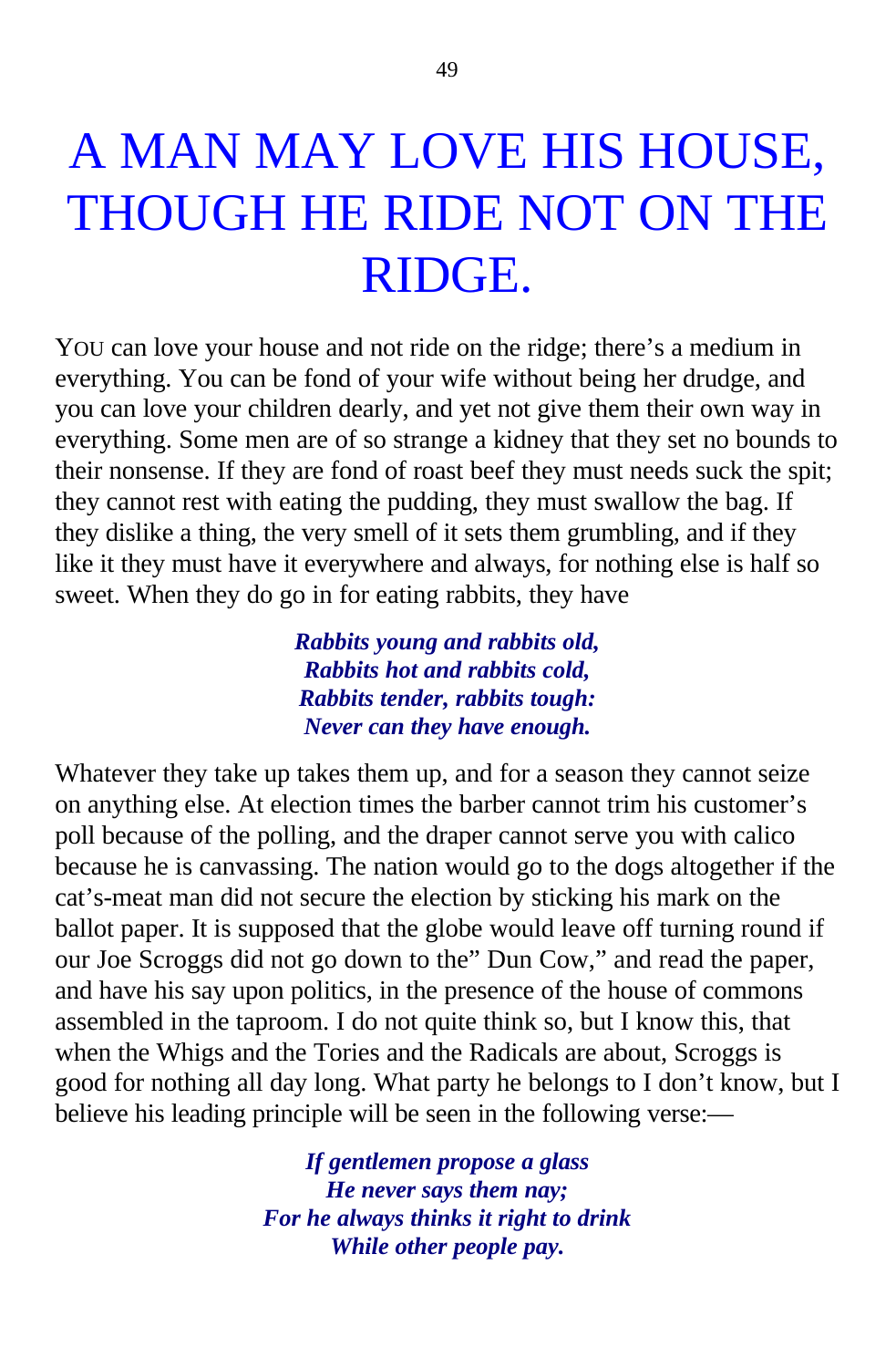You can make a good thing become a nuisance by harping on that one string from dawn to dusk. A hen with one chick makes no end of scratching and clucking, and so does a fellow of one idea. He has a bee in his bonnet, and he tries to put a wasp in yours. He duns you, and if you do not agree with him he counts you his enemy. When you meet with him you are unfortunate, and when you leave him you will better yourself go where you may: "there's small sorrow at our parting," as the old mare said to the broken cart. You may try to humor him, but he will have all the more humors if you do, for the man knows no moderation, and if you let him ride on the roof he will soon sit on the chimney-pot.

One man of my acquaintance used to take Morrison's pills every day of his lift, and when I called in to see him I had not been there ten minutes before he wanted me to take a dose, but I could not swallow what he told me nor the pills either, so I told him I dare say they were very good for him, but they did not suit my constitution: however, he kept on with his subject till I was fain to be off. Another man never catches sight of me but he talks about vaccination and goes on against it till he froths at the mouth, and I am half afraid he will inoculate me. My master had a capital horse, worth a good deal of money, only he always shied at a stone-heap on the road, and if there were fifty of them he always bolted off the road every time. He had got heaps on his brain, poor creature, and though he was fit for a nobleman's carriage he had to be put to plough. Some men have got stoneheaps in their poor noddies and this spoils them for life and makes it: dangerous for all who have to deal with them. What queer fish there are in our pond! I am afraid that most of us have a crack somewhere, but we, don't all show it quite so much as some. We ought to have a good deal of patience, and then we shall find amusement where else we should be bothered to death. One of my mates says the world is not round, and so I always drop into his notion and tell him this is a flat world and he is a flat too.

What a trial it is to be shut up for an hour with a man or a woman with a hobby; riding in a horse-box with a bear with a sore head is nothing to it. The man is so fond of bacon that he wants you to kiss his pig, and all the while you hope you will never again see either the man or his pork as long as you live. No matter what the whole hog may be, the man who goes it is terrible.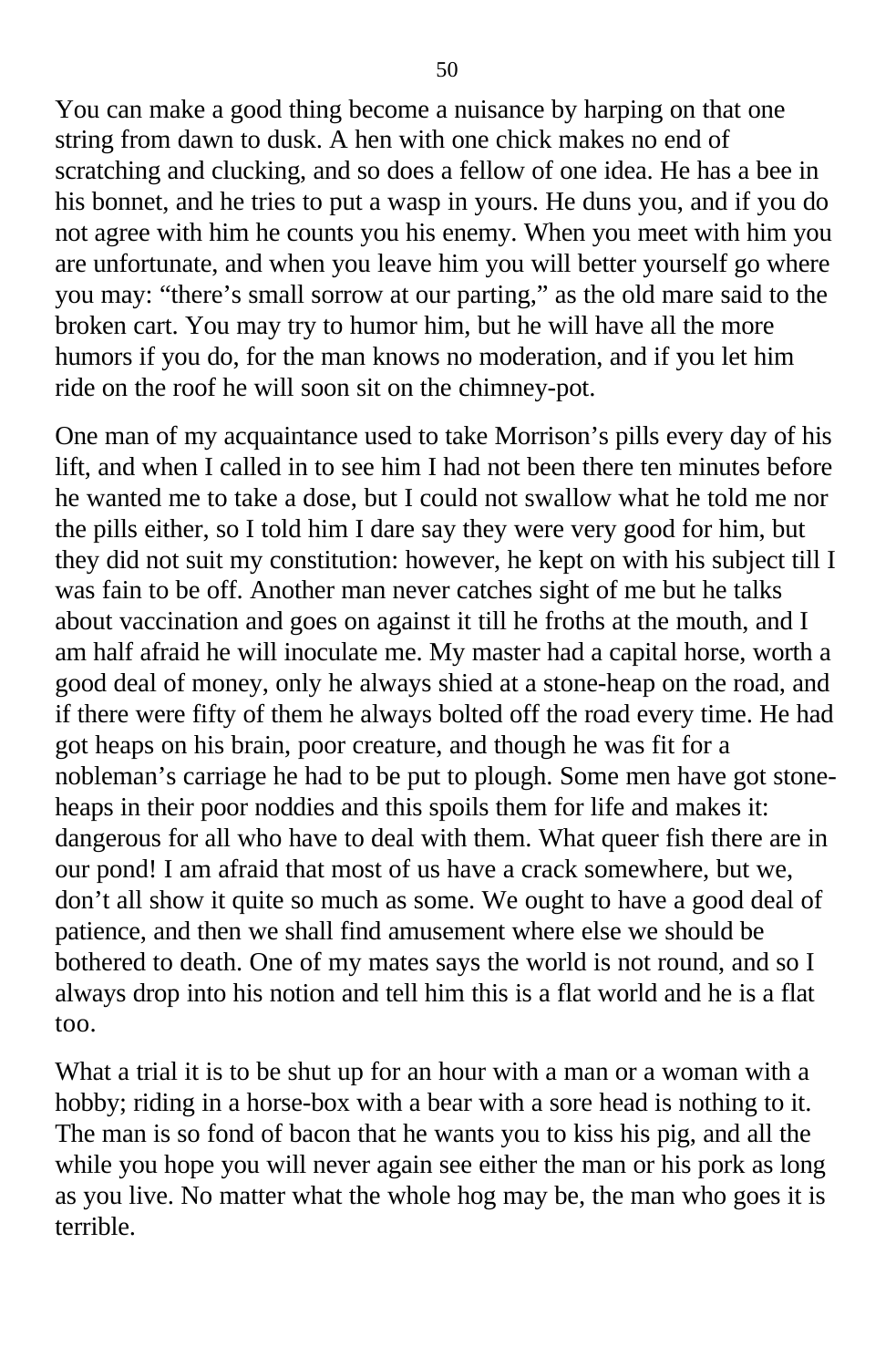*Rocking horse for boy, Hobby horse for man; Each one rides his toy Whenever he can.*

*The boy is right glad Though he rideth alone; His father's own fad By the world must be known.*

*Of the two hobby rides, The boy's is the best; For the man often chides, And gives you no rest.*

It is a good thing for a man to be fond of his own trade and his own place, but still there is reason in everything, even in roasting eggs. When a man thinks that his place is below him he will pretty soon be below his place, and therefore a good opinion of your own calling is by no means an evil; yet nobody is everybody, and no trade is to crow over the rest. The cobbler has his awl but he is not all, and the hatter wears a crown but he is not king. A man may come to market without buying my onions, and ploughing can be done with other horses than mine, though Dapper and Violet are something to brag of. The farming interest is no doubt first, and so is the saddler's, and so is the tinker's, and so is the grocer's, and so is the draper's, and so is the parson's, and so is the parish beadle's, and so is every other interest according to each man's talk.

> *Your trade, as a trade, is all very well, But other good folk have their cheeses to sell; You must not expect all the world to bow down, And give to one peddler the scepter and crown.*

It is astonishing how much men will cry up small matters. They are very busy, but it is with catching flies. They talk about a mushroom till you would think it was the only thing at the Lord Mayor's dinner, and the beef and the turkeys went for nothing. They say nothing about the leg of mutton, for they are so much in love with the trimmings. They can't keep things in their places, but make more of a horse's tail than they do of his whole body.

Like the cock on the dunghill, they consider a poor barley-corn to be worth more than a diamond. A thing happens to suit their taste and so there is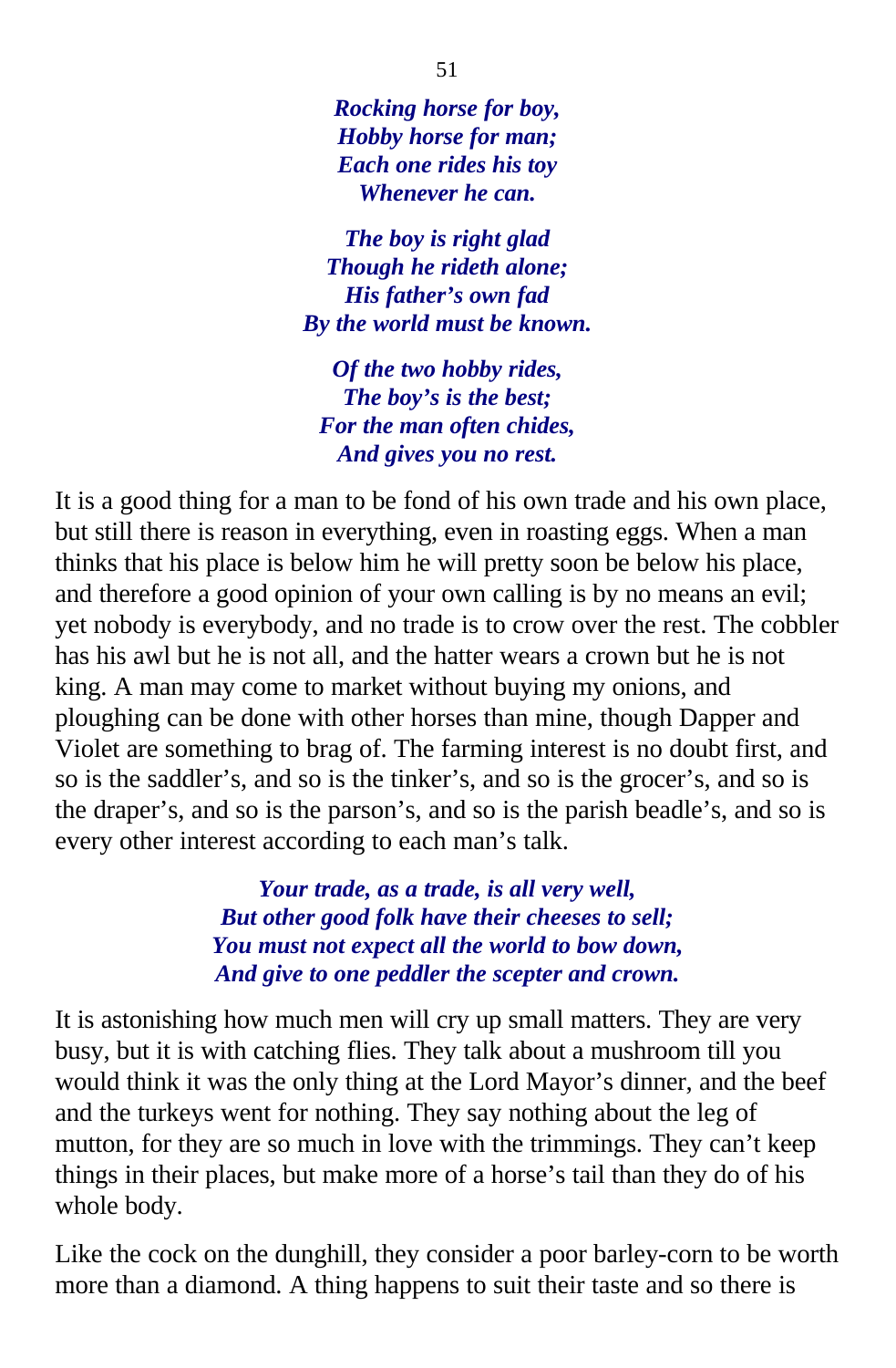nothing like it in the whole of England; no, nor in all America or Australia. A duck will not always dabble in the same gutter, but they will; for, bless your heart, they don't think it a gutter, but a river, if not an ocean. They must ride the ridge of the roof, or else burn the house down. A good many people love their dogs, but these folks take them to bed with them. Other farmers fat the calf, but they fall down and worship it, and what is worse they quarrel with everybody Who does not think as much of their idol as they do.

It will be a long while before all men become wise, but it will help on the time if we begin to be wise ourselves. Don't let us make too much of this world and the things of it. We are to use it but not to abuse it; to live *in* it but not *for* it; to love our house but not to ride on the ridge. Our daily bread and daily work are to be minded, and yet we must not mind earthly things. We must not let the body send the soul to grass, rather must we make the limbs servants to the soul. The world must not rule us, we must reign as kings though we are only ploughmen; and stand upright even if the world should be turned upside down.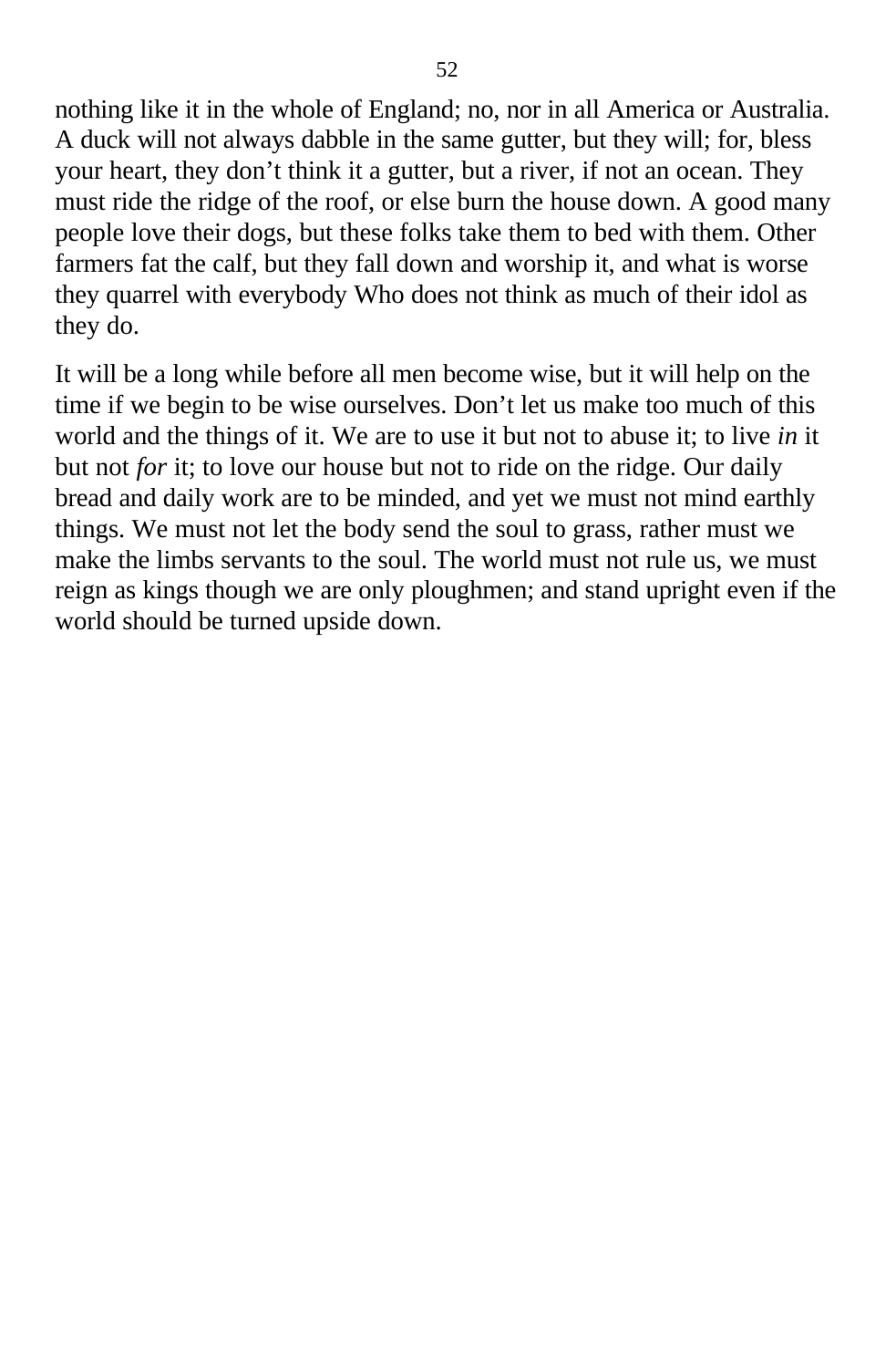### GREAT DRINKERS THINK THEMSELVES GREAT MEN.

WONDERFUL men and white rats are not so scarce as most people think. Folks may talk as they like about: Mr. Gladstone and Lord Beaconsfield, and that sharp gentleman Bismarck, but Jack, and Tom, and Harry, and scores more that I know of, could manage their business for them a fine sight better; at least, they think so, and are quite ready to try. Great men are as plentiful as mice in an old wheat-stack down our way. Every parish has one or two wonderful men; indeed, most public-houses could show one at least, and generally two; and I have heard that on Saturday nights, when our "Blue Dragon" is full, there may be seen as many as twenty of the greatest men in all the world in the taproom, all making themselves greater by the help of pots of beer. When the jug has been filled and emptied a good many times, the blacksmith feels he ought to be prime minister; Styles, the carter, sees the way to take off all the taxes, and Old Hob, the rat-catcher, roars out —

> *"They're all a pack of fools, And good-for-nothing tools; If they'd only send for me, You'd see how things would be."*

If you have a fancy to listen to these great men when they are talking you need not go into the bar, for you can hear them outside the house; they generally speak four or five at a time, and every one in a Mitcham whisper, which is very like a shout. What a fine flow of words they have! There's no end to it, and it's a pity there was ever any beginning, for there's generally a mix up of foul talk with their politics, and this sets them all roaring with laughter. A few evenings in such company would poison the mind of the best lad in the parish. I am happy to say that these great men have to be turned out at ten o'clock, for then our public-house closes; and none too soon, I'm sure.

A precious little is enough to make a man famous in certain companies; one fellow knocked a man's eye out at a prize-fight; another stowed away twice as much pudding as four pigs could have disposed of; another stood on his head and drank a glass of beer; and another won a prize by grinning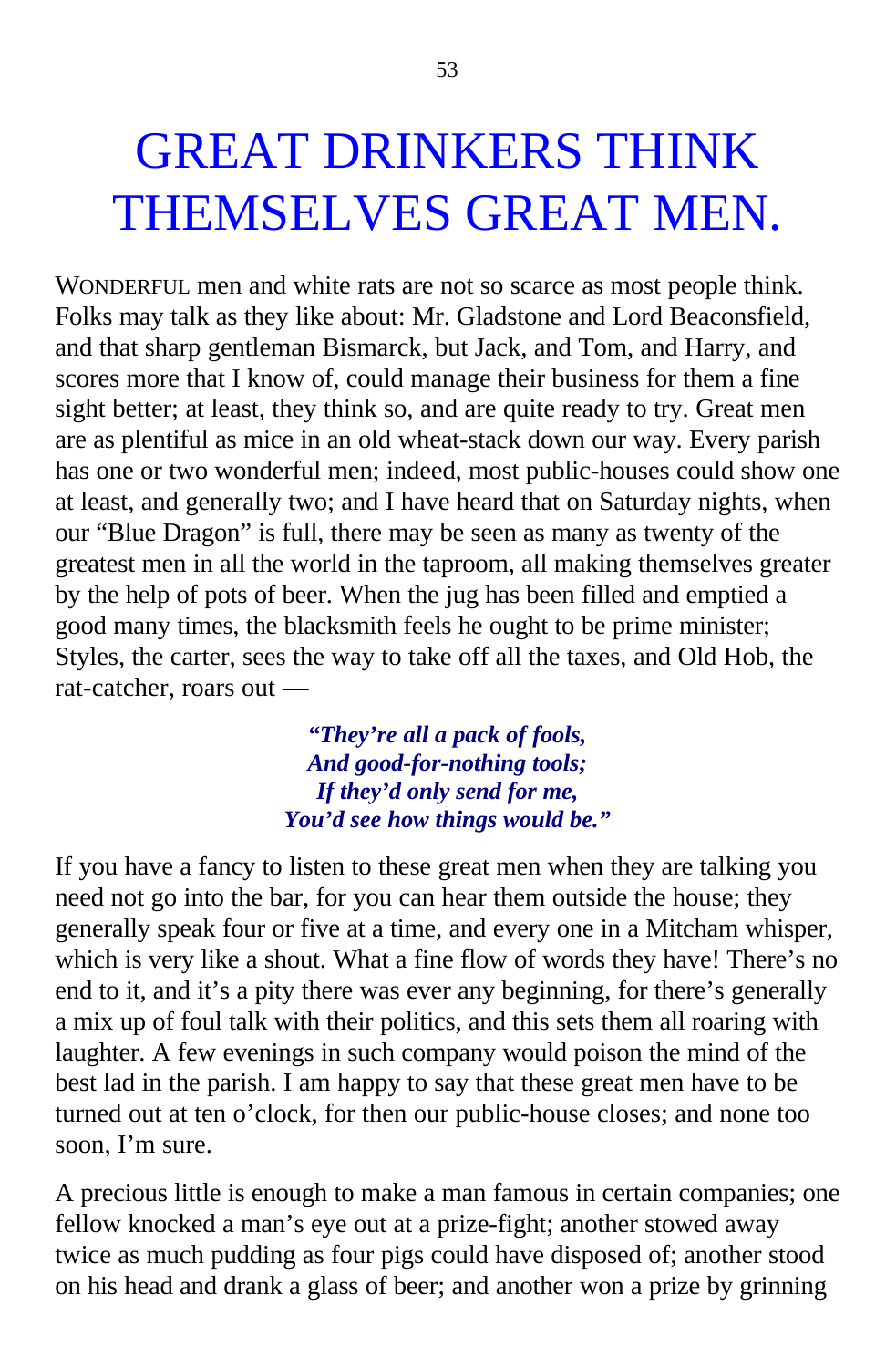through a horse-collar; and for such things as these the sots of the village think mightily of them. Little things please little minds, and nasty things please dirty minds. If I were one of these wonderful fellows I would ask the nearest way to a place where nobody would know me.

Now I am at it, I will notice a few other wonderful bodies who sometimes condescend to look down on a ploughman; but before I make them angry I would give them a verse from one of my old uncle's songs, which I have shaped a bit.

#### *"I hope none will be offended with me for writing this, For it is not intended for anything amiss; If you consider kindly my remarks you will allow, For what can you expect from one whose hand is on the plough ?"*

I used to feel quite staggered when I heard of an amazing clever man, but I've got used to it, as the rook did to the scarecrow when he found out that it was a stuffed nothing. Like the picture which looked best at a very long distance off, so do most clever fellows. They are swans a mile off, but geese when you get near them. Some men are too knowing to be wise, their boiler bursts because they have more steam than they can use. They know too much, and having gone over the top of the ladder they have gone down on the other side. People who are really wise never think themselves so: one of them said to me the other day, —

#### *"All things I thought I knew; but now confess The more I know I know I know the less."*

Simple Simon is in a sad plight in such a world as this, but on the whole he gets on better than a fellow who is too clever by half. Every mouse had need have its eyes open nowadays, for the cats are very many and uncommonly sharp; and yet, you mark my word, most of the mice that are caught are the knowing ones. Somehow or other, in an ordinary sort of a world like this, it does not answer to be so over and above clever. Those who are up to so many dodges, find the dodges come down on them before long. My neighbor Hinks was much too wise a man to follow the plough, like poor shallow-pated John Ploughman, and so he took to scheming, and has schemed himself into one of the largest mansions in the country, where he will be provided with oakum to pick and a crank to turn during the next six calendar months. He had better have been a fool, for his cleverness has cost him his character.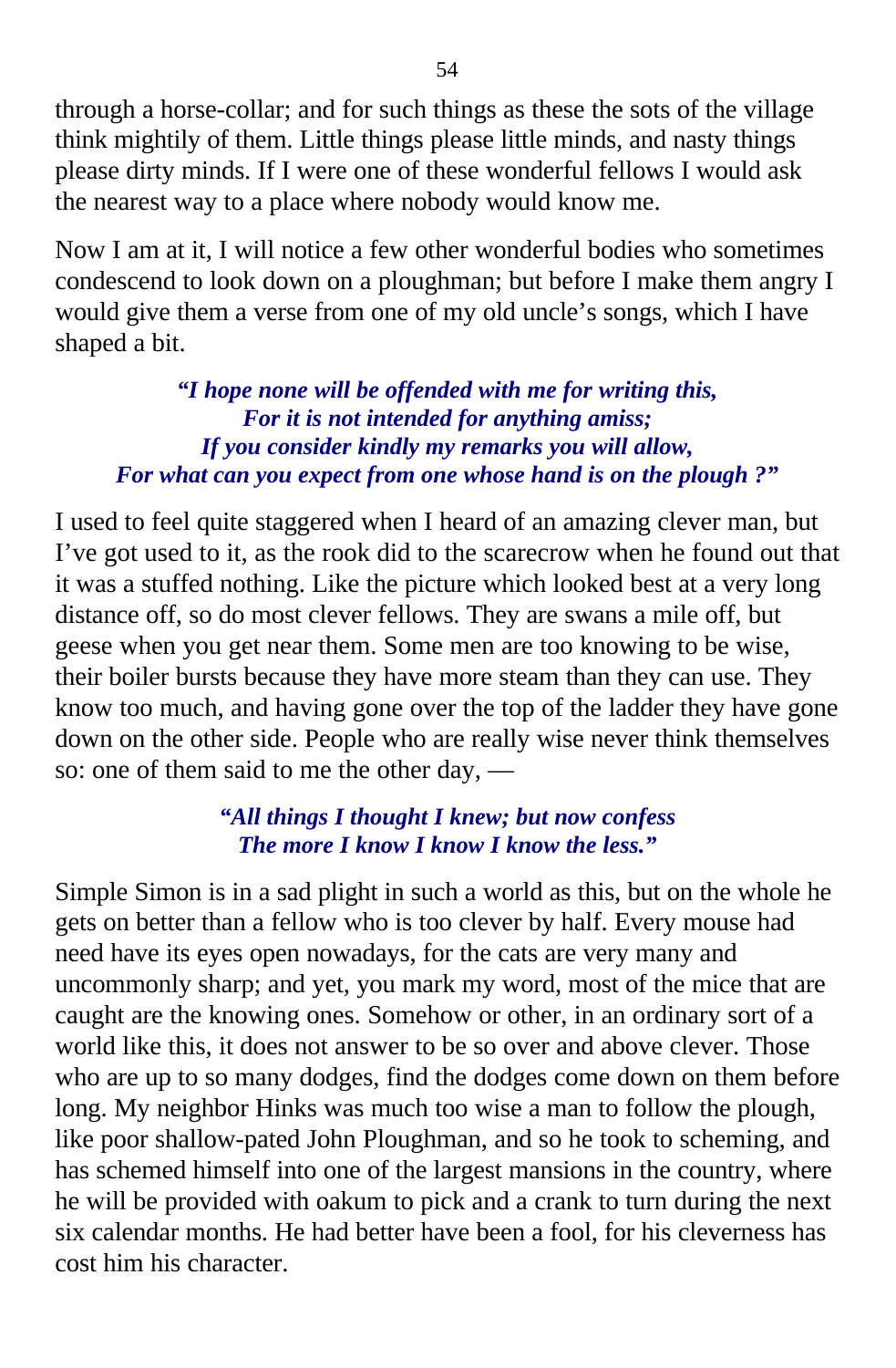When a man is too clever to tell the truth he will bring himself into no end of trouble before long. When he is too clever to stick to his trade, he is like the dog that let the meat fall into the water through trying to catch at its shadow. Clever Jack can do everything and can do nothing. He intends to be rich all at once, and despises small gains, and therefore is likely to die a beggar. When puffing is trusted and honest trading is scoffed at, time will not take long to wind up the concern. Work is as needful now as ever it was if a man would thrive; catching birds by putting, salt on their tails would be all very well, but the creatures will not hold their tails still, and so we had better catch them in the usual way. The greatest trick for getting on in business is to work hard and to live hard. There's no making bread without flour, nor building houses without labor. I know the old saying is-

#### *"No more mortar, no more brick, A cunning knave has a cunning trick ;"*

but for all that things go on much the same as ever, and bricks and mortar are still wanted.

I see in the papers, every now and then, that some of the clever gentlemen who blow up bubble companies are pulled up before the courts. Serve them right! May they go where my neighbor Hinks is, every one of them. How many a poor tradesman is over head and ears in difficulty through them! I hope in future all men will fight shy of these fine companies, and swell managers, and very clever men. Men are neither suddenly rich nor suddenly good. It is all a bag of moonshine when a man would persuade you that he knows a way of earning money by winking your eye. We have all heard of the scheme for making deal boards out of sawdust, and getting butter out of mud, but we mean to go on with the saw-mill, and keep on milking the cows; for between you and me and the blind mare, we have a notion that the plans of idiots and very clever men are as like as two peas in a shell.

The worst sort of clever men are those who know better than the Bible and are so learned that they believe that the world had no Maker, and that men are only monkeys with their tails rubbed off. Dear, dear me, this is the sort of talk we used to expect from Tom of Bedlam, but now we get it from clever men. If things go on in this fashion a poor ploughman will not be able to tell which is the lunatic and which is the philosopher. As for me, the old Book seems to be a deal easier to believe than the new notions, and I mean to keep to it. Many a drop of good broth is made in an old pot, and many a sweet comfort comes out of the old doctrine. Many a dog has died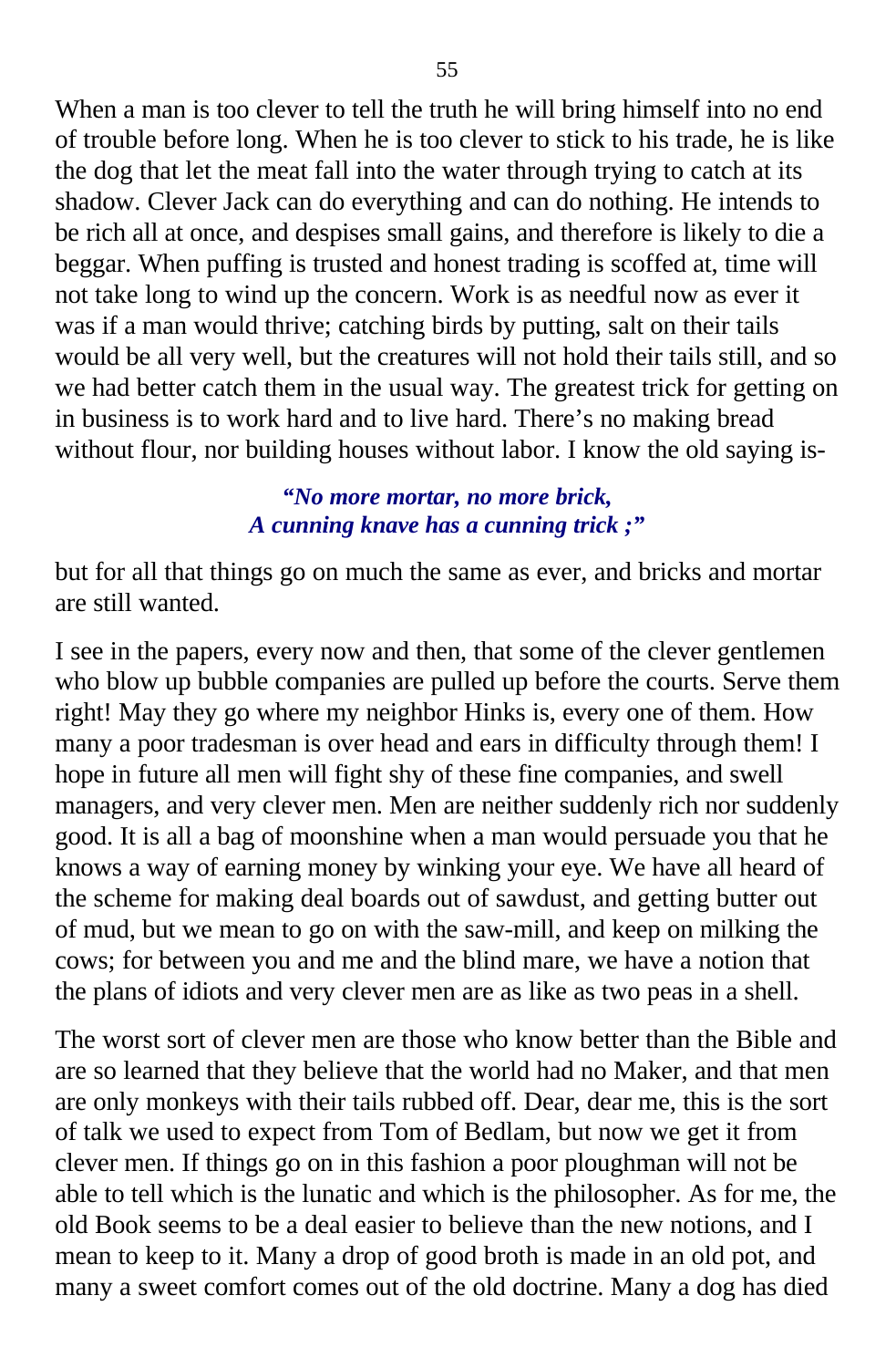since I first opened my eyes, and every one of these dogs has had his day, but in all the days put together they have never hunted out a real fault in the Bible, nor started anything better in its place. They may be very clever, but they will not find a surer truth than that which God teaches, nor a better salvation than that which Jesus brings, and so finding my very life in the gospel I mean to live in it, and so ends this chapter.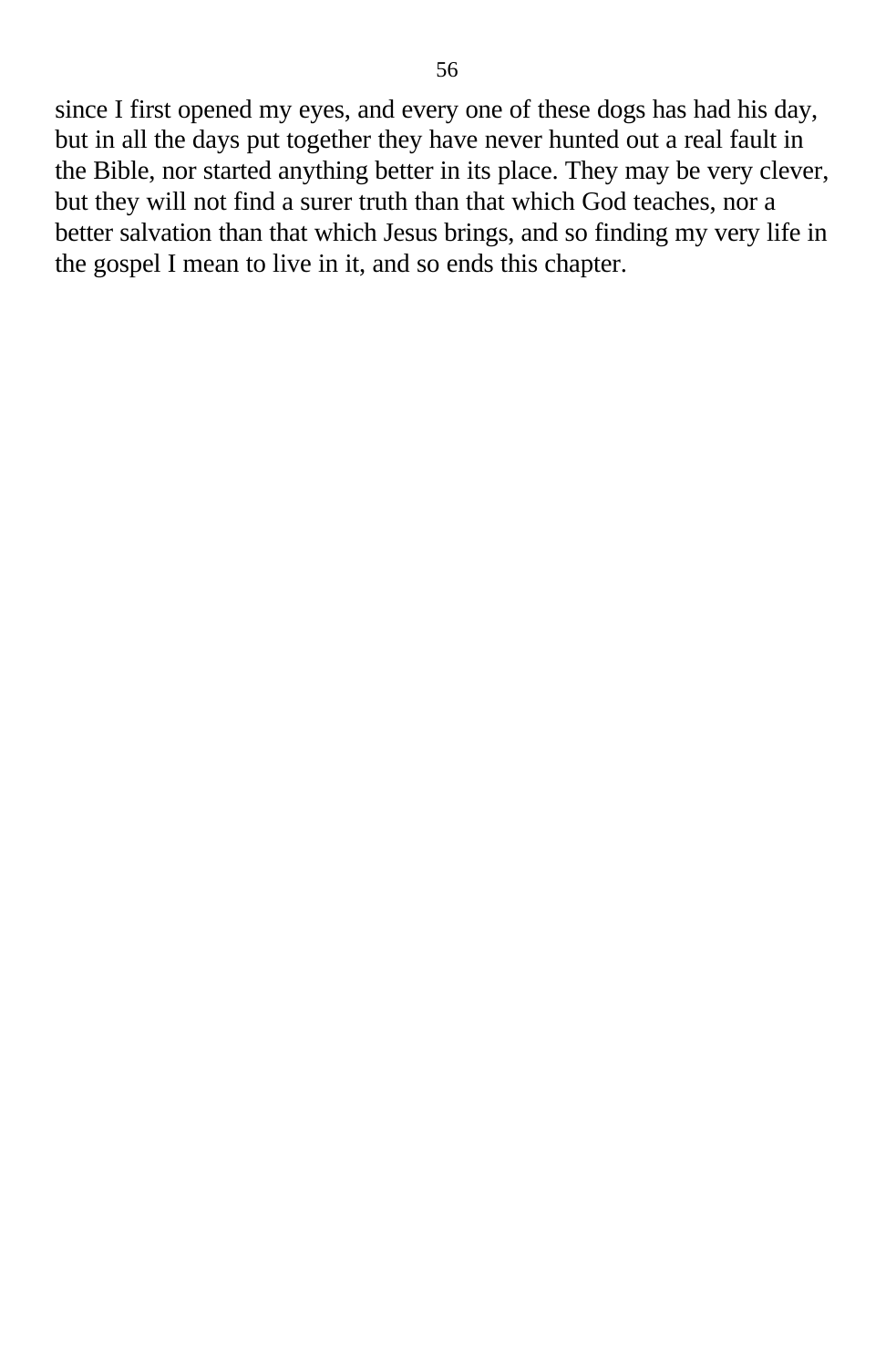### TWO DOGS FIGHT FOR A BONE, AND A THIRD RUNS AWAY WITH IT.

WE have all heard of the two men who quarreled over an oyster, and called in a judge to settle the question: he ate the oyster himself, and gave them a shell each. This reminds me of the story of the cow which two farmers could not agree about, and so the lawyers stepped in and milked the cow for them, and charged them for their trouble in drinking the milk. Little is got by law, but much is lost by it. A suit in law may last longer than any suit a tailor can make you, and you may yourself be worn out before it comes to an end. It is better far to make matters up and keep out of court, for if you are caught there you are caught in the brambles, and won't get out' without damage. John Ploughman feels a cold sweat at the thought of getting into the hands of lawyers. He does not mind going to Jericho, but he dreads the gentlemen on the road, for they seldom leave a feather upon any goose which they pick up.

However, if men will fight they must not blame the lawyers; if law were cheaper, quarrelsome people would have more of it, and quite as much would be spent in the long run. Sometimes, however, we get dragged into court willy nilly, and then one had need be wise as a serpent and harmless as a dove. Happy is he who finds an honest lawyer, and does not try to be his own client. A good lawyer always tries to keep people out of law; but some clients are like moths with the candle, they must and will burn themselves. He who is so wise that he cannot be taught will have to pay for his pride.

> *Let dogs delight to bark and bite, And lose the marrow bone; Let bears and lions growl and fight, I'll let the law alone.*

*To suffer wrong is surely sad, But law-suits are in vain; To throw good money after bad Will but increase my pain.*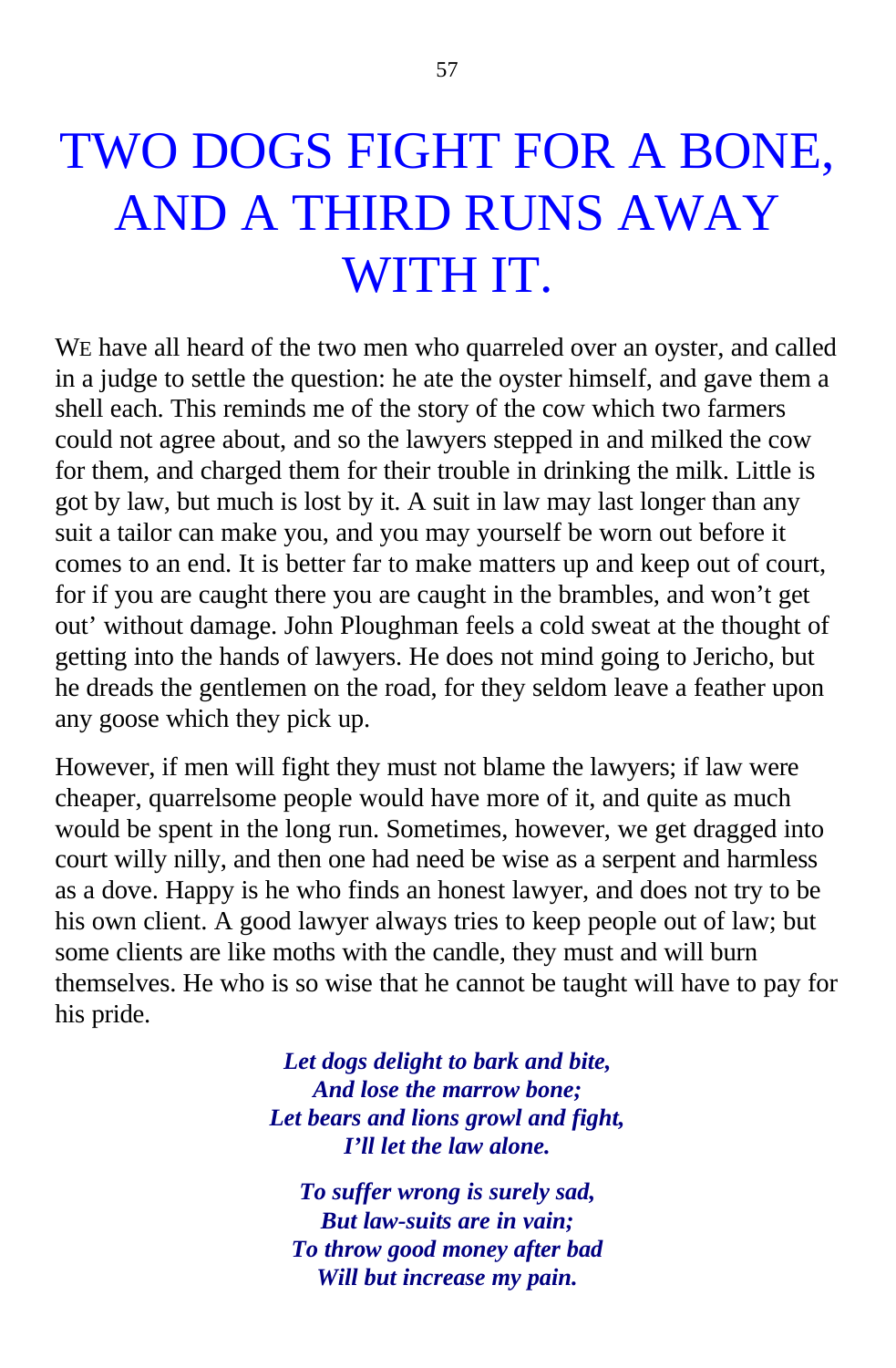## HE LIVES UNDER THE SIGN OF THE CAT'S FOOT.

THE question was once asked, When should a man marry? and the merry answer was, that for young men it is too soon and for old men it is too late. This is all very fine, but it will not wash. Both the wisdom and the folly of men seem banded together to make a mock of this doctrine. Men are such fools that they must and will marry even if they marry fools. It is wise to marry when we can marry wisely, and then the sooner the better. How many show their sense in choosing a partner it is not for me to say, but I fear that in many cases love is blind, and makes a very blind choice. I don't suppose that some people would ever get married at all if love had its wits about it. It is a mystery how certain parties ever found partners; truly there's no accounting for tastes. However, as they make their bed they must lie on it, and as they tie the knot they must be tied by it. If a man catches a tartar, or lets a tartar catch him, he must take his dose of tartaric acid, and make as few ugly faces as he can. If a three-legged stool come flying through the air, he must be thankful for such a plain token of love from the woman of his choice, and the best thing he can do is to sit down on it, and wait for the next little article.

When it is said of a man, "He lives under the sign of the cat's foot," he must try and please his pussy that she may not scratch him more than such cats generally do. A good husband will generally have a good wife, or make a bad wife better. Bad Jack makes a great: noise about bad Jill, but there's generally twenty of one where there's a score of the other. They say a burden of one's own choosing is never felt to be heavy, but I don't know, some men are loaded with mischief as soon as they have a wife to carry. Yet

#### *A good woman is worth, if she were sold, The fairest crown that's made of gold.*

She is a pleasure, a treasure, and a joy without measure. A good wife and health are a man's best wealth; and he who is in such a case should envy no man's place. Even when a woman is a little tart it is better than if she had no spirit, and made her house into a dirt pie. A shrew is better than a slut, though one can be quite miserable enough with either. If she is a good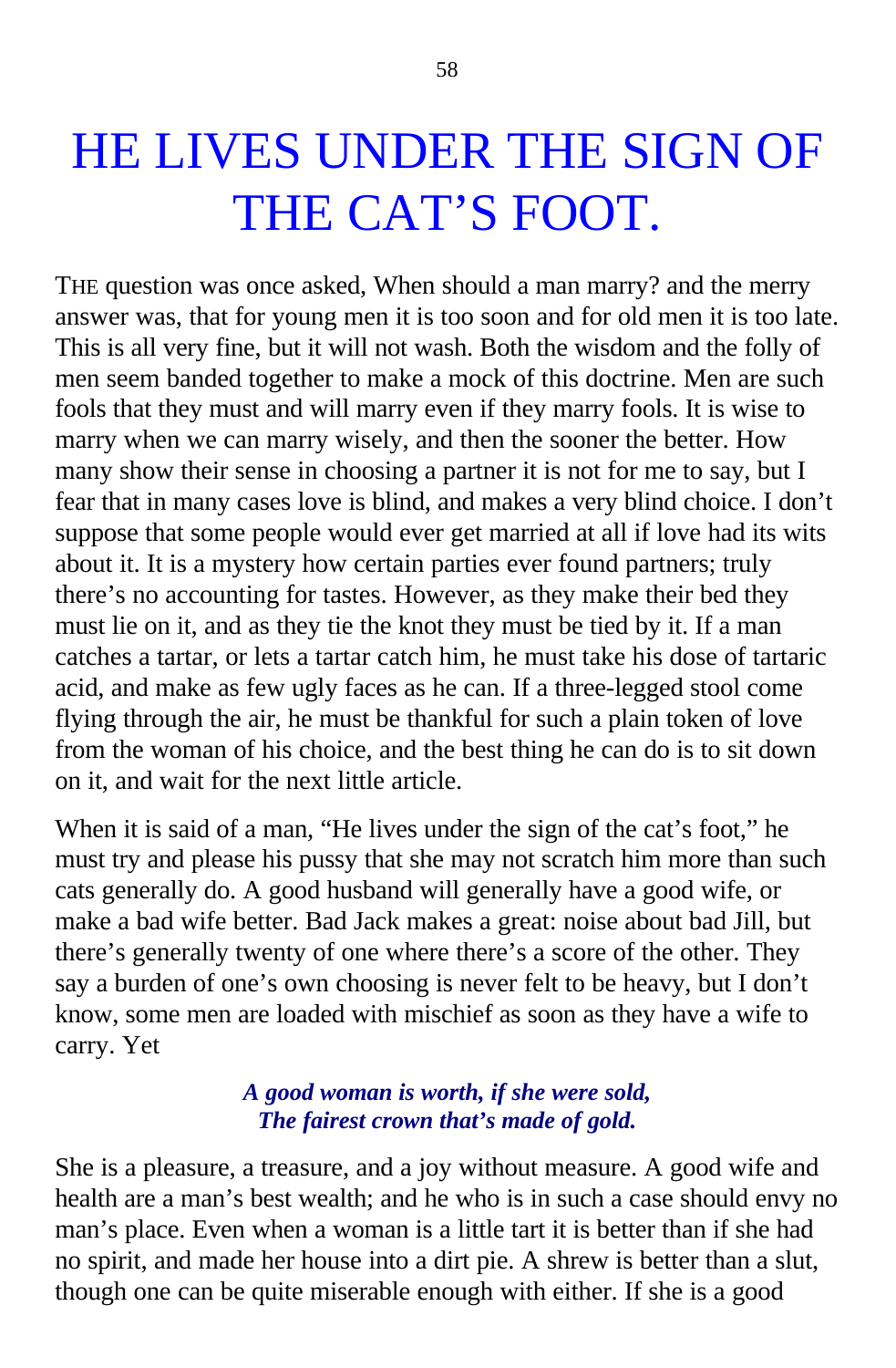housewife, and looks well after the children, one may put up with a Caudle lecture now and then, though a cordial lecture would be a deal better. A husband is in a pickle indeed if he gets tied up to a regular scold; he might as well be skinned and set up to his neck in a tub of brine. Did you ever hear the scold's song? Read it, you young folks who think of committing matrimony, and think twice before you get married once.

> *When in the morn I open mine eyes To entertain the day, Before my husband e'en can rise, I scold him — then I pray.*

*When I at table take my place, Whatever be the meat, I first do scold — and then say grace, If so disposed to eat.*

*Too fat, too lean, too hot, too cold, I always do complain; Too raw, too roast, too young, too old — Faults I will find or feign.*

*Let it be flesh, or fowl, or fish, It never shall be said, But I'll find fault with meat or dish, With master, or with maid.*

*But when I go to bed at night I heartily do weep, That I must part with my delight — I cannot scold and sleep.*

*However, this doth mitigate And much abate my sorrow, That though to-night it be too late, I'll early scold to-morrow.*

When the husband is not a man it is not to be wondered at if the wife wears the top-boots: the mare may well be the best horse when the other horse is a donkey. Well may a woman feel that she is lord and master when she has to earn the living for the family, as is sometimes the case. She ought not to be the head, but if she has all the brains, what is she to do? What poor dawdles many men would be without their wives! As poor softy Simpkins says, if Bill's wife becomes a widow who will cut the pudding up for him,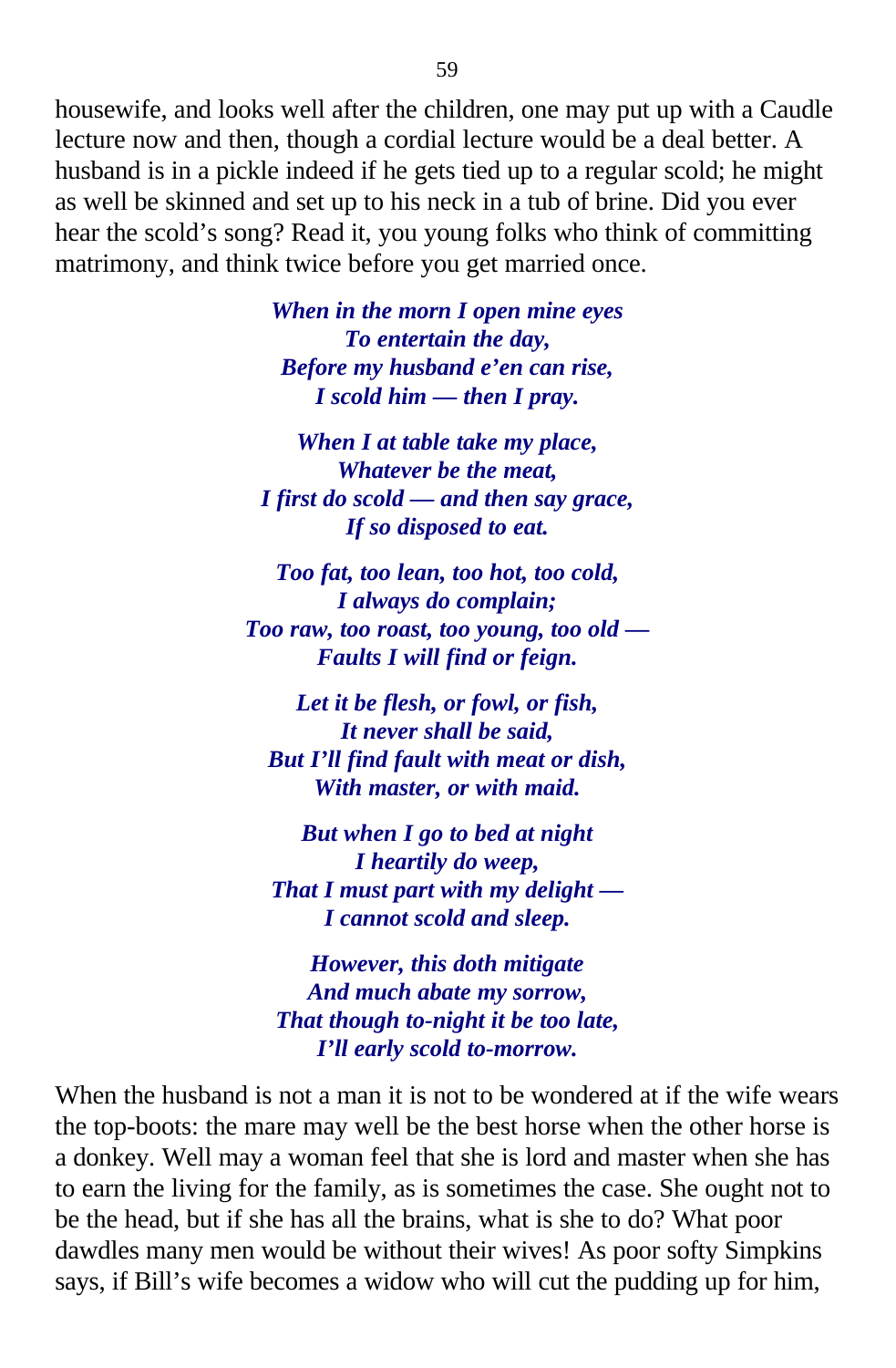and will there be a pudding at all? It is grand when the wife knows her place, and keeps it, and they both pull together in everything. Then she is a helpmeet indeed and makes the house a home. Old friend Tusser says,

> *"When husband is absent let housewife be chief, And look to their labor who live from their sheaf, The housewife's so named for she keepeth the house, And must tend on her profit as cat on a mouse."*

He is very pat upon it that much of household affairs must rest on the wife, and he writes, —

> *"Both out, not allow, Keep home, housewife thou."*

Like the old man and woman in the toy which shows the weather, one must be sure to be in if the other goes out. When the king is abroad the queen must reign at home, and when he returns to his throne he is bound to look upon her as his crown, and prize her above gold and jewels. He should feel "if there's only one good wife in the whole world, I've got her." John Ploughman has long thought just that of his own wife, and after five-andtwenty years he is more sure of it than ever. He never bets, but he would not mind wagering a farthing cake that there is not a better woman on the surface of the globe than his own, very own beloved. Happy is the man who is happy in his wife. Let him love her as he loves himself, and a little better, for she is his better half.

> *Thank God that hath so blest thee, And sit down, John, and rest thee.*

There is one case in which I don't wonder if the wife does put her mate under the cat's foot, and that is when he slinks off to the public, and wastes his wages. Even then love and gentleness is the best way of getting him home; but, really, some topers have no feeling, and laugh at kindness, and therefore nobody can be surprised if the poor wife bristles up and gives her lord and master a taste of tongue. Nothing tries married love more than the pot-house. Wages wasted, wife neglected, children in rags: if she gives it him hot and strong who can blame her? Pitch into him, good woman, and make him ashamed of himself, if you can. No wonder that you lead a cat and dog life while he is such a sorry dog.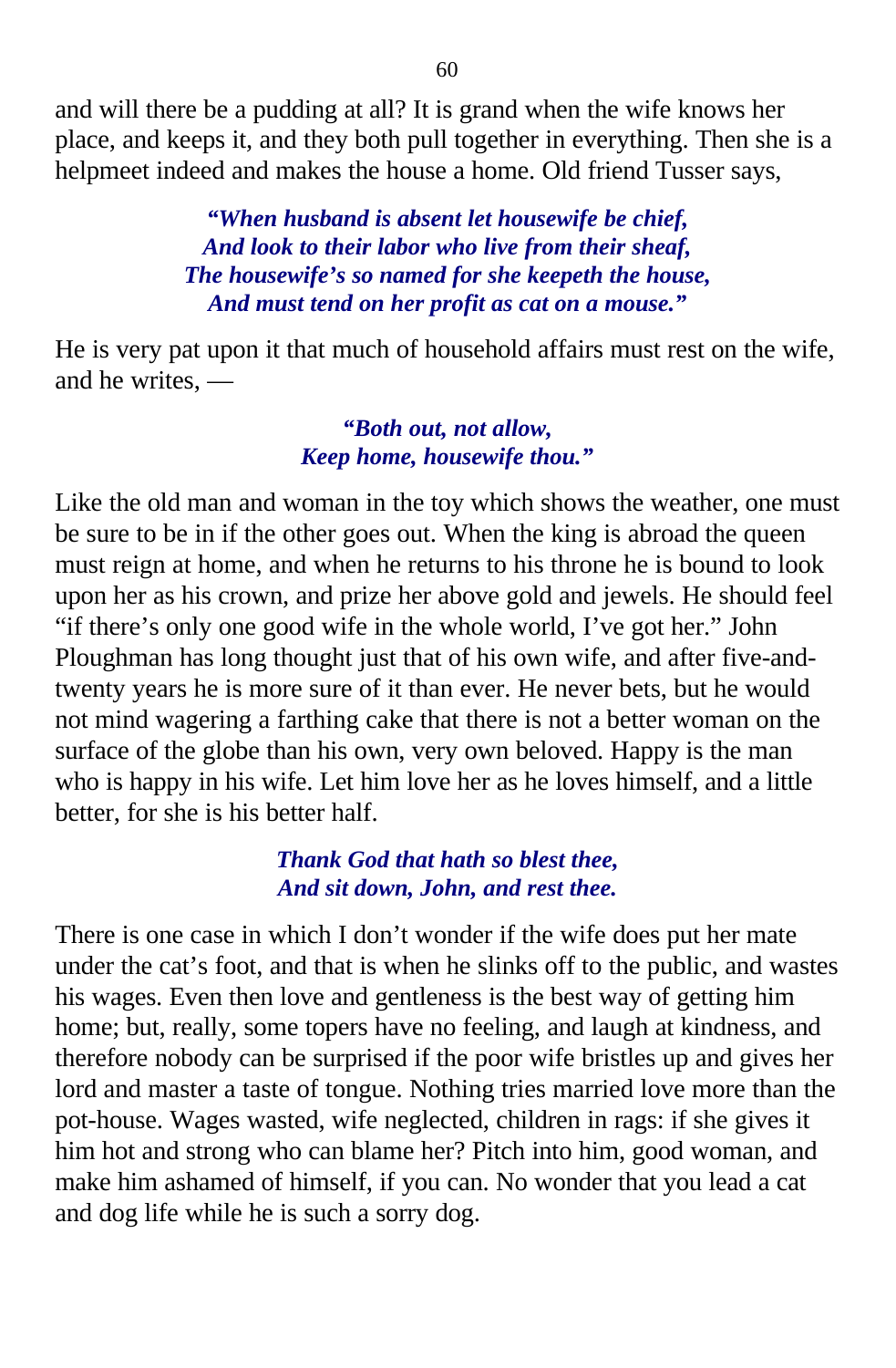Still, you may as well go home and set him a better-example, for two blacks will never make a white, and if you put him in hot water he's sure to get some spirits to mix with it.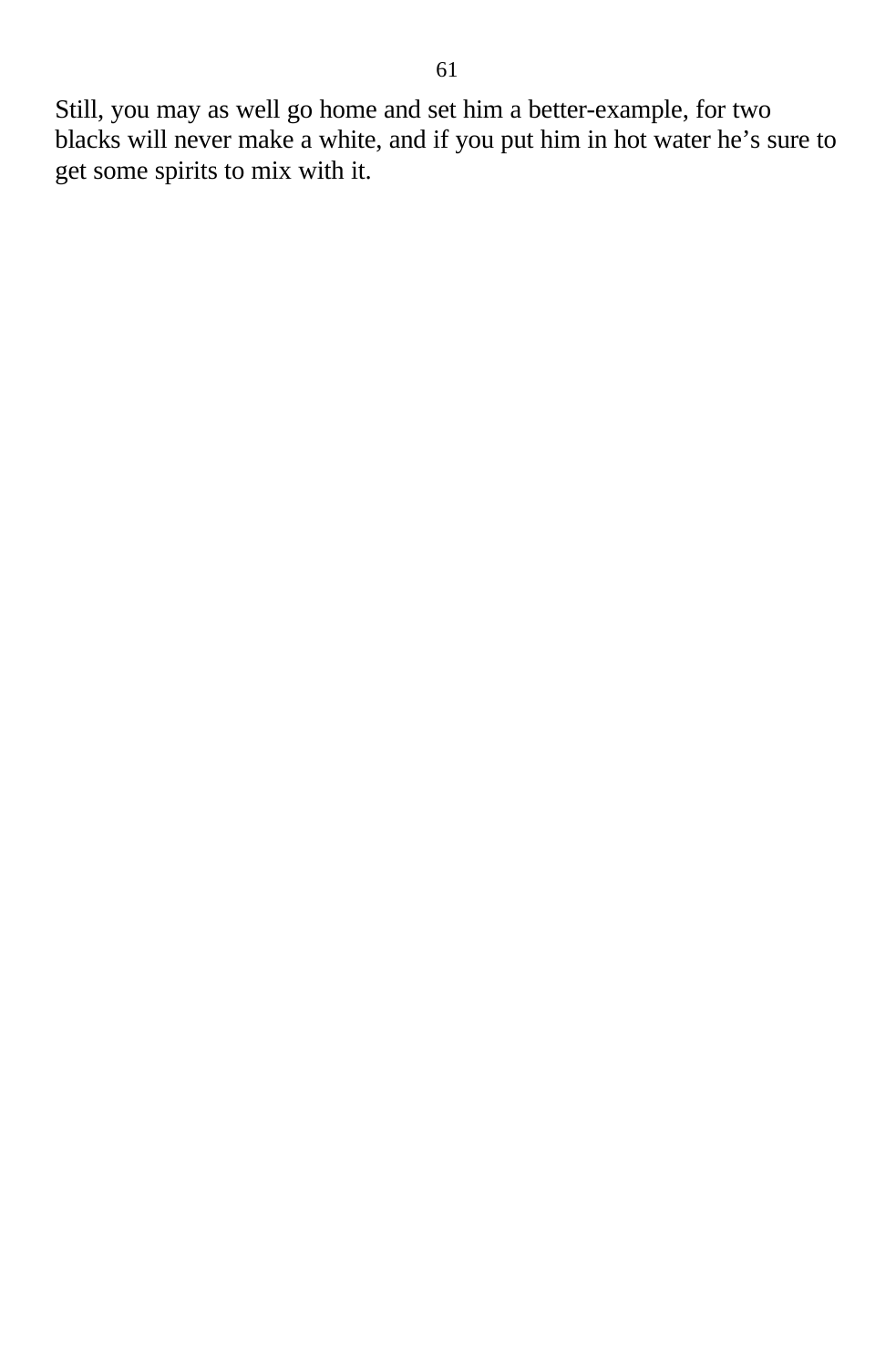# HE WOULD PUT HIS FINGER IN THE PIE, AND SO HE BURNT HIS NAIL, OFF.

SOME men must have a finger in every pie, or, as the proverb hath it, "their our must be in every man's boat." They seem to have no business except to poke their noses into other people's business: they ought to have snub noses, for they are pretty sure to be snubbed. Prying and spying, peddling and meddling, these folks are in everybody's way, like the old toll-gate. They come without being sent for, stop without being asked, and cannot be got rid of, unless you take them by the left leg and throw them down stairs, and if you do that they will limp up again, and hope they don't intrude. No one pays them, and yet they give advice more often than any lawyer; and though no one ever thanks them, yet there they are, peeping through keyholes and listening under the eaves. They are as great at asking questions as if they wanted you to 'say the catechism, and as eager to give their opinion as if you had gone down on your knees to ask it.

These folks are like dogs that fetch and carry; they run all over the place like starlings when they are feeding their young. They make much ado, but never do much, unless it is mischief, and at this they are as apt as jackdaws. If any man has such people for his acquaintances, he may well say, "*save* me from my friends."

> *I know your assistance you'll lend, When I want it I'll speedily send; You need not be making such stir, But mind your own business, good sir.*

It is of no more use than if we spoke to the pigs, for here is Paul Pry again. Paul and his cousins are most offensive people, but you cannot offend them if you try.

Well do I remember the words of a wise old Quaker *: —* " John," said he, "*be* not concerned with that which concerns not thee." This taught me a lesson, and I made up my mind not to scrub other people's pigs for fear I should soon want scrubbing myself. There is a woman in our village who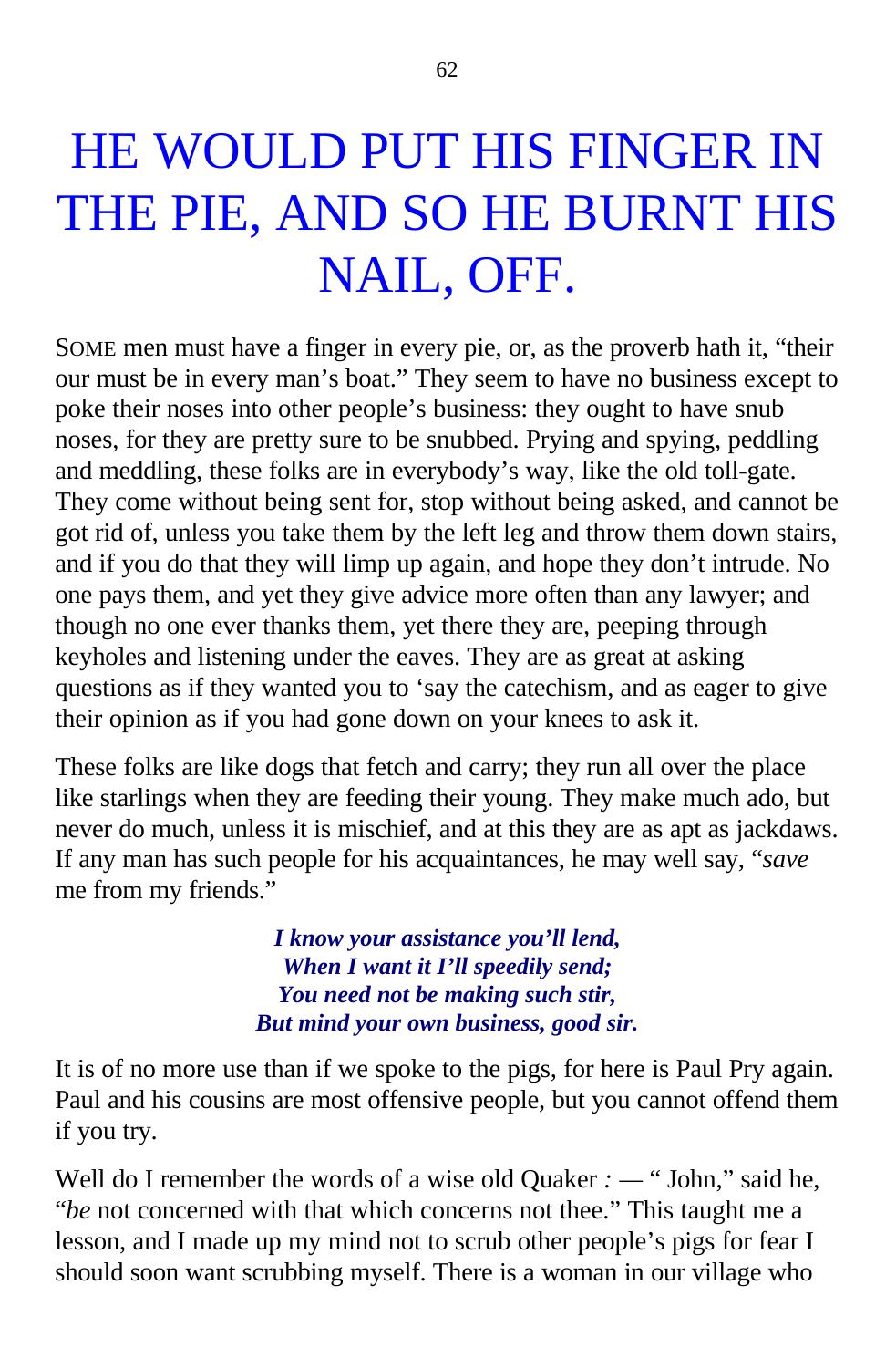finds fault with all, and all find fault with her; they say her teeth are all loose through her tongue rubbing against them; if she could but hold her tongue she would be happy enough, but that's the difficulty-

> *"When hens fall a cackling take heed to the nest, When drabs fall a whispering farewell to thy rest."*

Will Shepherd was sitting very quiet while others were running down their neighbors. At last a loose fellow sung out "*Look* at old Will, he is as silent as a stock-fish; is it because he is wise or because he is a fool? *....* Well," said Will, "*you* may settle that question how you like, but I have been told that a fool cannot be silent." Will is set down as very odd, but he is ,generally even with them before he has done. One thing is sure, he cares very little what they do say so long as they don't worry his sheep. He hummed in my ear an old-fashioned verse or two the other evening, something like this —

> *"***Since** *folks will judge me every day, Let every man his judgment say; I will take it all as children's play, For I am as I am, whoever say nay.*

*Many there be that take delight To judge a man's ways in envy and spite; But whether they judge me wrong or right, I am as I am, and so do I write.*

*How the truth is I leave to you; Judge as ye list, whether false or true. Ye know no more than before ye knew, For I am as I am whatever ensue."*

If folks will meddle with out' business it is best to take no notice of them; there's no putting them out like letting them stop where they are; they are never so offended as when people neither offend them nor take offense at them. You might as soon stop all the frogs from croaking as quiet idle gossips when they once get on the chat. Stuff your ear with wool and let them jabber till their tongue lies still, because they have worn all the skin off of it. "Where no wood is the fire goeth out," and if you don't answer them they can't make a blaze for want of fuel. Treat them kindly, but don't give them the treat of quarrelling with them. Follow peace with all men, even if you cannot overtake it.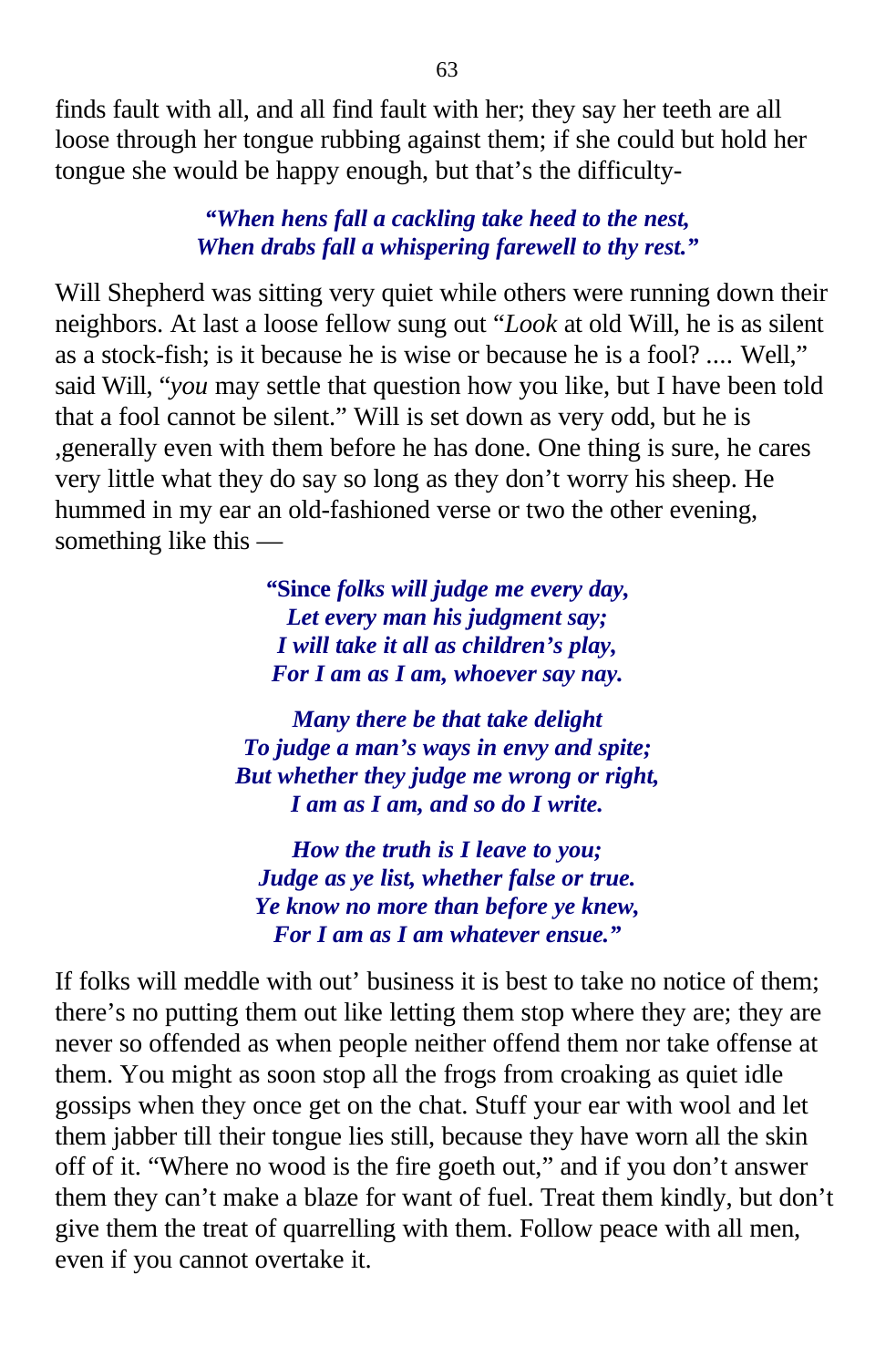# YOU CAN'T CATCH THE WIND IN A NET.

SOME people get windmills in their heads, and go in for all sorts of silly things. They talk of ruling the nation as if men were to be driven like sheep, and they prate of reforms and systems as if they could cut out a world in brown paper, with a pair of scissors. Such a body thinks himself very deep, but he is as shallow as a milk-pan. You can soon know him as well as if you had gone through him with a lighted candle, and yet you will not know a great deal after all. He has a great head, and very little in it. He can talk by the dozen, or the gross, and say nothing.

When he is fussing and boasting of his fine doings you soon discover that he makes a long harvest of very little corn. His tongue is like a pig's tail, going all day long and nothing done.

This is the man who can pay off the National Debt, and yet, in his little shop, he sells two apples in three days: he has the secret of high farming, and loses more at it than any man in the county. The more he studies the more he misses the mark; he reminds me of a blind man on a blind horse, who rode out in the middle of a dark night, and the more he tried to keep out of ditches the more he fell in.

When they catch live red herrings on Newmarket heath he will bring out: a good thing, and line his pockets with gold; up till now, he says, he has been unlucky, and he believes that if he were to make a man a coffin he would be sure not to die. He is going to be rich next year, and you will then see what you shall see: just now he would be glad of half-a-crown on account, for which he will give you a share in his invention for growing wheat without ploughing or sowing.

It is odd to see this wise man at times when his wits are all up in the moon: he is just like Chang, the Chinaman, who said, "Here's my umbrella, and here's my bundle, but *where am* I?" He cannot find his spectacles though he is looking through them; and when he is out riding on his own ass, he pulls up and says, "Wherever is that donkey ?" I have heard of one learned man who boiled his watch and stood looking at the egg, and another who forgot that he was to be married that day, and would have lost his lady if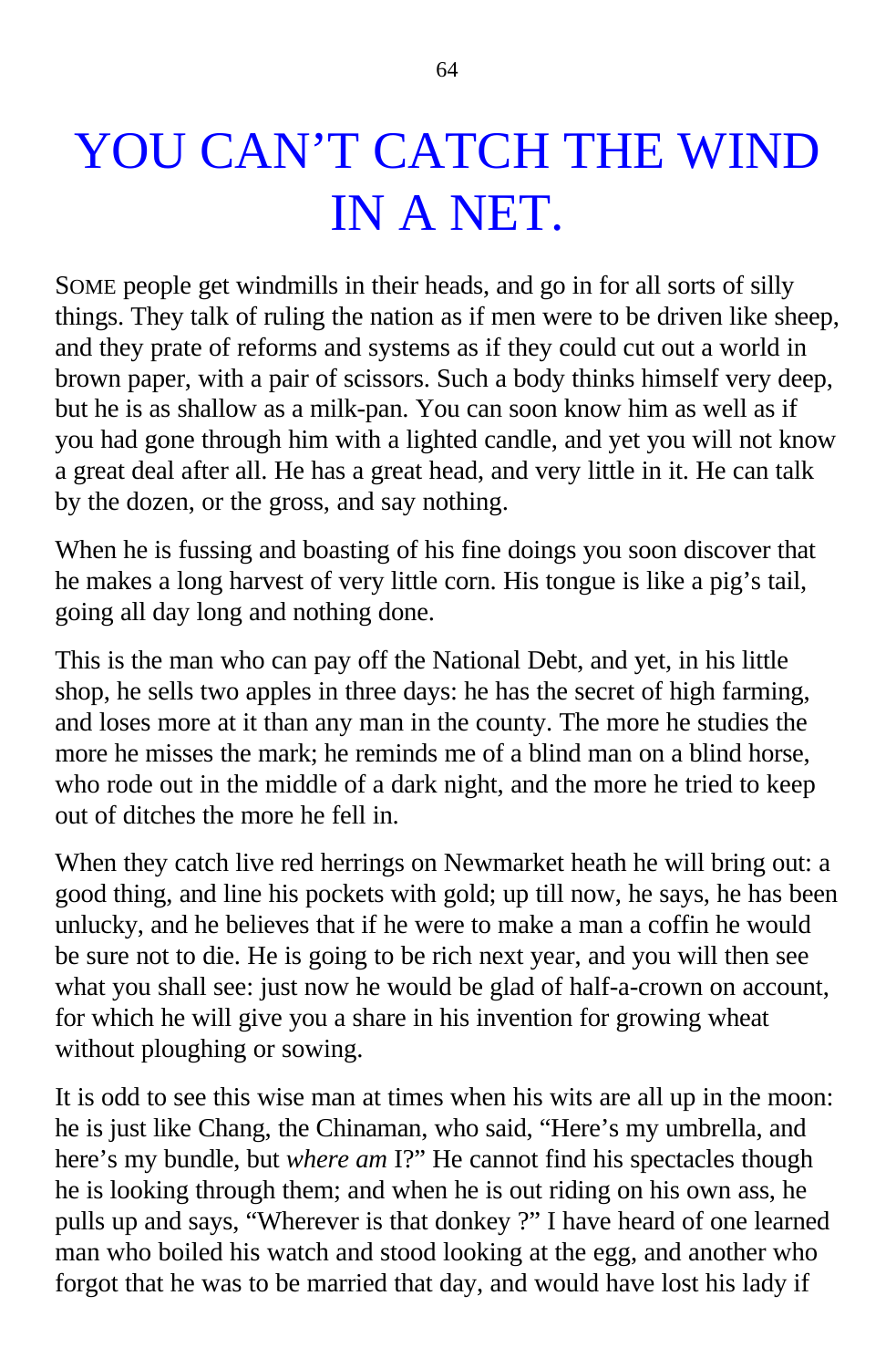his friend had not fetched him out of his study. Think of that, my boy, and don't fret yourself because you are not so overdone with learning as to have forgotten your common sense.

The regular wind-catcher is soft as silk and as green as grass, and yet he thinks himself very long-headed; and so indeed he would be if his ears were taken into the measurement. He is going to do — well — there's no telling what. He is full of wishes but short of will, and so his buds never come to flowers or fruit. He is like a hen that lays eggs, and never sits on them long enough to hatch a single chick.

Moonshine is the article our friend deals in, and it is wonderful what he can see by it. He cries up his schemes, and it is said that he draws on his imagination for his facts. When he is in full swing with one of his notions, he does not stick at a trifle. Will Shepherd heard one of these gentry the other day telling *how* his new company would lead all the shareholders on to Tom Tiddler's ground to pick up gold and silver; and when all the talk was over, Will said to me, "That's a lie, with a lid on, and a brass handle to take hold of it." Rather sharp this of Will, for I do believe the man was caught on his own hook and believed in his own dreams; yet I did not like him, for he wanted us poor fellows to put our little savings into his hands, as if we could afford to fly kites with laborers' wages.

What a many good people there are who have religious crazes! They do nothing, but they have wonderful plans for doing everything in a jiffy. So many thousand people are to give half-a-crown each, and so many more a crown, and so many more a sovereign, and the meeting-house is to be built just so, and no how else. The mischief is that the thousands of people do not rush forward with their money, and the minister and a few hardworking friends have to get it together little by little in the old-fashioned style, while your wonderful schemer slinks out of the way and gives nothing. I have long ago found out that pretty things on paper had better be kept there. Our master's eldest son had a plan for growing plum-trees in our hedges as they do in Kent, but he never looked to see whether the soil would suit, and so he lost the trees which he put in, and there was an end of his damsons.

> *"Circumstances alter cases; Different ways suit different places."*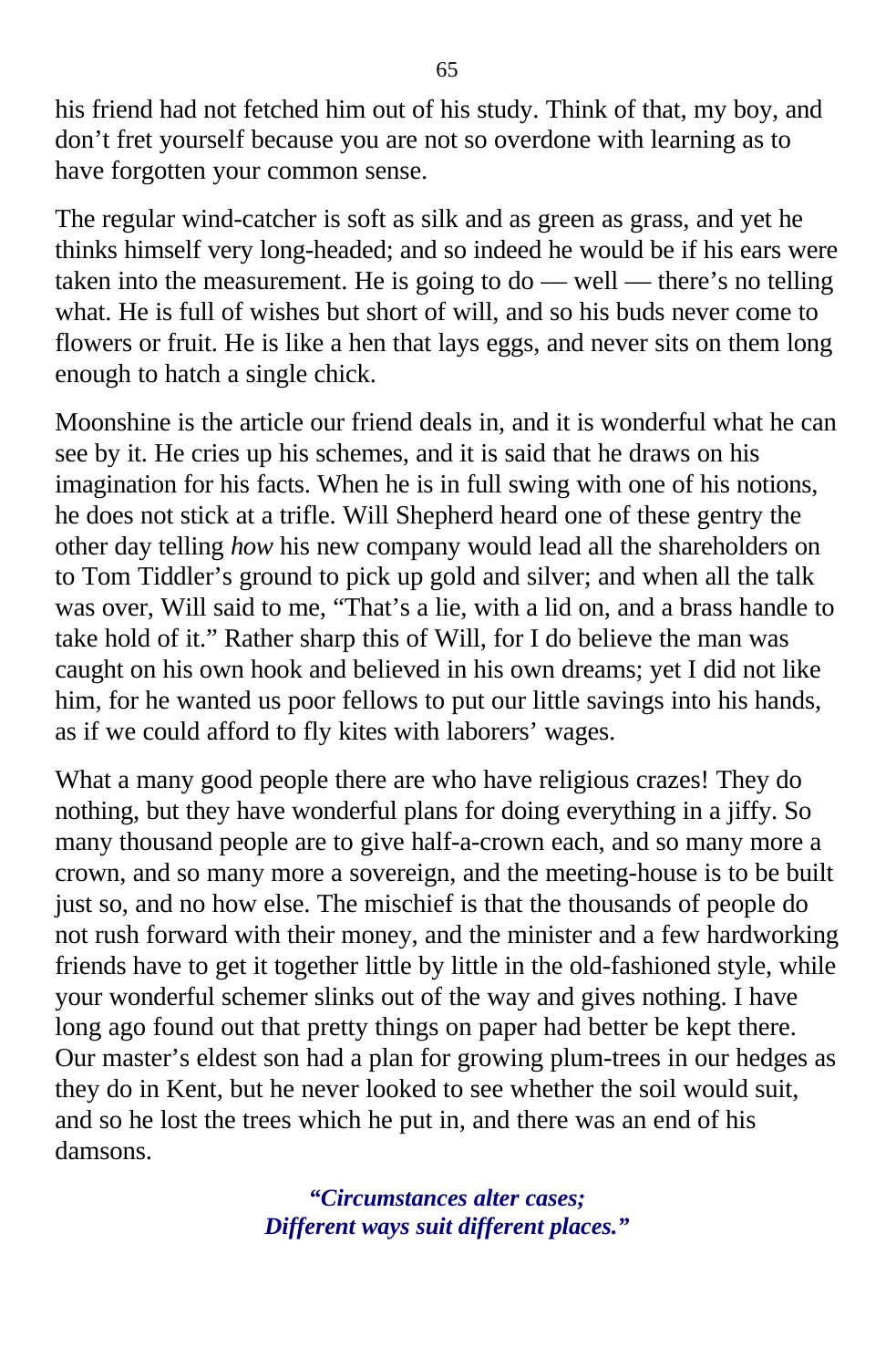New brooms sweep clean, but they mostly sweep up dirt. Plough with what you please, I stick to the old horses which have served me so well. Fine schemes come to nothing; it is hard work that does it, whether it be in the world or in the church.

> *"***In** *the laborious husbandman you see What all true Christians are or ought to* **be.***"*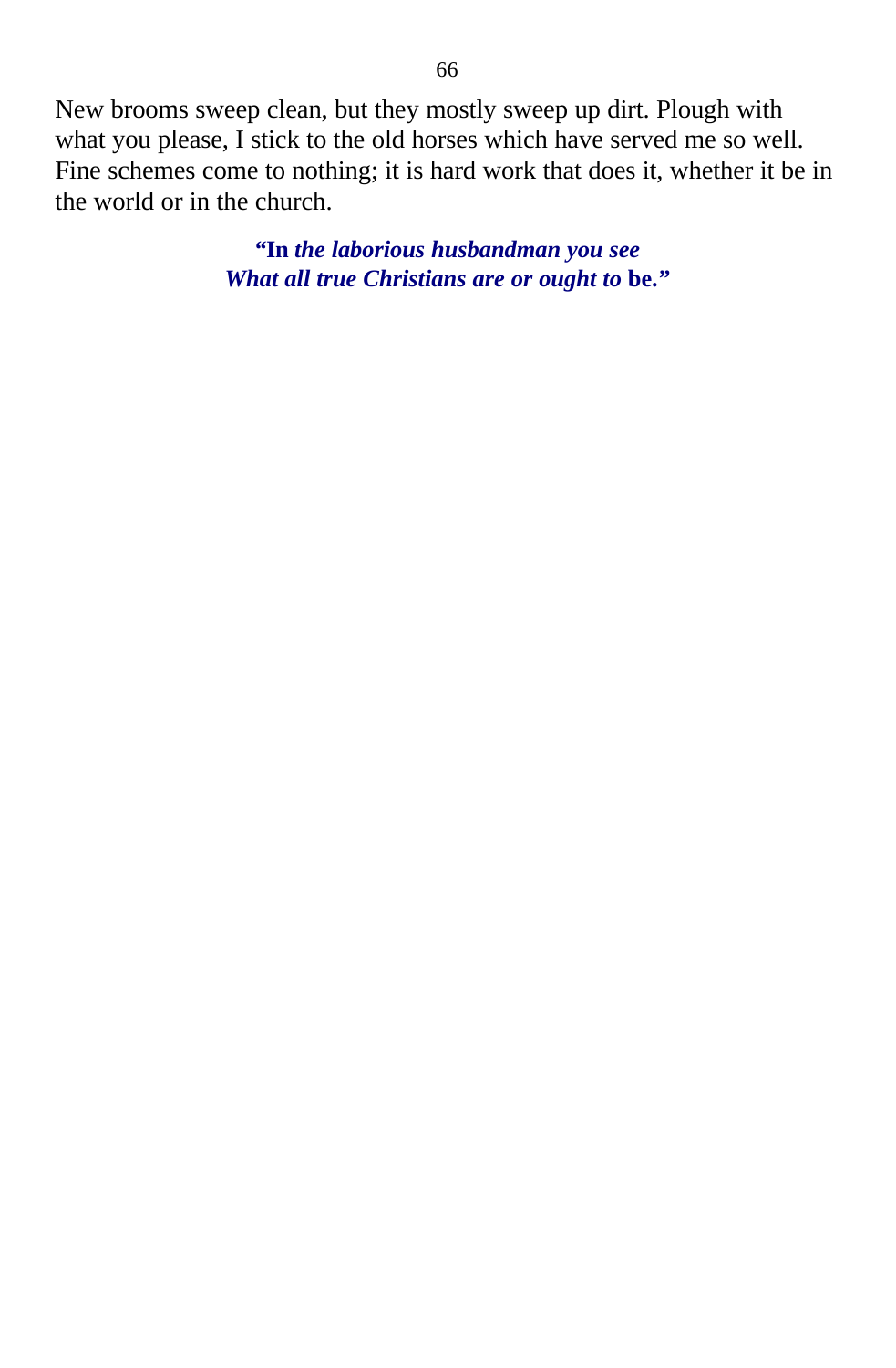### BEWARE OF THE DOG.

JOHN PLOUGHMAN did not in his first book weary his friends by preaching, but in this one he makes bold to try his hand at a sermon, and hopes he will be excused if it should prove to be only a ploughman's preachment.

If this were a regular sermon preached from a pulpit of course I should make it long and dismal, like a winter's night, for fear people should call me eccentric. As it is only meant to be read at home, I will make it short, though it will not be sweet, for I have not a sweet subject. The text is one which has a great deal of meaning in it, and is to be read on many a wall. "BEWARE OF THE DOG." You know what dogs are, and you know how you beware of them when a bull-dog flies at you to the full length of his chain; so the words don't want any clearing up.

It is very add that the Bible never says a good word for dogs: I suppose the breed must have been bad in those eastern parts, or else, as our minister tells me, they were nearly wild, had no master in particular, and were left to prowl about half starved. No doubt a dog is very like a man, and becomes a sad dog when he has himself for a master. We are all the better for having somebody to look up to; and those who say they care for nobody and nobody cares for them are dogs of the worst breed, and, for a certain reason, are never likely to be drowned.

Dear friends, I shall have heads and tails like other parsons, and I am sure I have a right to them, for they are found in the subjects before us.

**Firstly**, let us *beware of a dirty doff — -or* as the grand old Book calls them, "evil workers " — those who love filth and roll in it. Dirty dogs will spoil your clothes, and make you as foul as themselves. A man is known by his company; if you go with loose fellows your character will be tarred with the same brush as theirs. People can't be very nice in their distinctions; if they see a bird always flying with the crows, and feeding and nesting with them, they call it a crow, and ninety-nine times out of a hundred they are right. If you are fond of the kennel, and like to run with the hounds, you will never make the world believe that you are a pet lamb. Besides, bad company does a man real harm, for, as the old proverb has it, if you lie down with dogs you will get up with fleas.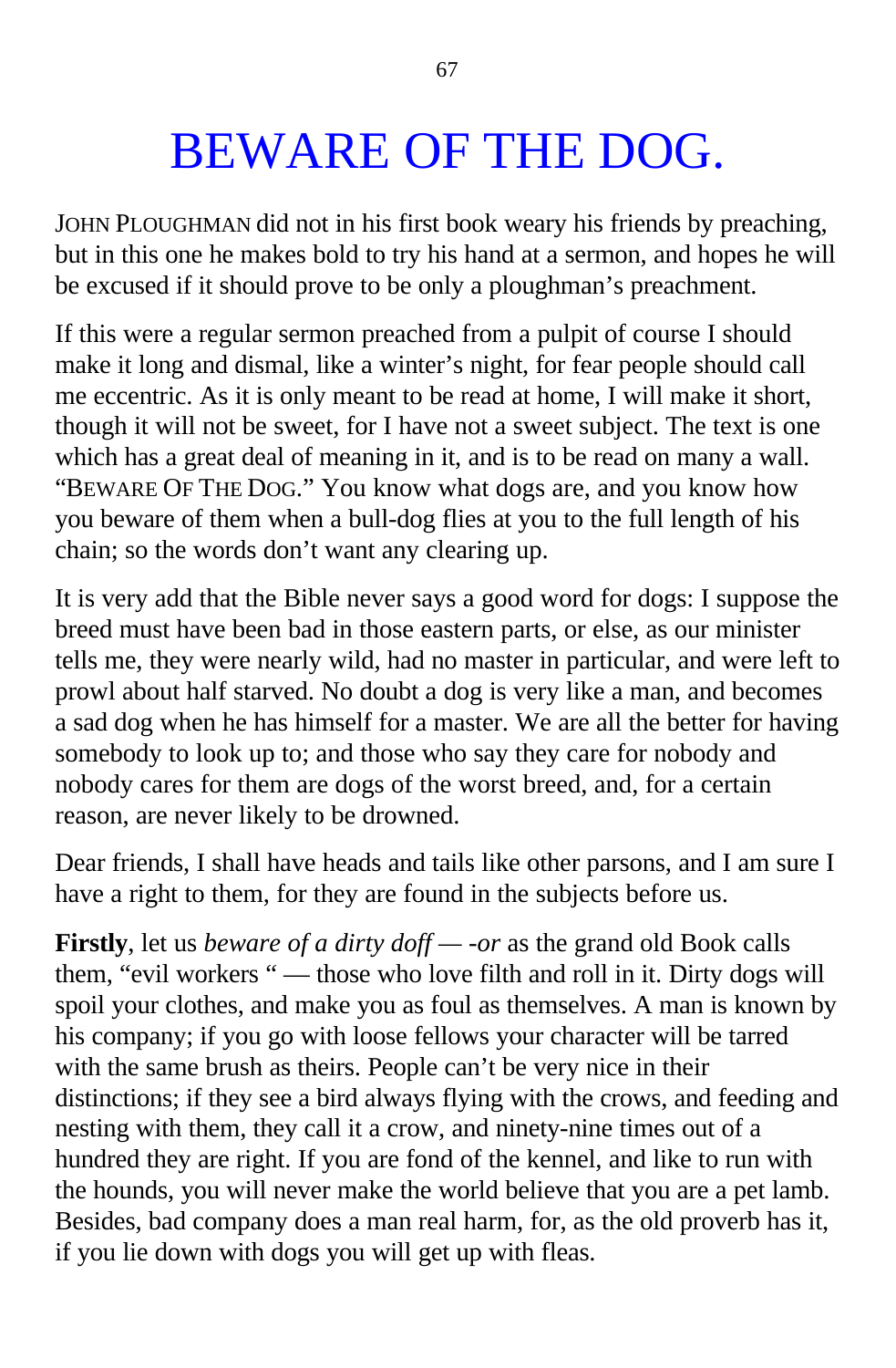You cannot keep too far off a man with the fever and a man of wicked life. If a lady in a fine dress sees a big dog come out of a horse-pond and run about shaking himself dry, she is very particular to keep out of his way, and from this we may learn a lesson, — when we see a man half gone in liquor, sprinkling his dirty talk all around him, our best place is half-a-mile off at the least.

**Secondly**, *beware of all snarling dogs.* There are plenty of these about; they are generally very small creatures, but they more than make up for their size by their noise. They yap and snap without end. Dr. Watts said —

#### *"Let dogs delight to bark and bite, For God has made them so."*

But I cannot make such an excuse for the two-legged dogs I am writing about, for their own vile tempers, and the devil together, have made them what they are. They find fault with anything and everything. When they dare they howl, and when they cannot do that they lie down and growl inwardly. Beware of these creatures. Make no friends with an angry man: as well make a bed of stinging nettles or wear a viper for a necklace.

Perhaps the fellow is just now very fond of you, but beware of him, for he who barks at others today without a cause will one clay howl at you for nothing. Don't offer him a kennel down your yard unless he will let you chain him up. When you see that a man has a bitter spirit, and gives nobody a good word, quietly walk away and keep out of his track if you can. Loaded guns and quick tempered people are dangerous pieces of furniture; they don't mean any hurt, but they are apt to go off and do mischief before you dream of it. Better go a mile out of your way than get into a fight; better sit down on a dozen tin-tacks with their points up than dispute with an angry neighbor.

**Thirdly**, *beware of fawning dogs.* They jump up upon you and leave the marks of their dirty paws. How they will lick your hand and fondle you as long as there are bones to be got: like the lover who said to the cook, "Leave you, dear girl? Never, while you have a shilling." Too much sugar in the talk should lead us to suspect that there is very little in the heart. The moment a man praises you to your face, mark him, for he is the very gentleman to rail at you behind your back. If a fellow takes the trouble to flatter he expects to be paid for it, and he calculates that he will get his wages out of the soft brains of those he tickles. When people stoop down it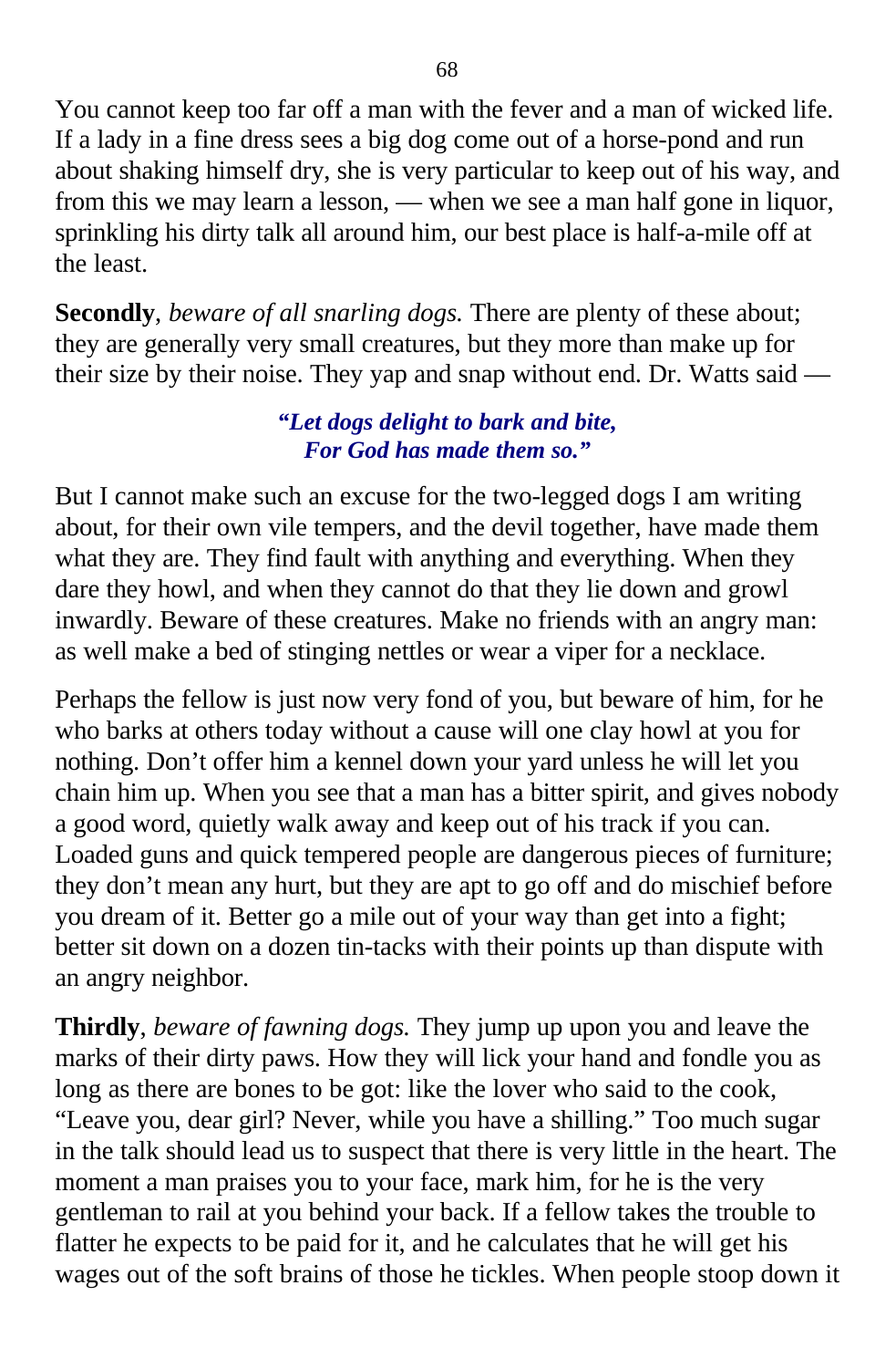generally is to pick something up, and men don't stoop to flatter you unless they reckon upon getting something out of you. When you see too much politeness you may generally smell a rat if you give a good sniff. Young people need to be on the 'watch against crafty flatterers. Young women with pretty faces and a little money should especially *beware of puppies!*

**Fourthly**, *beware of a greedy dog*'*,* or a man who never has enough. Grumbling is catching; one discontented man sets others complaining, and this is a bad state of mind to fall into. Folks who are greedy are not always honest, and if they see a chance they will put their spoon into their neighbor's porridge; why not into yours? See how cleverly they skin a flint; before long you will find them skinning you, and as you are not quite so used to it as the eels are, you had better give Mr. Skinner a wide berth. When a man boasts that he never gives anything away, you may read it as a caution — " beware of the dog." A liberal, kind-hearted friend helps you to keep down your selfishness, but a greedy grasper tempts you to put an extra button on your pocket. Hungry dogs will wolf down any quantity of meat, and then look out for more, and so will greedy men swallow farms and houses, and then smell around for something else. I am sick of the animals: I mean both the dogs and the men. Talking of nothing but gold, and how to make money, and how to save it — why one had better live with the hounds at once, and howl over your share of dead horse. The mischief a miserly wretch may do to a man's heart no tongue can tell; one might as well be bitten by a mad dog, for greediness is as bad a madness as a mortal can be tormented with. Keep out of the company of screwdrivers, tight-fists, hold-fasts, and bloodsuckers: "*beware* of dogs."

**Fifthly**, *beware of a yelping dog.* Those who talk much tell a great many lies, and if you love truth you had better not love *them.* Those who talk much are likely enough to speak: ill of their neighbors, and of yourself among the rest; and therefore, if you do not want to be town-talk, you will be wise to find other friends. Mr. Prate-apace will weary you out one day, and you will be wise to break off his acquaintance before it is made. Do not lodge in Clack Street, nor next door to the.

Gossip's Head. A lion's jaw is nothing compared to a tale-bearer's. If you have a dog which is always barking, and should chance to lose him, don't spend a penny in advertising for him. Few are the blessings which are poured upon dogs which howl all night and wake up honest householders,.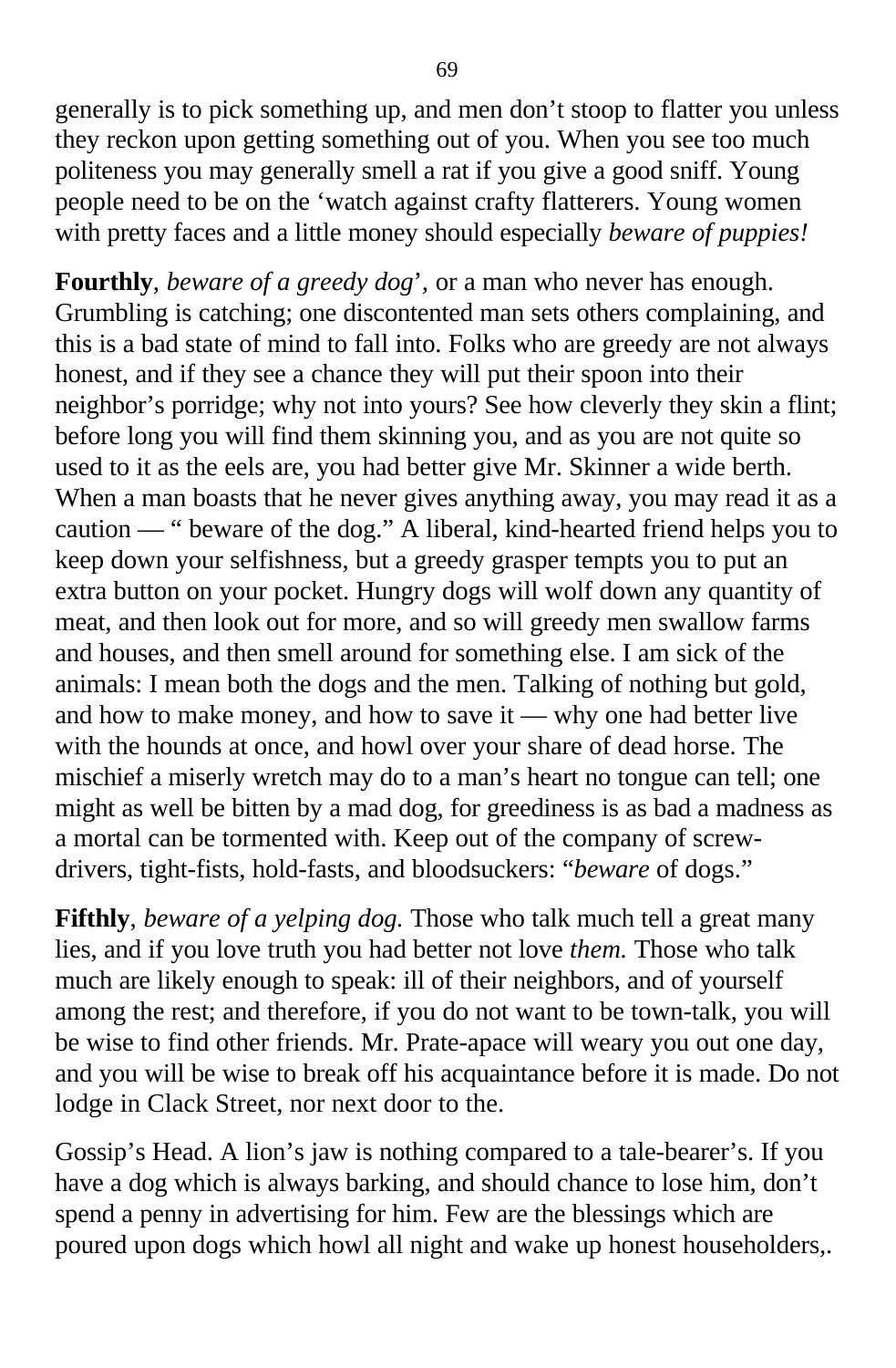but even these can be better put up with than those incessant chatterers who never let a man's character rest either day or night.

**Sixthly**, *beware of a dog that worries the sheep.* Such get into our churches, and cause a world of misery. Some have new doctrines as rotten as they are new; others have new plans, whims, and crotchets, and nothing will go right till these are tried; and there is a third sort, which are out of love with everybody and everything, and only come into the churches to see if they can make a row.

Mark these, and keep clear of them. There are plenty of humble Christians who only want leave to be quiet and mind their own business, and these troublers are their plague. To hear the gospel, and to be helped to do good, is all that the most of our members want, but these worries come in with their "ologies" and puzzlements, and hard speeches, and cause sorrow upon sorrow. A good shepherd will soon fetch these dogs a crack of the head; but they will be at their work again if they see half a chance. What pleasure can they find in it? Surely they must have a touch of the wolf in their nature. At any rate, beware of the dog.

**Seventhly**, *beware of dogs who have returned to their vomit.* An apostate is like a leper. As a rule none are more bitter enemies of the cross than those who once professed to be followers of Jesus. He who can turn away from Christ is not a fit companion for any honest man. There are many abroad nowadays who have thrown off religion as easily as a ploughman puts off his jacket. It will be a terrible day for them when the heavens are on fire above them, and the world is ablaze under their feet. If a man calls himself my friend, and leaves the ways of God, then his way and mine are different; he who is no friend to the good cause is no friend of mine.

**Lastly**, finally, and to finish up, *beware of a dog that has no master.* If a fellow makes free with the Bible, and the laws of his country, and common decency, it is time to make free to tell him we had rather have his room than his company. A certain set of wonderfully wise men are talking very big things, and putting their smutty fingers upon everything which their fathers thought to be good and holy. Poor fools, they are not half as clever as they think they are. Like hogs in a flower-garden, they are for rooting up everything; and some people are so frightened that they stand as if they were stuck, and hold up their hands in horror at the creatures. When the hogs have been in my master's garden, and I have had the big whip handy, I warrant you I have made a clearance, and I only wish I was a scholar, for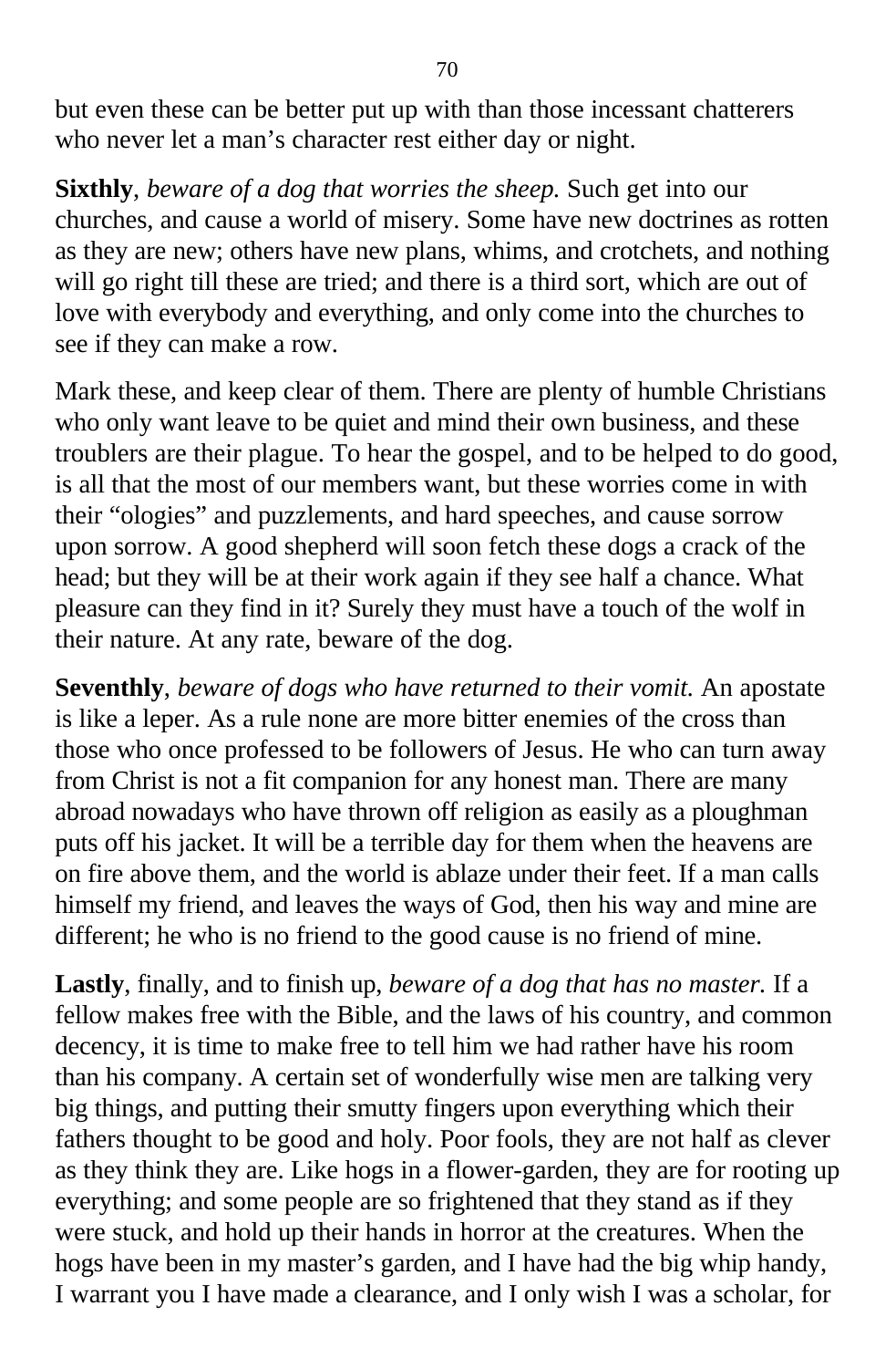I would lay about me among these free-thinking gentry, and make them squeal to a long meter tune. As John Ploughman has other fish to fry, and other tails to butter, he must leave these mischievous creatures, and finish his rough ramshackle sermon.

"*Beware* of the dog." Beware of all who will do you harm. Good company is to be had, why seek bad? It is said of heaven, "without are dogs." Let us make friends of those who can go inside of heaven, for there we hope to go ourselves. We shall go to our own company when we die; let it be such that we shall be glad to go to it.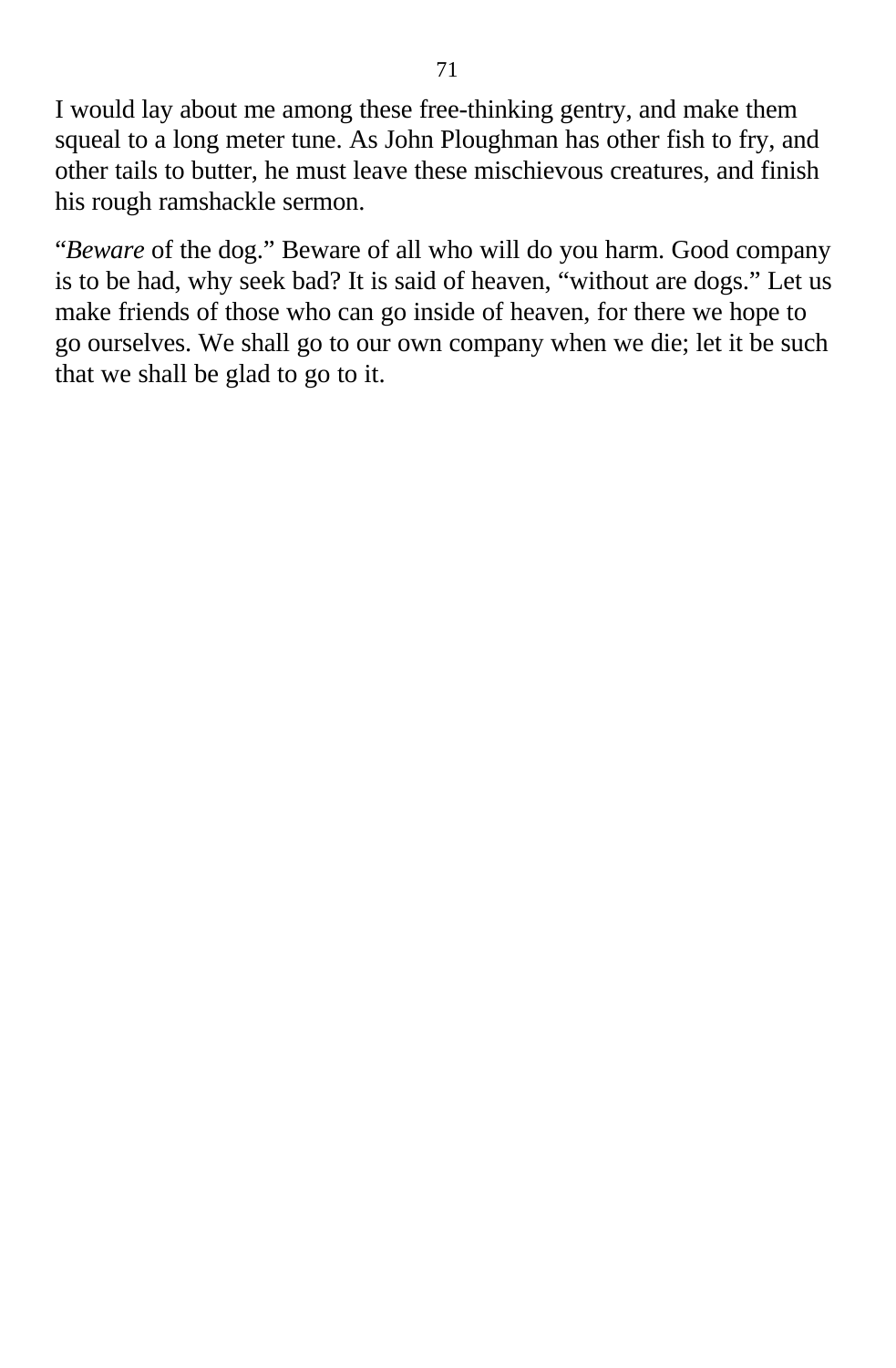### LIKE CAT LIKE KIT.

MOST men are what their mothers made them. The father is away from home all day, and has not half the influence over the children that the mother has. The cow has most to do with the calf. If a ragged colt grows into a good horse, we know who it is that combed him. A mother is therefore a very responsible woman, even though she may be the poorest in the land, for the bad or the good of her boys and girls very much depends upon her. As is the gardener such is the garden, as is the wife such is the family. Samuel's mother made him a little coat every year, but she had done a deal for him before that: Samuel would not have been Samuel if Hannah had not been Hannah. We shall never see a better set of men till the mothers are better. We must have Sarahs and Rebekahs before we shall see Isaacs and Jacobs. Grace does not run in the blood, but we generally find that the Timothies have mothers of a godly sort.

Little children give their mother the headache, but if she lets them have their own way, when they grow up to be great children they will give her the heartache. Foolish fondness spoils many, and letting faults alone spoils more. Gardens that are never weeded will grow very little worth gathering- ; all watering and no hoeing will make a bad crop. A child may have too much of its mother's love, and in the long run it may turn out that it had too little. Soft-hearted mothers rear soft-headed children; they hurt them for life because they are afraid of hurting them when they are young. Coddle your children, and they will turn out noodles. You may sugar a child till everybody is sick of it. Boys' jackets need a little dusting every now and then, and girls' dresses are all the better for occasional trimming. Children without chastisement are fields without ploughing. The very best colts want breaking in. Not that we like severity; cruel mothers are not mothers, and those who are always flogging and fault-finding ought to be flogged themselves. There is reason in all things, as the madman said when he cut off his nose.

Good mothers are very dear to their children. There's no mother in the world like our own mother. My friend Sanders, from Glasgow, says, "*The* mither's breath is aye sweet." Every woman is a handsome woman to her own son. That man is not worth hanging who does not love his mother. When good women lead their little ones to the Savior, the Lord Jesus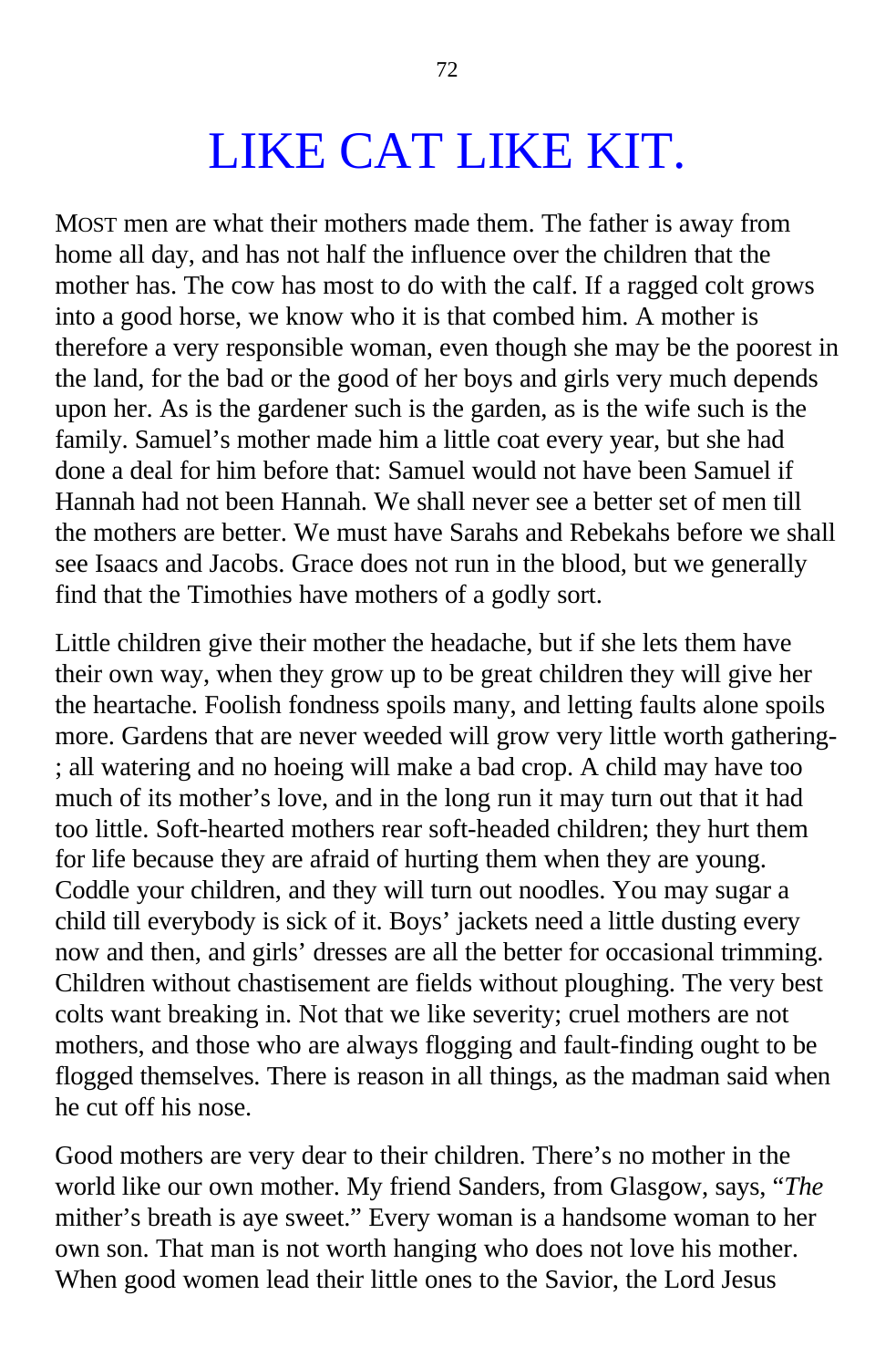blesses not only the children, but their mothers as well. Happy are they among women who see their sons and their daughters walking in the truth.

He who thinks it easy to bring up a family never had one of his own. A mother who trains her children aright had need be wiser than Solomon, for his son turned out a fool. Some children are perverse from their infancy; none are born perfect, but some have a double share of imperfections. Do what you will with some children, they don't improve. Wash a dog, comb a dog, still a dog is but a dog: trouble seems thrown away on some children. Such cases are meant to drive us to God, for he can turn blackamoors white, and cleanse out the leopard's spots. It is clear that whatever faults our children have, we are their parents, and we cannot find fault with the stock they came of. Wild geese do not lay tame eggs. That which is born of a hen will be sure to scratch in the dust. The child of a cat will hunt after mice. Every creature follows its kind. If we are black, we cannot blame our offspring if they are dark too. Let us do our best with them, and pray the Mighty Lord to put his hand to the work. Children of prayer will grow up to be children of praise; mothers who have wept before God for their sons, will one day sing a new song over them. Some colts often break the halter, and yet become quiet in harness. God can make those new whom we cannot mend, therefore let mothers never despair of their children as long as they live. Are they away from you across the sea? Remember, the Lord is there as well as here. Prodigals may wander, but they are never out of sight of the Great Father, even though they may be "*a* great way off."

Let mothers labor to make home the happiest place in the world, if they are always nagging and grumbling they will lose their hold of their children, and the boys will be tempted to spend their evenings away from home. Home is the best place for boys and men, and a good mother is the soul of home. The smile of a mother's face has enticed many into the right path, and the fear of bringing a tear into her eye has called off many a man from evil ways. The boy may have a heart of iron, but his mother can hold him like a magnet. The devil never reckons a man to be lost so long as he has a good mother alive. 0 woman, great is thy power! See to it that it be used for him who thought of his mother even in the agonies of death.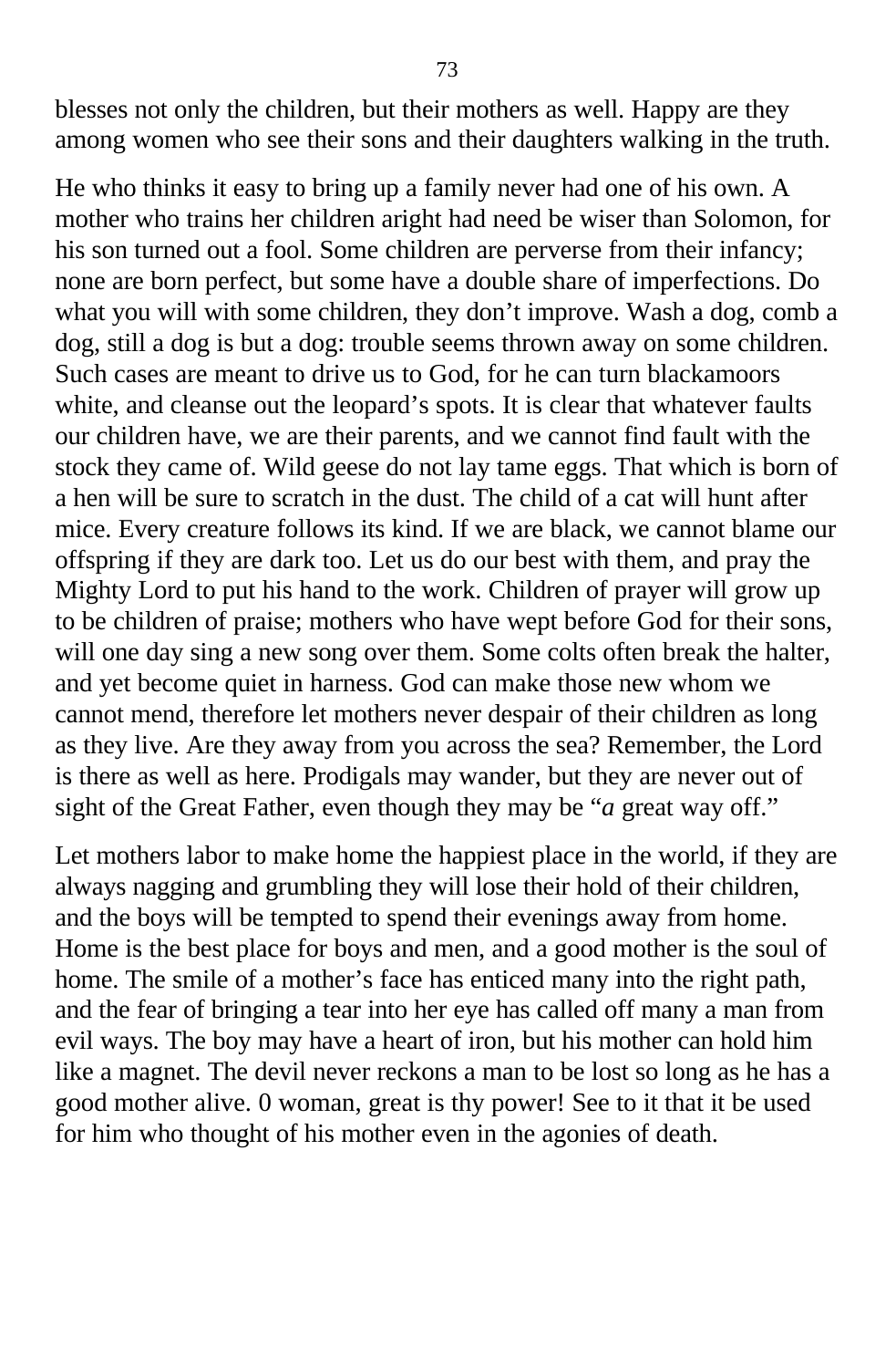# A HORSE WHICH CARRIES A HALTER IS SOON CAUGHT.

WITH a few oats in a sieve the nag is tempted, and the groom soon catches him if he has his halter on; but the other horse, who has no rope dangling from his head, gives master Bob a sight of his heels, and away he scampers. To my mind, a man who drinks a glass or two, and goes now and then to the tap-room, is a horse with his bridle on, and stands a fair chance of being locked up in Sir John Barleycorn's stables, and made to carry Madame Drink and her habit.

There's nothing like coming out fair and square, and standing free as the air. Plenty will saddle you if they can catch you; don't give them the ghost of a chance. A bird has not got away as long as there is even a thread tied to its leg.

> *"I've taken the pledge and I will not falter; I'm out in the field and I carry no halter; I'm a lively nag that likes plenty of room, So I'm not going down to the 'Horse and Groom.'"*

In other concerns it is much the same: you can't get out of a bad way without leaving it altogether, bag and baggage. Half-way will never pay. One thing or the other: be an out-and-outer, or else keep in altogether. Shut up the shop and quit the trade if it is a bad one: to close the front shutters and serve customers at the back door is a silly attempt to cheat the devil, and it will never answer. Such hide-and-seek behavior shows that your conscience has just enough light for you to read your own condemnation by it. Mind what you are at, don't dodge like a rat.

I am always afraid of the tail end of a habit. A man who is always in debt will never be cured till he has paid the last sixpence. When a clock says "tick" once, it will say the same again unless it is quite stopped. Harry Higgins says he only owes for one week at the grocer's, and I am as sure as quarter-day that he will be over head and ears in debt before long. I tell him to clean off the old score and have done with it altogether. He says the tradespeople like to have him on their books, but I am quite sure no man in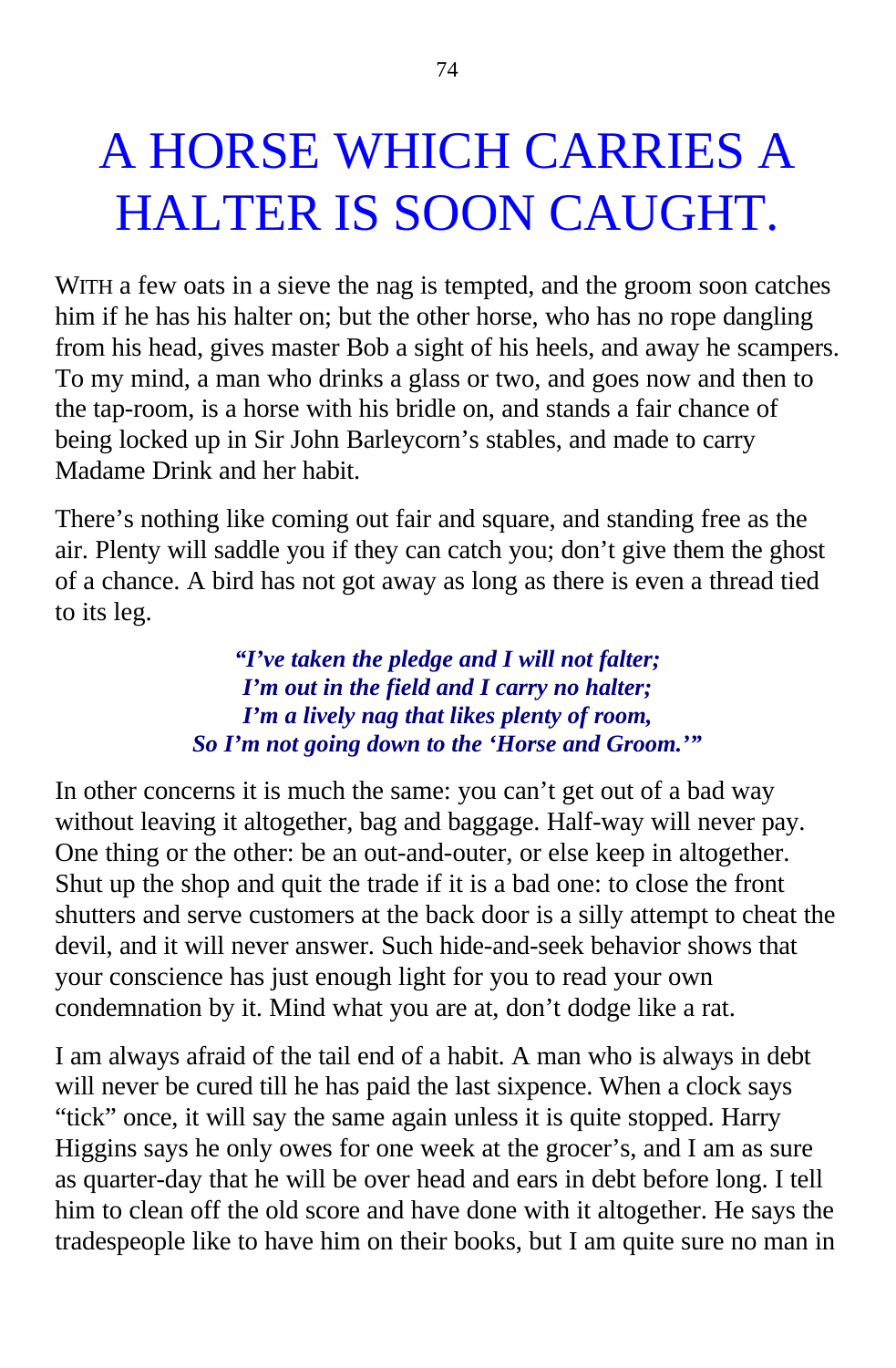his senses dislikes ready money. I want him: to give up the credit system, for if he does not he will need to outrun the constable.

Bad companions are to be left at once. There's no use in shilly-shallying; they must be told that we would sooner have their room than their company, and if they call again we must start them off with a flea in each ear. Somehow I can't get young fellows to come right out from the black lot; they think they can play with fire and not be burned. Scripture says, "*Ye* fools, when will ye be wise ?"

> *"April the first stands, mark'd by custom's rules, A day for being, and for making, fools; But, pray, what custom, or what rule, supplies A day for making, or for being, wise ?"*

Nobody wants to keep a little measles or a slight degree of fever. We all want to be quite quit of disease; and so let us try to be rid of every evil habit. What wrong would it be right for us to stick to? Don't let us tempt the devil to tempt us. If we give Satan an inch, he will take a mile. As long as we carry his halter he counts us among his nags. Off with the halter! May the grace of God set us wholly free. Does not Scripture say, "*Come* out from among them, and be ye separate, and touch not the unclean thing"?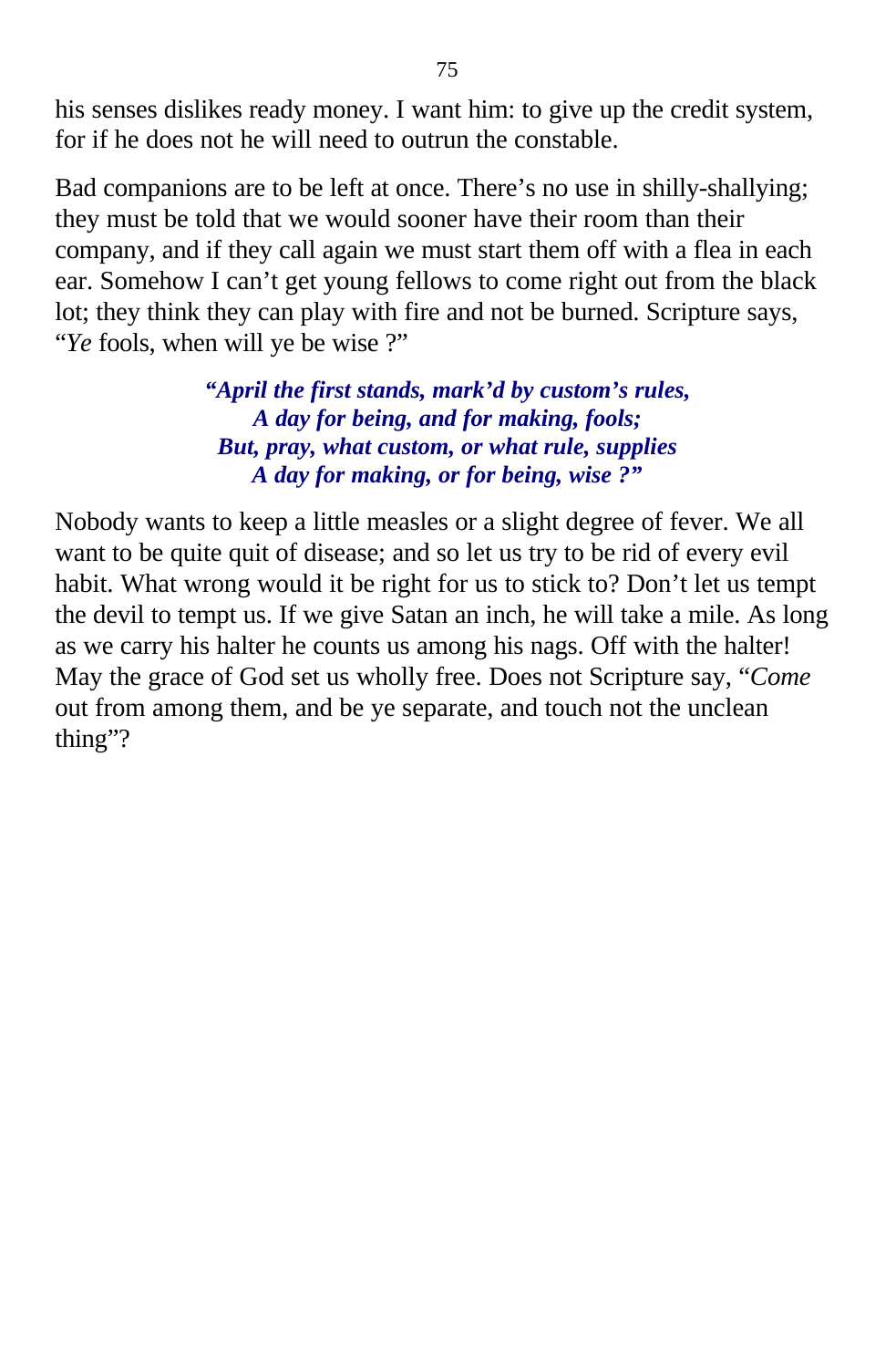# AN OLD FOX IS SHY OF A TRAP.

THE old fox knows the trap of old. You don't catch him so easily as you would a cub. He looks sharp at the sharp teeth, and seems to say,

> *"Hollo, my old chap, I spy out your trap. To-day, will you fetch me ? Or wait till you catch me ?"*

The cat asked the mice to supper, but only the young ones would come to the feast, and they never went home again. "Will you walk into my parlor?" said the spider to the fly, and the silly creature did walk in, and was soon as dead as a door-nail.

What a many traps have been set for some of us. Man-traps and womantraps; traps to catch us by the eye, by the ear, by the throat, and by the nose; traps for the head and traps for the heart; day traps, and night traps, and traps for any time you like. The baits are of all sorts, alive and dead, male and female, common and particular. We had need be wiser than foxes, or we shall soon hear the snap of the man-trap and feel its teeth.

Beware of beginnings: he who does not take the first wrong step will not take the second. Beware of drops, for the fellows who drink take nothing but a "drop of beer," or "*a* drop too much." Drop your drop of grog. Beware of him who says "Is it not a little one ?" Little sins are the eggs of great sorrows.. Beware of lips smeared with honey: see how many flies are caught with sweets. Beware of evil questions which raise needless doubts, and make it hard for a man to trust his Maker. Beware of a bad rich man who is very liberal to you; he will buy you first and sell you afterwards. Beware of a dressy young woman, without a mind or a heart; you may be in a net before you can say Jack Robinson.

### *"Pretty fools are no ways rare: Wise men will of such beware."*

Beware of the stone which you stumbled over the last time you went that way. Beware of the man who never bewares, and beware of the man whom God has marked. Beware of writing your name on the back of a bill, even though your friend tells you ten times over" it is only a matter of form, you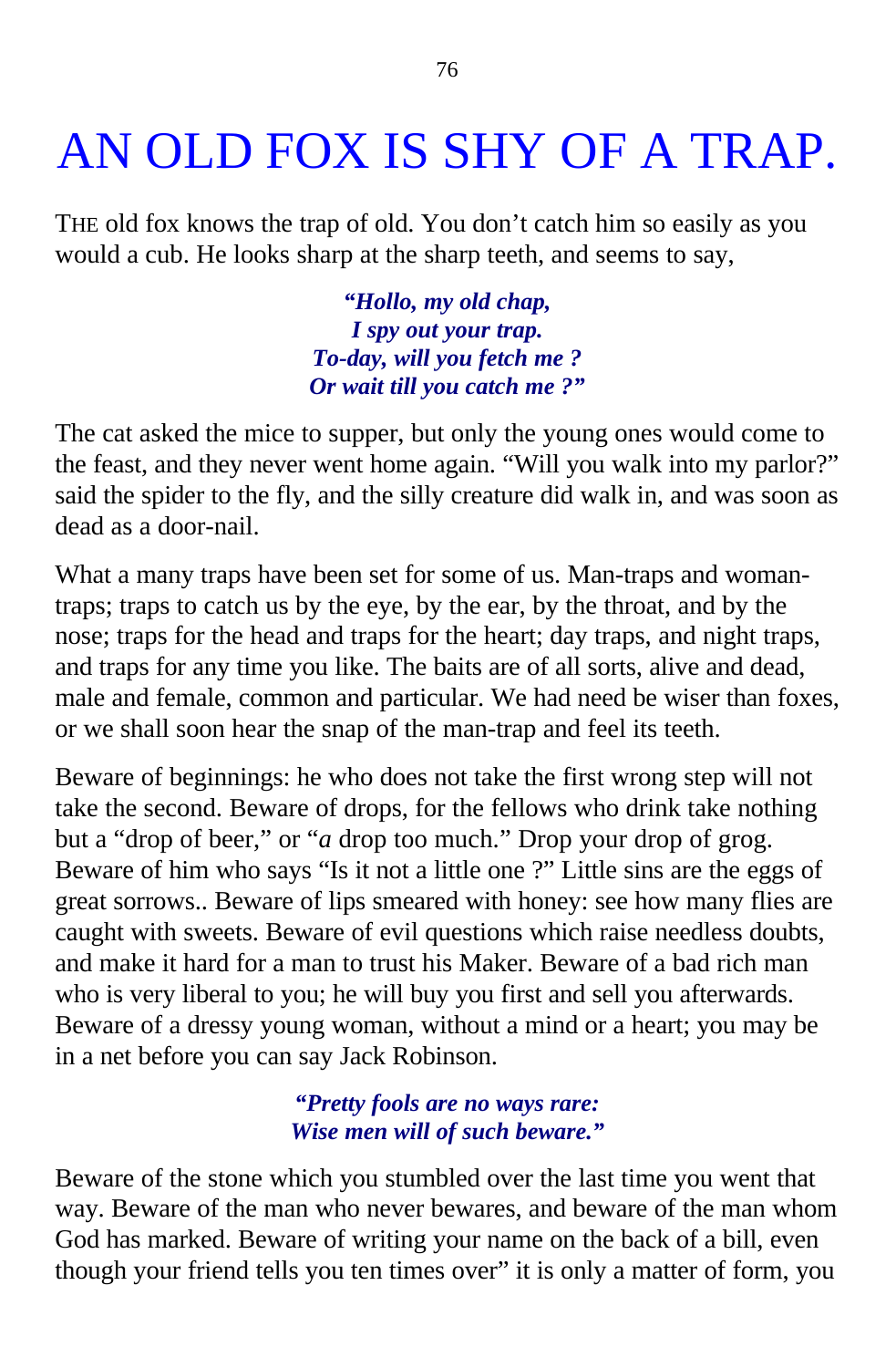know." It is a form which you had better" formally decline," as our schoolmaster says. If you want to be chopped up, put your hand to a bill; but if you want to be secure never stand as security for any living man, woman, child, youth, maiden, cousin, brother, uncle, or mother-in-law. Beware of trusting all your secrets with anybody but your wife. Beware of a man who will lie, a woman who tells tales out of school, a shop-keeper who sends in his bill twice, and a gentleman who will make your fortune if you will find him a few pounds. Beware of a mule's hind foot, a dog's tooth, and a woman's tongue. Last of all, beware of no man more than of yourself, and take heed in this matter many ways, especially as to your talk. Five words cost Zacharias forty weeks' silence. Many are sorry they spoke, but few ever mourn that they held their tongue.

> *"Who looks may leap, and save his shins from knocks; Who tries may trust, or foulest treachery find; He saves his steed who keeps him under locks; Who speaks with heed may boldly speak his mind.*

*But he whose tongue before his wit doth run, Oft speaks too soon and grieves when he has done. Full oft loose speech hath bound men fast in pain, Beware of taking from thy tongue the rein."*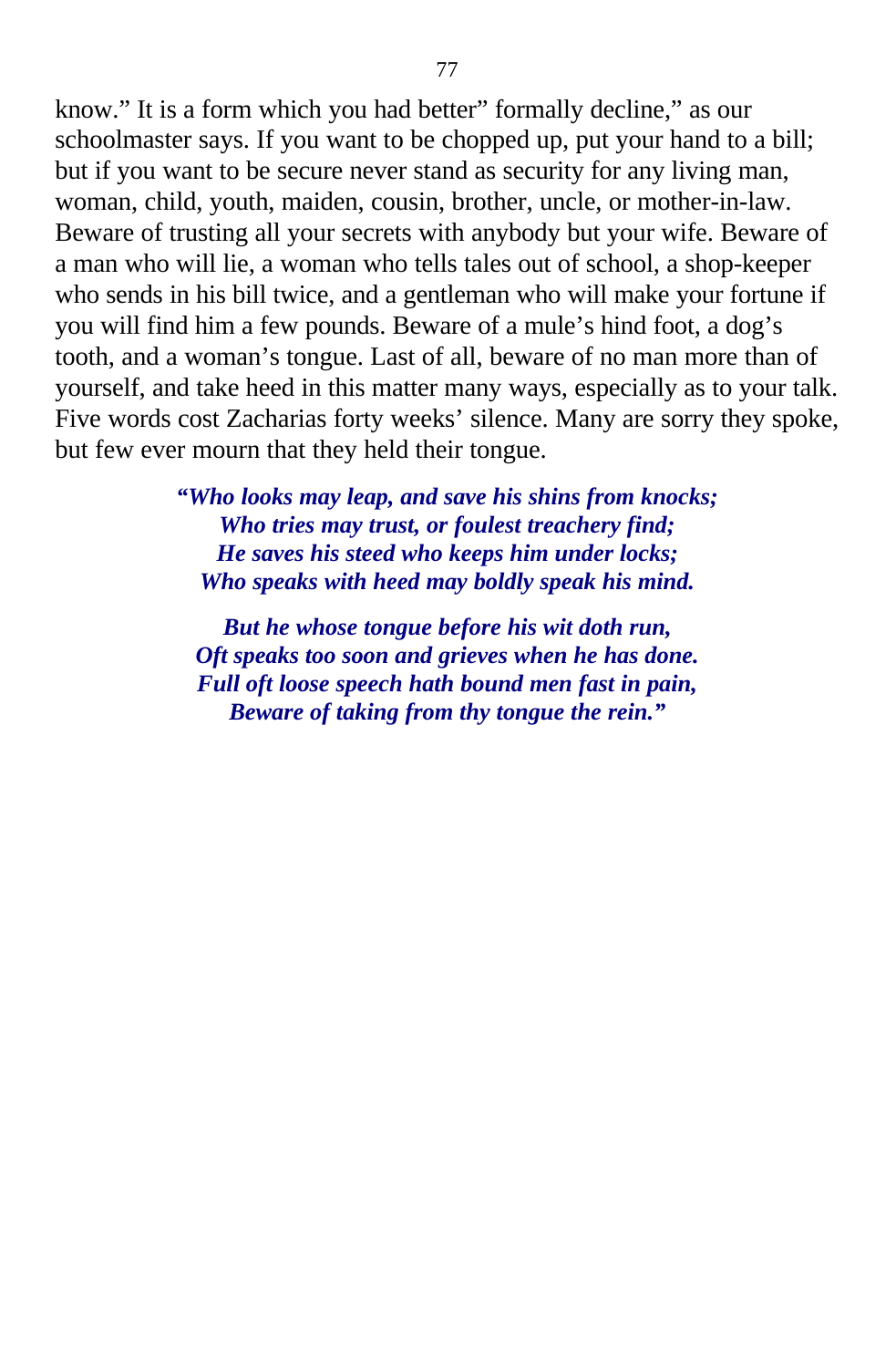## A BLACK HEN LAYS A WHITE EGG.

THE egg is white enough though the hen is black as a coal. This is a very simple thing, but it has pleased the simple mind of John Ploughman, and made him cheer up when things have gone hard with him. Out of evil comes good, through the great goodness of God. From threatening clouds we get refreshing' showers; in dark mines men find bright jewels: and so from our worst troubles come our best blessings. The bitter cold sweetens the ground, and the rough winds fasten the roots of the old oaks. God sends us letters of love in envelopes with black borders. Many a time have I plucked sweet fruit from bramble bushes, and taken lovely roses from among prickly thorns. Trouble is to believing men and women like the sweetbriar in our hedges, and where it grows there is a delicious smell all around if the dew do but fall upon it from above.

Cheer up, mates, all will come right in the end. The darkest night will turn to a fair morning in due time. Only let us trust in God, and keep our heads above the waves o£ fear. When our hearts are right With God everything is right. Let- us look for the silver which lines every cloud, and when we do not see it let us believe that it is there. We are all at school, and our great Teacher writes many a bright lesson on the black-board of affliction. Scant fare teaches us to live on heavenly bread, sickness bids us send off for the good Physician, loss of friends makes Jesus more precious, and even the sinking of our spirits brings us to live more entirely upon God. All things are working together for the good of those who love God, and even death itself will bring them their highest gain. Thus the black hen lays a white egg.

> *"***Since** *all that I meet shall work for my good, The bitter is sweet, the medicine is food; Though painful at present 'twill cease before long, And then, oh how pleasant the conqueror's song!"*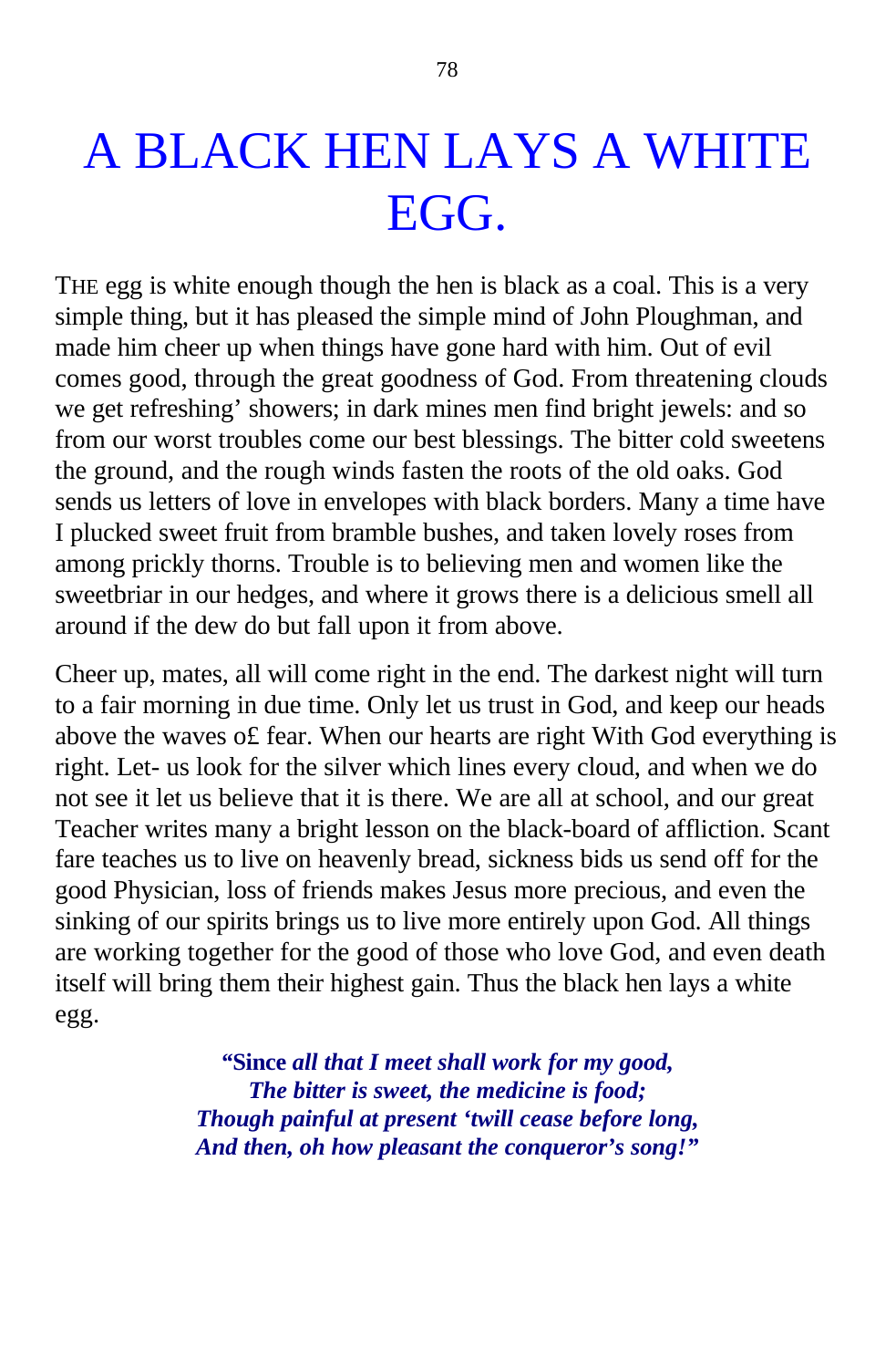# HE LOOKS ONE WAY AND PULLS THE OTHER.

HE faces the shore, but he is pulling for the ship: this is the way of those who row in boats, and also of a great many who never trust themselves on the water. The boatman is all right, but the hypocrite is all wrong, whatever rites he may practice. I cannot endure Mr., Facing-both-ways, yet he has swarms of cousins.

It is ill to be a saint without and a devil within, to be a servant of Christ before the world in order to serve the ends of self and the devil, while inwardly the heart hates all good things. There are good and bad of all classes, and hypocrites can be found among ploughmen as well as among parsons. It used to be so in the olden times, for I remember an old verse which draws out just such a character: the man says, —

> *"I'll have a religion all of my own, Whether Papist or Protestant shall not be known; And if it proves troublesome I will have none."*

In our Lord's day many followed him, but it was only for the loaves and fishes: they do say that some in our parish don't go quite so straight as the Jews did, for they go to the church for the loaves, and then go over to the Baptist chapel for the fishes. I don't want to judge, but I certainly do know some who, if they do not care much for faith, are always following after charity.

Better die than sell your soul to the highest bidder. Better be shut up in the workhouse than fatten upon hypocrisy. Whatever else we barter, let us never try to turn a penny by religion, for hypocrisy is the meanest vice a man can come to.

It is a base tiling to call yourself Christ's horse and yet carry the devil's saddle. The worst kind of wolf is that which wears a sheep's skin. Jezebel was never so ugly as when she had finished painting her face. Above all things, then, brother laborers, let us be straight as an arrow, and true as a die, and never let us be time-servers, or turn-coats. Never let us carry two faces under one hat, nor blow hot and cold with the same breath.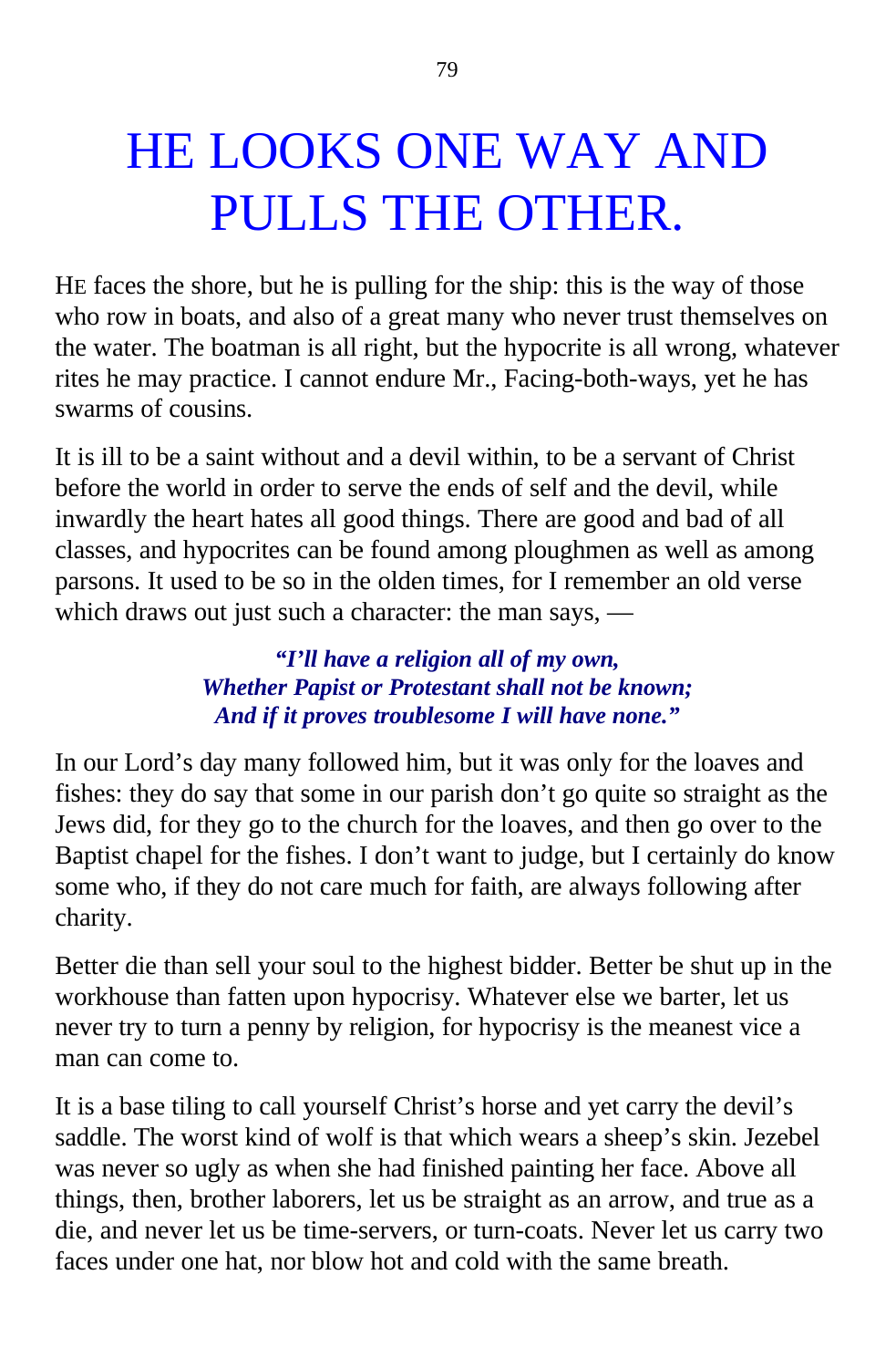# STICK TO IT AND DO IT.

SET a stout heart to a stiff hill, and the wagon will get to the top of it. There's nothing so hard but a harder thing will get through it; a strong job can be managed by a strong resolution. Have at it and have it. Stick to it and succeed. Till a thing is done men wonder that you think it can be done, and when you have done it they wonder it was never done before.

In my picture the wagon is drawn by two horses; but I would have every man who wants to make his way in life pull as if all depended on himself.

Very little is done right when it is left to other people. The more hands to do work the less there is done. One man will carry two pails of water for himself; two men will only carry one pail between them, and three will come home with never a drop at all. A child with several mothers will die before it runs alone. Know your business and give your mind to it, and you will find a buttered loaf where a sluggard loses his last crust.

In these times it's no use being a farmer if you don't mean work. The days are gone by for gentlemen to make a fortune off of a farm by going out shooting half their time. If foreign wheats keep on coming in, farmers will soon learn that —

## *"He who by the plough would thrive, Himself must either hold or drive."*

Going to Australia is of no use to a man if he carries a set of lazy bones with him. There's a living to be got in old England at almost any trade if a fellow will give his mind to it. A man who works hard and has his health and strength is a great deal happier than my lord Tom Noddy, who does nothing and is always ailing. Do you know the old song of "*The* Nobleman's generous kindness"? You should hear our Will sing it. I recollect some of the verses. The first one gives a picture of the hardworking laborer with a large family —

> *"Thus careful and constant, each morning he went, Unto his day labor with joy and content; So jocular and jolly he'd whistle and sing, As blithe and as brisk as the birds in the spring."*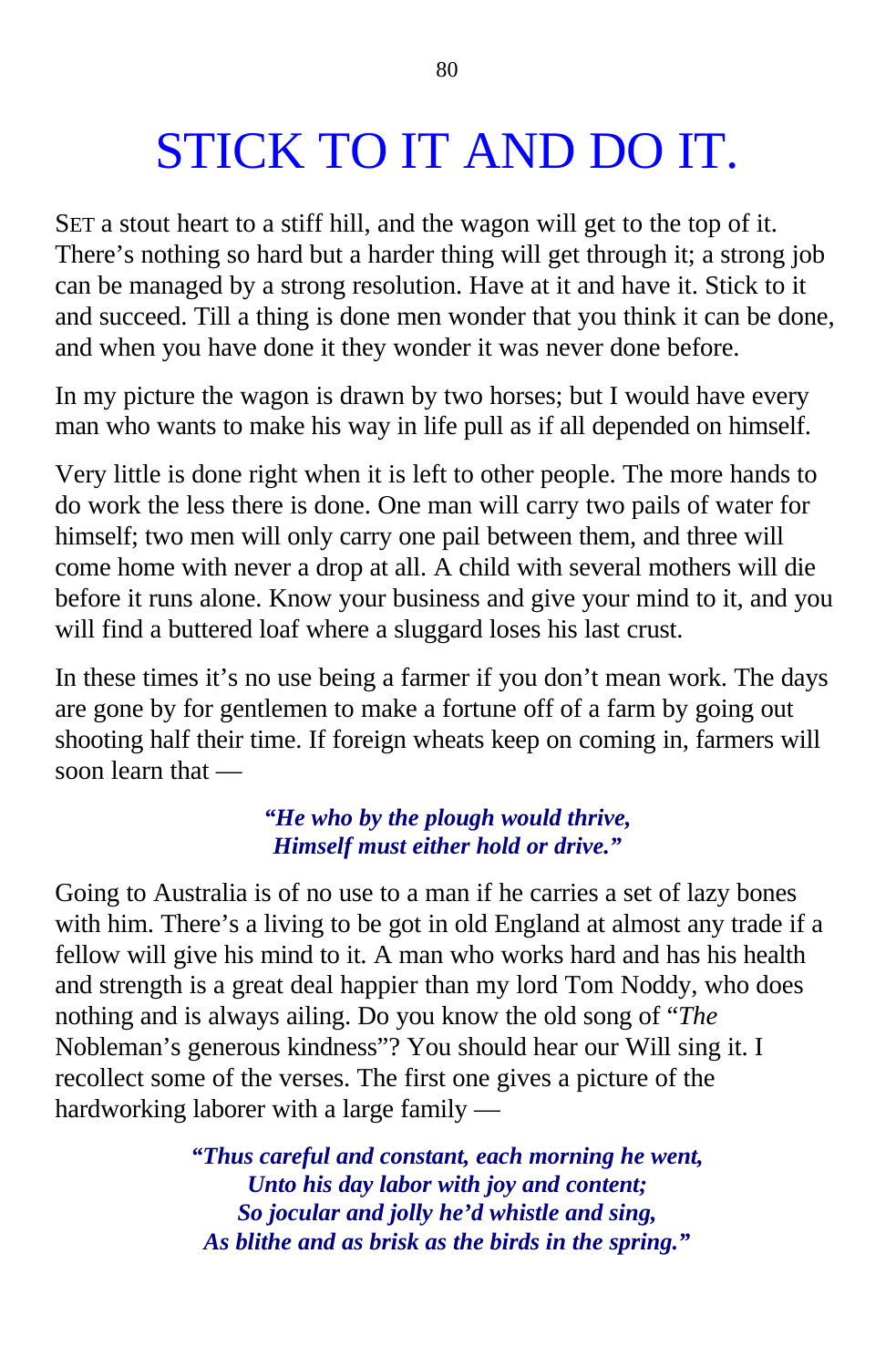The other lines are the ploughman's own story of how he spent his life, and I wish that all countrymen could say the same.

> *"I reap and I mow, I harrow and I sow Sometimes a hedging and ditching I go; No work comes amiss, for I thrash and I plough, Thus my bread I do earn by the sweat of my brow.*

*"My wife she is willing to pull in a yoke, We live like two lambs, nor each other provoke; We both of us strive, like the laboring ant, And do our endeavors to keep us from want.*

*"And when I come home from my labor at night, To my wife and my children in whom I delight, I see them come round me with prattling noise Now these are the riches a poor man enjoys.*

*"Though I am as weary as weary may be, The youngest I commonly dance on my knee; I find in content a continual feast, And never repine at my lot in the least."*

So, you see, the poor laborer may work hard and be happy all the same; and surely those who are in higher stations may do the like if they like.

He is a sorry dog who wants game and will not hunt for it: let us never lie down in idle despair, but follow on till we succeed.

Rome was not built in a day, nor much else, unless it be a dog-kennel. Things which cost no pains are slender gains. Where there has been little sweat there will be little sweet. Jonah's gourd came up in a night, but then it perished in a night. Light come, light go: that which flies in at one window will be likely to fly out at another. It's a very lean hare that hounds catch without running for it, and a sheep that is no trouble to shear has very little wool. For this reason a man who cannot push on against wind and weather stands a poor chance in this world.

Perseverance is the main thing in life. To hold on, and hold out to the end, is the chief matter. If the race could be won by a spurt, thousands would wear the blue ribbon; but they are short-winded, and pull up after the first gallop. They begin with flying, and end in crawling backwards. When it comes to collar work, many horses turn to jibbing. If the apples do not fall at the first shake of the tree your hasty folks are too lazy to fetch a ladder,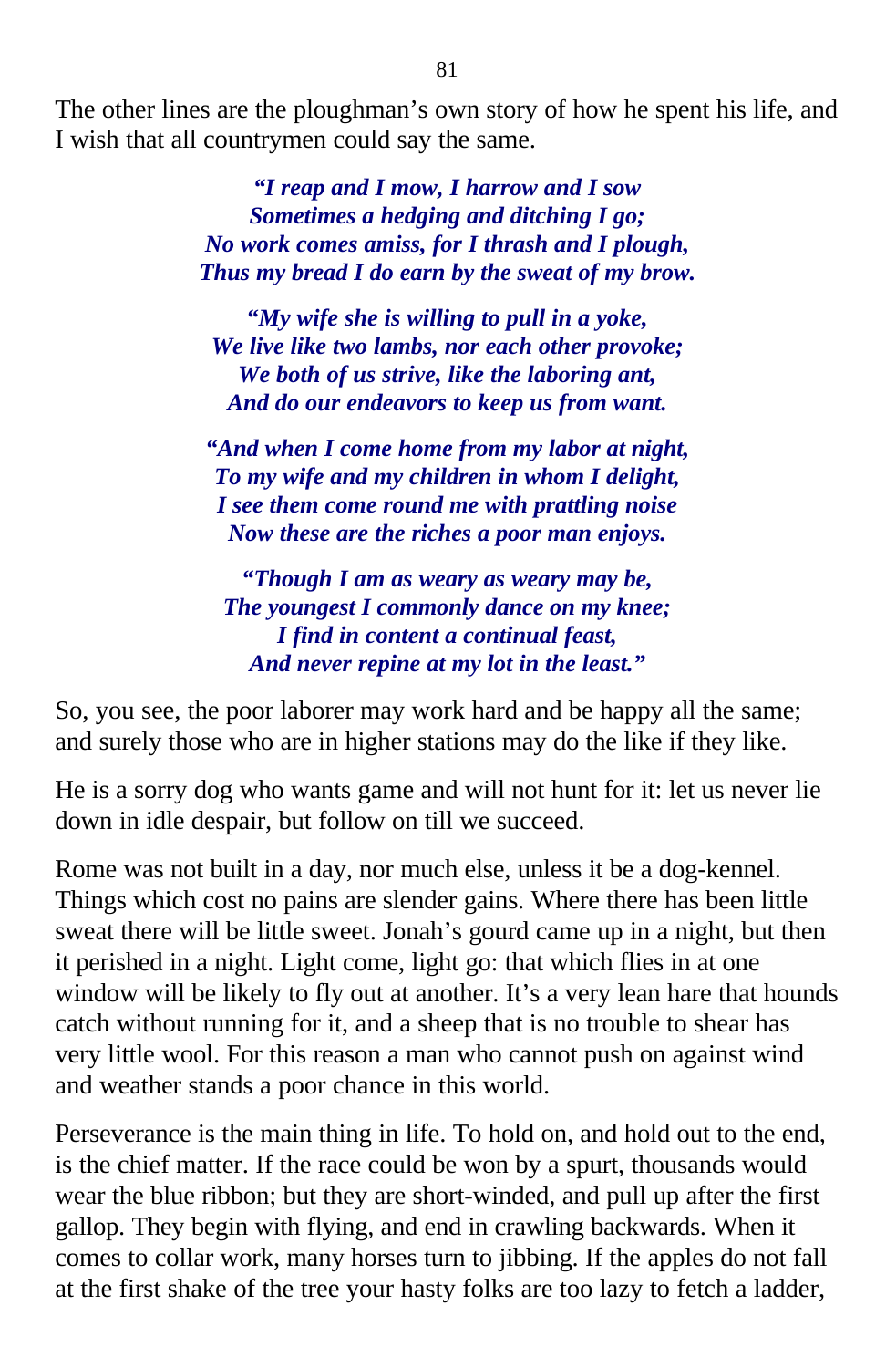and in too much of a hurry to wait till the fruit is ripe enough to fall of itself. The hasty man is as hot as fire at the outset, and as cold as ice at the end. He is like the Irishman's saucepan, which had many good points about it, but it had no bottom. He who cannot bear the burden and heat of the day is not worth his salt, much less his potatoes.

Before you begin a thing, make sure it is the right thing to do: ask Mr. Conscience about it. Do not try to do what is impossible: ask Common Sense. It is of no use to blow against a hurricane, or to fish for whales in a washing tub. Better give up a foolish plan than go on and burn your fingers with it: better bend your neck than knock your forehead. But when you have once made up your mind to go a certain road, don't let every molehill turn you out of the path. One stroke fells not an oak. Chop away, axe, you'll down with the tree at last! A bit of iron does not soften the moment you put it into the fire. Blow, smith! Put on more coals! Get it red-hot and hit hard with the hammer, and you will make a ploughshare yet. Steady does it. Hold on and you have it. Brag is a fine fellow at crying "Tally-he!" but Perseverance brings home the brush.

We ought not to be put out of heart by difficulties: they are sent on purpose to try the stuff we are made of; and depend upon it they do us a world of good. There's a sound reason why there are bones in our meat and stones in our land. A world where everything was easy would be a nursery for babies, but not at all a fit place for men. Celery is not sweet till it has felt a frost, and men don't come to their perfection till disappointment has dropped a half-hundred weight or two on their toes. Who would know good horses if there were no heavy loads? If the clay was not stiff, my old Dapper and Violet would be thought no more of than Tomkins' donkey. Besides, to work hard for success makes us fit to bear it: we enjoy the bacon all the more because we have got an appetite by earning it. When prosperity pounces on a man like an eagle, it often throws him down.; If we overtake the cart, it is a fine thing to get up and ride; but when it comes behind us at a tearing rate, it is very apt to knock us down and run over us, and when we are lifted into it we find our leg is broken, or our arm out of joint, and we cannot enjoy the ride. Work is always healthier for us than idleness; it is always better to wear out shoes than sheets. I sometimes think, when I put on my considering cap, that success in life is something like getting married: there's a very great deal of pleasure in the courting, and it is not a bad thing when it is a moderate time on the road. Therefore, young man, learn to wait, and work on. Don't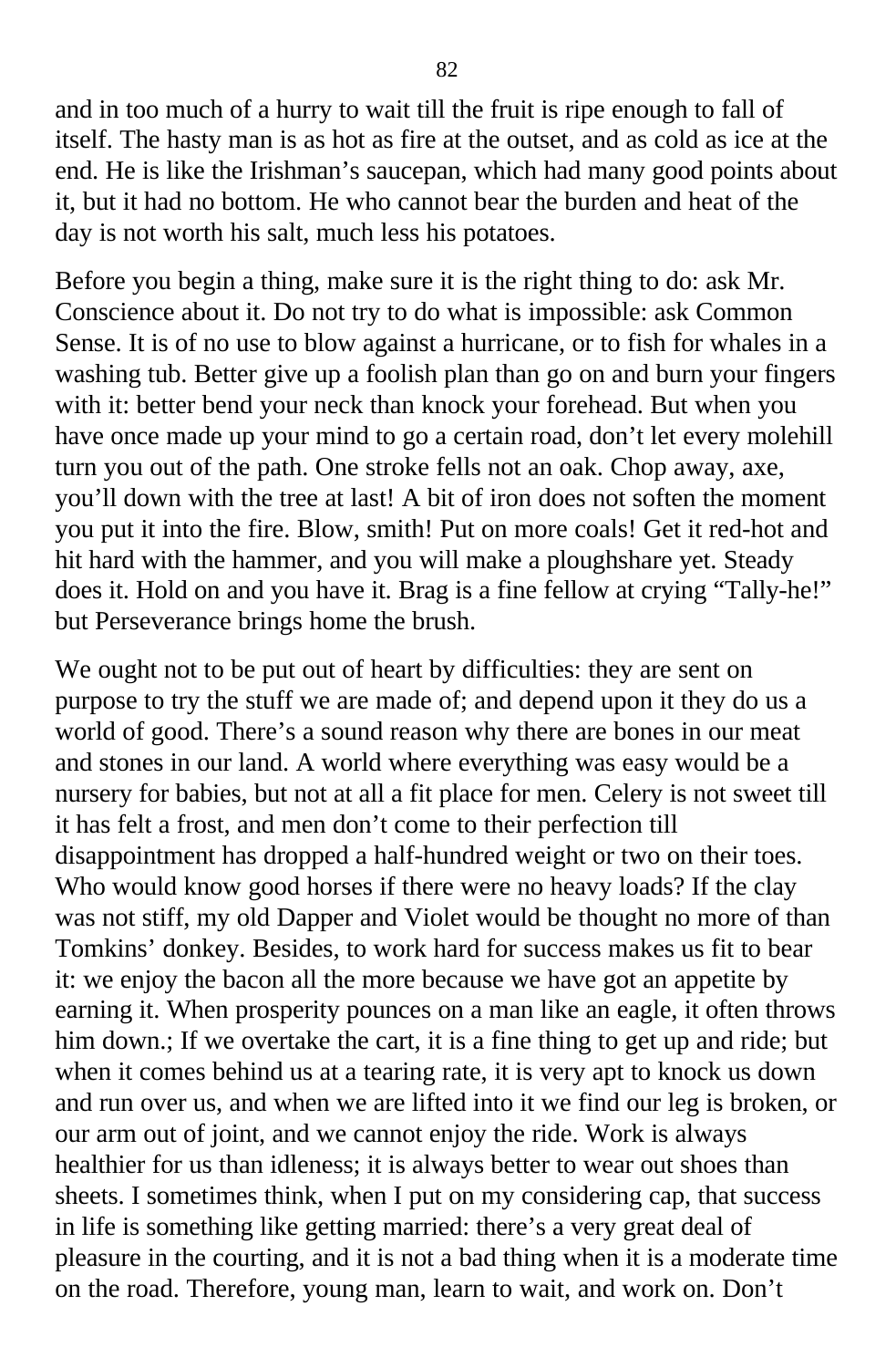throw away your rod, the fish will bite some time or other. The cat watches long at the hole, but catches the mouse at last. The spider mends her broken web, and the flies are taken before long. Stick to your calling, plod on, and be content; for, make sure, if you can *undergo* you shall *overcome.*

## *If bad be your prospects, don't sit still and cry, But jump up, and say to yourself, "I WILL TRY."*

Miracles will never cease! My neighbor, Simon Gripper, was taken generous about three months ago. The story is well worth telling. He saw a poor blind man, led by a little girl, playing on a fiddle. His heart was touched, for a wonder. He said to me, "Ploughman, lend me a penny, there's a good fellow." I fumbled in my pocket, and found two halfpence, and handed them to him. More fool I, for he will never pay me again. He gave the blind fiddler one of those halfpence, and kept the other, and I have not seen either Gripper or my penny since, nor shall I get the money back till the gate-post outside my garden grows Ribstone pippins. There's generosity for you! The old saying which is put at the top of this bit of my talk brought him into my mind, for he *sticks to it* most certainly: he lives as badly as a church mouse, and works as hard as if he was paid by the piece, and had twenty children to keep; but I would no more hold him up for an example than I would show a toad as a specimen of a pretty bird. While I talk to you young people about getting on, I don't want you to think that hoarding up money is real success; nor do I wish you to rise an inch above an honest ploughman's lot, if it cannot be done without being mean or wicked. The workhouse, prison as it is, is a world better than a mansion built by roguery and greed. If you cannot get on honestly, be satisfied not to get on. The blessing of God is riches enough for a wise man, and all the world is not enough for a fool. Old Gripper's notion of how to prosper has, I dare say, a good deal of truth in it, and the more's the pity. The Lord deliver us from such a prospering, I say. That old sinner has often hummed these lines into my ears when we have got into an argument, and very pretty lines they are *not,* certainly : —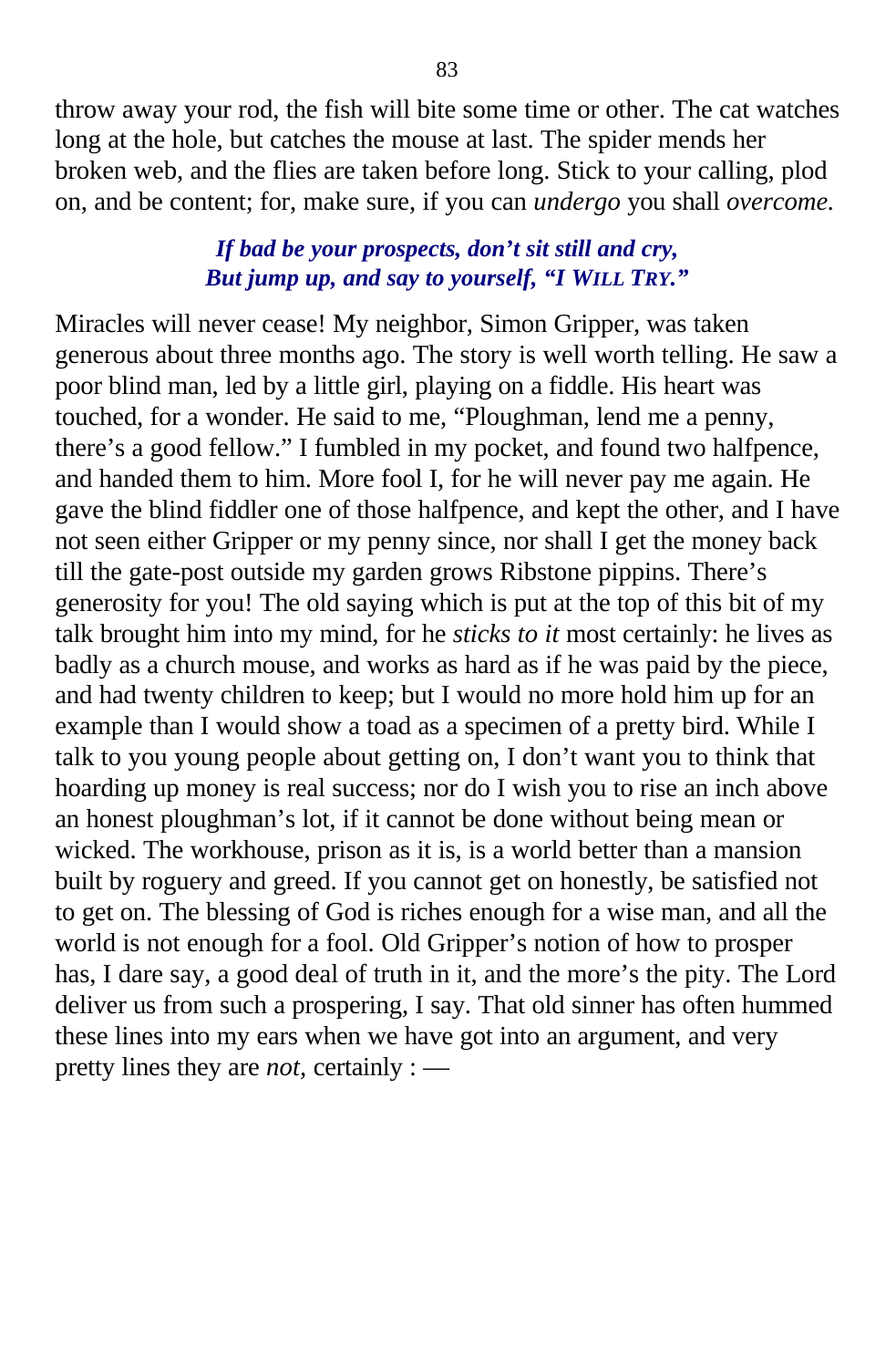*"To win the prize in the world's great race A man should have a brazen face; An iron arm to give a stroke, And a heart as sturdy as an oak; Eyes like a cat, good in the dark, And teeth as piercing as a shark; Ears to hear the gentlest sound, Like moles that burrow in the ground; A mouth as close as patent locks, And stomach stronger than an ox; His tongue should be a razor-blade, His conscience india-rubber made; His blood as cold as polar ice, His hand as grasping as a vice. His shoulders should be adequate To bear a couple thousand weight; His legs, like pillars, firm and strong, To move the great machine along; With supple knees to cringe and crawl, And cloven feet placed under all."*

It amounts to this: be a devil in order to be happy. Sell yourself outright to the old dragon, and he will give you the world and the glory thereof. But remember the question of the Old Book, "*What* shall it profit a man, if he gain the whole world, and lose his own soul ?" There is another road to success besides this crooked, dirty, cut-throat lane. It is the King's highway, of which the same Book says: "*Seek* ye first the kingdom of God, and his righteousness; and all these things shall be added unto you." John Ploughman prays that all his readers may choose this way, and keep to it; yet even in that way we must use diligence, "*for* the kingdom of heaven suffereth violence, and the violent take it by force."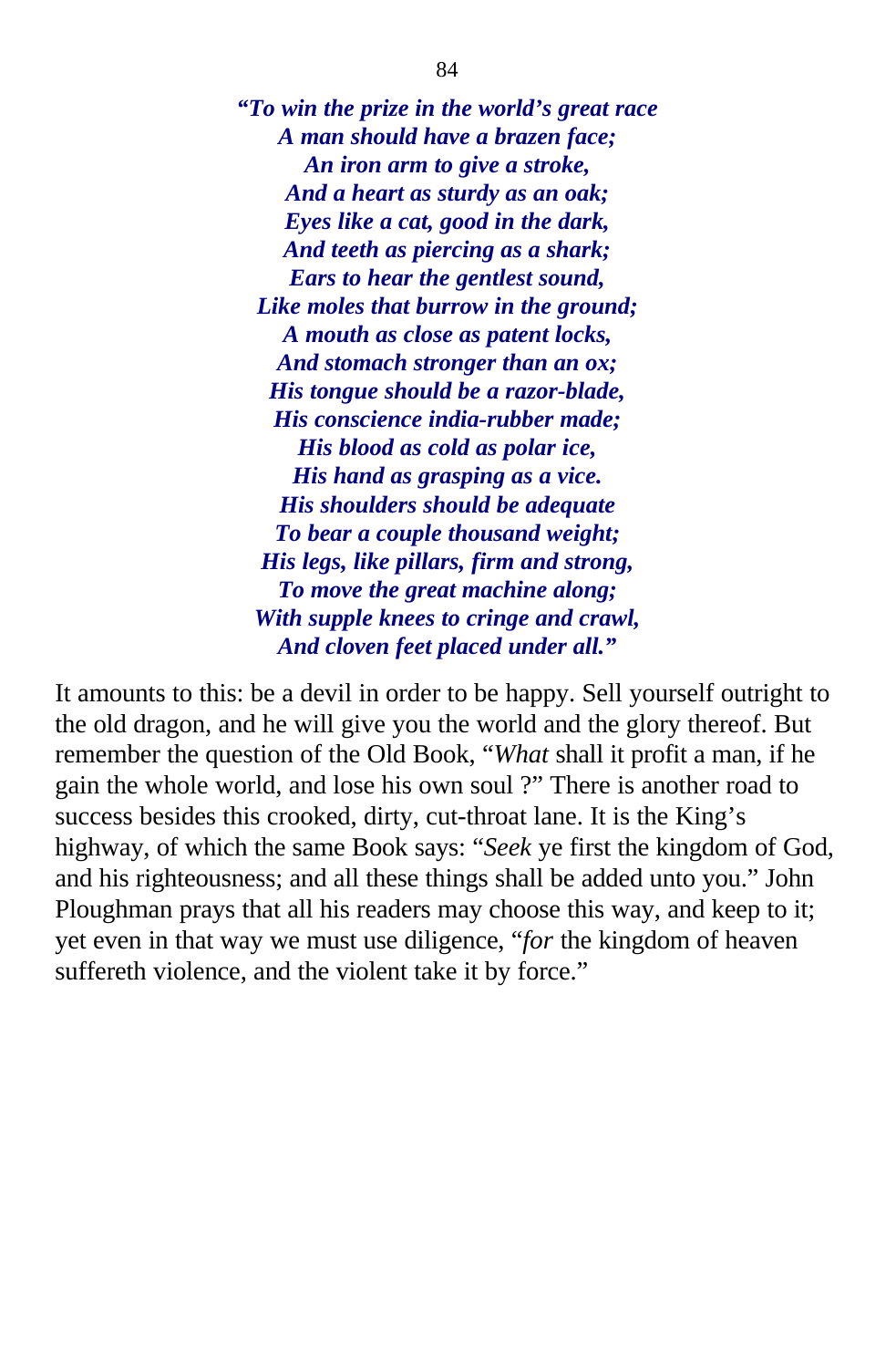# DON'T PUT THE CART BEFORE THE HORSE.

NOBODY will ever take that fellow to be a Solomon. He has no more sense than a sucking turkey; his wit will never kill him, but he may die for want of it. One would think that he does not know which side of himself goes first, or which end should be uppermost, for he is putting the cart before the horse. However, he is not the only fool in the world, for nowadays you can't shake your coat out of a window without dusting an idiot. You have to ask yourself what will be the next new piece of foolery.

Amusing blunders will happen. Down at our chapel we only have evening .meetings on moonlight nights, for some of our friends would never find their way home down our Surrey lanes of a dark night. It is a long lane that has no turning, but ours have plenty of turnings, and are quite as long as one likes them when it is pitch dark, for the trees meet over your head and won't let a star peep through. What did our old clerk do the other Sunday but give notice that there would be no moon next Wednesday night in consequence of there being no service. He put the cart before the horse that time. So it was with the young parson, of very fine ideas, who tried to make us poor clodhoppers see the wisdom of Providence in making the great rivers run near the large towns, while our village had a small brook to suit the size of it. We had a quiet laugh at the good man as we walked home through the corn, and we wondered why it never occurred to him that the Thames was in its bed long before London was up, and our tiny stream ran through its winding ways long before a cottager dipped his pail into .it.

Dick Widgeon had a married daughter who brought her husband as pretty a baby as one might wish to see. When it was born, a neighbor asked the old man whether it was a boy or a girl. "*Dear,* dear," said Dick, "here's a kettle of fish! I'm either a grandfather or a grandmother, and I'm sure I don't know which." Dick says his mother was an Irishman, but I do not believe it.

All this is fun, but some of this blundering leads to mischief. Lazy fellows ruin their trade, and then say that bad trade ruined them.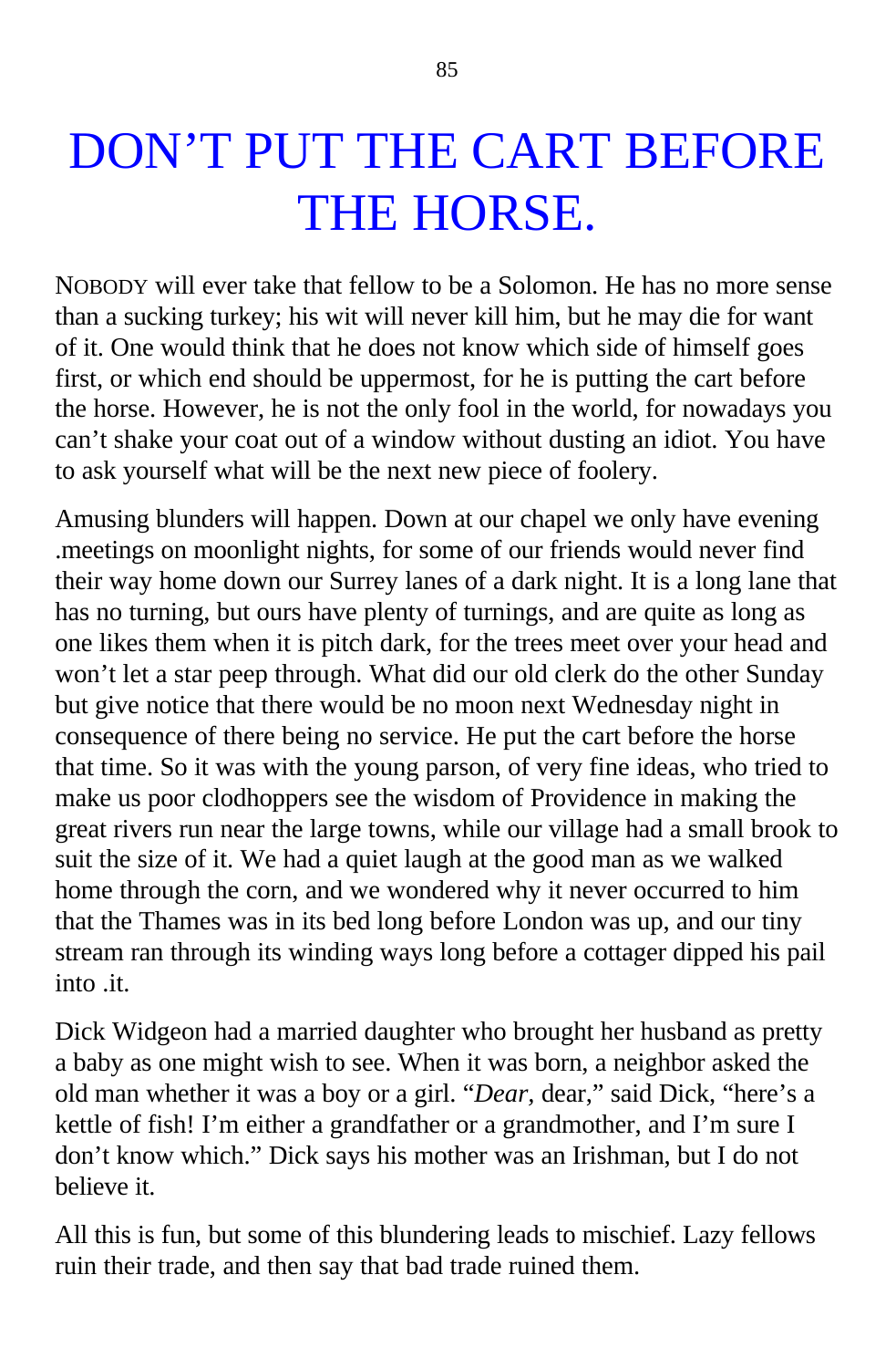Some fellows talk at random, as if they lived in a world turned upside down, for they always put things the wrong side up. A serving-man lost his situation through his drunken ways; and, as he could get no character, he charged his old master with being his ruin.

> *"Robert complained the other day His master took his character away: 'I take your character? said he, ' no fear, Not for a thousand pounds a year.'"*

The man was his own downfall, and now he blames those who speak the truth about him. "*He* mistakes the effect for the cause," as our old schoolmaster says, and blames the bucket for the faults of the well.

The other day a fellow said to me, "Don't you think Jones is a lucky chap? .... *No,*" said I, "I think he is a hard-working man, and gets on because he deserves it." "*Ah,*" was the man's answer, "*don*'*t* tell me; he has got a good trade, and a capital shop, and a fair capital, and I don't wonder that he makes money." Bless the man's heart; Jones began with nothing, in a little, poking shop, and all he has was scraped together by hard labor and careful saving. The shop would never have kept him if he had not kept the shop, and he would have had .no trade if he had not been a good tradesman; but there, it's no use talking, some people will never allow that thrift and temperance lead to thriving and comfort, for this would condemn themselves. So to quiet their consciences they put the cart before the horse.

A very bad case of putting the cart before the horse is when a drinking old man talks as if he had been kept out of the grave by his beer, though that is the thing which carries people to their last home. He happens to have a strong constitution, and so he can stand the effects of drink better than most, and then folks say it was the drink which gave him the constitution. When an old soldier comes alive out of battle, do we think that the shot and shell saved his life? When we meet with a man who is so strong that he can be a great drinker and still seem little the worse, we must not say that he owes his strength to his beer, or we shall be putting the plough before the oxen.

When a man thinks that he is to make himself good before he comes to Jesus to be saved, he is planting the fruit instead of the root; and putting the chimney pots where the foundation should be. We do not save ourselves and then trust the Savior; but when the Savior has worked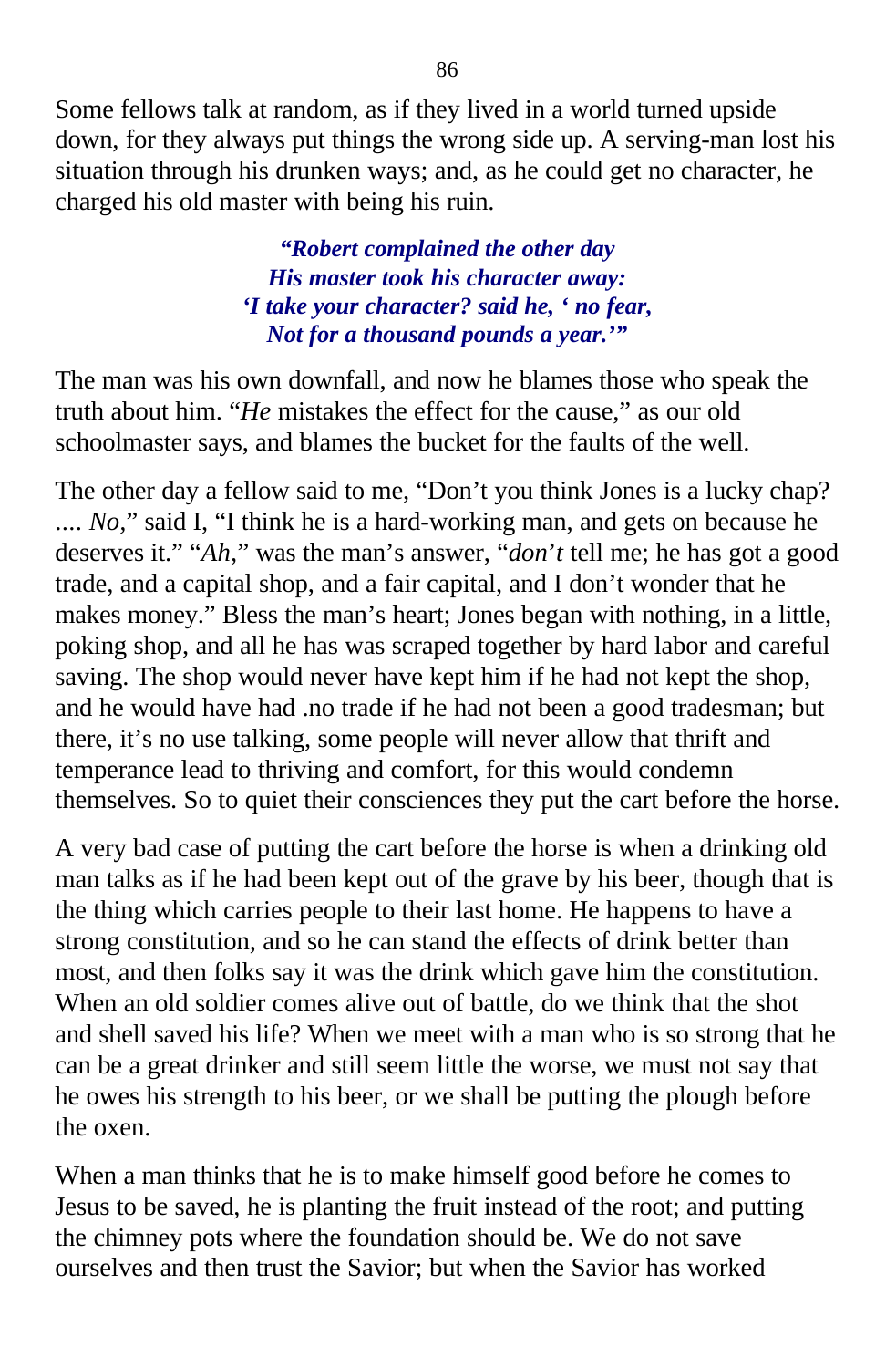salvation in us, then we work it out with fear and trembling. Be sure, good reader, that 'you put faith first, and works afterwards; for, if not, you will put the cart before the horse.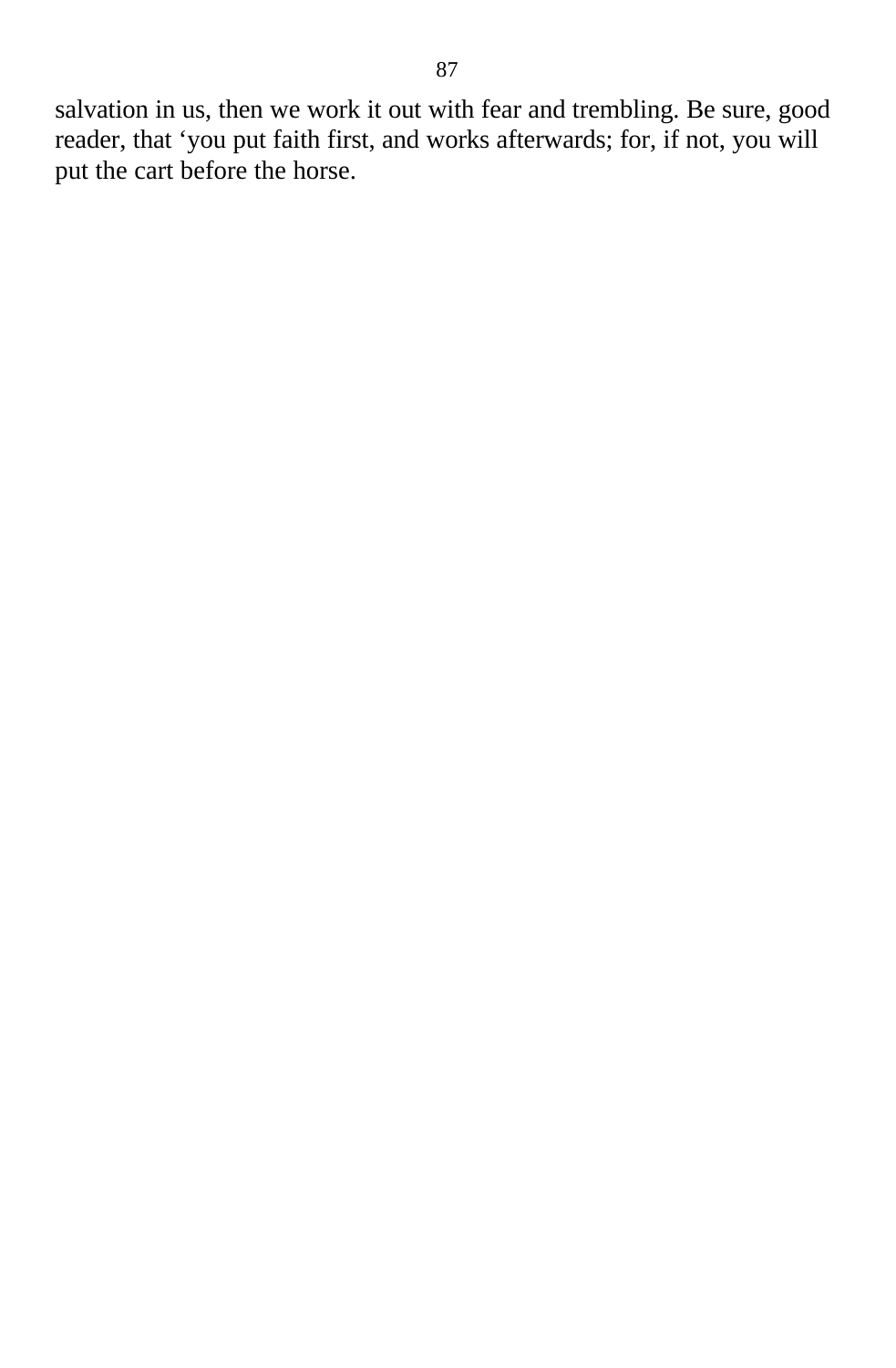## A LEAKING TAP IS A GREAT WASTER.

A LEAKING tap is a great waster. Drop by drop, by day and by night, the liquor runs away, and the housewife wonders how so much can have gone. This is the fashion in which many laboring men are kept poor: they don't take care of the pence, and so they have no pounds to put in the bank. You cannot fill the rain-water butt if you do not catch the drops. A sixpence here, and a shilling there, and his purse is empty before a man dares to look in it. What with waste in the kitchen, waste at table, and waste

at the public-house, fools and their money soon part to meet no more. If the wife wastes too, there are two holes in the barrel. Sometimes the woman dresses in tawdry finery and gets in debt to the tally-man; and it is still worse if she takes to the bottle. When the goose drinks as deep as the gander, pots are soon empty, and the cupboard is bare. Then they talk about saving, like the man who locked the stable door after his horse was stolen. They will not save at the balm, but promise themselves and the pigs that they will do wonders when they get .near the bottom. It is well to follow the good old rate : —

### *"Spent so as ye may Spend for many a day."*

He who eats all the loaf at breakfast may whistle for his dinner, and get a dish of empties. If we do not save while we have it, we certainly shall not save after all ;is gone. There is no grace in waste. Economy is a duty; extravagance is a sin. The old Book saith, "*He* that hasteth to be rich shall not be innocent," and, depend upon it, he that hasteth to be poor is in much the same box. Stretch your legs according to the length of your blanket, and never spend all that you have:

## *"Put a little by; Things may go awry."*

It will help to keep you from anxious care, — which is sinful, if you take honest care, — which is commendable. Lay up when young, and you shall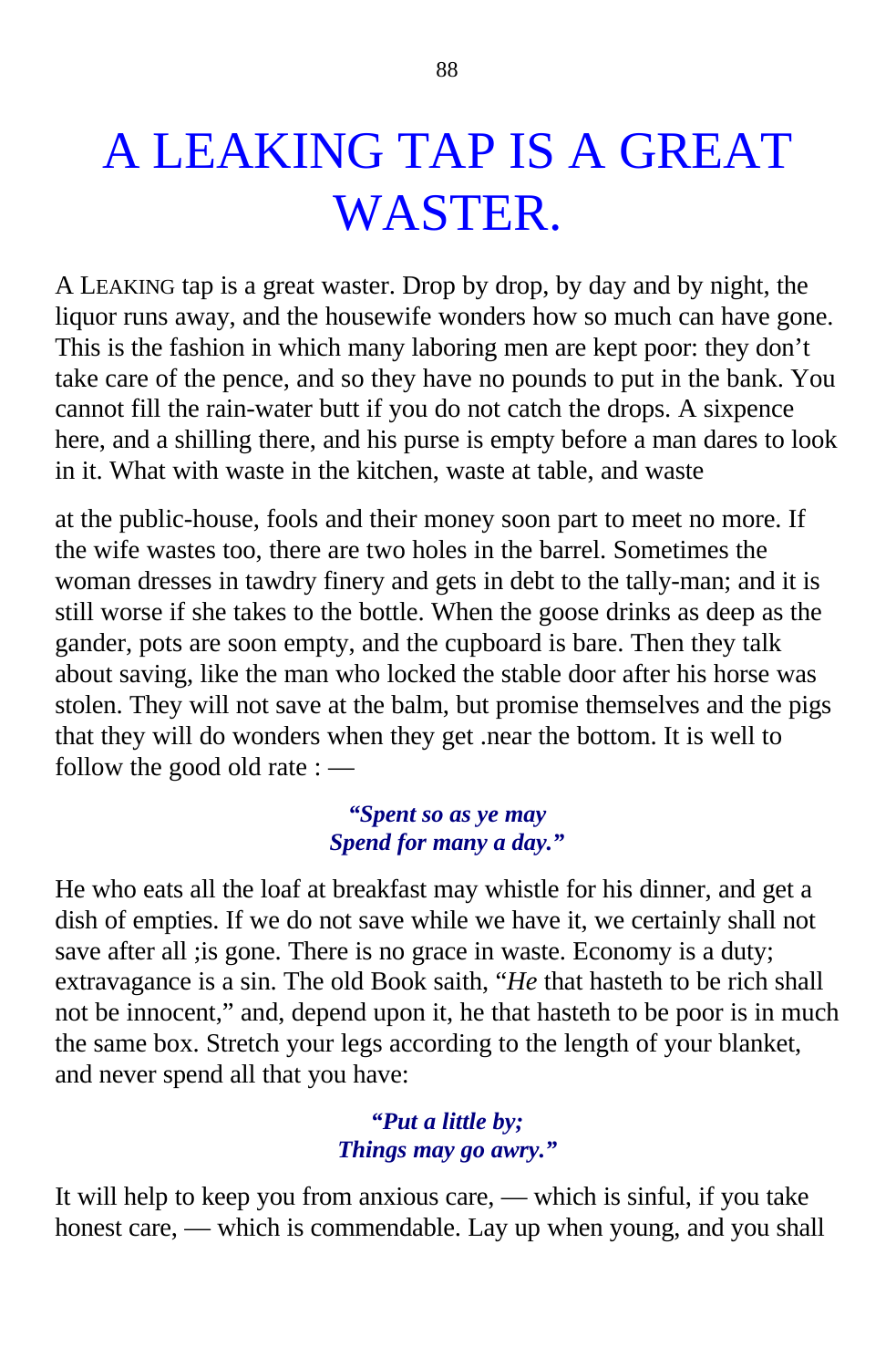find when old; but do not this greedily or selfishly, or God may send a curse on your store. Money is not a comfort by itself, for they said in the olden time —

### *"They who have money are troubled about it, And they who have none are troubled without it."*

But though the dollar is not almighty, it ought to be used *for* the Almighty, and not wasted in wicked extravagance. Even a dog; will hide up a bone which he does not want, and it is said of wolves that they gnaw not the bones till the morrow; but many of our working men are without thrift or forethought, and, like children, they will eat all the cake at once if they can. When a frost comes they are poor frozen-out gardeners, and ask for charity, when they ought to have laid up for a snowy' day. I wonder they are not ashamed of themselves. Those are three capital lines : —

### *"Earn all you can, Save all you can, Give all you can."*

But our neighbor Scroggs acts on quite a different rule-of-three, and tries three other cans:

> *"Eat all you can, Drink all you can, Spend all you can."*

He can do more of all these than is canny; it would be a good thing if he and the beer-can were a good deal further apart.

I don't want any person to become a screw, or a hoarder, or a lover of money, but I do wish our working men would make better use of what they get. It is little enough, I know; but some make it less by squandering it. Solomon commends the good woman who "*considereth* a field and buyeth it: with the fruit of her hands she planteth a vineyard;" he also tells the sluggard to go to the ant, and see how she stores for the winter. I am told that ants of this sort do not live in England, and I am afraid they don't; but my master says he has seen them in France, and I think it would be a good idea to bring over the breed. My old friend Tusser says, —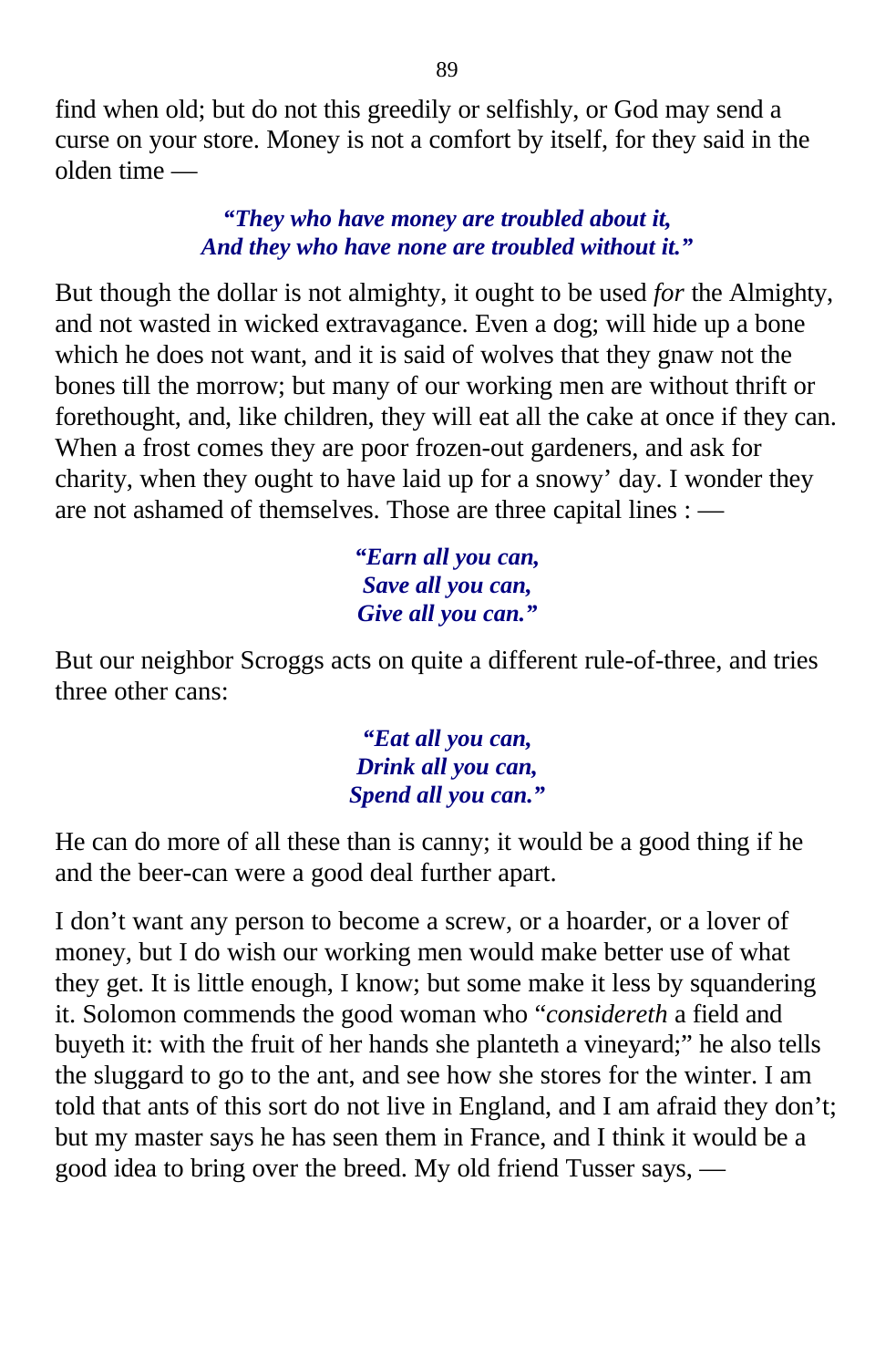## *"Ill husbandry drinketh Himself out of door; Good husbandry thinketh Of friend and of poor."*

The more of such good husbandry the merrier for old England. You cannot burn your faggots in autumn and then stack them for the winter; if you want the calf to become a cow, you must not be in a hurry to eat neats' feet. Money once spent is like shot fired from a gun, you can never call it back. No matter how sorry you may be, the goldfinches are out of the cage, and they will not fly back for all your crying. If a fellow gets into debt it is worse still, for that is a ditch in which many find mud, but none catch fish. When all his sugar is gone, a man's friends are not often very sweet upon him. People who have nothing are very apt to be thought worth nothing: mind, I don't say so, but a good many do. Wrinkled purses make wrinkled faces. It has been said that they laugh most who have least to lose, and it may be so; but I am afraid that some of them laugh on the wrong side of their faces. Foolish spending buys a pennyworth of merrymaking, but it costs many a pound of sorrow. The profligate sells his cow to buy a canary, and boils down a bullock to get half-a-pint of bad soup, and that he throws away as soon as he has tasted it. I should not care to spend all my living to buy a mouldy repentance, yet this is what many a prodigal has done, and many more will do.

My friend, keep money in thy purse: "*It* is one of Solomon's proverbs," said one; another answered that it was not there. "*Then,*" said Kit Lancaster, "*it* might have been, and if Solomon had ever known the miss of a shilling he would have said it seven times over." I think that he does say as much as this in substance, if not in so many words, especially when he talks about the ant; but be that how it may, be sure of this, that a pound in the pocket is as good as a friend at court, and rather better; and if ever you live to want what you once wasted, it will fill you with woe enough to last you to your grave. He who put a pound of butter on a gridiron, not only lost his butter, but made such a blaze as he won't soon forget: foolish lavishness leads to dreadful wickedness, so John Ploughman begs all his mates to fight shy of it, and post off to the Post Office Savings' Bank.

> *"For age and want save while you may; No morning's sun lasts all the day."*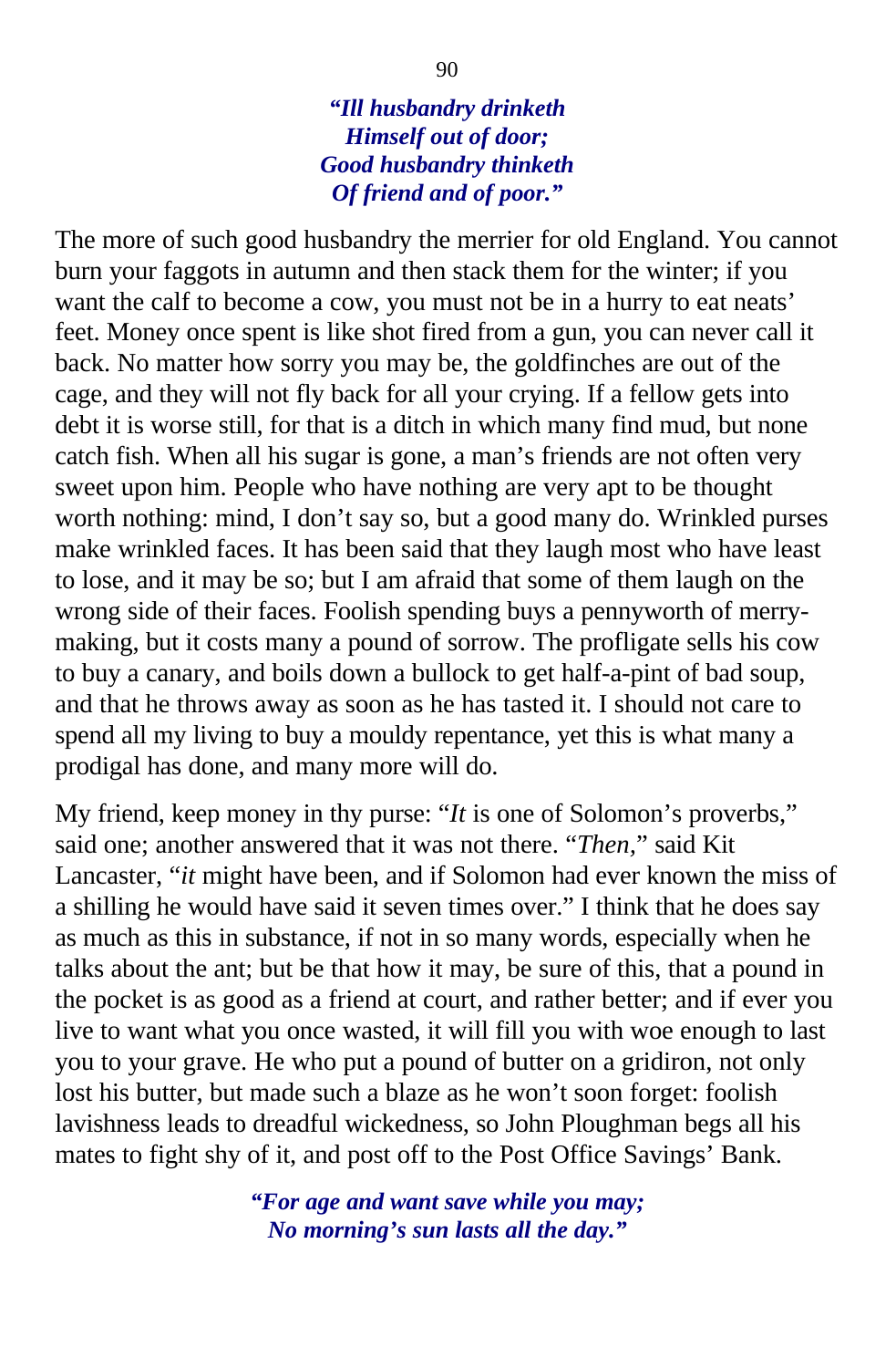Money is not the chief thing, it is as far below the grace of God and faith in Christ as a ploughed field is below the stars; but still, godliness hath the promise of the life that now is; as well as of that which is to come, and he who is wise enough to seek first the kingdom of God and his righteousness, should also be wise enough to use aright the other things which God is pleased to add unto him.

Somewhere or other I met with a set of mottoes about gold, which I copied out, and here they are: I don't know who first pricked them down, but like a great many of the things which are stuck together in my books, I found them here and there, and they are none of mine: at least, I cannot claim the freehold, but have them on copyhold, which is a fair tenure. If the owners of these odds and ends will call for them at the house where this book is published they may have them on paying a shilling for the paper they are done up in.

### **MOTTOES ABOUT GOLD.**

Avain man's motto is… "Win gold and wear it." A generous man's motto is… "Win gold and share it." A miserly man's motto is… "Win gold and spare it." A profligate man's motto is… "Win gold and spend it." A banker's man's motto is… "Win gold and lend it." A gambler's motto is… "Win gold and lose it." A wise man's motto is… "Win gold and use it."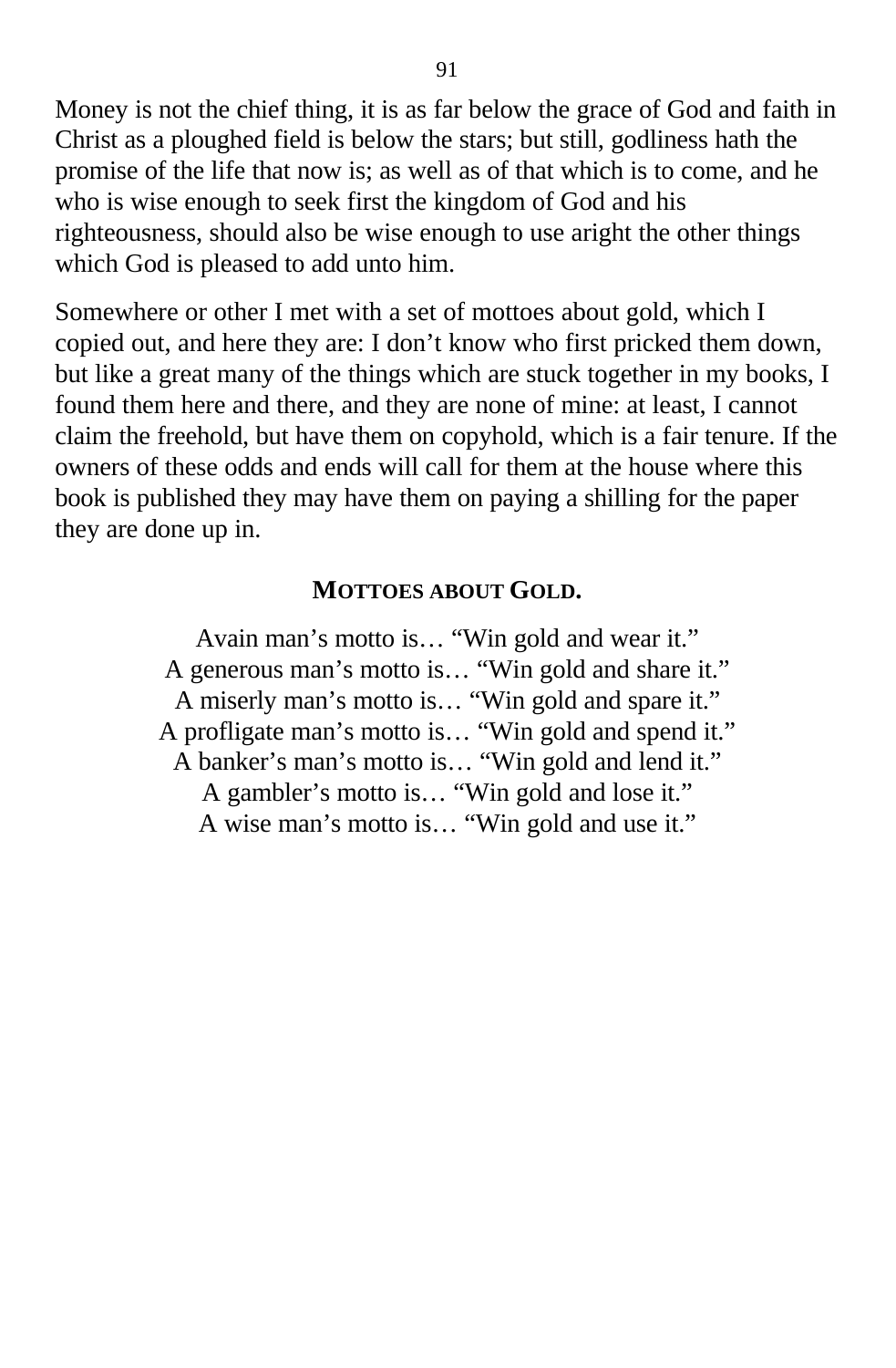# FOOLS SET STOOLS FOR WISE MEN TO STUMBLE OVER.

THIS is what they call "a lark." Fools set stools for wise men to stumble over. To ask questions is as easy as kissing your hand; to answer them is hard as fattening a greyhound. Any fool can throw a stone into a deep well, and the cleverest man in the parish may never be able to get it up again. Folly grows in all countries, and fools are all the world over, as he said who shod the goose. Silly people are pleased with their own nonsense, and think it rare fun to quiz their betters. To catch a wise man tripping is as good as bowling a fellow out at a cricket-match.

## *"Folly is wise in her own eyes, Therefore she tries Wit to surprise."*

There are difficulties in everything except in eating pancakes, and nobody ought to be expected to untie all the knots in a net, or to make that straight which God has made crooked. He is the greatest fool of all who pretends to explain everything, and says he will not believe what he cannot understand. There are bones in the meat, but am I to go hungry till I can eat them? Must I never enjoy a cherry till I find one without a stone? John Ploughman is not of that mind. He is under no call to doubt, for he is not a doctor: when people try to puzzle him he tells them that those who made the lock had better make the key, and those who put the cow in the pound had better get her out. Then they get cross, and John only says — You need not be crust),, for you are none too much baked.

After all, what do we know if all our knowing was put together? It would all go in a thimble, and the girl's finger, too. A very small book would hold most men's learning, and every line would have a mistake in it. Why, then, should we spend our lives in perplexity, tumbling about like pigs in a sack, and wondering how we shall ever get out again? John knows enough to know that he does not know enough to explain all that he knows, and so he leaves the stools to the schools and the other — tools.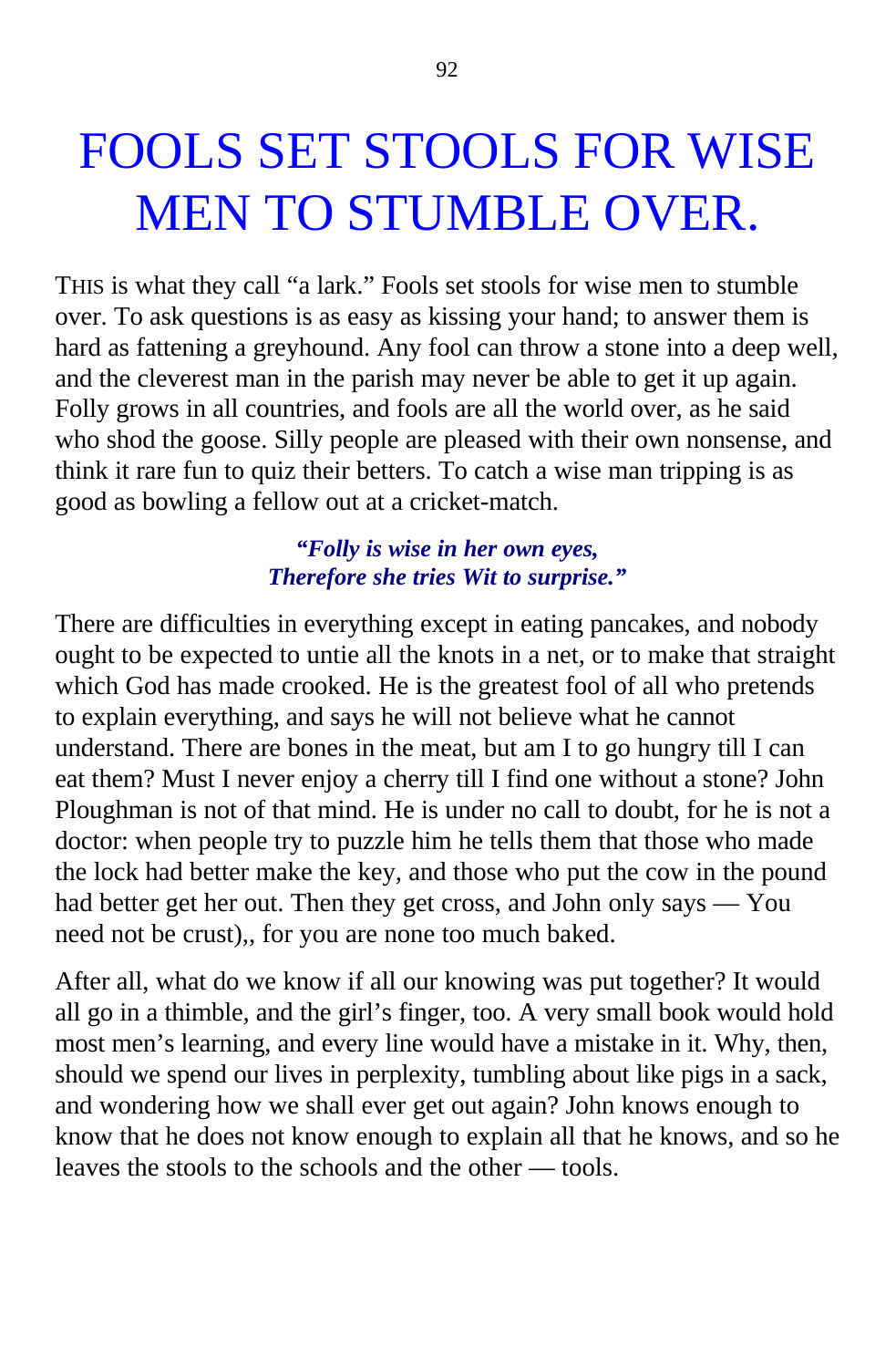# A MAN IN A PASSION RIDES A HORSE THAT RUNS AWAY WITH HIM.

WHEN passion has run away with a man, who knows where it will carry him? Once let a rider lose power over his horse, and he may go over hedge and ditch, and end with a tumble into the stone-quarry and a broken neck. No one can tell in cold blood what he may do when he gets angry; therefore it is best to run no risks. Those who feel their temper rising 'will be wise if they rise themselves and walk off to the pump. Let them fill their mouths with cold water, hold it there ten minutes at the least, and then go indoors, and keep there till they feel cool as a cucumber. If you carry loose gunpowder in your pocket, you had better not go where sparks are flying; and if you are bothered with an irritable nature, you should move off when folks begin teasing you. Better keep out of a quarrel than fight your way through it.

Nothing is improved by anger unless it be the arch of a cat's back. A man with his back up is spoiling his figure. People look none the handsomer for being red in the face. It takes a great deal out of a man to get into a towering rage; it is almost as unhealthy as having a fit, and time has been when men have actually choked themselves with passion, and died on the spot. Whatever wrong I suffer, it cannot do me half so much hurt as being angry about it; for passion shortens life and poisons peace.

When once we give way to temper, temper will claim a right of way, and come in easier every time. He that will be in a pet for any little thing will soon be out at elbows about nothing at all. A thunderstorm curdles the milk, and so does a passion sour the heart and spoil the character.

He who is in a tantrum shuts his eyes and opens his mouth, and very soon says what he will be sorry for. Better bite your lips now than smart for life. It is easier to keep a bull out of a china shop than it is to get him out again; and, besides, there's no end of a bill to pay for damages.

A man burning with anger carries a murderer inside his waistcoat; the sooner he can cool down the better for himself and all around him. He will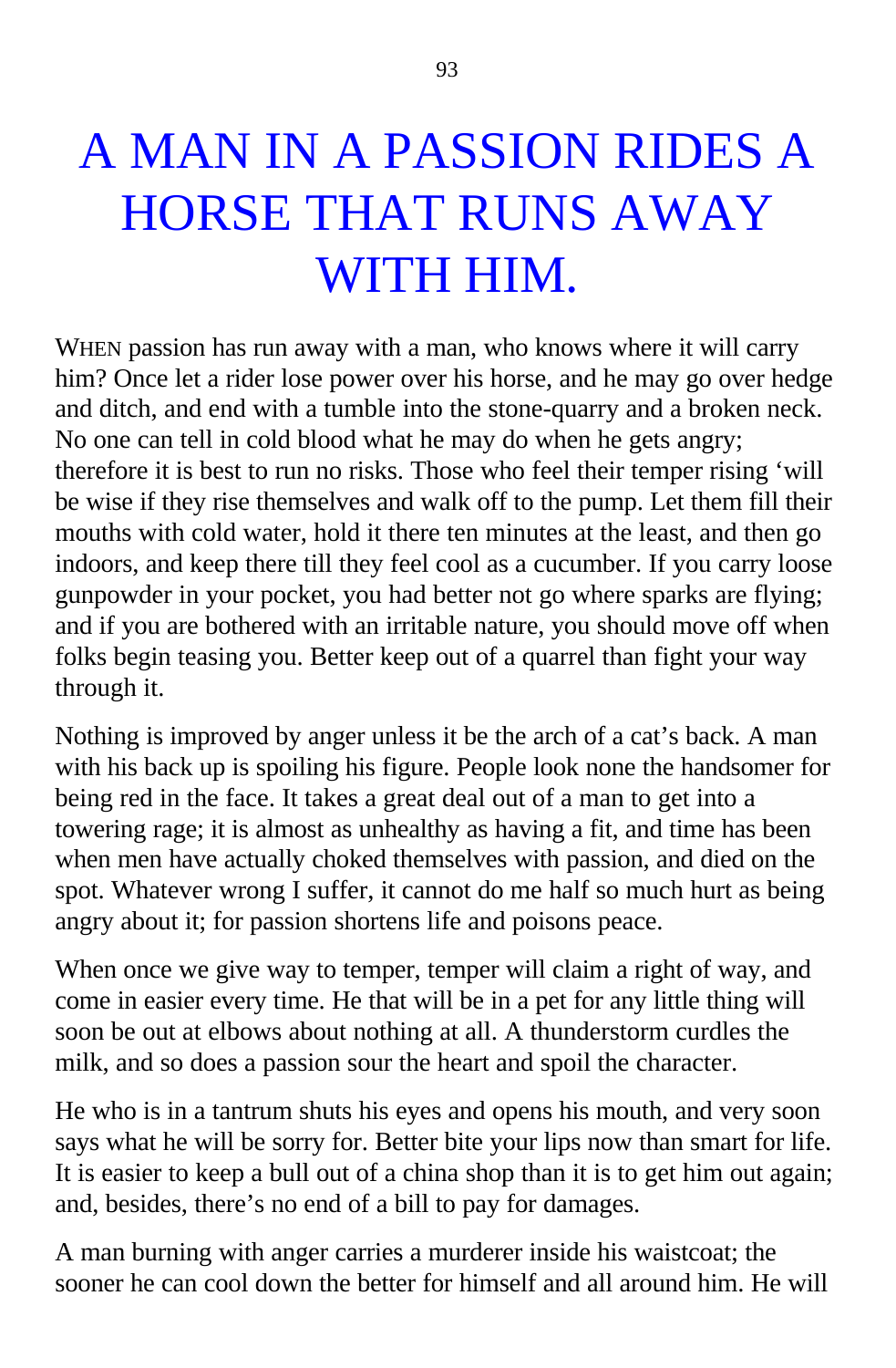have to give an account for his feelings as well as for his words and actions, and that account will cost him many tears. It is a cruel thing to tease quick-tempered people, for, though it may be sport to you, it is death to them; at least, it is death to their peace, and may be something worse. We know who said, "Woe to that man by whom the offense cometh."

Shun a furious man as you would a mad dog, but do it kindly, or you may make him worse than he would be. Don't put a man out when you know he is out with himself. When his monkey is up be very careful, for he means mischief. A surly soul is sure to quarrel; he says the cat will break his heart, and the coal scuttle will be the death of him.

> *"A man in a rage Needs a great iron cage. He'll tear and he'll dash Till he comes to a smash; So let's out of his way As quick as we may."*

As we quietly move off let us pray for the angry person; for a man in a thorough passion is as sad a sight as to see a neighbor's house on fire and no water handy to put out the flames.

Let us wish the fellow on the runaway horse a soft ditch to tumble in, and sense enough never to get on the creature's back again.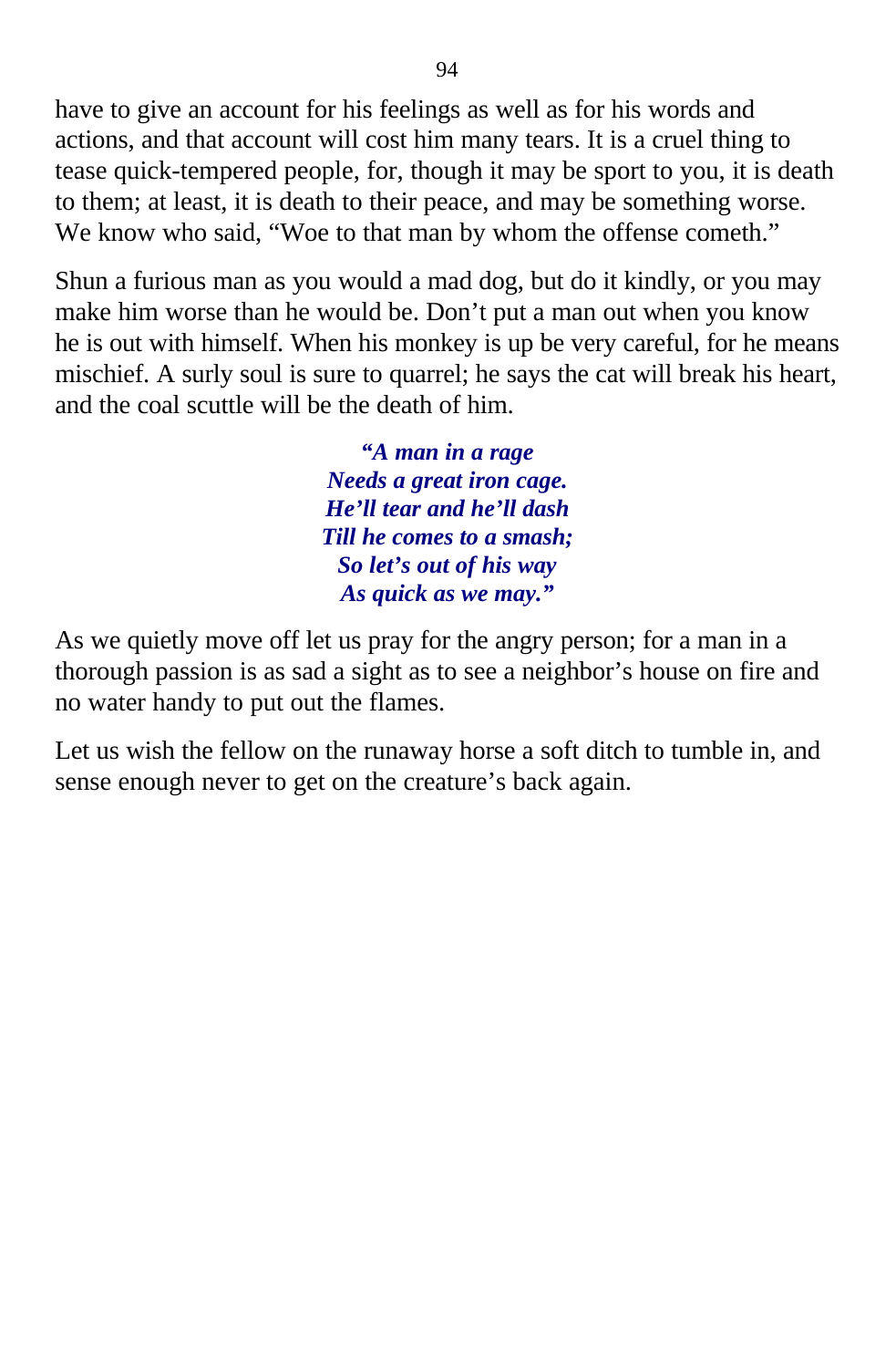# WHERE THE PLOUGH SHALL FAIL TO GO, THERE THE WEEDS WILL SURELY GROW.

IN my young days farmers used to leave broad headlands; and, as there were plenty of good-for-nothing hedges and ditches, they raised a prime crop of weeds, and these used to sow the farm, and give a heap of trouble. Then Farmer Numskull "never could make out no how where all they there weeds could 'a come from." In those good old times, as stupids call them, old Tusser said:

> *"Slack never thy weeding for dear or for cheap, The corn shall reward it when harvest ye reap?*

He liked to see weeding done just after rain: no bad judge either. He said,

*"Then after a shower, to weeding a snatch, 'Tis more easy then the root to despatch."*

Weeding is wanted now, for ill weeds grow apace, and the hoe must always go; but still lands are a fine sight cleaner than they used to be, for now farmers go a deal closer to work, and grub up the hedges, and make large fields, to save every bit of land. Quite right, too. The less there is wasted the more there is for us all.

> *To clothe the fields with plenty and all our barns endow, We'll turn up every comer and drive the useful plough. No weed shall haunt the furrow, before us all shall bow, We'll gaily yield our labor to guide the useful plough.*

It would be well to do the same thing in other concerns. Depend upon it, weeds will come wherever you give them half a chance. When children have no school to go to they will pretty soon be up to mischief; and if they are not taught the gospel, the old enemy will soon teach them to thieve, and lie, and swear. You can tell with your eyes shut where there's a school and where there's none: only use your ears and hear the young ones talk.

So far goes the plough, and where that leaves off the docks .and the thistles begin, as sure as dirt comes where there's no washing, and mice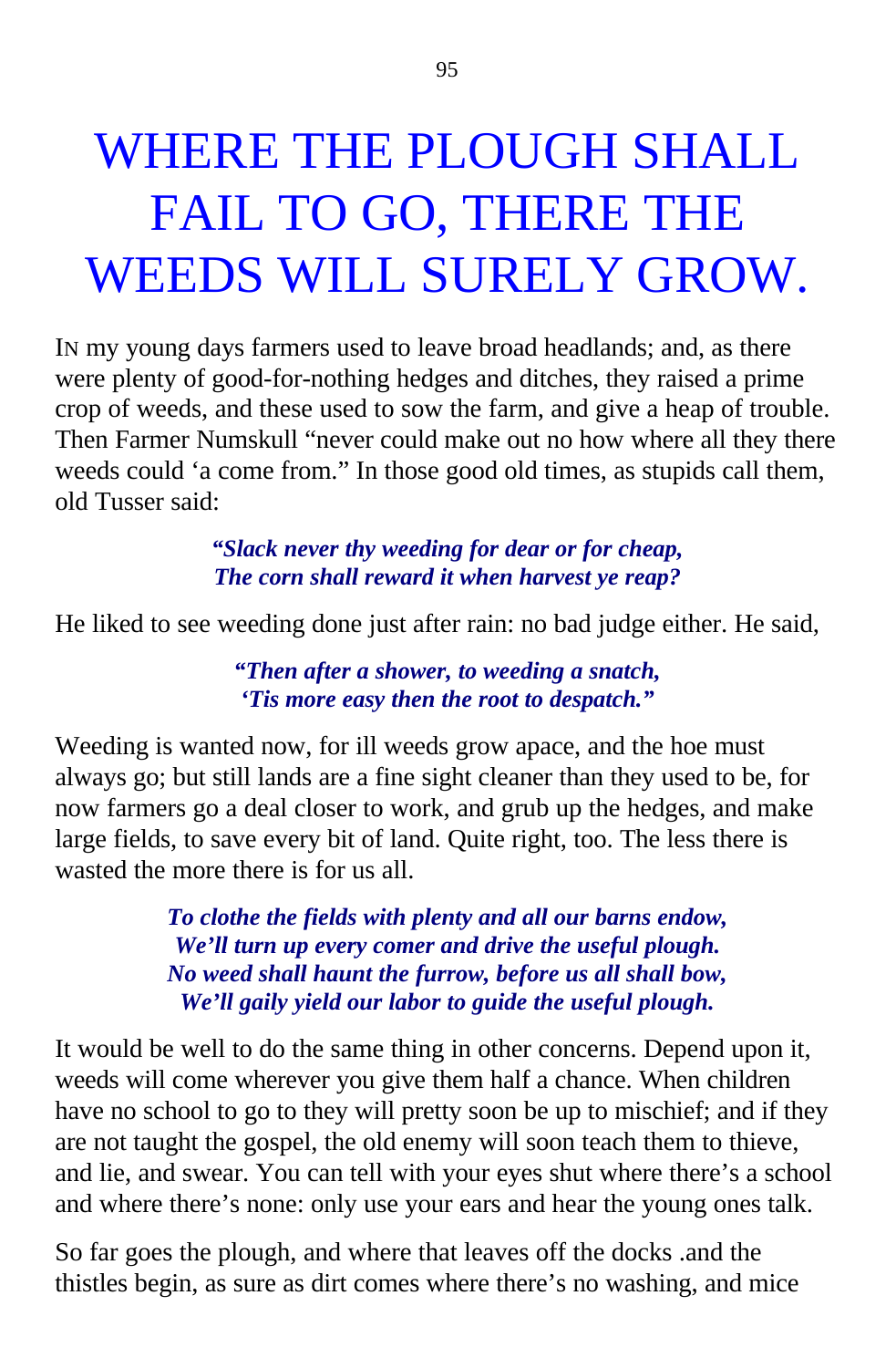where there are no cats. They tell me that in London and other big towns vice and crime are sure to spread where there are no ragged schools and Sunday schools; and I don't wonder. I hope the day will never come when good people will give up teaching the boys and girls. Keep that plough going, say I, till you have cut up all the charlock. Don't leave a rod of ground for the devil to sow his tares in. In my young time few people in our parish could either read or write, and what were they to do but gossip, and drink and fight, and play old gooseberry? Now that teaching is to be had, people will all be scholars, and, as they can buy a Testament for a penny, I hope they will search the Scriptures, and may God bless the word to the cleansing of their souls. When the schoolmaster gets to his work in downright earnest, I hope and trust there will be a wonderful clearance of the weeds.

The best plough in all the world is the preaching of the gospel. Leave a village without Christ crucified, and it soon becomes a great tangle of thorn, and briar, and brake, and bramble; but when sound and sensible preaching comes, it tears all up like a steam plough, and the change is something to sing about. "The desert shall rejoice and blossom as the rose."

Inside a man's heart there is need of a thorough ploughing by God's grace, for if any part of our nature is left to itself, the weeds of sin will smother the soul. Every day we have need to be looked after, for follies grow in no time, and come to a great head before you can count twenty. God speed the plough.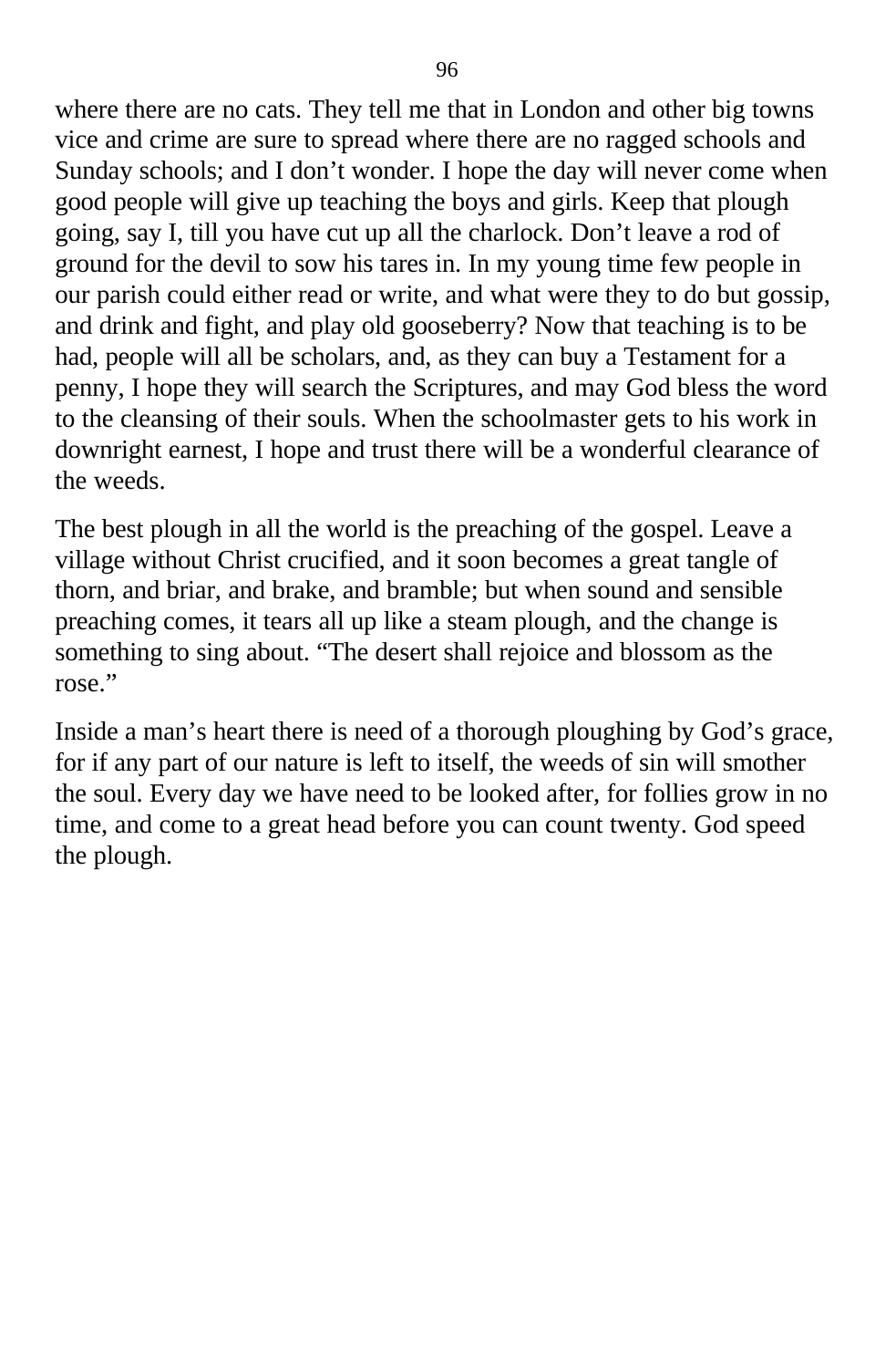## ALL IS LOST THAT IS POURED INTO A CRACKED DISH.

COOK is wasting her precious liquor, for it runs out almost as fast as it runs In. The sooner she stops that game the better. This makes me think of a good deal of preaching; it is labor in vain, because it does not stay in the minds of the hearers, but goes in at one ear and out at the other. When men go to market they are all alive to do a trade, but in a place of worship they are not more than half awake, and do not seem to care whether they profit or not by what they hear. I once heard a preacher say, "Half of you are asleep, half are inattentive, and the rest *.*" He never finished that sentence, for the people began to smile, and here and there one burst out laughing. Certainly, many only go to meeting to stare about.

> *"Attend your church, the parson cries, To church each fair one goes; The old ones go to close their eyes, The young to eye their clothes."*

You might as well preach to the stone images in the old church as to people who are asleep. Some old fellows come into our meeting, pitch into their corner, and settle themselves down for a quiet snooze as knowingly as if the pew was a sleeping-car on the railway. Still, all the sleeping at service is not the fault of the poor people, for some parsons put a lot of sleeping stuff into their sermons. Will Shepherd says they *mesmerize* the people. (I think that is the right word, but I'm not sure.) I saw a verse in a real live book by Mr. Cheales, the vicar of Brockham, a place which is handy to my home. I'll give it you:

> *"The ladies praise our curate's eyes. I never see their light divine, For when he prays he closes them, And when he preaches closes mine."*

Well, if curates are heavy in style, the people will soon be heavy in sleep. Even when hearers are awake many of them are forgetful. It is like pouring a jug of ale between the bars of a gridiron, to try and teach them good doctrine. Water on a duck's back does have some effect, but sermons by the hundred are as much lost upon many men's hearts as if they had been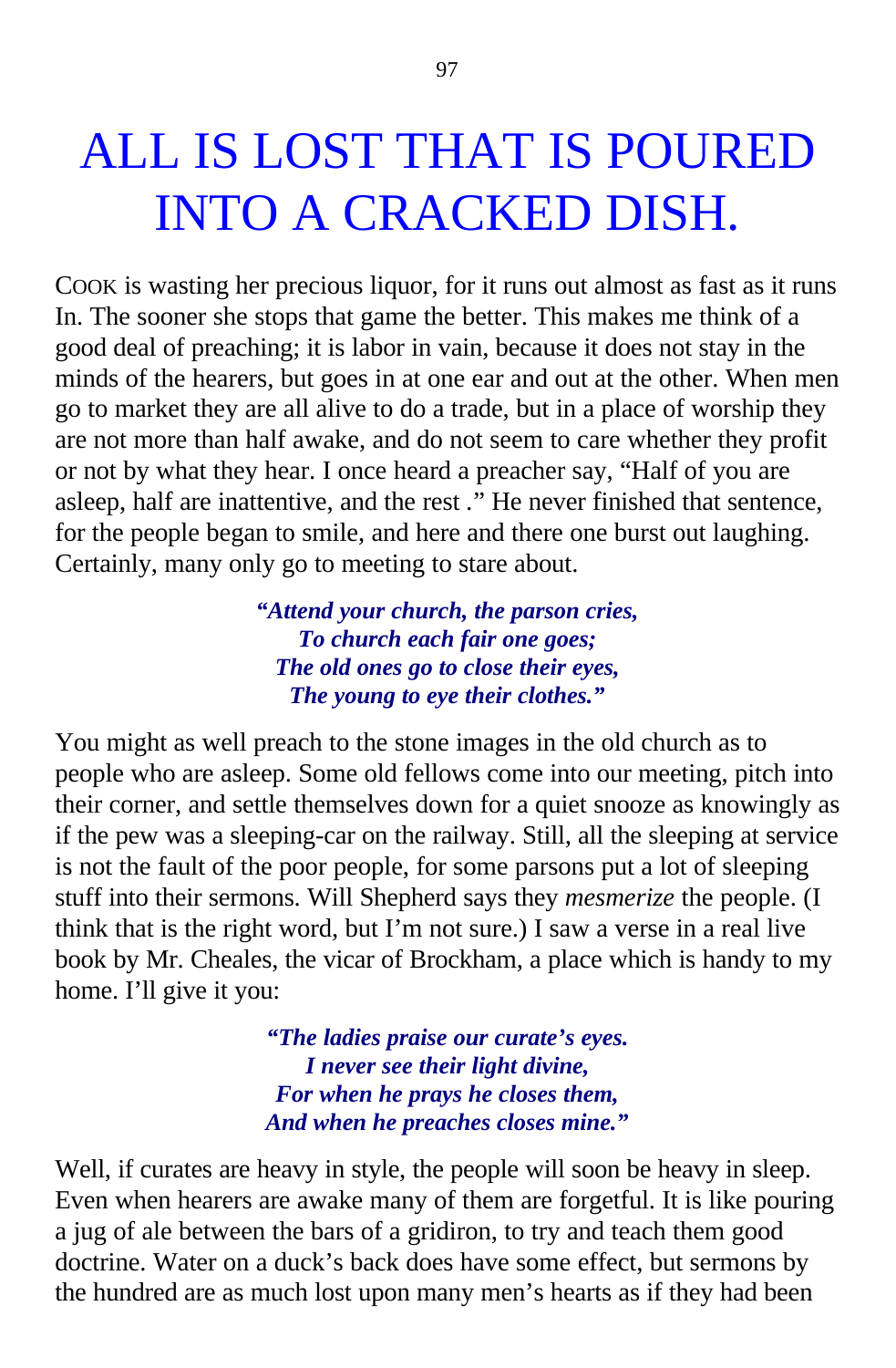spoken to a kennel of hounds. Preaching to some fellows is like whipping the water or lashing the air. As well talk to a turnip, or whistle to a dead donkey, as preach to these dull ears. A year's sermons will not produce an hour's repentance till the grace of God comes in.

We have a good many hangers on who think that their duty to God consists in hearing sermons, and that the best fruit of their hearing is to talk of what they have heard. How they do lay the law down when they get argifying about doctrines! Their religion all runs to ear and tongue: neither their heart nor their hand is a scrap the better. This is poor work, and will never pay the piper. The sermon which only gets as far as the ear is like a dinner eaten in a dream. It is ill to lie soaking in the gospel like a bit of coal in a milk-pan, never the whiter for it all.

What can be the good of being hearers only? It disappoints the poor preacher, and it brings no blessing to the man himself. Looking at a plum won't sweeten your mouth, staring at a coat won't cover your back, and lying on the bank won't catch the fish in the river The cracked dish is never the better for all that is poured into it: it is like our forgetful heart, it wants to be taken away, and a new one put instead of it.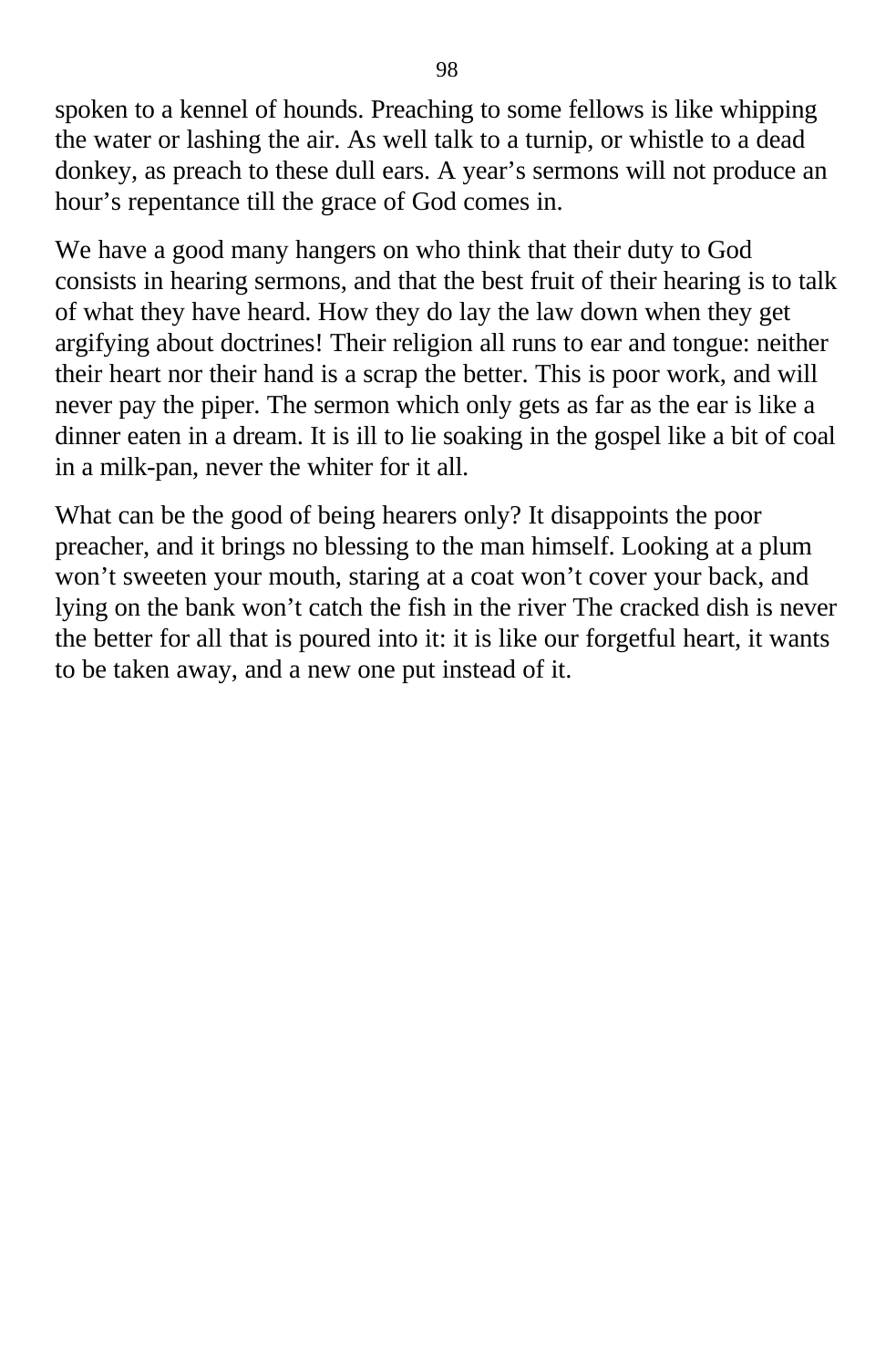# GRASP ALL AND' LOSE ALL,

WHILE so many poor neighbors are around us it is a sin to hoard. If we do we shall be losers, for rats eat corn, rust cankers metal, and the curse of God spoils riches. A tight fist is apt to get the rheumatism, an open hand bears the palm. It is good to give a part to sweeten the rest. A great stack of hay is apt to heat and take fire; cut a piece out and let the air in, and the rest will be safe. What say you, Mr. Reader, to cut a few pounds out of your heap, and send them to help feed the orphans ?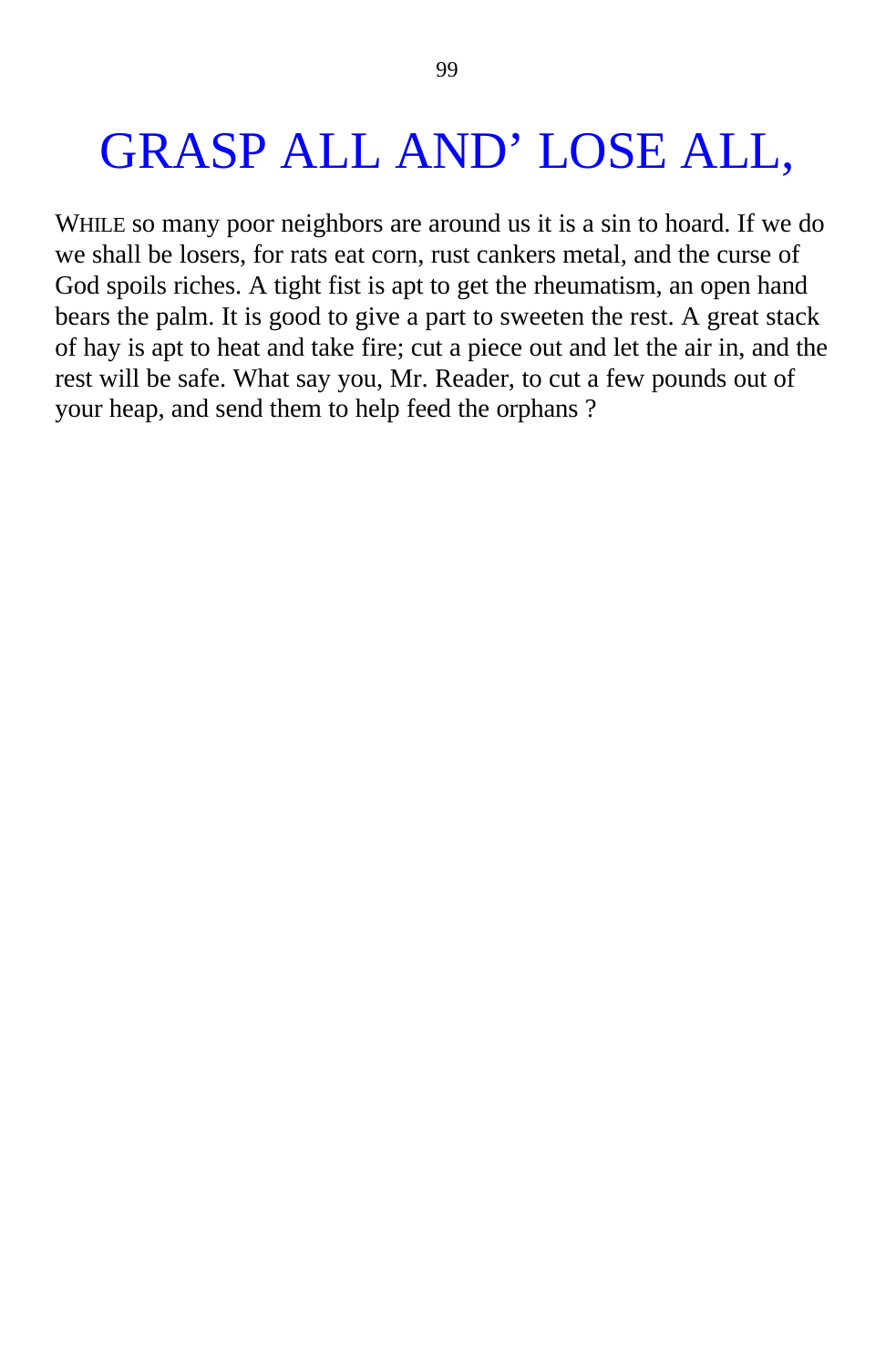## SCATTER AND INCREASE.

PEOPLE will not believe it, and yet it is true as the gospel, that giving leads to thriving. John Bunyan said, "*There* was a man, and some did count him mad, The more he gave away, the more he had."

He had an old saying to back him, one which is as old as the hills, and as good as gold —

### *"Give and spend And God will send."*

If a man cannot pay his debts he must not think of giving, for he has nothing of his own, and it is thieving to give away other people's property. Be just before you are generous. Don't give to Peter what is due to Paul. They used to say that "Give" is dead, and "*Restore*" is buried, but I do not believe it any more than I do another saying, "There are only two good men, one is dead, and the other is not born." No, no: there are many free hearts yet about, and John Ploughman knows a goodish few of them people who don't cry, "Go next door," but who say, "Here's a little help, and we wish we could make it ten times as much:" God has often a great share in a small house, and many a little man has a large heart.

Now, you will find that liberal people are happy people, and get more enjoyment out of what they have than folks of a churlish mind. Misers never rest till they are put to bed with a shovel: they often get so wretched that they would hang themselves only they grudge the expense of a rope. Generous souls are made happy by the happiness of others: the money they give to the poor buys them more pleasure than any other that they lay out.

I have seen men of means give coppers, and they have been coppery in everything. They carried on a tin-pot business, lived like beggars, and died like dogs. I have seen others give to the poor and to the cause of God by shovelfuls and they have had it back by barrow-loads. They made good use of their stewardship, and the great Lord has trusted them with more, while the bells in their hearts have rung out merry peals when they have thought of widows who blessed them, and orphan children who smiled into their faces. Ah me, that there should be creatures in the shape of men whose souls are of no use except as salt to keep their bodies from rotting! Please let us forget them, for it makes me feel right down sick to think of their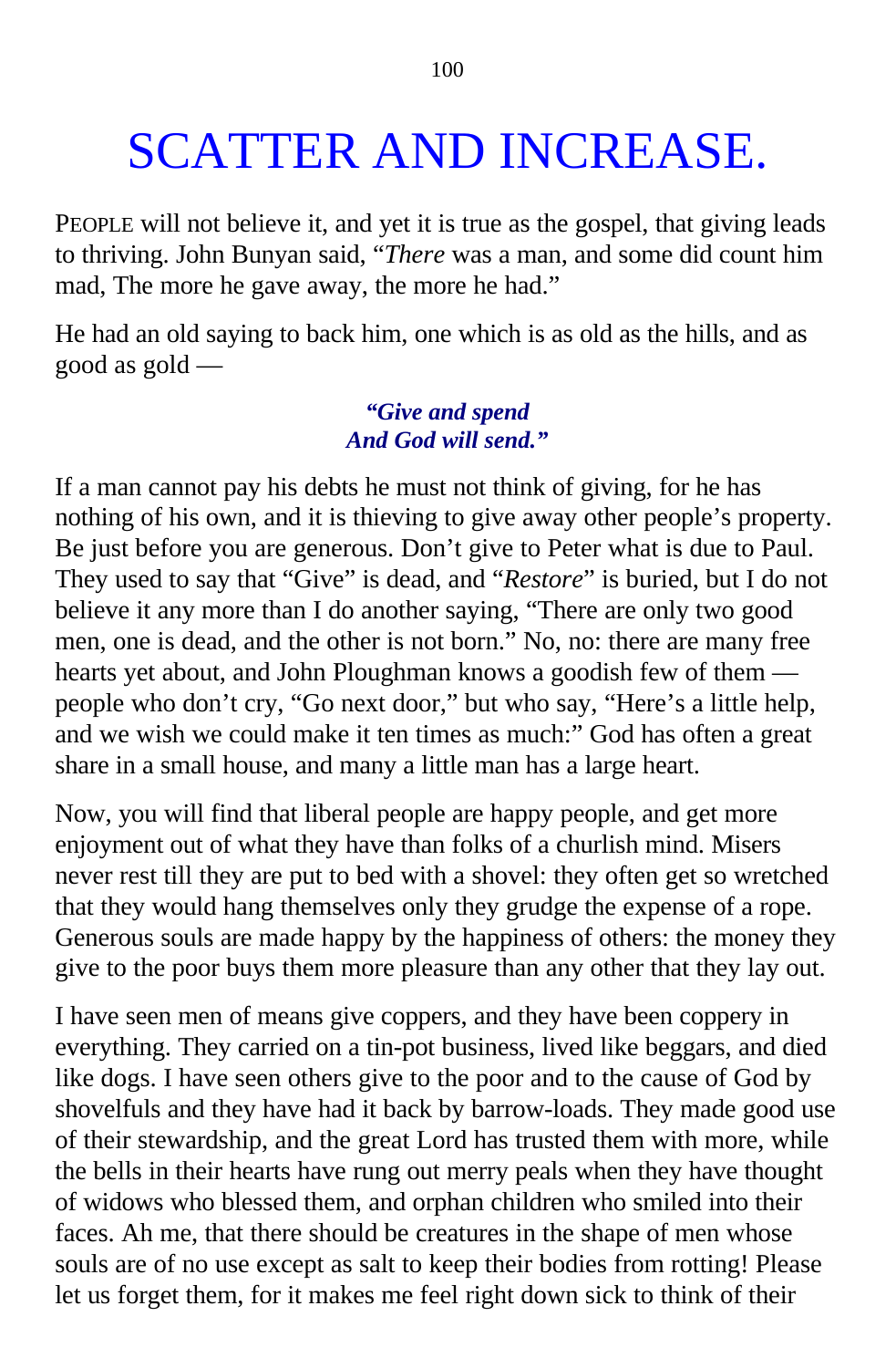nasty ways. Let us see what we can do to scatter joy all around us, just as the sun throws his light on hill and dale. He that gives God his heart will not deny him his money. He will take a pleasure in giving, but he will not wish to be seen, nor will he expect to have a pound of honor for sixpence. He will look out for worthy objects; for giving to lazy, drunken spendthrifts is wasteful and wicked; you might: as well sugar a brickbat and think to turn it into a pudding. A wise man will go to work in a sensible way, and will so give his money to the poor that he will be lending it to the Lord. No security can be better and no interest can be surer. The Bank is open at all hours. It is the best Savings' Bank in the nation. There is an office open at the Boys' and Girls' Orphanage, Stockwell, London. Draw your cheques or send your orders to C. H. Spurgeon. There will soon be five hundred mouths to fill and backs to cover. Take shares in this company. John Ploughman wishes he could do more for it.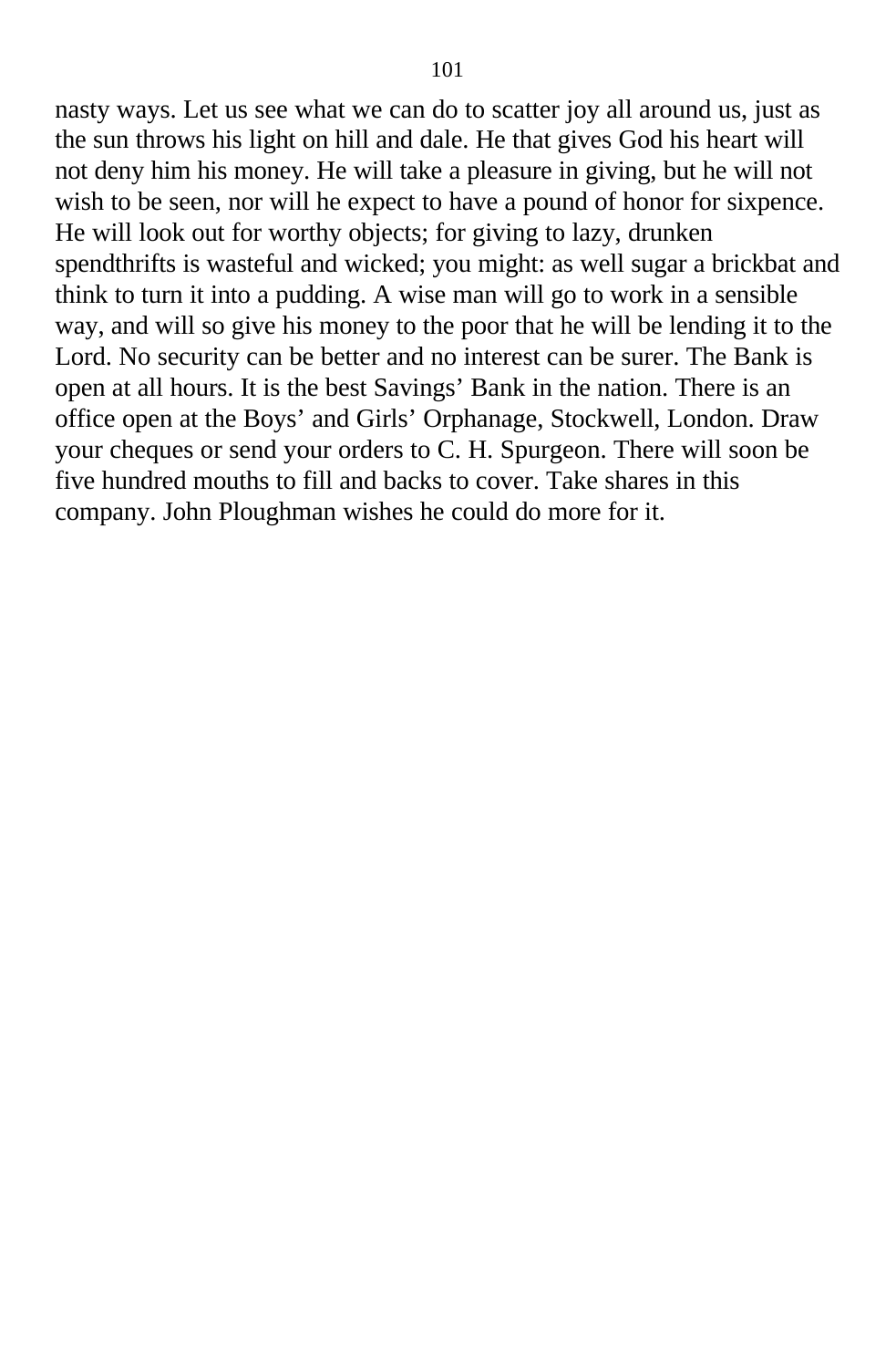IT pleases me to see how fond the birds are of their little homes. No doubt each one thinks his own nest is the very best; and so it is for him, just as my home is the best palace for me, even for me King John, the king of the Cottage of Content. I will ask no more if providence only continues to give me —

> *"***A** *little field well tilled, A little house well filled, And a little wife well willed."*

An Englishman's house is his castle, and the true Briton is always fond of the old roof-tree. Green grows the house-leek on the thatch, and sweet is the honey-suckle at the porch, and dear are the gillyflowers in the front garden; but best of all is the good wife within, who keeps all as neat as a new pin. Frenchmen may live in their coffee-houses, but an Englishman's best life is seen at home.

> *"My own house, though small, Is the best house of all."*

When boys get tired of eating tarts, and maids have done with winning hearts, and lawyers cease to take their fees, and leaves leave off to grow on trees, then will John Ploughman cease to love his own dear home. John likes to hear some sweet voice sing —

> *"'Mid pleasures and palaces though we may roam, Be it ever so humble, there's no place like home; A charm from the sky seems to hallow us there, Which, wherever we rove, is not met with elsewhere.*

> > *Home! Home! sweet, sweet home! There's no place like home!"*

People who take no pleasure in their own homes are queer folks, and no better than they should be. Every dog is a lion at his own door, and a man should make most of those who make most of him. Women should be house-keepers and keep in the house. That man is to be pitied who has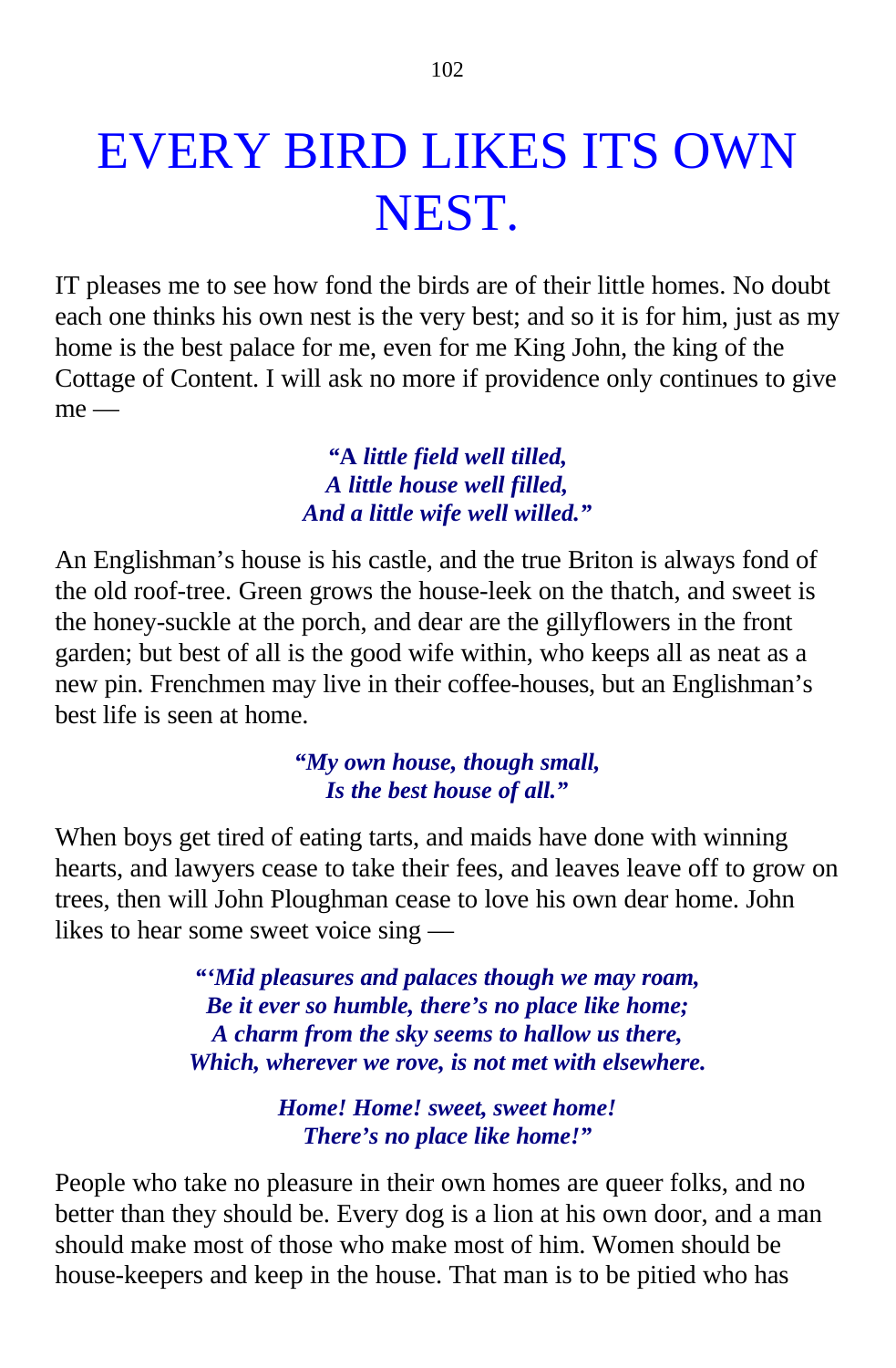married one of the Miss Gadabouts. Mrs. Cackle and her friend Mrs. Dressemout are enough to drive their husbands into the county jail for shelter: there can be no peace where such a piece of goods as either of them is to be found. Old Tusser said —

> *"Ill huswifery pricketh Herself up with pride: Good huswifery tricketh Her house as a bride. "Ill huswifery moveth With gossip to spend: Good huswifery loveth*

> *Her household to tend."*

The woman whose husband wastes his evenings with low fellows at the beer-shop is as badly off as a slave; and when the Act of Parliament shuts up most of these ruin-houses, it will be an Act of Emancipation for her. Good husbands cannot have too much of their homes, and if their wives make their homes comfortable they will soon grow proud of them. When good fathers get among their children they are as merry as mice in malt:. Our Joe Scroggs says he's tired of his house, and the house certainly looks tired of him, for it is all out of windows, and would get out of doors if it knew how. He will never be weary in well doing, for he never began. What a different fellow he would be if he could believe that the best side of the world is a man's own fireside. I know it is so, and so do many more.

#### *"Seek home for rest, For home is best."*

What can it be that so deludes lots of people who ought to know better? They have sweet wives, and nice families, and comfortable houses, and they are several cuts above us poor country bumpkins, and yet they must be out of an evening. What is it for? Surely it can't be the company; for the society of the woman you love, who is the mother of your children, is worth all the companies that ever met together. I fear they are away soaking their clay, and washing all their wits away. If so, it is a great shame, and those who are guilty of it ought to be trounced. 0 that drink! that drink!

Dear, dear, what stuff people will pour into their insides! Even if I had to be poisoned I should like to know what I was swallowing. A cup of tea at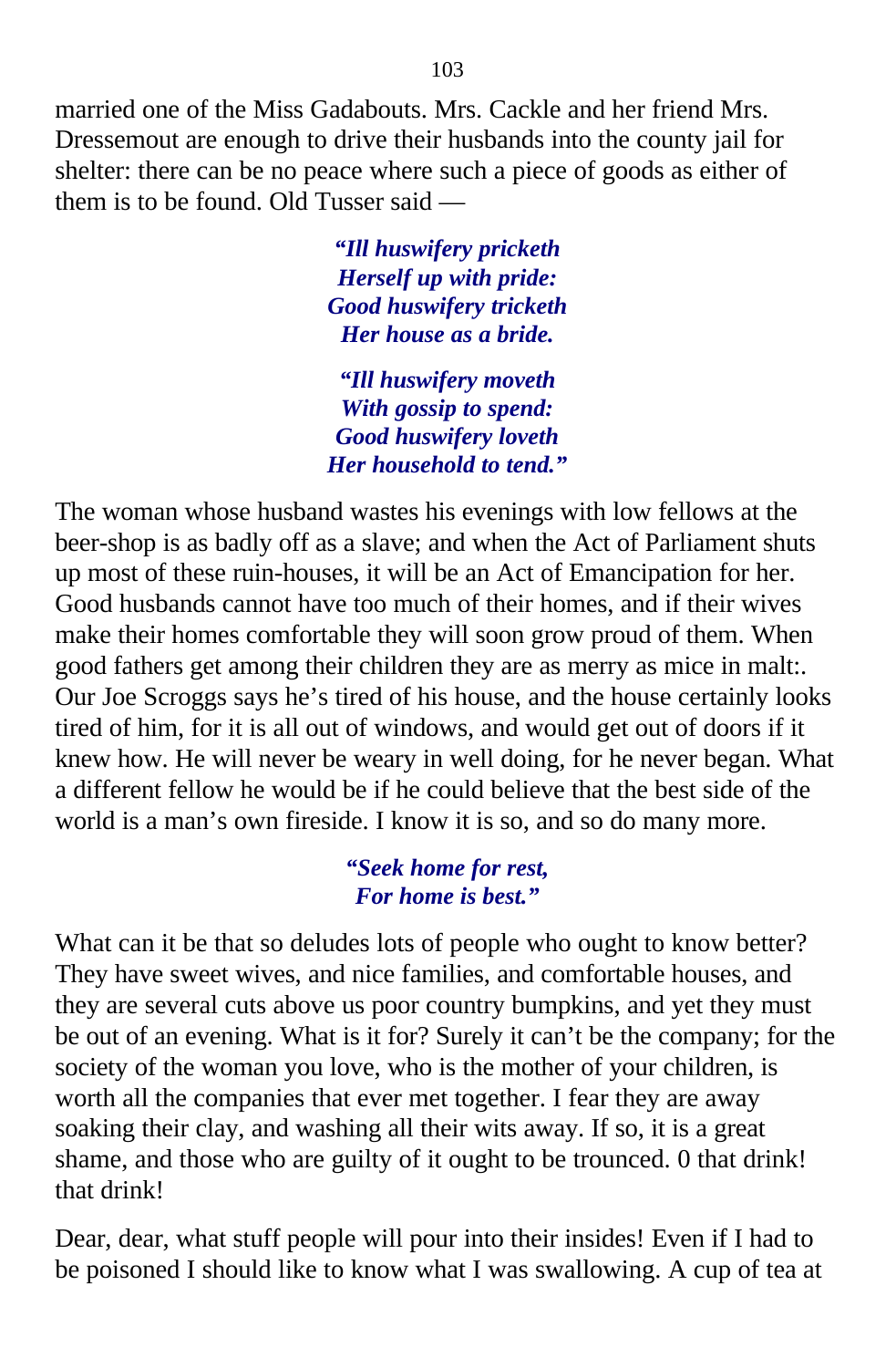home does people a sight more good than all the mixtures you get abroad. There's nothing like the best home-brewed, and there's no better mash-tub for making it in than the old-fashioned earthenware teapot. Our little children sing, "*Please,* father, come home," and John Ploughman joins with thousands of little children in that simple prayer which every man who is a man should be glad to answer. I like to see husband and wife longing to see each other.

> *"An ear that waits to catch, A hand upon the latch; A step that hastens its sweet rest to win; A. world of care without, A world of strife shut out, A world of love shut in."*

Fellow workmen, try to let it be so with you and your wives. Come home, and bring your wages with you, and make yourselves happy by making everyone happy around you.

My printer jogs my elbow, and says, "*That* will do: I can't get any more in." Then, Mr. Passmore, I must pass over many things, but I cannot leave off without praising God for his goodness to me and mine, and all my brother ploughmen, for it is of his great mercy that he lets us live in this dear old country and loads us with so many benefits.

This bit of poetry shall be my finish: I mean every word of it. Let us sing it together.